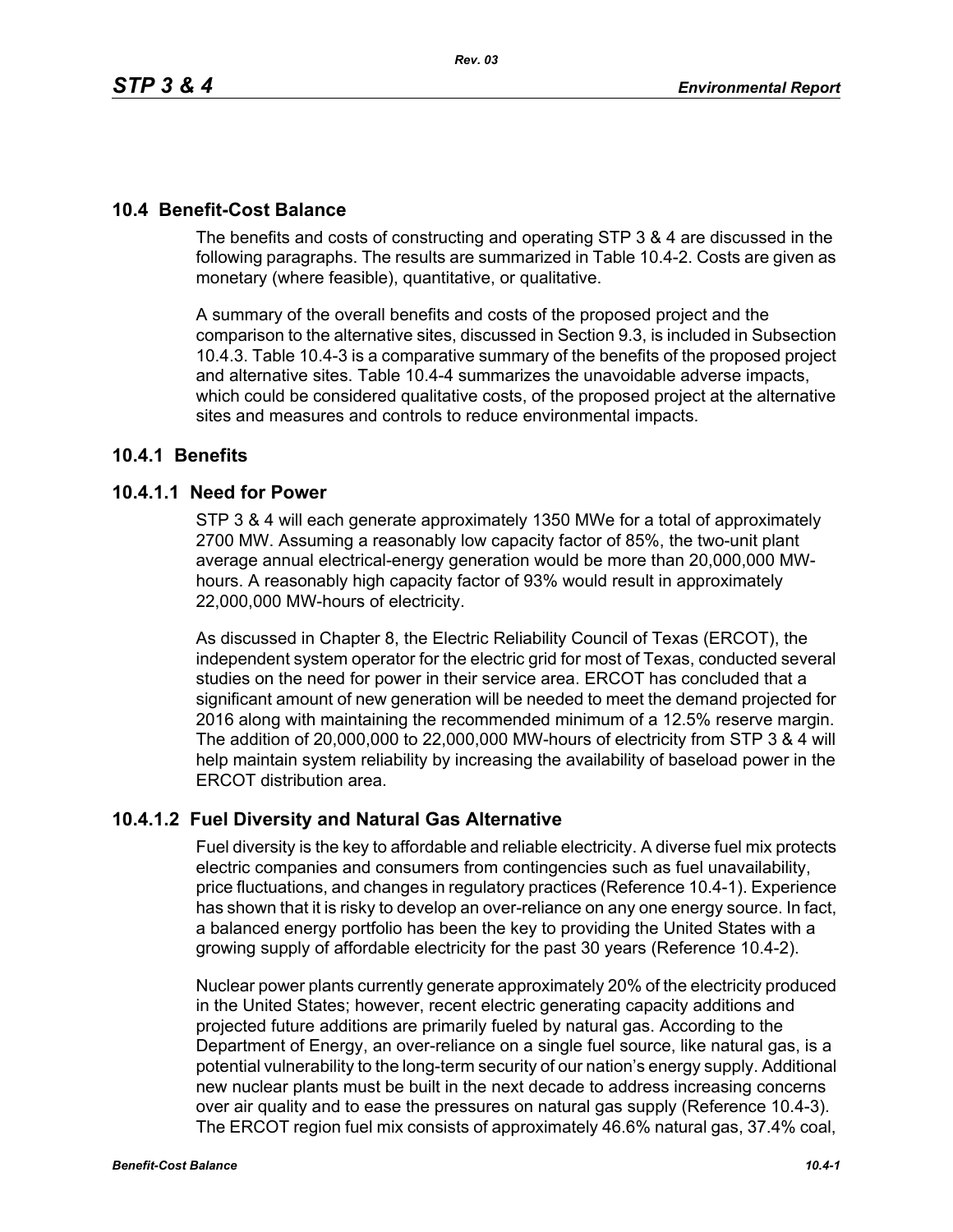13.6% nuclear, 1.9% renewables and 0.4% from other sources (actual energy production values June 2005–May 2006) (Reference 10.4-4).

Maintaining fuel diversity is a matter of maintaining a balance of fuel mixes. Relying heavily on natural gas is a matter of choosing a limited resource over more abundant fuels. High prices for natural gas and the intense, recurring periods of price volatility experienced over the last several years are influenced partly by demand for natural gas in the electric generation sector. Electric sector demand for natural gas is being driven by new gas-fired electric generating capacity built in the United States during the last decade. More than 90% of all new electric generating capacity added over the past 5 years is fueled with natural gas. New nuclear plants provide forward price stability that is not available from generating plants fueled with natural gas. The intense volatility in natural gas prices experienced over the last several years is likely to continue, and leaves the U.S. economy vulnerable. Although nuclear plants are capital-intensive to build, the operating costs are stable and dampen the volatility elsewhere in the electricity market (Reference 10.4-5). Natural gas has uses that are not readily served by other fuel choices, such as many manufacturing processes. This led the U. S. House of Representatives to prepare a Majority Staff report that included the following findings (Reference 10.4-6):

- To enhance competitiveness and protect American jobs, natural gas must not be used for baseload electricity generation or for new generating capacity. Natural gas should be reserved for industries that use it as a feedstock or for primary energy and cannot substitute for it by fuel-switching.
- Nuclear energy must become the primary generator of base load electricity, thereby relieving the pressure on natural gas prices and dramatically improving atmospheric emissions.

For Texas, the addition of STP 3 & 4 would represent a step towards maintaining what has been a successful mix of fuel types for generating electricity. STP 3 & 4 will help maintain the state's fuel diversity while meeting state and national goals of creating new baseload generation that would not use natural gas as a fuel.

# **10.4.1.3 Emissions Reduction**

Nuclear generation contributes considerable air quality benefits to the nation. Unlike electricity generated from coal and natural gas, nuclear energy does not result in significant emissions of air pollutants associated with global warming and climate change (e.g., nitrogen oxides, sulfur dioxide, carbon dioxide) or methyl mercury (Reference 10.4-6). Fossil fuel-fired power plants are responsible for 64% of the nation's sulfur dioxide emissions, 26% of nitrogen oxide emissions, 33% of mercury emissions, and 36% of man-made carbon dioxide emissions. The majority of the industry's emissions are from coal-fired plants (Reference 10.4-6).

Subsections 9.2.3.1 and 9.2.3.2 analyze coal- and gas-fired alternatives to STP 3 & 4, respectively. Air emissions from these alternatives and for nuclear power are summarized in Table 10.4-1.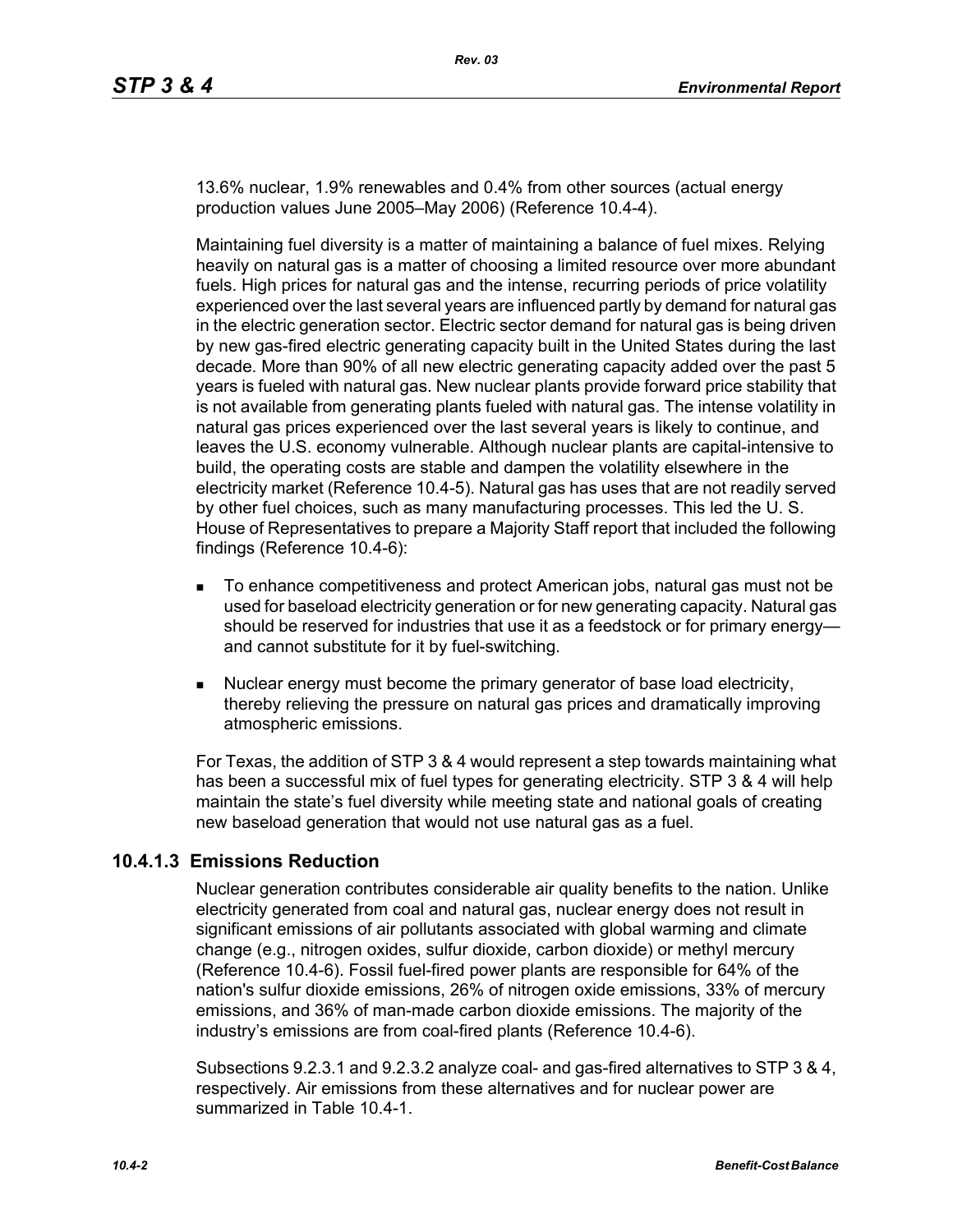Regardless of which reasonable alternative one compares to nuclear power, STP 3 & 4 would represent a substantial benefit in emission reduction, or emission avoidance, assuming that an alternative power source would be constructed if STP 3 & 4 were not.

# **10.4.1.4 Advantages of Nuclear Power**

Concerns about global warming and climatic change make it reasonable to expect that, eventually, the United States may have to strictly curb emissions from fossil-fuel electric generation plants, conceivably to the point of displacing coal- and gas-fired electricity generation. If environmental policies greatly restrict carbon emissions in the future, the cost of building and operating fossil-fired plants could increase by 50% to 100%. Nuclear power is the only technology currently available that is a viable alternative to fossil-fired plants for baseload generation. In view of the time that it takes the nuclear industry to regain its capacity for construction and operation, the prospect of needing nuclear power to displace fossil-fuel power is one of the reasons for national concern with maintaining a nuclear energy capability (Reference 10.4-7).

# **10.4.1.5 Licensing Certainty**

The regulatory scheme used for the existing domestic fleet of nuclear plants, under 10 CFR 50, was a two-step process that resulted in much uncertainty about cost projections and, in retrospect, final costs. This was due, in part, to the fact that the industry had to make large capital investments before resolving licensing issues. In large, capital-intensive construction projects, interest costs are a significant portion of the project cost. Interest charges on overnight capital costs account for a quarter of the levelized cost of electricity from nuclear power plants (Reference 10.4-7). For existing nuclear power plants built under 10 CFR 50, licensing delays quickly and substantially increased project cost. Design changes, whether driven by licensing concerns, backfit requirements, or other factors, had similar effects.

STPNOC is looking to NRC's 10 CFR 52 process to increase the licensing certainty of proposed new nuclear power plants. This new regulatory process provides for early resolution of siting issues before making large investments of financial capital and human resources in new plant design and construction, early resolution of issues on the environmental impacts of construction and operation of proposed reactors, the ability to bank sites on which nuclear plants may be located, and the facilitation of future decisions on whether to build new nuclear plants. STPNOC believes that the resultant increase in licensing certainty will reduce project costs by decreasing premiums associated with uncertainty and making licensing and construction scheduling more controllable and reliable.

# **10.4.1.6 Tax Payments**

During construction, STPNOC has projected the sales tax payments to be an estimated \$23.9 million per unit, with \$5.8 million due to Bay City and \$18.1 million to the state of Texas over the construction period. These payments would provide a total of \$11.6 million to Bay City over the 7-year construction period. Increased tax revenues will also come from housing purchases by the incoming workforce and increased school and property taxes as a result of the construction of STP 3 & 4.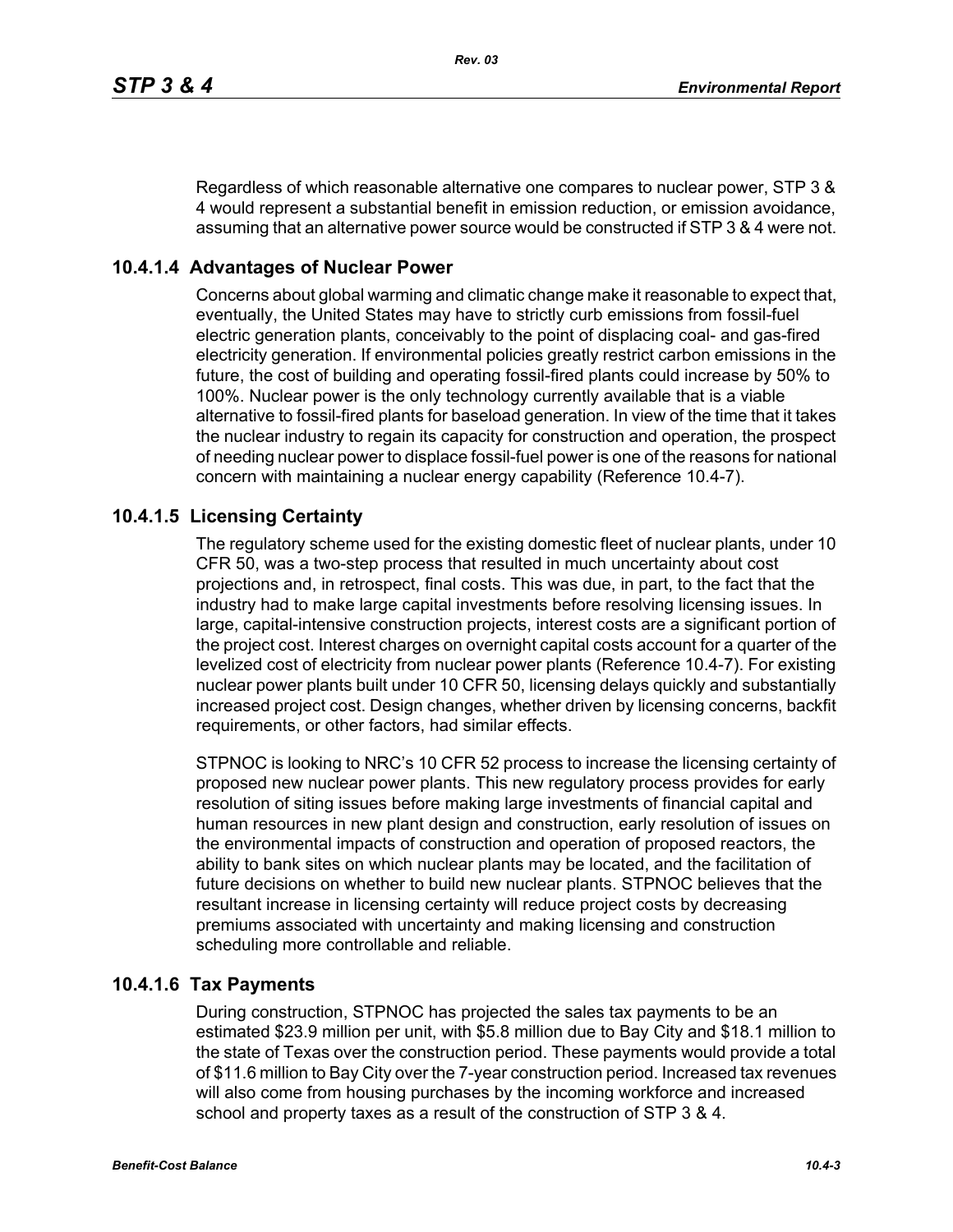The owners will pay property taxes on STP 3 & 4 for the duration of the 40-year operating licenses. Matagorda County receives the taxes paid on STP property. As described in Subsection 5.8.2.2.2, over the life of the plant, annual franchise tax payments could range from approximately \$4.7 million during initial operations to approximately \$10 million in the last years of the 40-year operational life. Additional tax revenue would be generated from sales and use taxes, and property taxes on the operational workforce housing. Most people consider large tax payments a benefit to the taxing entity because they support the development of infrastructure which supports further economic development.

# **10.4.1.7 Local Economy**

STP 3 & 4 would require a construction peak workforce of 5950 people. As presented in Subsection 4.4.2.2.1, 4790 direct and indirect jobs would be created during the 7 year construction period, assuming that 50% of the workforce migrates into the 50-mile region. The creation of these jobs could inject between \$67.6 and \$676 million dollars into the regional economy during the life of the construction project, reduce unemployment by up to 20%, and create business opportunities for housing and service-related industries.

STP 3 & 4 would require an operations workforce of about 888 people. Of this total, 444 are assumed to migrate into the 50-mile region. According to the multiplier effect, for every one job at STP 3 & 4, an estimated 1.47 jobs would be created within the 50 mile region. This would result in the creation of 653 additional indirect jobs. In total, 1097 new jobs within about a 50-mile radius of the plant (Subsection 5.8.2.2.1) would be created by the startup of STP 3 & 4 and would be maintained throughout the life of the plant. Many of these indirect jobs would be in the service sector and could be filled by local residents, lessening demands on social service agencies in addition to strengthening the economy. The economic multiplier effect of the increased spending by the direct and indirect labor force created as a result of STP 3 & 4 would increase the economic activity in the region, most noticeably in rural Matagorda County. The dollar impact of these jobs, as discussed in Subsection 5.8.2.2.1, would be approximately \$45,000,000 to \$55,000,000 per year within the 50-mile region.

Nuclear plants such as the STP site are estimated to generate approximately \$350 million in total output for the local community and roughly \$60 million in total labor income. The Southern States Energy Board reference (Reference 10.4-8) does not provide specific years for the \$350 and \$60 million figures, nor does it specifically identify the studies done by the NEI to support this statement. However, the Southern States Energy Board is considered a reliable source of data. STPNOC believes that the Southern States Energy Board's interpretation of NEI's data is correct, reasonably current (within the late 1990s to early 2000s), and useful for this analysis, even if the exact years of the data cannot be determined. These figures include direct effects, which reflect expenditures for goods, services, and labor, and indirect effects, which include subsequent spending in the community. The economic multiplier effect is one way of measuring indirect effects. Every dollar spent by nuclear plants results in the creation of an additional \$1.13 in the community (Reference 10.4-8).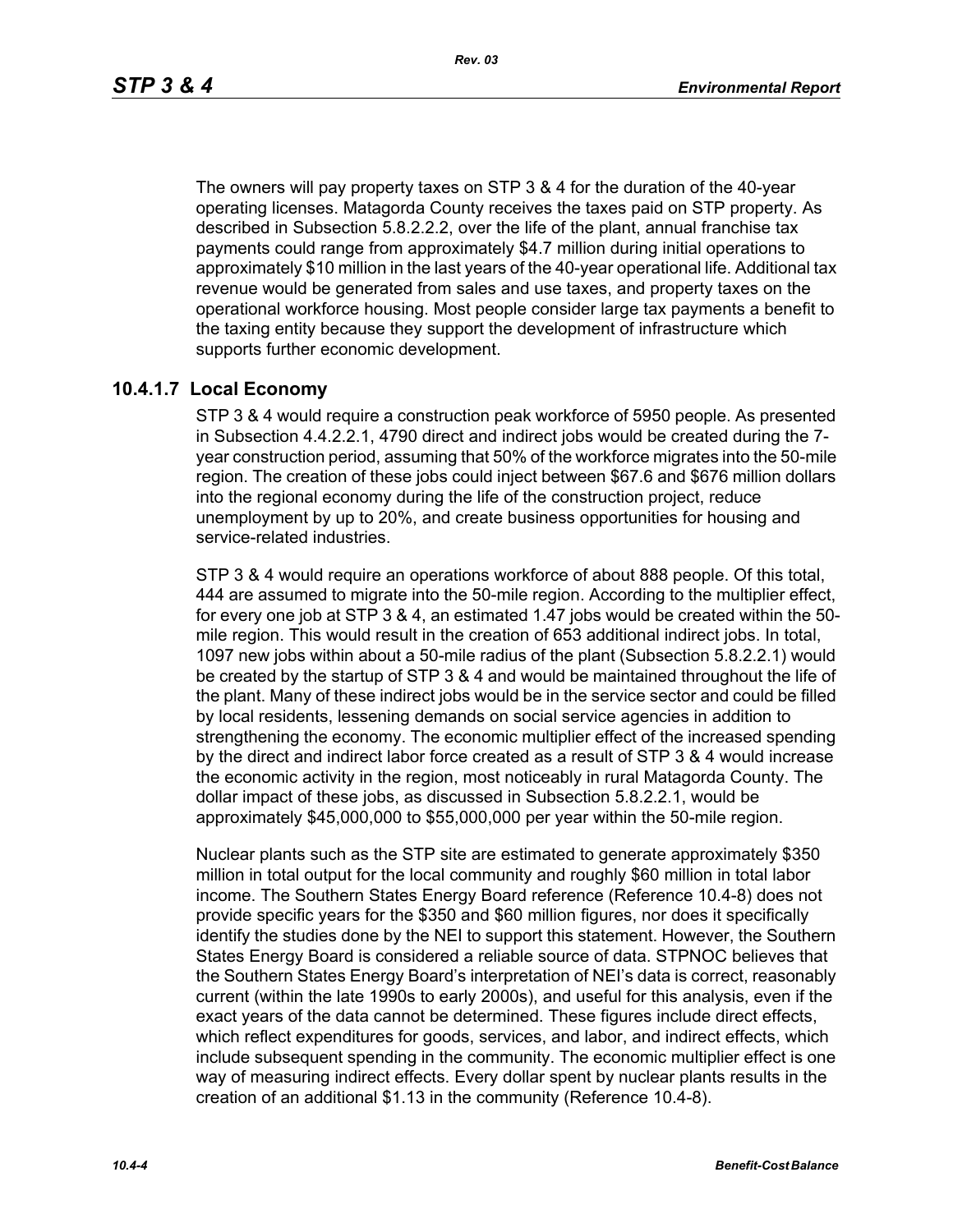# **10.4.1.8 Benefit Summary**

Table 10.4-2 includes a summary of the benefits of the proposed project (STP Units 3 & 4). In ER Section 9.3, STPNOC evaluated environmental impacts of construction and operation of the proposed project at three alternative-alternate sites (Red 2 greenfield site, Limestone Site, Allens Creek Ggreenfield Ssite, and Trinity 2 greenfield sitethe Malakoff Greenfield Site). Two additional sites were previously selected and evaluated as alternate sites in other revisions of the ER: Malakoff and Limestone. For completeness, similar evaluations of these two sites are also included in ER Section 9.3. Table 10.4-3 provides a comparison of the benefits of construction and operation of STP Units 3 & 4 to those at the three alternative alternate sites and the two additional sites.

# **10.4.2 Costs**

# **10.4.2.1 Monetary–Construction**

In evaluating the STP 3 & 4 monetary cost, STPNOC reviewed published literature, vendor information, internally generated general information, and internally generated site-specific information. There are many cost studies available in the literature with a wide range of cost estimates. STPNOC found four studies to be most authoritative due to the breadth and depth of their analyses and the fact that other studies tend to be based on them. These are:

- University of Chicago Study (Reference 10.4-7)
- **MIT Study (Reference 10.4-9)**
- OECD Study (Reference 10.4-10)
- EIA Study (Reference 10.4-11)

The phrase commonly used to describe the monetary cost of constructing a nuclear plant is "overnight capital cost." The capital costs are those incurred during construction, when the actual outlays for equipment, construction, and engineering are expended. Overnight costs are exclusive of interest and include engineering. procurement, and construction costs, owner's costs, and contingencies (Reference 10.4-7).

Estimates of overnight capital costs in 2003 dollars range from \$1000 per kW to \$2500 per kW (Reference 10.4-10), with \$1500 to \$2000 per kW being the most representative range (Reference 10.4-10). Many factors account for the range in cost, such as:

- **The specific technology used**
- **Assumptions about the number of like-units built**
- Allocation of first-of-a-kind cost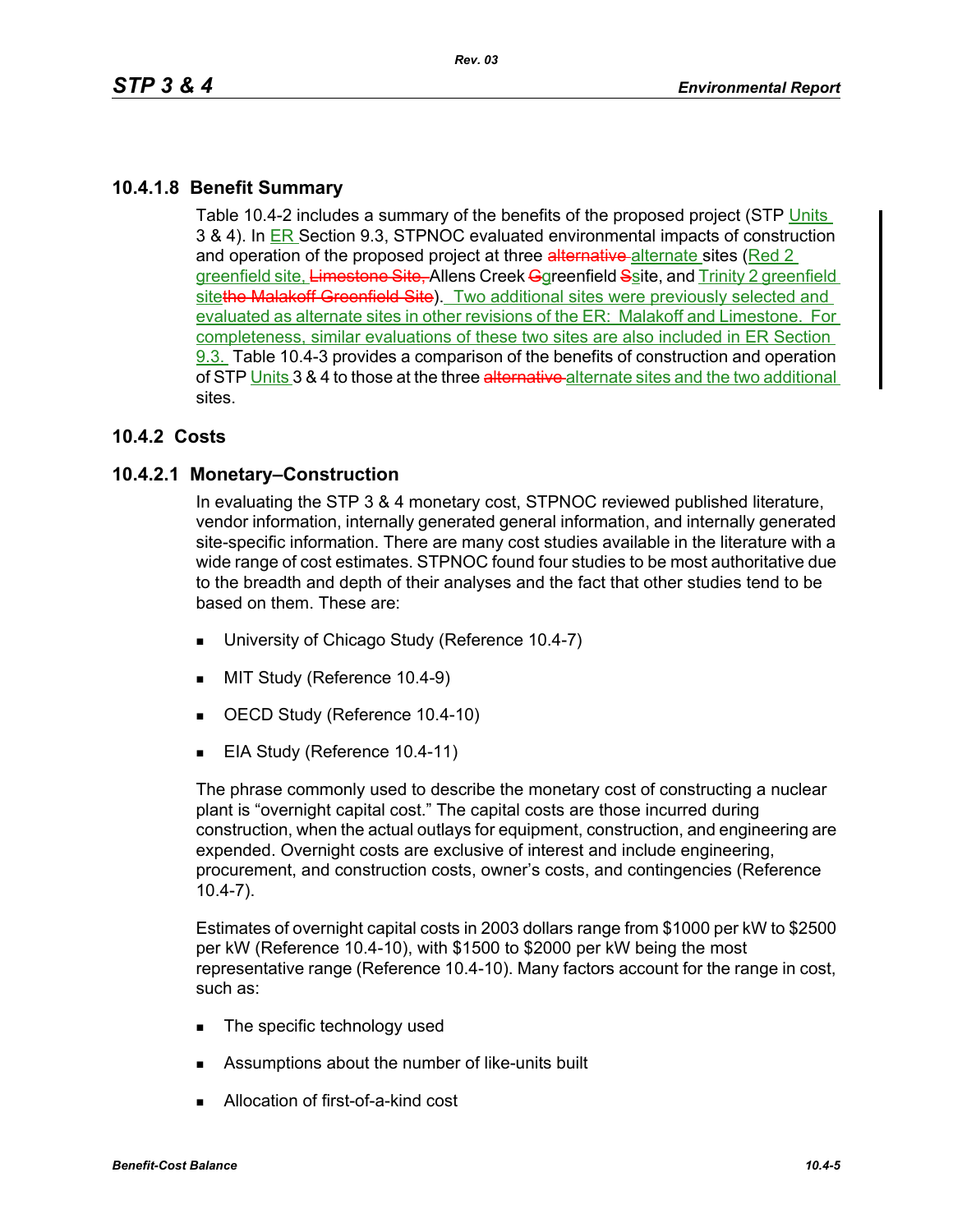- Site location
- Parity adjustments to allow comparison between countries
- Allowances for contingencies

The estimates are not based on nuclear plant construction experience in this country, which is more than 20 years old. Actual construction costs overseas have been less than the most recent domestic construction, suggesting that the industry has learned from the domestic experience. There is an assumption that the overseas experience can be applied domestically and the studies have found the overseas experience to be most applicable to estimating the cost of new domestic nuclear plant construction (Reference 10.4-7). There is reason to believe that new reactors will be less expensive to build than those currently in operation in the United States. Over the past 30 years, there have been technological advances in construction techniques that would reduce costs. In addition, simplified, standardized, and pre-approved designs clearly result in cost savings. The newer plants have fewer components and therefore would be less expensive. Because the designs of advanced reactors are pre-approved by the NRC, much of the design work will be done before construction begins, and this will lower the costs (Reference 10.4-11)

The four studies tend to support \$2000 per kW as a reasonable high-end overnight capital cost estimate. The \$2500 value is based on construction in Japan. While no explanation is offered as to why the cost in Japan is so high in this study, it is reasonable to suggest that contributing factors are the high cost of living in Japan (labor accounts for more than 20% of costs) and difficulties associated with construction on an island. Construction experience with ABWR plants worldwide will be used to minimize First of a Kind Engineering (FOAKE) costs discussed in the studies. For the purposes of analysis in this environmental report, to avoid understating the cost, STPNOC has chosen to use the \$2000 per kW value (year 2003 dollars). Together with an installed capacity of 2700 MWe, \$2000 per kW results in a STP 3 & 4 construction cost of approximately \$5.4 billion in 2003 dollars.

# **10.4.2.2 Monetary–Operation**

The four studies discussed in Subsection 10.4.2.1 show a wide range of operation cost estimates. Operation costs are frequently expressed as levelized cost of electricity, which is the price at the busbar needed to cover operating costs and annualized capital costs. The levelized cost of a project is equivalent to the constant dollar ("real") price of electricity that would be necessary over the life of the plant to cover all operating expenses, interest, and principal repayment obligations on project debt, taxes, and provide an acceptable return to equity investors over the economic life of the project (Reference 10.4-9). Overnight capital costs account for a third of the levelized cost, and interest costs on the overnight costs account for another 25%. Levelized cost estimates range from \$36 to \$65 per MW-hour (3.6 to 6.5 cents per kW hour) (Reference 10.4-7). Factors affecting the range include choices for discount rate, construction duration, plant lifespan, capacity factor, cost of debt and equity and split between debt and equity financing, depreciation time, tax rates, and premium for uncertainty. It is concluded that \$65 per MW-hour (6.5 cents per kW-hour) is a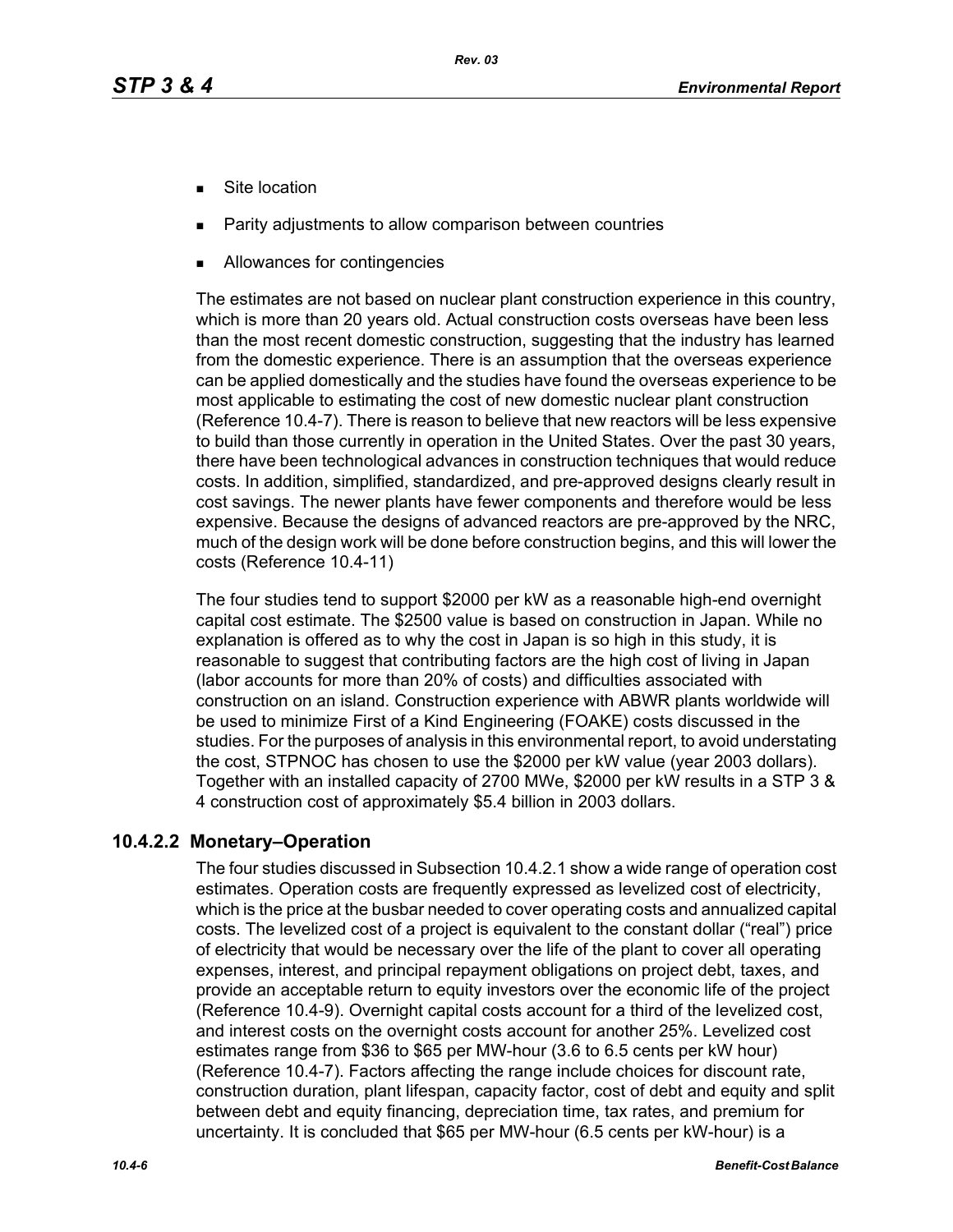reasonably conservative high-end levelized cost of electricity for nuclear generation. This includes nuclear fixed operation and maintenance and fuel costs of approximately \$60,000 per MW-hr (\$60 per kW – hour) and \$4.35 per MW-hr (0.435 cents per kWhour), respectively. Decommissioning costs have been estimated for one reactor at STP to be approximately \$517 million (in year 2006 dollars), consistent with the formula established by the NRC in 10 CFR 50.75.

In addition to nuclear plant costs, the four studies provide coal- and gas-fired generation costs for comparison to nuclear generation costs. One study shows nuclear costs competitive with coal and gas (Reference 10.4-10). The other studies show nuclear costs that exceed those of coal and gas. The MIT study indicates that new nuclear power is not economically competitive but goes on to suggest steps that the government could take to improve nuclear economic viability (Reference 10.4-9). Since this study, the government has undertaken those steps as follows:

- U. S. Department of Energy has provided financial support for plants testing the U. S. NRC licensing processes for early site permits and combined operating licenses.
- **The U. S. government has endorsed nuclear energy as a viable carbon-free** generation option.
- The Energy Policy Act of 2005 instituted a production tax credit for the first advanced reactors brought on line in the United States.

STPNOC has concluded that the government steps have negated the MIT study's conclusion that new nuclear power is not economically competitive.

# **10.4.2.3 Environmental and Material**

Section 10.1 identifies unavoidable adverse impacts of the proposed action (i.e., impacts after consideration of proposed mitigation actions), and Section 10.2 identifies irretrievable commitments of resources. Table 10.4-2 includes these costs. The qualitative costs that are unavoidable impacts to the environment are in the general categories of land and water.

Environmental impacts of construction and operation of the proposed project at three alternativealternate sites (Red 2 greenfield site, Limestone site, Allens Creek Ggreenfield site, and the Malakoff Greenfield Trinity 2 greenfield site) are discussed in ER Section 9.3. Two additional sites were previously selected and evaluated as alternate sites in other revisions of the ER: Malakoff and Limestone. For completeness, similar evaluations of these two sites are also included in ER Section 9.3. Table 10.4-4 describes the impacts of construction and operation of the proposed project at the three alternativealternate sites and the two additional sites, and provides details regarding potential mitigation, and the unavoidable adverse impacts after mitigation has been considered.

Consistent with Regulatory Guide (RG) 4.2, each site was evaluated using **preliminary** publicly available and reconnaissance level information. Consequently, the costs of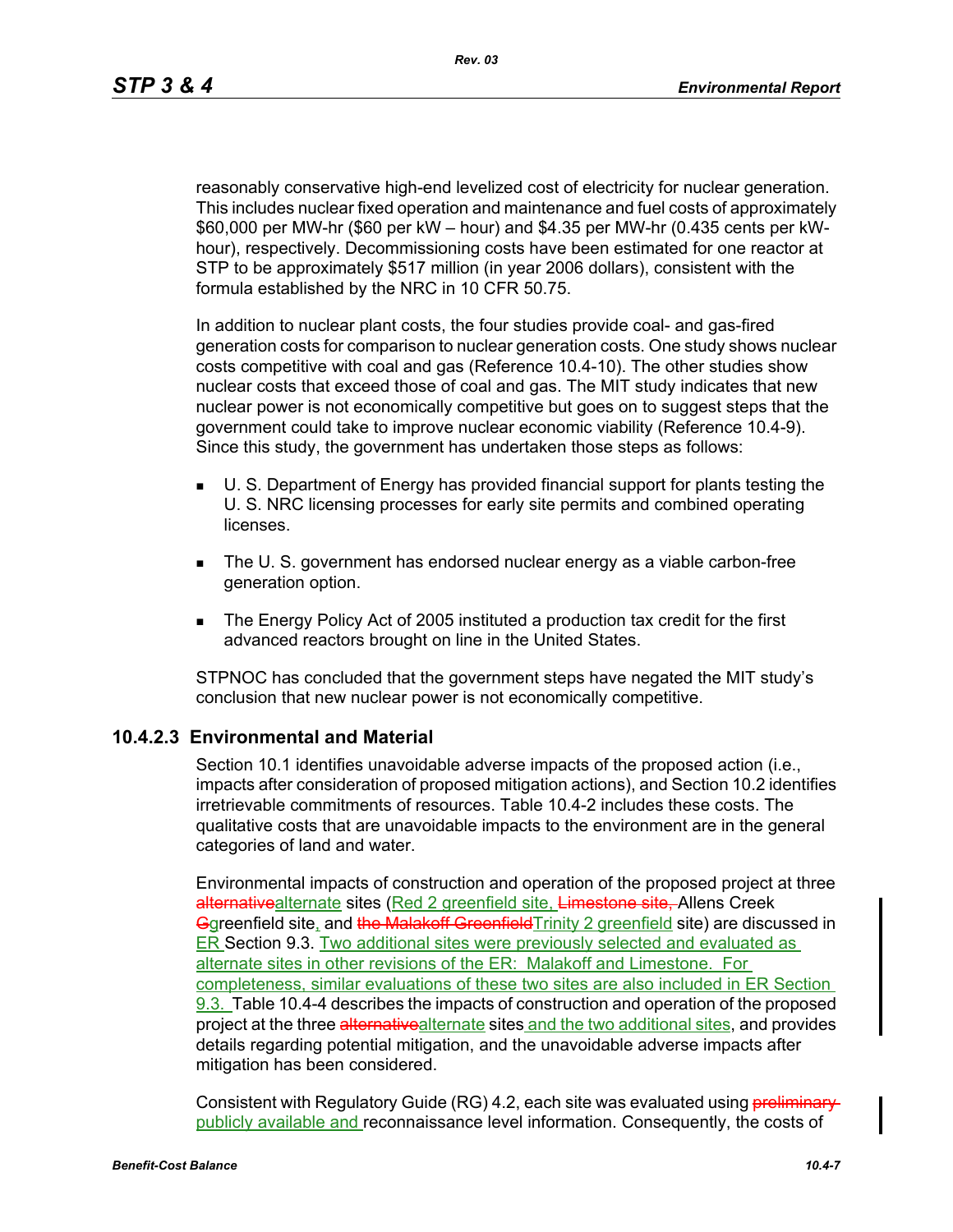mitigation must be estimatedare not easy to determine at this time. Many costs would be built into the project design (e.g., scheduling to ensure that construction is completed in the shortest possible time; using construction best management practices to limit erosion, fugitive dust, runoff, spills, and air emissions; providing first aid stations at the construction site). Others Other cost categories would be dependent rely on communications between STPNOC and the affected communities to mitigate the impacts and associated costs.

# **10.4.3 Summary**

Table 10.4-3 summarizes benefits of the proposed action in comparison to the benefits of constructing the units at alternativealternate sites, as identified in Section 9.3. Table 10.4-4 summarizes the environmental costs (adverse impacts) associated with construction and operation of the proposed project at the three alternativealternate sites. Most of the impacts associated with construction of the proposed project, particularly operational impacts, would be the similar regardless of the location of the site. The impacts that are similar are stated as such and can be found in detail in-Section 10-1

# **10.4.4 References**

- 10.4-1 "Fuel Diversity," Edison Electric Institute 2006. Available at http://www. eei.org/industry\_issues/energy\_infrastructure/fuel\_diversity/index.htm, accessed March 19, 2007.
- 10.4-2 "Fuel Diversity," Center for Energy and Economic Development 2006. Available at http://www.ceednet.org/ceed/index.cfm?cid=7500,7583, accessed March 19, 2007.
- 10.4-3 "Nuclear Power 2010," U.S. Department of Energy, available at http://nuclear.energy.gov/np2010/neNP2010a.html, accessed March 22, 2007.
- 10.4-4 "Electric Reliability and Resource Adequacy Update," Electric Reliability Council of Texas July 13, 2006. Available at http://www.ercot.com/news/ presentations/2006/index.html, accessed August 7, 2007.
- 10.4-5 "Nuclear Energy's Role in Reducing Demand for Natural Gas Through Diversification of Energy Sources Used for Electricity Generation," Nuclear Energy Institute 2005, January 24, 2005, responding to questions posed by the Senate Energy and Natural Resource Committee for its Natural Gas Supply and Demand Conference, Quotation from Report of the President's National Energy Policy Development Group, May 2001. Available at http://www.nei.org/ documents/White\_Paper\_Reducing\_Demand\_Natural\_Gas\_1-24-05.pdf, accessed March 19, 2007.
- 10.4-6 "U. S. House of Representatives, Securing America's Energy Future, Majority Staff Report to Committee on Government Reform and Subcommittee on Energy and resources," Nuclear Energy Institute 2005,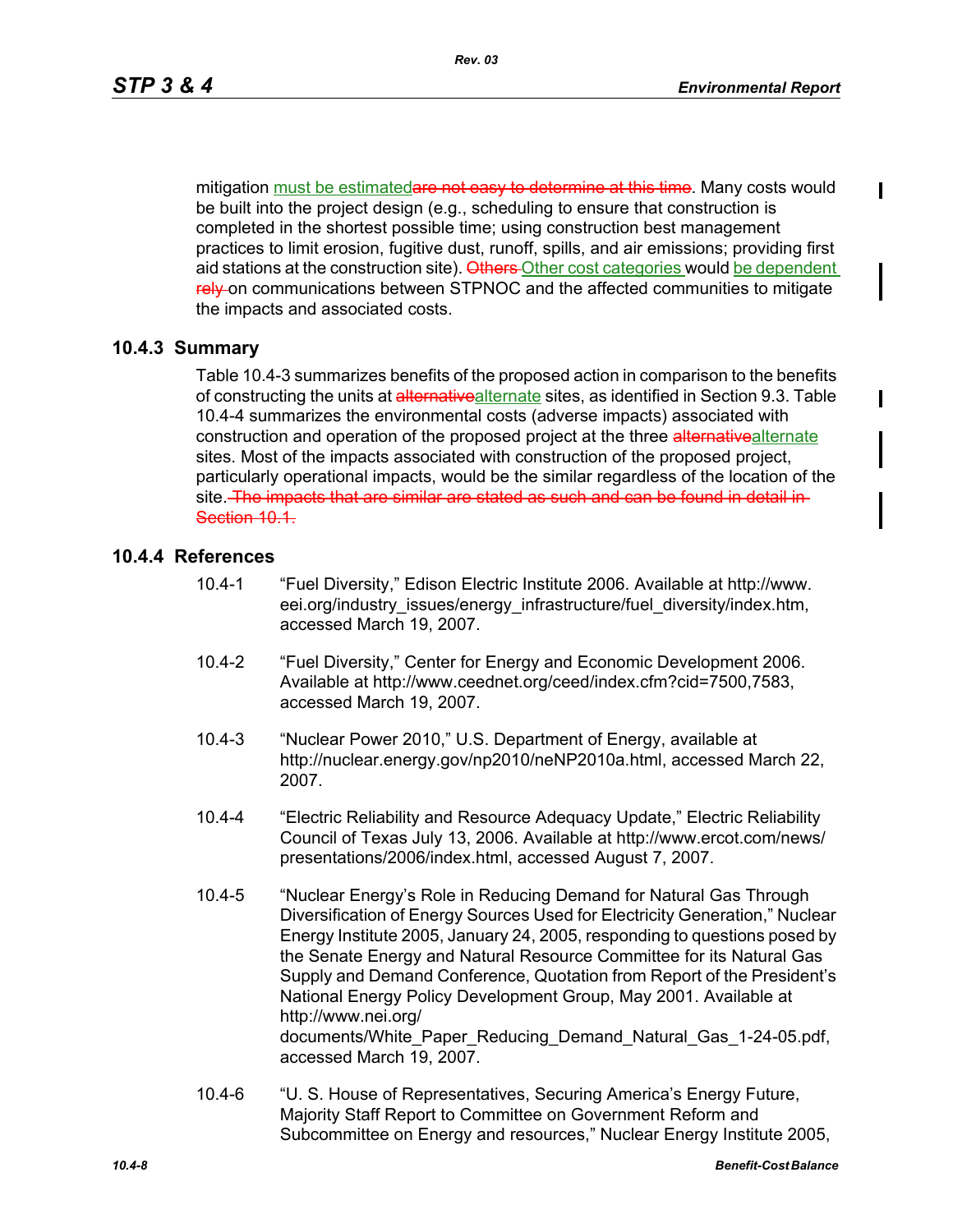May 8, 2006. Available at http://www.nei.org/documents/House\_Energy\_Report\_5-8-06.pdf, accessed March 19, 2007.

- 10.4-7 "The Economic Future of Nuclear Power; A Study Conducted at The University of Chicago," University of Chicago 2004, August 2004. Available at http://np2010.ne.doe.gov/reports/NuclIndustryStudy.pdf, accessed March 19, 2007.
- 10.4-8 "Nuclear Energy: Cornerstone of Southern Living, Today and Tomorrow," Southern States Energy Board 2006. Available at http://np2010.ne.doe.gov/ reports/NuclIndustryStudy.pdf, accessed March 19, 2007.
- 10.4-9 "The Future of Nuclear Power, An Interdisciplinary MIT Study," Massachusetts Institute of Technology 2003. Available at http://web.mit.edu/nuclearpower/, accessed March 19, 2007.
- 10.4-10 International Energy Agency, Organization for Economic Co-operation and Development, and International Energy Agency, Projected Costs of Generating Electricity; 2005 Update, available at http://www.iea/org/Textbase/ publications/free\_new\_Desc.asp?PUBS\_ID=1472, accessed March 23, 2007.
- 10.4-11 "Annual Energy Outlook 2004,"Energy Information Administration. Available at http://www.eia.doe.gov/oiaf/archive/aeo04/pdf/0383(2004).pdf, accessed April 2, 2007.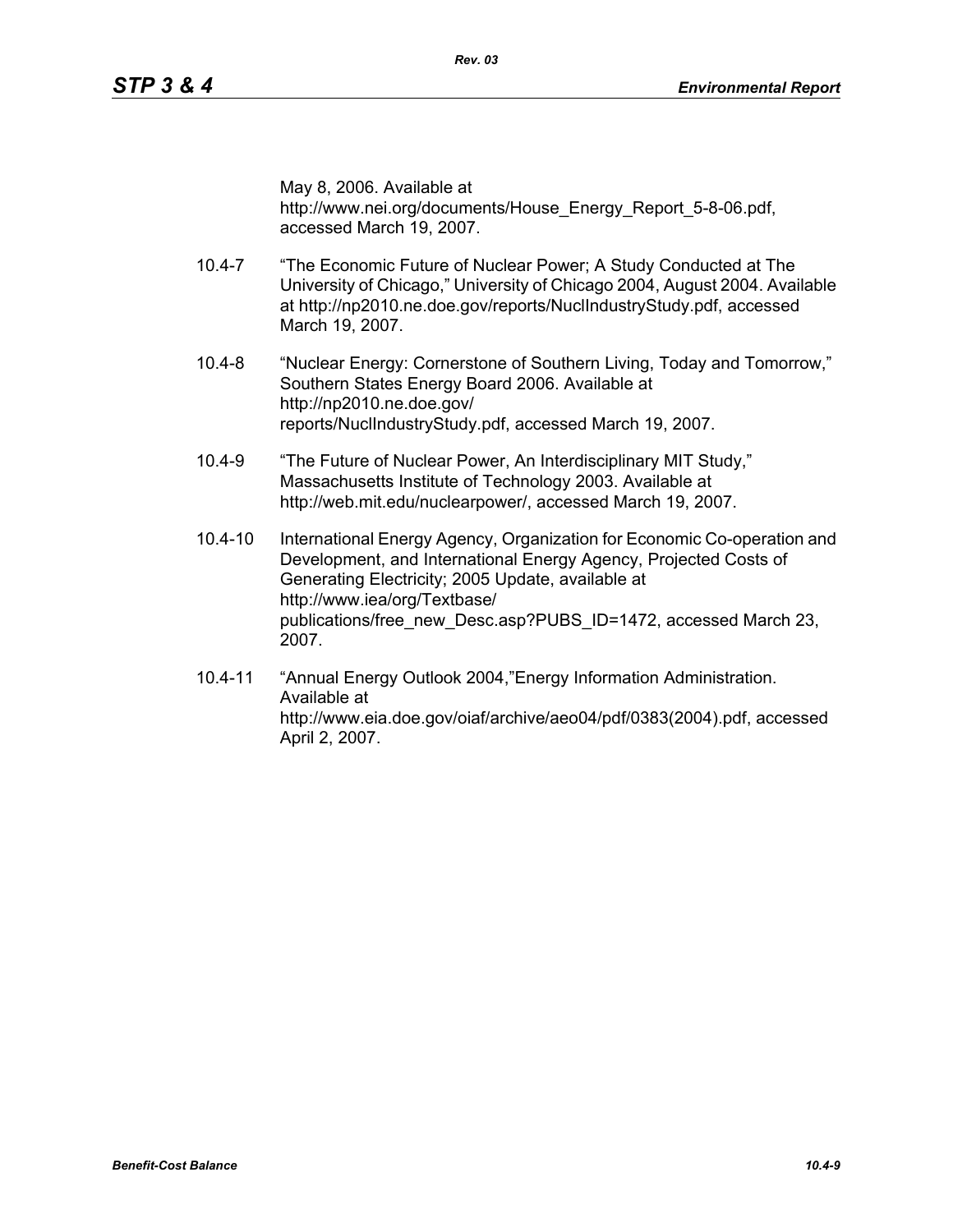| <b>Pollutant</b>                                           | <b>Coal Emissions</b><br>(tons per year/<br>2700 MWe) [1] | <b>Gas Emissions</b><br>(tons per year/<br>2700 MWe) [1] | <b>Nuclear</b><br><b>Emissions</b><br>(tons per year)<br>[2] |
|------------------------------------------------------------|-----------------------------------------------------------|----------------------------------------------------------|--------------------------------------------------------------|
| Sulfur dioxide                                             | 2,900                                                     | 41                                                       |                                                              |
| Nitrogen oxides                                            | 2,000                                                     | 680                                                      |                                                              |
| Carbon monoxide                                            | 2,800                                                     | 141                                                      | 0                                                            |
| Carbon dioxide                                             | 27,000,000                                                | 6,900,000                                                |                                                              |
| Mercury                                                    | 0.46                                                      | 0                                                        | 0                                                            |
| Particulates having a diameter<br>of less than 10 microns  | 50                                                        | 0                                                        | O                                                            |
| Particulates having a diameter<br>of less than 2.5 microns | 13                                                        | 119                                                      |                                                              |

| <b>Table 10.4-1 Avoided Air Pollutant Emissions</b> |
|-----------------------------------------------------|
|-----------------------------------------------------|

[1] Based on constructing two units to replace the power produced by STP 3 & 4 (gross power) (see Section 9.2).

[2] Nuclear power plants have emergency and auxiliary equipment that is fossil-fuelfired and emits pollutants. The equipment is generally operated only for testing purposes for less than 250 hours per year. As such, the emissions are considered minimal and are excluded here.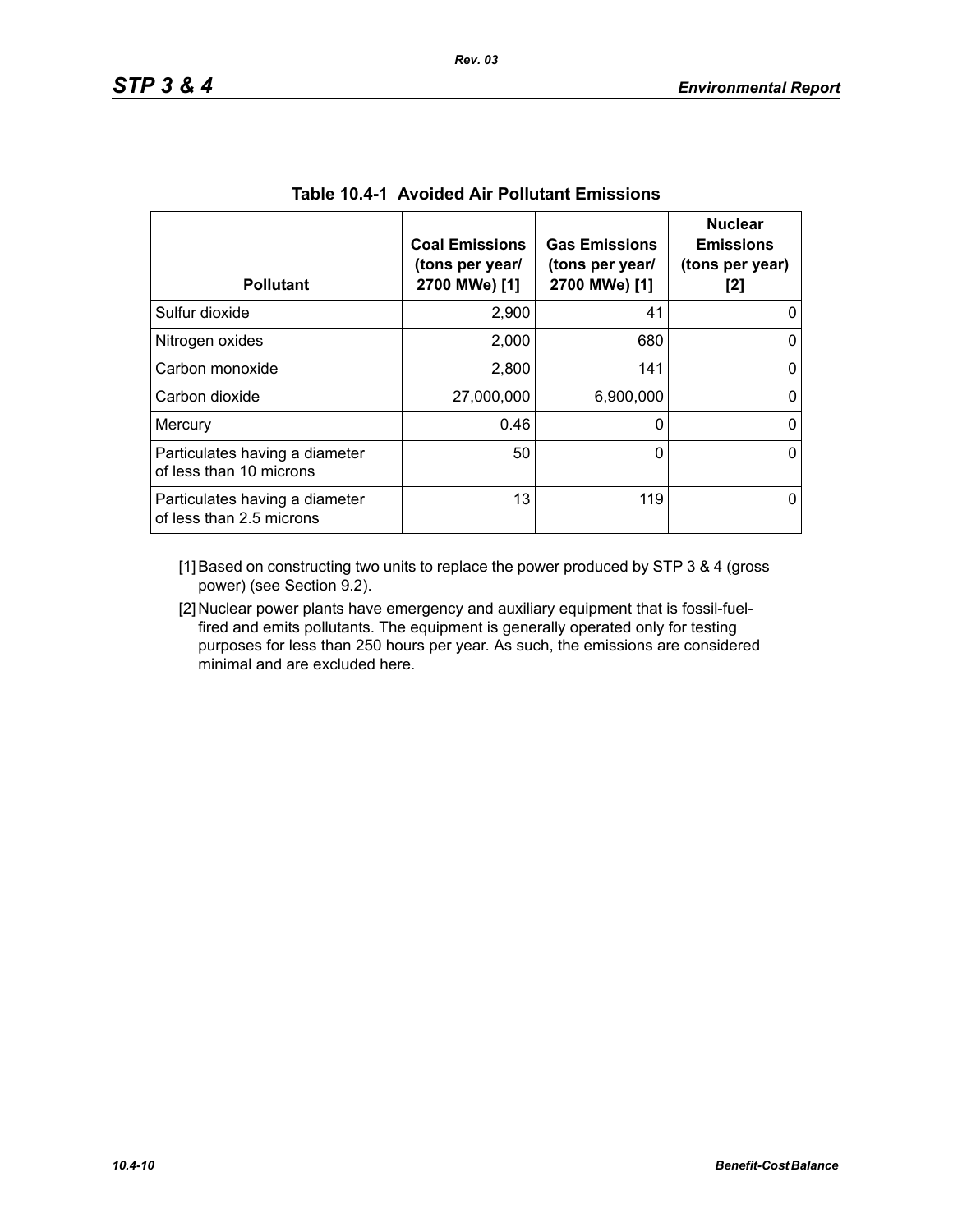| <b>Benefit-Cost Category</b>               | <b>Description</b>                                                                                                                                                                                                                                                                                                                                                                                                                                                                                                                                                                                                                                              |
|--------------------------------------------|-----------------------------------------------------------------------------------------------------------------------------------------------------------------------------------------------------------------------------------------------------------------------------------------------------------------------------------------------------------------------------------------------------------------------------------------------------------------------------------------------------------------------------------------------------------------------------------------------------------------------------------------------------------------|
|                                            | <b>Benefits</b>                                                                                                                                                                                                                                                                                                                                                                                                                                                                                                                                                                                                                                                 |
| <b>Electricity generated</b>               | 20,000,000 (85% capacity) to 22,000,000 (93% capacity)<br>MW-hours per year                                                                                                                                                                                                                                                                                                                                                                                                                                                                                                                                                                                     |
| Generating capacity                        | 2700 MW (gross)                                                                                                                                                                                                                                                                                                                                                                                                                                                                                                                                                                                                                                                 |
| Fuel diversity and natural gas alternative | Nuclear option to coal- and gas-fired baseload generation                                                                                                                                                                                                                                                                                                                                                                                                                                                                                                                                                                                                       |
| <b>Emissions reduction</b>                 | Avoidance of 41 to 2900 tons per year sulfur dioxide<br>Avoidance of 680 to 2000 tons per year nitrogen oxides<br>Avoidance of 141 to 2800 tons per year carbon monoxide<br>Avoidance of 6,900,000 to 27,000,000 tons per year<br>carbon dioxide<br>Avoidance of 13 to 119 tons per year fine particulates                                                                                                                                                                                                                                                                                                                                                      |
| Advanced Light Water Reactor development   | Maintaining domestic nuclear technology capability as<br>hedge against possible need to control global warming                                                                                                                                                                                                                                                                                                                                                                                                                                                                                                                                                  |
| Tax payments (construction and operation)  | Projected sales tax payments on construction goods at an<br>estimated \$23.9 million per unit, with \$5.8 million due to<br>Bay City and \$18.1 million to the State of Texas over the 7<br>yr construction period.<br>\$4.7 to \$5.4 million in franchise taxes in 2015, the first<br>year of operation for STP 3, and an estimated \$8.6 to<br>\$10.0 million in 2016, when STP 4 comes on line, and in<br>subsequent years.                                                                                                                                                                                                                                  |
| Socioeconomics                             | 2975 direct and 1815 indirect jobs added to local<br>economy during construction.<br>444 direct jobs and 653 indirect jobs added to local<br>economy during operation.<br>The creation of jobs during construction could inject<br>between \$67.6 and \$676 million dollars into the regional<br>economy during the life of the construction project,<br>reduce unemployment by up to 20 percent, and create<br>business opportunities for housing and service-related<br>industries. The operations workforce impact on the<br>regional economy would be estimated at between<br>approximately \$45,000,000 to \$55,000,000 per year in<br>the 50-mile region. |

# **Table 10.4-2 Benefit-Cost Summary**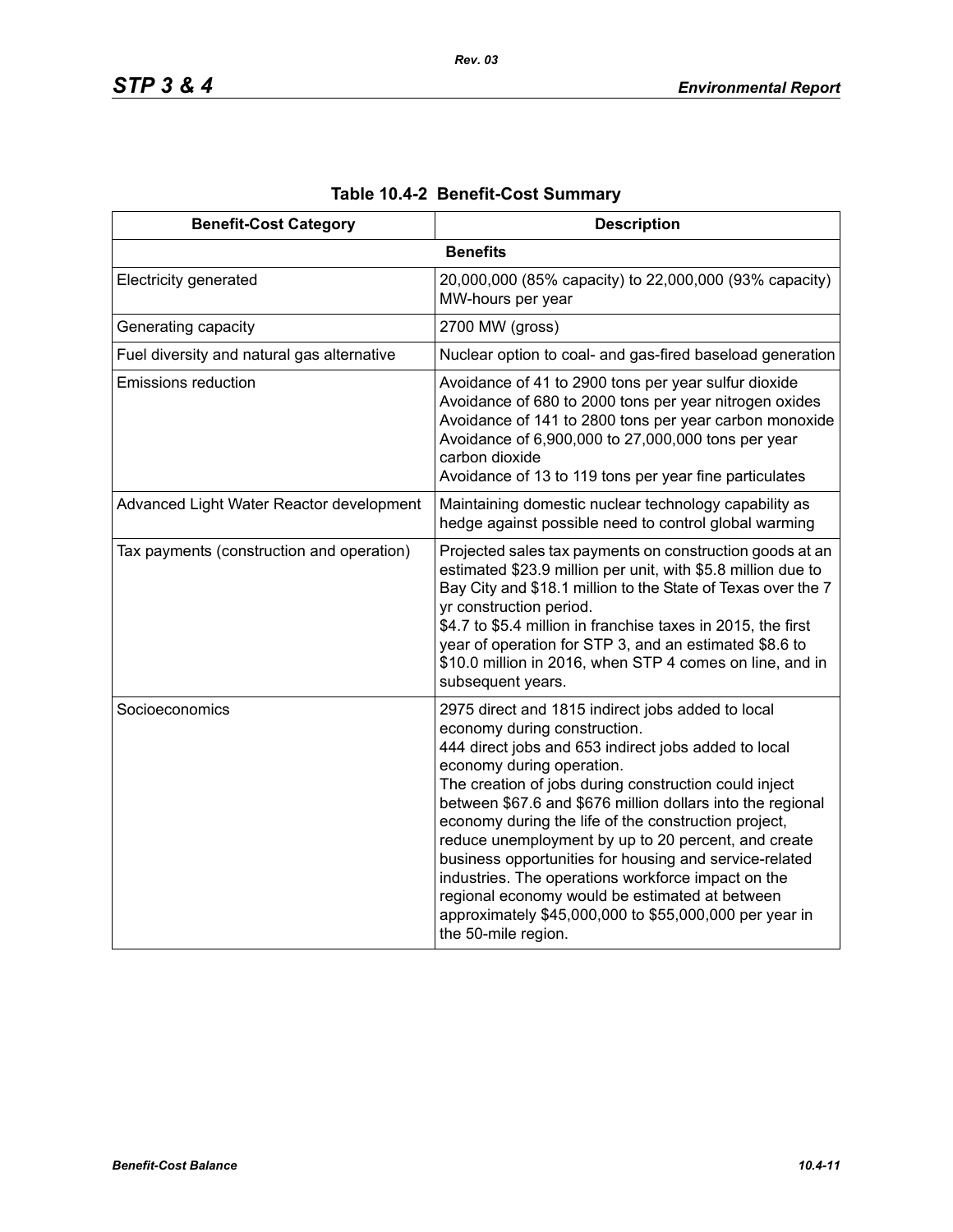| <b>Benefit-Cost Category</b>    | <b>Description</b>                                                                                                                                                                                                                                                                                   |
|---------------------------------|------------------------------------------------------------------------------------------------------------------------------------------------------------------------------------------------------------------------------------------------------------------------------------------------------|
|                                 | <b>Costs</b>                                                                                                                                                                                                                                                                                         |
| Construction cost               | \$5.4 billion dollars (overnight capital cost)                                                                                                                                                                                                                                                       |
| Operating cost                  | 6.5 cents per kW-hour (levelized cost of electricity)<br>\$60 per kW fixed O&M cost<br>0.435 cents per kW hour nuclear fuel cost<br>\$517 million for decommissioning of one reactor                                                                                                                 |
| Land use                        | 90 acres (excluding the Main Cooling Reservoir [MCR])<br>occupied on long-term basis by STP 3 & 4 and associated<br>infrastructure. On-site landfill may restrict future uses of<br>that land.                                                                                                       |
|                                 | Total annual land requirements for fuel cycle support<br>would be 21 permanently committed acres and 160<br>temporarily committed acres per unit.                                                                                                                                                    |
| Hydrology - Groundwater use     | During operations, the expected average rate of<br>groundwater removal for STP 3 & 4 would be 1077 gpm<br>for normal operations and 3935 gpm for maximum (peak)<br>operations. During the construction period, dewatering of<br>shallow, water-table aquifer would have only small, local<br>affect. |
| Hydrology - Surface water use   | The expected rate of withdrawal of Colorado River water<br>to replace water losses from the MCR will be 42,604<br>gallons per minute (gpm) for normal two-unit operations<br>and 44,779 gpm during maximum (peak) use operations                                                                     |
| Material (per reactor building) | 240,000 yards concrete<br>13,000 tons structural steel<br>2,500,000 linear feet cable for reactor building<br>6,500,000 linear feet of cable for a single reactor<br>55,000 feet of piping having diameter > 2.5 inches<br>17,000 metric tons of uranium                                             |

**Table 10.4-2 Benefit-Cost Summary (Continued)**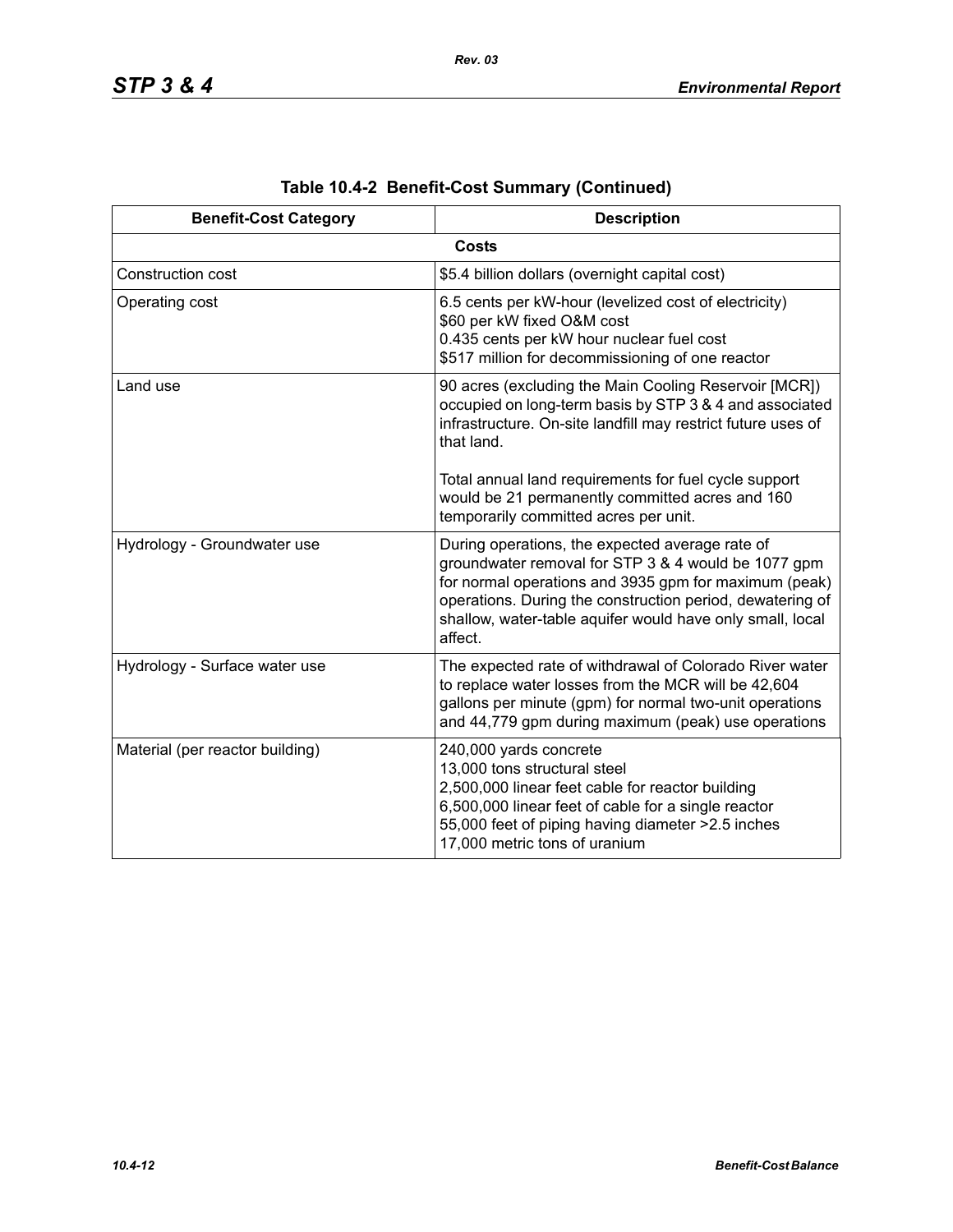| <b>Benefit Category</b>                 | <b>Project as</b><br><b>Proposed</b>                                                                                                                                                                                                                                                                                                                                                                                 | <b>Alternate Site #1</b>                                                                                                                                                           | <b>Alternate Site #2</b>                                                                                                                                                           | <b>Alternate Site #3</b>                                                                                                                                                              | <b>Additional Site #1</b>                                                                                                                                                             | <b>Additional Site #2</b>                                                                                                                                                             |
|-----------------------------------------|----------------------------------------------------------------------------------------------------------------------------------------------------------------------------------------------------------------------------------------------------------------------------------------------------------------------------------------------------------------------------------------------------------------------|------------------------------------------------------------------------------------------------------------------------------------------------------------------------------------|------------------------------------------------------------------------------------------------------------------------------------------------------------------------------------|---------------------------------------------------------------------------------------------------------------------------------------------------------------------------------------|---------------------------------------------------------------------------------------------------------------------------------------------------------------------------------------|---------------------------------------------------------------------------------------------------------------------------------------------------------------------------------------|
| <b>Description of</b><br><b>Project</b> | STP Units 3 & 4                                                                                                                                                                                                                                                                                                                                                                                                      | <b>Proposed Project</b><br>at Red 2 Site<br>(Greenfield)                                                                                                                           | <b>Proposed Project</b><br>at Allens Creek<br><b>Site (Greenfield)</b>                                                                                                             | <b>Proposed Project</b><br>at Trinity 2 Site<br>(Greenfield)                                                                                                                          | <b>Proposed Project</b><br>at Malakoff Site<br>(Greenfield)                                                                                                                           | <b>Proposed Project</b><br>at Limestone Site<br>(Greenfield)                                                                                                                          |
|                                         |                                                                                                                                                                                                                                                                                                                                                                                                                      |                                                                                                                                                                                    | <b>Monetary Benefits</b>                                                                                                                                                           |                                                                                                                                                                                       |                                                                                                                                                                                       |                                                                                                                                                                                       |
| <b>Electricity</b><br>Generated         |                                                                                                                                                                                                                                                                                                                                                                                                                      | 20,000,000 to 22,000,000 MW-hours per year                                                                                                                                         | The following description applies to all proposed/alternate/additional sites.                                                                                                      |                                                                                                                                                                                       |                                                                                                                                                                                       |                                                                                                                                                                                       |
| Generating<br>Capacity                  | 2,700 MW                                                                                                                                                                                                                                                                                                                                                                                                             |                                                                                                                                                                                    | The following description applies to all proposed/alternate/additional sites.                                                                                                      |                                                                                                                                                                                       |                                                                                                                                                                                       |                                                                                                                                                                                       |
|                                         |                                                                                                                                                                                                                                                                                                                                                                                                                      |                                                                                                                                                                                    | <b>State and Local Tax Payments</b>                                                                                                                                                |                                                                                                                                                                                       |                                                                                                                                                                                       |                                                                                                                                                                                       |
| <b>During Construction</b>              | During the 7-year<br>construction period<br>for STP 3&4, NRG<br>would not pay<br>franchise tax, but<br>would pay<br>additional property<br>taxes, and state will<br>see an increase in<br>sales tax revenues.<br>Projected sales tax<br>payments on<br>construction goods<br>at an estimated<br>\$23.9 million per<br>unit, with \$5.8<br>million due to Bay<br>City and \$18.1<br>million to the State<br>of Texas. | During the 7-year<br>construction period,<br>additional property<br>tax will be paid to<br><b>Fannin County and</b><br>the state will see an<br>increase in sales<br>tax revenues. | During the 7-year<br>construction period.<br>additional property<br>tax will be paid to<br><b>Austin County and</b><br>the state will see an<br>increase in sales<br>tax revenues. | During the 7-year<br>construction period,<br>additional property<br>tax will be paid to<br><b>Freestone County</b><br>and the state will<br>see an increase in<br>sales tax revenues. | During the 7-year<br>construction period,<br>additional property<br>tax will be paid to<br><b>Henderson County</b><br>and the state will<br>see an increase in<br>sales tax revenues. | During the 7-year<br>construction period,<br>additional property<br>tax will be paid to<br><b>Freestone County</b><br>and the state will<br>see an increase in<br>sales tax revenues. |

 $10.4 - 13$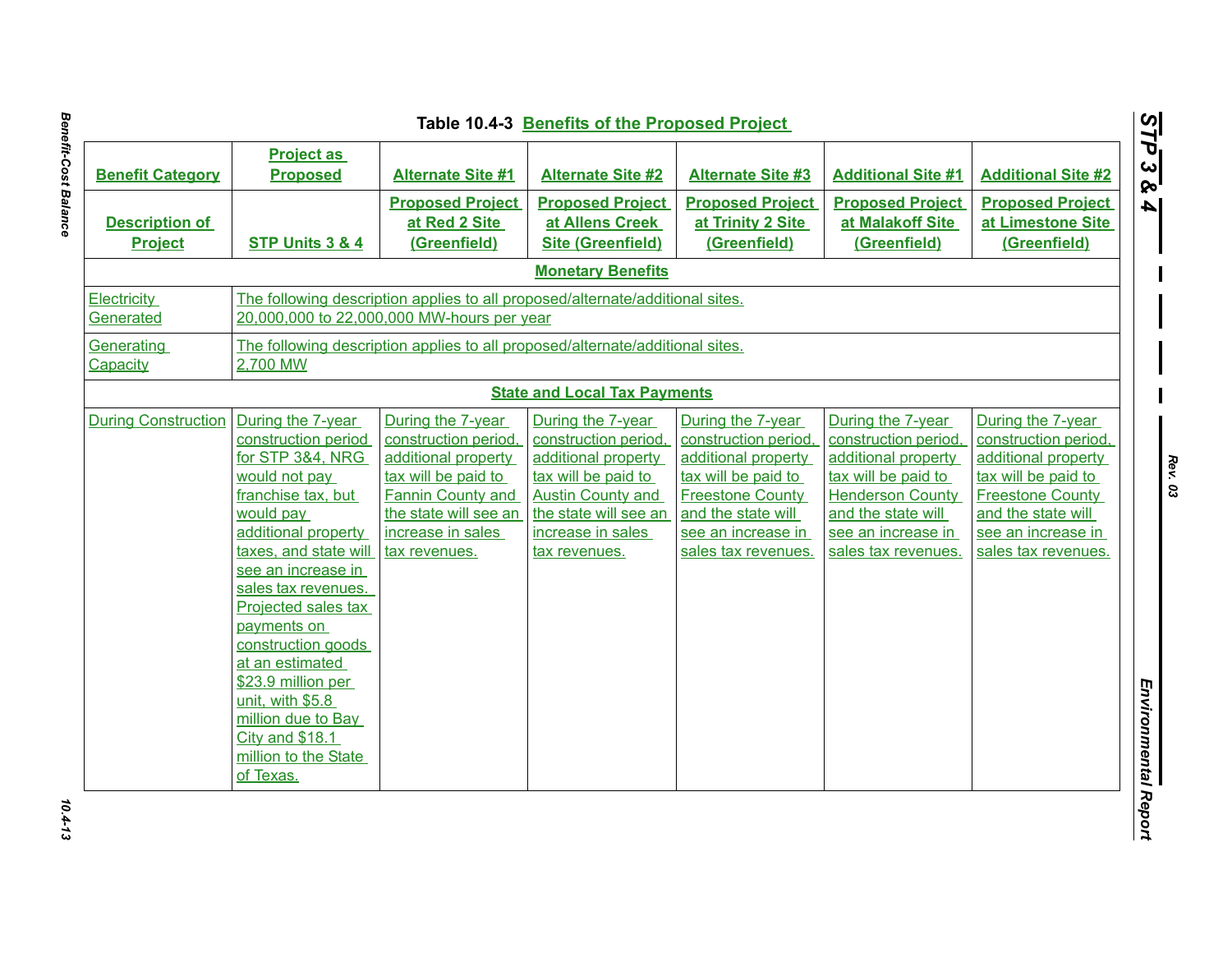|                                                                     |                                                                                                                                                                                                                                                                            |                                                                                                                                             |                                                                                               | Table 10.4-3 Benefits of the Proposed Project (Continued)                                                                                                                                                                                                  |                                                                                                         |                                                                                                  |
|---------------------------------------------------------------------|----------------------------------------------------------------------------------------------------------------------------------------------------------------------------------------------------------------------------------------------------------------------------|---------------------------------------------------------------------------------------------------------------------------------------------|-----------------------------------------------------------------------------------------------|------------------------------------------------------------------------------------------------------------------------------------------------------------------------------------------------------------------------------------------------------------|---------------------------------------------------------------------------------------------------------|--------------------------------------------------------------------------------------------------|
| <b>Benefit Category</b>                                             | <b>Project as</b><br><b>Proposed</b>                                                                                                                                                                                                                                       | <b>Alternate Site #1</b>                                                                                                                    | <b>Alternate Site #2</b>                                                                      | <b>Alternate Site #3</b>                                                                                                                                                                                                                                   | <b>Additional Site #1</b>                                                                               | <b>Additional Site #2</b>                                                                        |
| <b>Description of</b><br><b>Project</b>                             | STP Units 3 & 4                                                                                                                                                                                                                                                            | <b>Proposed Project</b><br>at Red 2 Site<br>(Greenfield)                                                                                    | <b>Proposed Project</b><br>at Allens Creek<br><b>Site (Greenfield)</b>                        | <b>Proposed Project</b><br>at Trinity 2 Site<br>(Greenfield)                                                                                                                                                                                               | <b>Proposed Project</b><br>at Malakoff Site<br>(Greenfield)                                             | <b>Proposed Project</b><br>at Limestone Site<br>(Greenfield)                                     |
| <b>During Operations</b>                                            | \$4.7 to \$5.4 million<br>in franchise taxes in<br>2015, the first year<br>of operation for STP<br>3, and an estimated<br>\$8.6 to \$10.0 million<br>in 2016, when STP<br>4 comes on line,<br>and in subsequent<br>years.                                                  | During operation,<br>tax payments for<br>the 2 new units will<br>be made to Fannin<br>County.                                               | During operation,<br>tax payments for<br>the 2 new units will<br>be made to Austin<br>County. | During operation,<br>tax payments for<br>the 2 new units will<br>be made to<br>Freestone County.                                                                                                                                                           | During operation,<br>tax payments for<br>the 2 new units will<br>be made to<br><b>Henderson County.</b> | During operation,<br>tax payments for<br>the 2 new units will<br>be made to<br>Freestone County. |
|                                                                     |                                                                                                                                                                                                                                                                            |                                                                                                                                             | <b>Effects on Regional Productivity</b>                                                       |                                                                                                                                                                                                                                                            |                                                                                                         |                                                                                                  |
| <b>During Construction</b>                                          | project.                                                                                                                                                                                                                                                                   | The following description applies to all proposed/alternate/additional sites.                                                               |                                                                                               | 5,950 direct jobs (2,975 would in-migrate) and 1,815 indirect jobs added to local economy. The creation of jobs during<br>construction could inject between \$67.6 and \$676 million dollars into the regional economy during the life of the construction |                                                                                                         |                                                                                                  |
| <b>During Operation</b>                                             | The following description applies to all proposed/alternate/additional sites.<br>888 direct jobs and 1,305 indirect jobs added to local economy. The operations workforce impact on the regional economy is<br>estimated at between \$45,090,864 to \$55,064,880 per year. |                                                                                                                                             |                                                                                               |                                                                                                                                                                                                                                                            |                                                                                                         |                                                                                                  |
|                                                                     |                                                                                                                                                                                                                                                                            |                                                                                                                                             | <b>Technical and Other Non-Monetary Benefits</b>                                              |                                                                                                                                                                                                                                                            |                                                                                                         |                                                                                                  |
| <b>Fuel Diversity</b>                                               |                                                                                                                                                                                                                                                                            | The following description applies to all proposed/alternate/additional sites.<br>Nuclear option to coal- and gas-fired baseload generation. |                                                                                               |                                                                                                                                                                                                                                                            |                                                                                                         |                                                                                                  |
| <b>Emissions</b><br>Reduction                                       |                                                                                                                                                                                                                                                                            | The following description applies to all proposed/alternate/additional sites.                                                               |                                                                                               | Avoidance of 41 to 2,900 tons per year sulfur dioxide, 680 to 2,000 tons per year nitrogen oxides; 141 to 2,800 tons per year<br>carbon monoxide; 6,900,000 to 27,000,000 tons per year carbon dioxide; 13 to 119 tons per year fine particulates.         |                                                                                                         |                                                                                                  |
| <b>Advanced Light</b><br><b>Water Reactor</b><br><b>Development</b> |                                                                                                                                                                                                                                                                            | The following description applies to all proposed/alternate/additional sites.                                                               |                                                                                               | Maintaining domestic nuclear technology capability as hedge against possible need to control global warming.                                                                                                                                               |                                                                                                         |                                                                                                  |

*Benefit-Cost Balance* 

**Benefit-Cost Balance**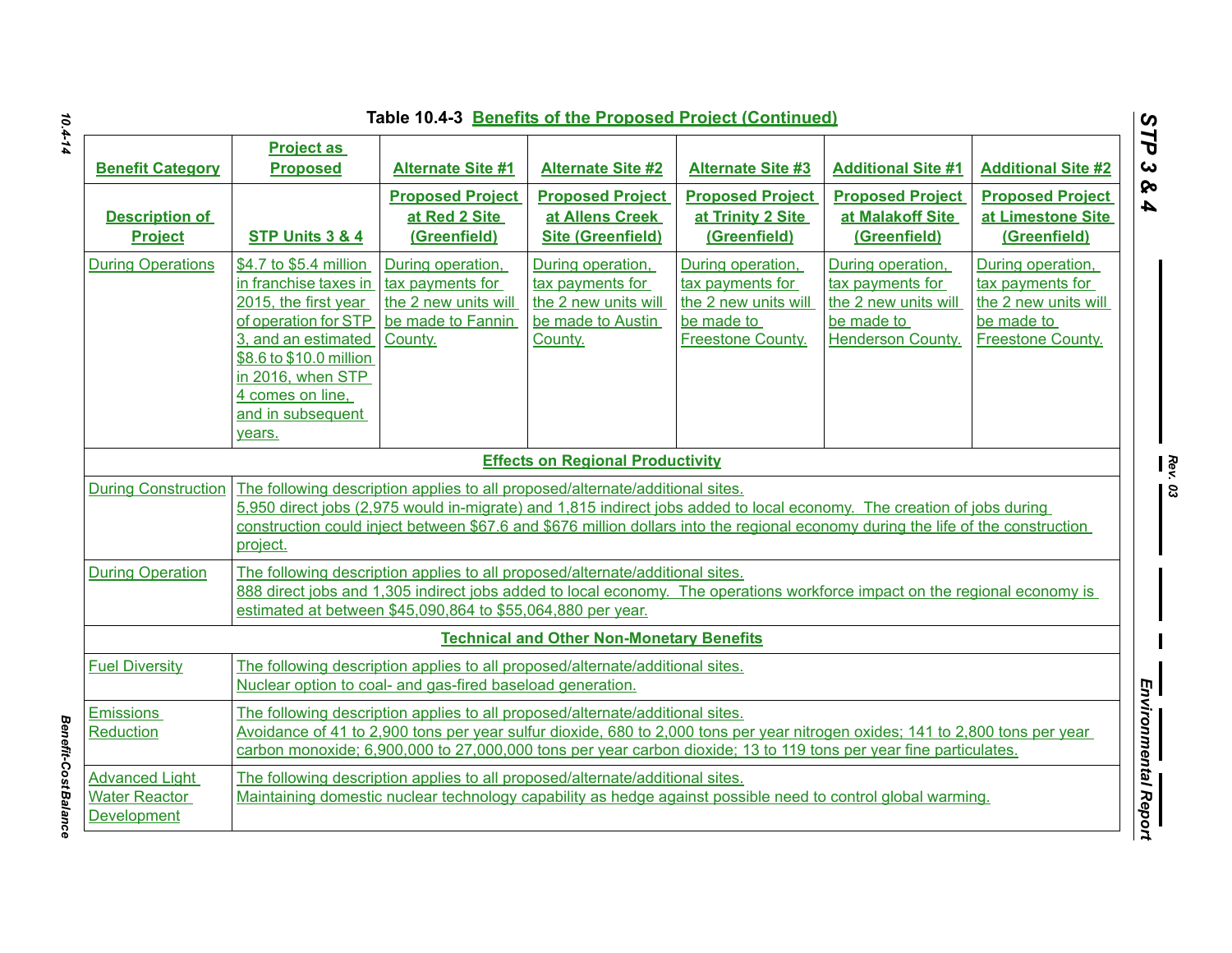| <b>Category</b>       | <b>Alternate Site #1</b>         | <b>Alternate Site #2</b>                               | <b>Alternate Site #3</b>         | <b>Additional Site #1</b>        | <b>Additional Site #2</b>        |
|-----------------------|----------------------------------|--------------------------------------------------------|----------------------------------|----------------------------------|----------------------------------|
|                       |                                  | <b>Proposed Project at</b>                             | <b>Proposed Project at</b>       | <b>Proposed Project at</b>       | <b>Proposed Project at</b>       |
| <b>Description of</b> | <b>Proposed Project at</b>       | <b>Allens Creek Site</b>                               | <b>Trinity 2 Site</b>            | <b>Malakoff Site</b>             | <b>Limestone Site</b>            |
| <b>Project</b>        | <b>Red 2 Site (Greenfield)</b>   | (Greenfield)                                           | (Greenfield)                     | (Greenfield)                     | (Greenfield)                     |
|                       |                                  |                                                        | <b>Construction-Related</b>      |                                  |                                  |
| <b>Land Use</b>       | Adverse Impact-                  | Adverse Impact-                                        | Adverse Impact-                  | Adverse Impact-                  | Adverse Impact-                  |
|                       | Approximately 2,500 acres        | Approximately 10,300 acres Approximately 2,500 acres   |                                  | Approximately 3,100 acres        | Approximately 4,000 acres        |
|                       | of the site would be             | of the site would be                                   | of the site would be             | of the site would be             | of the site would be             |
|                       | disturbed during                 | disturbed during                                       | disturbed during                 | disturbed during                 | disturbed during                 |
|                       | construction (including          | construction. This includes construction (including    |                                  | construction (including          | construction (including          |
|                       | construction of a cooling        | 9,500 acres (cumulative) for construction of a cooling |                                  | construction of a cooling        | construction of a cooling        |
|                       | reservoir up to 1,700-acres      | a cooling water reservoir to                           | reservoir up to 1,700-acres      | reservoir up to 2,300-acres      | reservoir up to 3,200-acres      |
|                       | in size, based on existing       | support the nuclear plant                              | in size, based on existing       | in size, based on existing       | in size, based on existing       |
|                       | topography).                     | combined with a water                                  | topography).                     | topography).                     | topography).                     |
|                       | Land devoted to                  | supply reservoir currently                             | Land devoted to                  | Land devoted to                  | Land devoted to                  |
|                       | construction of access           | planned for the same                                   | construction of access           | construction of access           | construction of makeup           |
|                       | roads (20 acres), rail spur      | location by the Brazos River                           | roads (27 acres), rail spur      | roads (29 acres), rail spur      | water intake line (582 acres)    |
|                       | line (26 acres), and makeup      | Authority to supply future                             | line (120 acres), and            | line (16 acres), and makeup      | would not be available for       |
|                       | water intake line (35 acres)     | water supply needs of the                              | makeup water intake line         | water intake line (42 acres)     | other uses.                      |
|                       | would not be available for       | City of Houston; the                                   | (36 acres), would not be         | would not be available for       | <b>Mitigation Measure -</b>      |
|                       | other uses.                      | proposed reservoir size is                             | available for other uses.        | other uses.                      | Comply with applicable           |
|                       | <b>Mitigation Measure -</b>      | based in part on existing                              | <b>Mitigation Measure -</b>      | <b>Mitigation Measure -</b>      | laws, regulations, zoning        |
|                       | Comply with applicable           | topography.                                            | Comply with applicable           | Comply with applicable           | and permit requirements          |
|                       | laws, regulations, zoning        | Land devoted to                                        | laws, regulations, zoning        | laws, regulations, zoning        | and use good engineering         |
|                       | and permit requirements          | construction of access                                 | and permit requirements          | and permit requirements          | construction practices (Best     |
|                       | and use good engineering         | roads (11 acres), rail spur                            | and use good engineering         | and use good engineering         | <b>Management Practices or</b>   |
|                       | construction practices (Best     | line (5 acres), and makeup                             | construction practices (Best     | construction practices (Best     | BMP). Implement                  |
|                       | <b>Management Practices or</b>   | water intake line (36 acres)                           | <b>Management Practices or</b>   | <b>Management Practices or</b>   | environmental controls           |
|                       | BMP). Implement                  | would not be available for                             | BMP). Implement                  | BMP). Implement                  | required in a Stormwater         |
|                       | environmental controls           | other uses.                                            | environmental controls           | environmental controls           | <b>Pollution Protection Plan</b> |
|                       | required in a Stormwater         | Mitigation Measure -                                   | required in a Stormwater         | required in a Stormwater         | (SWPPP) such as weekly           |
|                       | <b>Pollution Protection Plan</b> | Comply with applicable                                 | <b>Pollution Protection Plan</b> | <b>Pollution Protection Plan</b> | compliance inspections.          |
|                       | (SWPPP) such as weekly           | laws, regulations, zoning                              | (SWPPP) such as weekly           | (SWPPP) such as weekly           | documentation of runoff          |
|                       | compliance inspections,          | and permit requirements                                | compliance inspections,          | compliance inspections,          | controls, etc. Restrict          |
|                       | documentation of runoff          | and use good engineering                               | documentation of runoff          | documentation of runoff          | construction to designated       |
|                       | controls, etc. Restrict          | construction practices (Best controls, etc. Restrict   |                                  | controls, etc. Restrict          | areas within the site. Re-       |

**Benefit-Cost Balance** *Benefit-Cost Balance 10.4-15*

10.4-15

L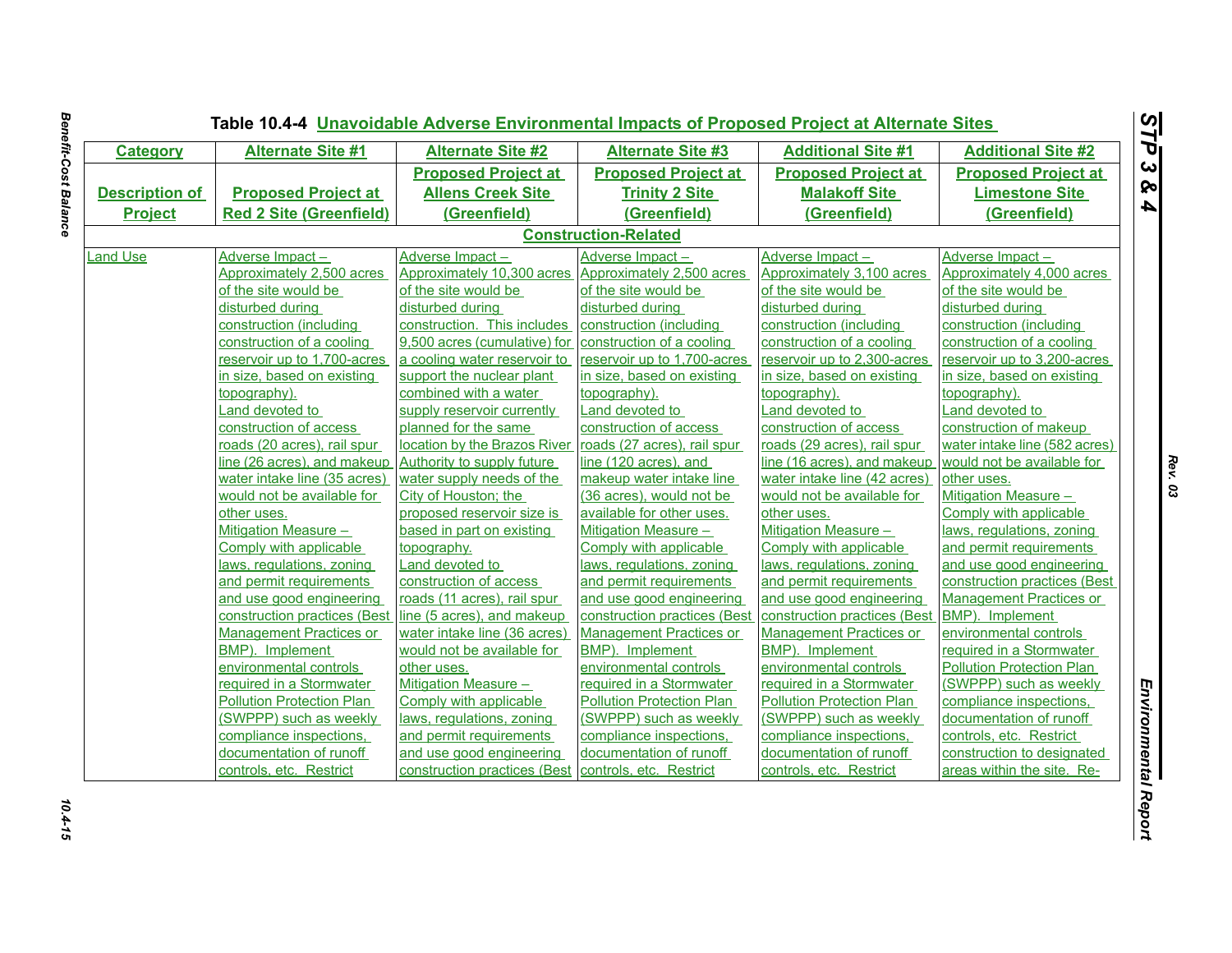| <b>Category</b>       | <b>Alternate Site #1</b>           | <b>Alternate Site #2</b>           | <b>Alternate Site #3</b>           | <b>Additional Site #1</b>          | <b>Additional Site #2</b>          |
|-----------------------|------------------------------------|------------------------------------|------------------------------------|------------------------------------|------------------------------------|
|                       |                                    | <b>Proposed Project at</b>         | <b>Proposed Project at</b>         | <b>Proposed Project at</b>         | <b>Proposed Project at</b>         |
| <b>Description of</b> | <b>Proposed Project at</b>         | <b>Allens Creek Site</b>           | <b>Trinity 2 Site</b>              | <b>Malakoff Site</b>               | <b>Limestone Site</b>              |
| <b>Project</b>        | <b>Red 2 Site (Greenfield)</b>     | (Greenfield)                       | (Greenfield)                       | (Greenfield)                       | (Greenfield)                       |
| and Use               | construction to designated         | <b>Management Practices or</b>     | construction to designated         | construction to designated         | contour and re-vegetate            |
| (continued)           | areas within the site. Re-         | BMP). Implement                    | areas within the site. Re-         | areas within the site. Re-         | land used for temporary            |
|                       | contour and re-vegetate            | environmental controls             | contour and re-vegetate            | contour and re-vegetate            | construction purposes.             |
|                       | land used for temporary            | required in a Stormwater           | land used for temporary            | land used for temporary            | <b>Identify and avoid wetlands</b> |
|                       | construction purposes.             | <b>Pollution Protection Plan</b>   | construction purposes.             | construction purposes.             | to the extent possible             |
|                       | <b>Identify and avoid wetlands</b> | (SWPPP) such as weekly             | <b>Identify and avoid wetlands</b> | <b>Identify and avoid wetlands</b> | (although no high quality          |
|                       | to the extent possible             | compliance inspections,            | to the extent possible (high       | to the extent possible             | wetlands were identified on        |
|                       | (although no high quality          | documentation of runoff            | quality wetlands would be          | (although no high quality          | the site). Install fencing         |
|                       | wetlands were identified on        | controls, etc. Restrict            | impacted by reservoir              | wetlands were identified on        | around wetlands during             |
|                       | the site). Install fencing         | construction to designated         | construction). Install             | the site). Install fencing         | construction to protect            |
|                       | around wetlands during             | areas within the site. Re-         | fencing around wetlands            | around wetlands during             | against inadvertent                |
|                       | construction to protect            | contour and re-vegetate            | during construction to             | construction to protect            | excursion into the area.           |
|                       | against inadvertent                | land used for temporary            | protect against inadvertent        | against inadvertent                | Stabilize and contour              |
|                       | excursion into the area.           | construction purposes.             | excursion into the area.           | excursion into the area.           | permanently disturbed              |
|                       | Stabilize and contour              | <b>Identify and avoid wetlands</b> | Stabilize and contour              | Stabilize and contour              | locations in accordance with       |
|                       | permanently disturbed              | to the extent possible (high       | permanently disturbed              | permanently disturbed              | design specifications.             |
|                       | locations in accordance with       | quality wetlands would be          | locations in accordance with       | locations in accordance with       | <b>Unavoidable Adverse</b>         |
|                       | design specifications.             | affected by reservoir              | design specifications.             | design specifications.             | <b>Environmental Impacts -</b>     |
|                       | <b>Unavoidable Adverse</b>         | construction). Install             | <b>Unavoidable Adverse</b>         | <b>Unavoidable Adverse</b>         | Areas within the exclusion         |
|                       | <b>Environmental Impacts -</b>     | fencing around wetlands            | <b>Environmental Impacts -</b>     | <b>Environmental Impacts -</b>     | zone would be excluded             |
|                       | Areas within the exclusion         | during construction to             | Areas within the exclusion         | Areas within the exclusion         | from future agricultural and       |
|                       | zone would be excluded             | protect against inadvertent        | zone would be excluded             | zone would be excluded             | recreational use. Small            |
|                       | from future agricultural and       | excursion into the area.           | from future agricultural and       | from future agricultural and       | unavoidable adverse                |
|                       | recreational use. Small to         | Stabilize and contour              | recreational use. Small to         | recreational use. Small to         | impacts would be expected          |
|                       | moderate unavoidable               | permanently disturbed              | moderate unavoidable               | moderate unavoidable               | during construction within         |
|                       | adverse impacts would be           | locations in accordance with       | adverse impacts would be           | adverse impacts would be           | immediate site footprint           |
|                       | expected during                    | design specifications.             | expected during                    | expected during                    | (since most of area has            |
|                       | construction of the plant.         | Unavoidable Adverse                | construction of the plant.         | construction of the plant,         | been previously disturbed);        |
|                       |                                    | <b>Environmental Impacts -</b>     |                                    | depending on final size of         | small to moderate adverse          |
|                       |                                    | <b>Areas within the exclusion</b>  |                                    | reservoir and extent to            | impacts at reservoir site          |
|                       |                                    | zone (if necessary) would          |                                    | which forested areas are           | depending on final size of         |
|                       |                                    | be excluded from future            |                                    | affected.                          | reservoir and extent to            |
|                       |                                    | agricultural and recreational      |                                    |                                    | which forested areas are           |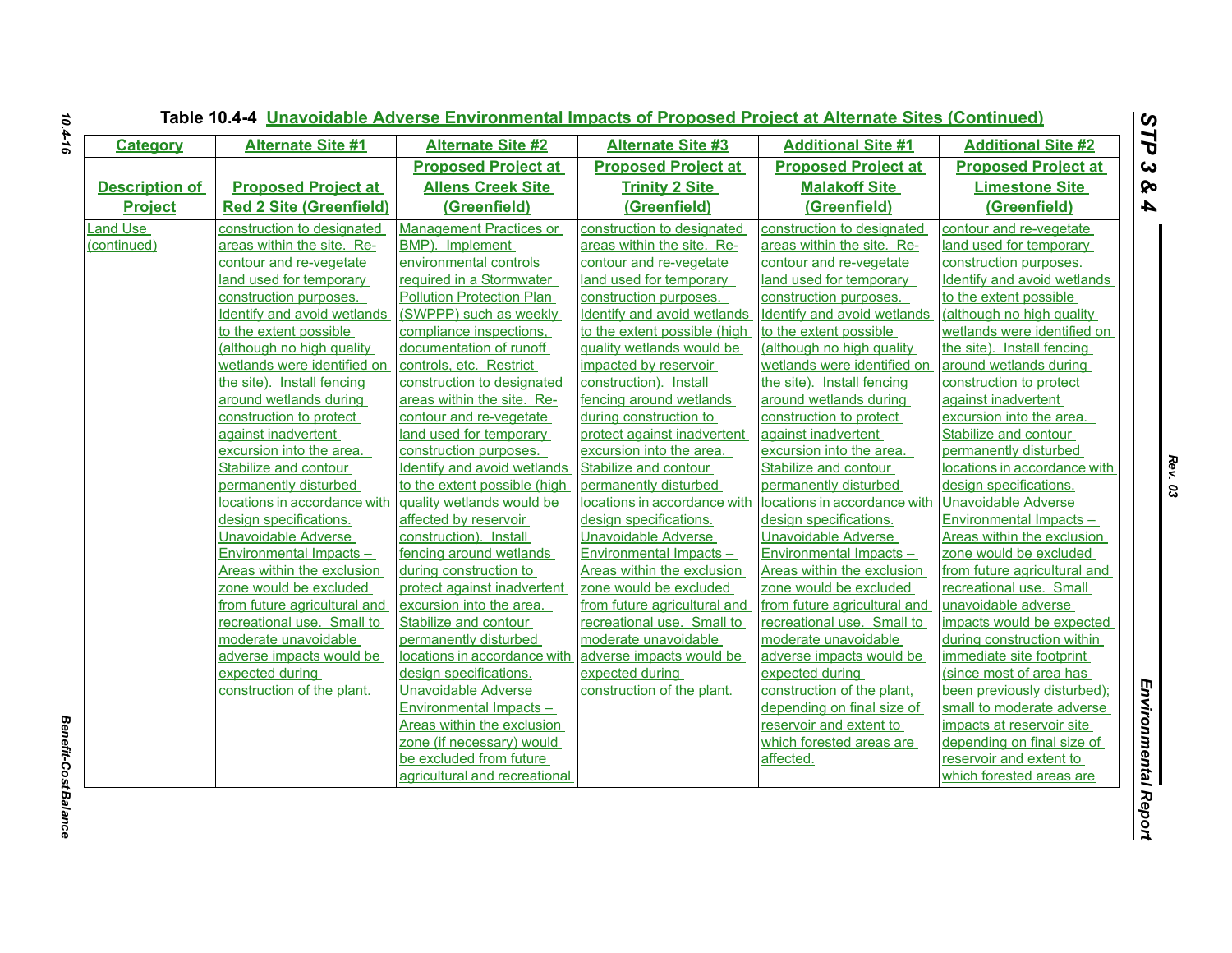|                       | Table 10.4-4 <b>Unavoidable Adverse Environmental Impacts of Proposed Project at Alternate Sites (Continued)</b> |                                                       |                                                       |                                           |                                                            |
|-----------------------|------------------------------------------------------------------------------------------------------------------|-------------------------------------------------------|-------------------------------------------------------|-------------------------------------------|------------------------------------------------------------|
| <b>Category</b>       | <b>Alternate Site #1</b>                                                                                         | <b>Alternate Site #2</b>                              | <b>Alternate Site #3</b>                              | <b>Additional Site #1</b>                 | <b>Additional Site #2</b>                                  |
|                       |                                                                                                                  | <b>Proposed Project at</b>                            | <b>Proposed Project at</b>                            | <b>Proposed Project at</b>                | <b>Proposed Project at</b>                                 |
| <b>Description of</b> | <b>Proposed Project at</b>                                                                                       | <b>Allens Creek Site</b>                              | <b>Trinity 2 Site</b>                                 | <b>Malakoff Site</b>                      | <b>Limestone Site</b>                                      |
| <b>Project</b>        | <b>Red 2 Site (Greenfield)</b>                                                                                   | (Greenfield)                                          | (Greenfield)                                          | (Greenfield)                              | (Greenfield)                                               |
| Land Use              |                                                                                                                  | use. Moderate to large                                |                                                       |                                           | affected.                                                  |
| (continued)           |                                                                                                                  | unavoidable adverse                                   |                                                       |                                           |                                                            |
|                       |                                                                                                                  | impacts would be expected                             |                                                       |                                           |                                                            |
|                       |                                                                                                                  | during construction of the                            |                                                       |                                           |                                                            |
|                       |                                                                                                                  | plant (considering                                    |                                                       |                                           |                                                            |
|                       |                                                                                                                  | cumulative impacts from                               |                                                       |                                           |                                                            |
|                       |                                                                                                                  | planned construction of                               |                                                       |                                           |                                                            |
|                       |                                                                                                                  | water supply reservoir at                             |                                                       |                                           |                                                            |
|                       |                                                                                                                  | same location).                                       |                                                       |                                           |                                                            |
| Land Use              | Adverse Impact - Three                                                                                           | Adverse Impact - Three                                | Adverse Impact - Three                                | Adverse Impact – Three                    | <b>Adverse Impact - Three</b>                              |
| (Transmission)        | new 345-kilovolt                                                                                                 | new 345-kilovolt                                      | new 345-kilovolt                                      | new 345-kilovolt                          | new 345-kilovolt                                           |
|                       | transmission lines would be                                                                                      | transmission lines would be                           | transmission lines would be                           | transmission lines would be               | transmission lines would be                                |
|                       | required in a new 200-foot                                                                                       | required, each in a new                               | required in a new 200-foot                            | required, each in a new                   | required in a new 200-foot                                 |
|                       | wide corridor. Construction                                                                                      | 200-foot wide corridor.                               | wide corridor. Construction                           | 200-foot wide corridor.                   | wide corridor. Construction                                |
|                       | of new transmission line                                                                                         | Construction of new                                   | of new transmission line                              | Construction of new                       | of new transmission lines                                  |
|                       | corridor (120 acres) would                                                                                       | transmission line corridors                           | corridor (120 acres) would                            | transmission line corridors               | corridors (total of 24 acres)                              |
|                       | occur in an area consisting                                                                                      | (2,060 acres) would be                                | occur in area consisting                              | (total of 970 acres) would                | would be required.                                         |
|                       | primarily of pasture and                                                                                         | required.                                             | primarily of open pasture                             | require new right-of-way,                 | Mitigation Measure – The                                   |
|                       | crops.                                                                                                           | Mitigation Measure - Where                            | and woodland.                                         | and would occur in an area                | proposed site is                                           |
|                       | <b>Mitigation Measure - Where</b>                                                                                | possible select corridors                             | <b>Mitigation Measure - Where</b>                     | consisting primarily of                   | approximately 1 mile east of                               |
|                       | possible select corridors                                                                                        | that follow existing rights-of-                       | possible select corridors                             | farmland and woodlands.                   | the existing Limestone                                     |
|                       | that follow existing rights-of-                                                                                  | way. Avoid impacts to                                 | that follow existing rights-of-                       | <b>Mitigation Measure - Where</b>         | power plant where multiple                                 |
|                       | way. Avoid impacts to                                                                                            | streams, ponds, reservoirs                            | way. Avoid impacts to                                 | possible select corridors                 | 345 kV connections exist.                                  |
|                       | streams, ponds, reservoirs                                                                                       | and wetlands. If required,                            | streams, ponds, reservoirs                            | that follow existing rights-of-           | Once at the Limestone                                      |
|                       | and wetlands. If required,                                                                                       | conduct siting study that                             | and wetlands. If required,                            | way. Avoid impacts to                     | plant, it is assumed that the                              |
|                       | conduct siting study that                                                                                        | takes into account                                    | conduct siting study that                             | streams, ponds, reservoirs                | lines could parallel existing                              |
|                       | takes into account                                                                                               | environmental impacts.                                | takes into account                                    | and wetlands. If required,                | ROW (with potential need                                   |
|                       | environmental impacts.                                                                                           | Incorporate                                           | environmental impacts.                                | conduct siting study that                 | for expansion). Minimal                                    |
|                       | Incorporate<br>recommendations of federal                                                                        | recommendations of federal                            | Incorporate                                           | takes into account                        | impact given the short                                     |
|                       | and state agencies into                                                                                          | and state agencies into<br>route selections. Site new | recommendations of federal<br>and state agencies into | environmental impacts.                    | distance between site and<br>transmission tie-in, and area |
|                       | route selection decisions.                                                                                       | corridors to avoid state or                           | route selection decisions.                            | Incorporate<br>recommendations of federal | has been previously                                        |
|                       | Route new corridors to                                                                                           | federal parks, and critical or                        | Route new corridors to                                | and state agencies into                   | disturbed. Additional siting                               |
|                       | avoid state or federal parks,                                                                                    | sensitive habitats or species                         | avoid state or federal parks,                         | route selection decisions.                | study not expected to be                                   |
|                       | and critical or sensitive                                                                                        | as much as possible.                                  | and critical or sensitive                             | Route new corridors to                    | required. Restrict                                         |
|                       |                                                                                                                  |                                                       |                                                       |                                           |                                                            |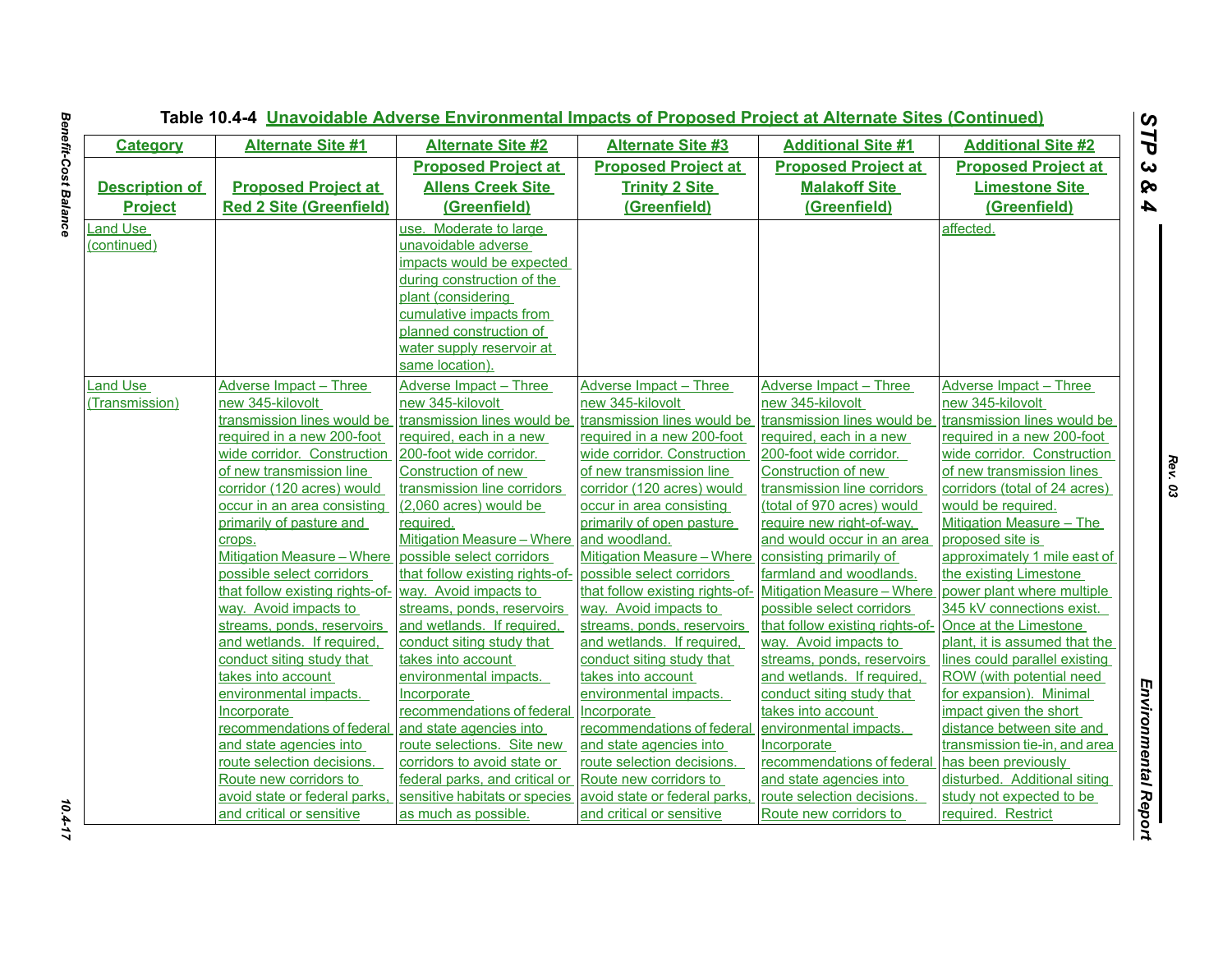| <b>Category</b>        | <b>Alternate Site #1</b>         | <b>Alternate Site #2</b>                                                     | <b>Alternate Site #3</b>                                                                                                                    | <b>Additional Site #1</b>      | <b>Additional Site #2</b>   |
|------------------------|----------------------------------|------------------------------------------------------------------------------|---------------------------------------------------------------------------------------------------------------------------------------------|--------------------------------|-----------------------------|
|                        |                                  | <b>Proposed Project at</b>                                                   | <b>Proposed Project at</b>                                                                                                                  | <b>Proposed Project at</b>     | <b>Proposed Project at</b>  |
| <b>Description of</b>  | <b>Proposed Project at</b>       | <b>Allens Creek Site</b>                                                     | <b>Trinity 2 Site</b>                                                                                                                       | <b>Malakoff Site</b>           | <b>Limestone Site</b>       |
| <b>Project</b>         | <b>Red 2 Site (Greenfield)</b>   | (Greenfield)                                                                 | (Greenfield)                                                                                                                                | (Greenfield)                   | (Greenfield)                |
| Land Use               | habitats or species as much      | <b>Restrict construction</b>                                                 | habitats or species as much                                                                                                                 | avoid state or federal parks.  | construction activities to  |
| (Transmission)         | as possible. Restrict            | activities to transmission                                                   | as possible. Restrict                                                                                                                       | and critical or sensitive      | transmission corridors and  |
| (continued)            | construction activities to       | corridors and access roads.                                                  | construction activities to                                                                                                                  | habitats or species as much    | access roads. Sensitive     |
|                        | transmission corridors and       | Before site disturbance,                                                     | transmission corridors and                                                                                                                  | as possible. Restrict          | resources not expected to   |
|                        | access roads. Before site        | conduct archaeological and                                                   | access roads. Before site                                                                                                                   | construction activities to     | be found within the         |
|                        | disturbance, conduct             | ecological survevs and                                                       | disturbance, conduct                                                                                                                        | transmission corridors and     | corridors: however, before  |
|                        | archaeological and               | determine site-specific                                                      | archaeological and                                                                                                                          | access roads. Before site      | site disturbance, conduct   |
|                        | ecological surveys and           | erosion control measures.                                                    | ecological surveys and                                                                                                                      | disturbance, conduct           | archaeological and          |
|                        | determine site-specific          | Comply with all applicable                                                   | determine site-specific                                                                                                                     | archaeological and             | ecological surveys and      |
|                        | erosion control measures.        | laws, regulations, permits,                                                  | erosion control measures.                                                                                                                   | ecological surveys and         | determine site-specific     |
|                        | Comply with all applicable       | zoning requirements, good                                                    | Comply with all applicable                                                                                                                  | determine site-specific        | erosion control measures.   |
|                        | laws, regulations, permits,      | engineering, environmental                                                   | laws, regulations, permits,                                                                                                                 | erosion control measures.      | Comply with all applicable  |
|                        | zoning requirements, good        | management, and                                                              | zoning requirements, good                                                                                                                   | Comply with all applicable     | laws, regulations, permits, |
|                        | engineering, environmental       | construction practices.                                                      | engineering, environmental                                                                                                                  | laws, regulations, permits,    | zoning requirements, good   |
|                        | management, and                  | <b>Unavoidable Adverse</b>                                                   | management, and                                                                                                                             | zoning requirements, good      | engineering, environmental  |
|                        | construction practices.          | Environmental Impacts -                                                      | construction practices.                                                                                                                     | engineering, environmental     | management, and             |
|                        | Unavoidable Adverse              | Moderate unavoidable                                                         | Unavoidable Adverse                                                                                                                         | management, and                | construction practices.     |
|                        | <b>Environmental Impacts -</b>   | adverse impacts of new                                                       | Environmental Impacts-                                                                                                                      | construction practices.        | <b>Unavoidable Adverse</b>  |
|                        | Small unavoidable adverse        | transmission lines on land                                                   | Small unavoidable adverse                                                                                                                   | Unavoidable Adverse            | Environmental Impacts -     |
|                        | impacts of new transmission use. |                                                                              | impacts of new transmission                                                                                                                 | <b>Environmental Impacts -</b> | Small unavoidable adverse   |
|                        | lines on land use.               |                                                                              | lines on land use.                                                                                                                          | Moderate unavoidable           | impacts of new transmission |
|                        |                                  |                                                                              |                                                                                                                                             | adverse impacts of new         | lines on land use.          |
|                        |                                  |                                                                              |                                                                                                                                             | transmission lines on land     |                             |
|                        |                                  |                                                                              |                                                                                                                                             | use, based on assumption       |                             |
|                        |                                  |                                                                              |                                                                                                                                             | that portion would be in       |                             |
|                        |                                  |                                                                              |                                                                                                                                             | previously undisturbed         |                             |
|                        |                                  |                                                                              |                                                                                                                                             | rights-of-way.                 |                             |
| <b>Land Use (Waste</b> |                                  | The following description applies to all alternate/additional sites.         |                                                                                                                                             |                                |                             |
| Management)            |                                  |                                                                              | Adverse Impact – Construction debris would be disposed in onsite and/or offsite landfills.                                                  |                                |                             |
|                        |                                  | Mitigation Measure - Use waste minimization to reduce volume of debris.      |                                                                                                                                             |                                |                             |
|                        |                                  |                                                                              | Unavoidable Adverse Environmental Impacts - Small unavoidable adverse impacts to land use. Landfill space would be consumed for disposal of |                                |                             |
|                        |                                  | construction debris and would not be available for disposal of other wastes. |                                                                                                                                             |                                |                             |
|                        |                                  |                                                                              |                                                                                                                                             |                                |                             |

*Benefit-Cost Balance* 

**Benefit-Cost Balance**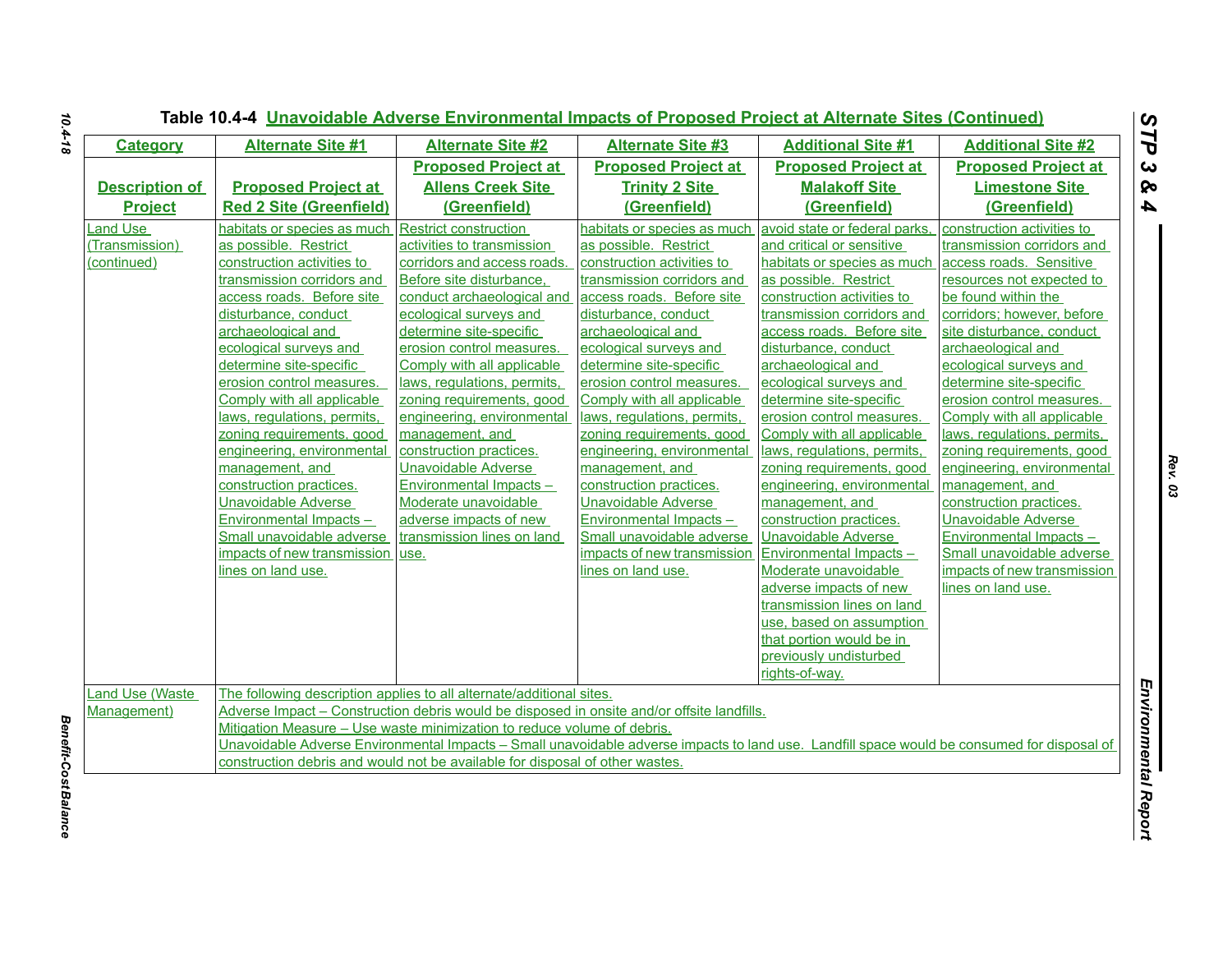| <b>Category</b>                          | <b>Alternate Site #1</b>                                                                                                                                                                                                                                                               | <b>Alternate Site #2</b>                                                                                                                                                                                                                                | <b>Alternate Site #3</b>                                                                                                                       | <b>Additional Site #1</b>  | <b>Additional Site #2</b>  |  |  |
|------------------------------------------|----------------------------------------------------------------------------------------------------------------------------------------------------------------------------------------------------------------------------------------------------------------------------------------|---------------------------------------------------------------------------------------------------------------------------------------------------------------------------------------------------------------------------------------------------------|------------------------------------------------------------------------------------------------------------------------------------------------|----------------------------|----------------------------|--|--|
|                                          |                                                                                                                                                                                                                                                                                        | <b>Proposed Project at</b>                                                                                                                                                                                                                              | <b>Proposed Project at</b>                                                                                                                     | <b>Proposed Project at</b> | <b>Proposed Project at</b> |  |  |
| <b>Description of</b>                    | <b>Proposed Project at</b>                                                                                                                                                                                                                                                             | <b>Allens Creek Site</b>                                                                                                                                                                                                                                | <b>Trinity 2 Site</b>                                                                                                                          | <b>Malakoff Site</b>       | <b>Limestone Site</b>      |  |  |
| <b>Project</b>                           | <b>Red 2 Site (Greenfield)</b>                                                                                                                                                                                                                                                         | (Greenfield)                                                                                                                                                                                                                                            | (Greenfield)                                                                                                                                   | (Greenfield)               | (Greenfield)               |  |  |
| Land Use (Cultural                       | The following description applies to all alternate/additional sites.                                                                                                                                                                                                                   |                                                                                                                                                                                                                                                         |                                                                                                                                                |                            |                            |  |  |
| Resources)                               |                                                                                                                                                                                                                                                                                        |                                                                                                                                                                                                                                                         | Adverse Impact – Potential to disturb buried historic, archaeological, or paleontological resources.                                           |                            |                            |  |  |
|                                          |                                                                                                                                                                                                                                                                                        |                                                                                                                                                                                                                                                         | Mitigation Measure – Consult State Historic Preservation Officer. Before site disturbance, conduct archaeological surveys. Develop and         |                            |                            |  |  |
|                                          |                                                                                                                                                                                                                                                                                        |                                                                                                                                                                                                                                                         | implement procedures that include actions to protect or recover cultural, historic, or paleontological resources.                              |                            |                            |  |  |
|                                          |                                                                                                                                                                                                                                                                                        |                                                                                                                                                                                                                                                         | Unavoidable Adverse Environmental Impacts - Potential for destruction of unanticipated historic, cultural, or paleontological resources. Small |                            |                            |  |  |
|                                          | unavoidable adverse impacts to cultural resources from construction.<br>The following description applies to all alternate/additional sites.                                                                                                                                           |                                                                                                                                                                                                                                                         |                                                                                                                                                |                            |                            |  |  |
| <b>Hydrology and</b><br><b>Water Use</b> |                                                                                                                                                                                                                                                                                        |                                                                                                                                                                                                                                                         | Adverse Impact – Construction would require up to 1,200 gpm of groundwater for use during construction.                                        |                            |                            |  |  |
|                                          |                                                                                                                                                                                                                                                                                        |                                                                                                                                                                                                                                                         |                                                                                                                                                |                            |                            |  |  |
|                                          | Mitigation Measure – Comply with applicable water rights requirements, laws, regulations, and permit requirements. Practice water conservation<br>as practical. No other measures or controls would be necessary.                                                                      |                                                                                                                                                                                                                                                         |                                                                                                                                                |                            |                            |  |  |
|                                          | Unavoidable Adverse Environmental Impacts - Small unavoidable adverse impacts.                                                                                                                                                                                                         |                                                                                                                                                                                                                                                         |                                                                                                                                                |                            |                            |  |  |
|                                          |                                                                                                                                                                                                                                                                                        |                                                                                                                                                                                                                                                         |                                                                                                                                                |                            |                            |  |  |
|                                          | Adverse Impact – Install excavation dewatering wells for use during construction.                                                                                                                                                                                                      |                                                                                                                                                                                                                                                         |                                                                                                                                                |                            |                            |  |  |
|                                          |                                                                                                                                                                                                                                                                                        |                                                                                                                                                                                                                                                         | Mitigation Measure – Install drainage system to divert dewatering runoff to settling basin before discharge through a permitted TPDES outfall. |                            |                            |  |  |
|                                          | Follow best management practices for erosion control.                                                                                                                                                                                                                                  |                                                                                                                                                                                                                                                         |                                                                                                                                                |                            |                            |  |  |
|                                          | Unavoidable Adverse Environmental Impacts - Small unavoidable adverse impacts.                                                                                                                                                                                                         |                                                                                                                                                                                                                                                         |                                                                                                                                                |                            |                            |  |  |
|                                          |                                                                                                                                                                                                                                                                                        |                                                                                                                                                                                                                                                         |                                                                                                                                                |                            |                            |  |  |
|                                          |                                                                                                                                                                                                                                                                                        | Adverse Impact – Construction along river banks or stream banks could introduce sediments into waterways.<br>Mitigation Measure – Develop and implement a construction Storm Water Pollution Prevention Plan (SWPPP); conduct monitoring as required by |                                                                                                                                                |                            |                            |  |  |
|                                          |                                                                                                                                                                                                                                                                                        |                                                                                                                                                                                                                                                         | the storm water general permit. Stabilize upslope areas and adjacent to shoreline construction sites with erosion control devices and after    |                            |                            |  |  |
|                                          | construction, re-seed the areas.                                                                                                                                                                                                                                                       |                                                                                                                                                                                                                                                         |                                                                                                                                                |                            |                            |  |  |
|                                          | Unavoidable Adverse Environmental Impacts - Small unavoidable adverse impacts.                                                                                                                                                                                                         |                                                                                                                                                                                                                                                         |                                                                                                                                                |                            |                            |  |  |
|                                          |                                                                                                                                                                                                                                                                                        |                                                                                                                                                                                                                                                         |                                                                                                                                                |                            |                            |  |  |
|                                          | Adverse Impact – Use of heavy equipment introduces the possibility of petroleum spills that could enter surface water.                                                                                                                                                                 |                                                                                                                                                                                                                                                         |                                                                                                                                                |                            |                            |  |  |
|                                          | Mitigation Measure – Use good maintenance practices to maintain equipment, and prevent spills and leaks. Prepare and implement Spill<br>Prevention Control and Countermeasures (SPCC) Plan for construction activities. Restrict activities using petroleum products that are equipped |                                                                                                                                                                                                                                                         |                                                                                                                                                |                            |                            |  |  |
|                                          |                                                                                                                                                                                                                                                                                        |                                                                                                                                                                                                                                                         |                                                                                                                                                |                            |                            |  |  |
|                                          | with spill containment.                                                                                                                                                                                                                                                                |                                                                                                                                                                                                                                                         | Unavoidable Adverse Environmental Impacts - Small unavoidable adverse impacts.                                                                 |                            |                            |  |  |
|                                          |                                                                                                                                                                                                                                                                                        |                                                                                                                                                                                                                                                         |                                                                                                                                                |                            |                            |  |  |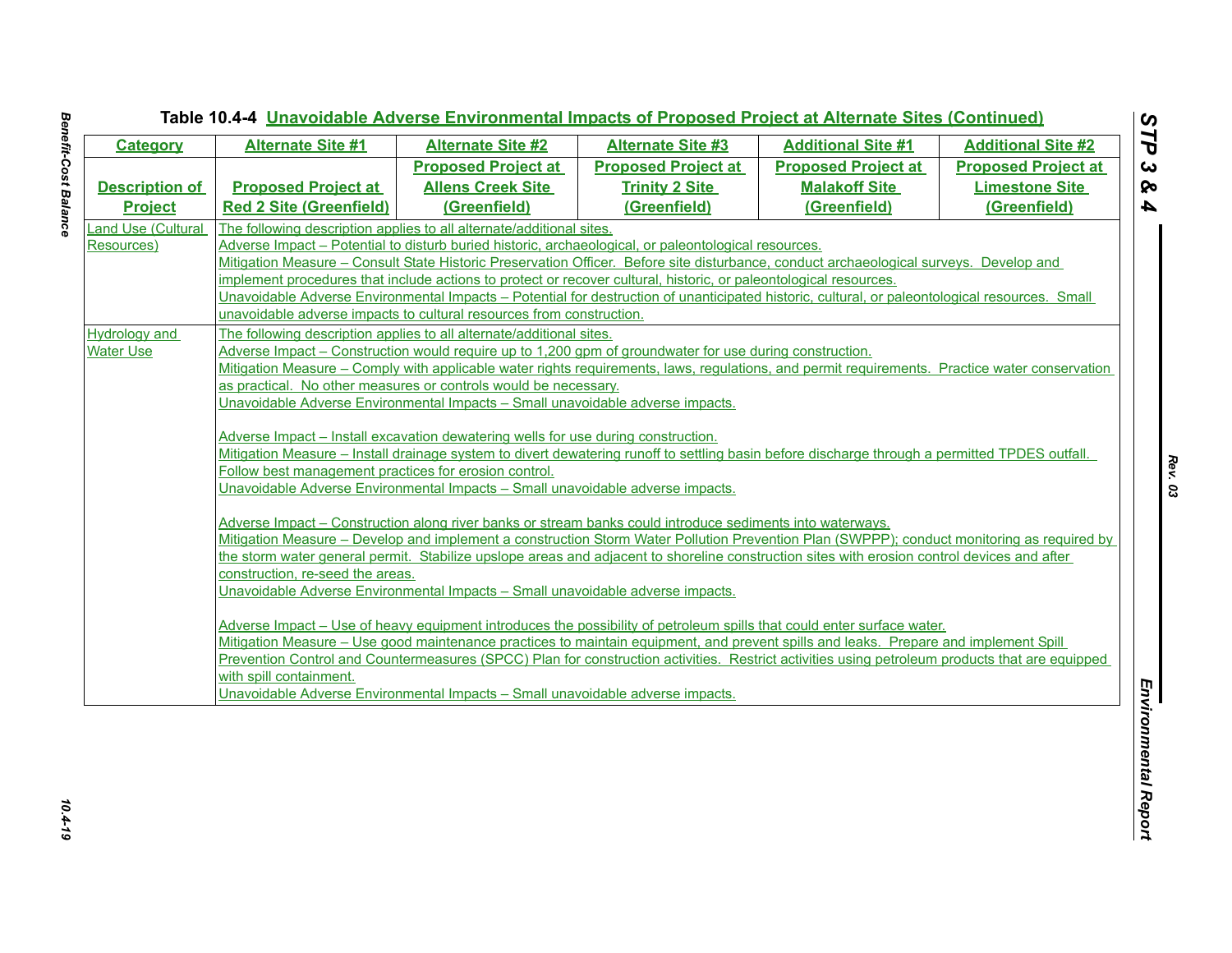| <b>Category</b>        | <b>Alternate Site #1</b>               | <b>Alternate Site #2</b>          | <b>Alternate Site #3</b>        | <b>Additional Site #1</b>           | <b>Additional Site #2</b>           |
|------------------------|----------------------------------------|-----------------------------------|---------------------------------|-------------------------------------|-------------------------------------|
|                        |                                        | <b>Proposed Project at</b>        | <b>Proposed Project at</b>      | <b>Proposed Project at</b>          | <b>Proposed Project at</b>          |
| <b>Description of</b>  | <b>Proposed Project at</b>             | <b>Allens Creek Site</b>          | <b>Trinity 2 Site</b>           | <b>Malakoff Site</b>                | <b>Limestone Site</b>               |
| <b>Project</b>         | <b>Red 2 Site (Greenfield)</b>         | (Greenfield)                      | (Greenfield)                    | (Greenfield)                        | (Greenfield)                        |
| <b>Aquatic Ecology</b> | Adverse Impact - Reservoir             | Adverse Impact - Reservoir        | Adverse Impact - Reservoir      | Adverse Impact - Reservoir          | Adverse Impact - Reservoir          |
|                        | construction would inundate            | construction would inundate       | construction would inundate     | construction would inundate         | construction would inundate         |
|                        | the natural aquatic habitat            | the natural aquatic habitat       | the natural aquatic habitat     | the natural aquatic habitat         | the natural aquatic habitat         |
|                        | along existing streams in              | along existing streams in         | along existing streams in       | along existing streams in           | along existing streams in           |
|                        | the area (e.g., Bushy                  | the area (e.g., Allens            | the area (e.g., Tehuacana       | the area (Cedar Creek and           | the area (Red Hollow                |
|                        | Creek). Construction/                  | Creek). Construction/             | <b>Creek and Big Brown</b>      | Walnut Creek). Some high            | Channel and Lynn Creek).            |
|                        | dredging along the reservoir           | dredging along the reservoir      | Creek). Construction/           | quality wetlands are in the         | Some high quality wetlands          |
|                        | shoreline, including an                | shoreline, including an           | dredging along the reservoir    | site area.                          | along Lynn Creek are in the         |
|                        | intake structure, would                | intake structure, would           | shoreline, including an         | Construction/dredging along         | potential reservoir area.           |
|                        | cause the loss of some                 | cause the loss of some            | intake structure, would         | the reservoir shoreline,            | Construction/dredging along         |
|                        | organisms, and temporary               | organisms, and temporary          | cause the loss of some          | including an intake                 | the reservoir shoreline,            |
|                        | degradation of habitat.                | degradation of habitat.           | organisms, and temporary        | structure, would cause the          | including an intake                 |
|                        | However, no Federally listed           | There are no Federally            | degradation of habitat.         | loss of some organisms and          | structure, would cause the          |
|                        | aquatic species are found in           | listed aquatic species in         | However, no Federally listed    | temporary degradation of            | loss of some organisms,             |
|                        | Fannin County/Red River.               | Austin County; however, a         | aquatic species are found in    | habitat. However, no                | and temporary degradation           |
|                        | Transmission line and rail             | candidate species                 | <b>Freestone County/Trinity</b> | <b>Federally listed aquatic</b>     | of habitat. However, no             |
|                        | construction could require             | (sharpnose shiner) has            | River. Transmission line        | species are found in                | <b>Federally listed aquatic</b>     |
|                        | crossing of waterbodies or             | potential to occur in the         | and rail construction could     | <b>Henderson County.</b>            | species are found in                |
|                        | erection of towers within              | <b>Brazos River. Transmission</b> | require crossing of             | Transmission line and rail          | <b>Freestone County/Trinity</b>     |
|                        | waterbodies and would                  | line and rail construction        | waterbodies or erection of      | construction could require          | River. Construction of water        |
|                        | cause the loss of some                 | could require crossing of         | towers within waterbodies       | crossing of waterbodies or          | intake line could require           |
|                        | organisms and temporary                | waterbodies or erection of        | and would cause the loss of     | erection of towers within           | crossing of waterbodies and         |
|                        | degradation of habitat.                | towers within waterbodies         | some organisms and              | waterbodies and would               | would cause temporary               |
|                        | <b>Mitigation Measure - Install</b>    | and would cause the loss of       | temporary degradation of        | cause the loss of some              | degradation of habitat.             |
|                        | cofferdam and store                    | some organisms and                | habitat.                        | organisms and temporary             | <b>Mitigation Measure - Install</b> |
|                        | excavated sediment and                 | temporary degradation of          | Mitigation Measure - Install    | degradation of habitat.             | cofferdam and store                 |
|                        | soils in spoils area designed habitat. |                                   | cofferdam and store             | <b>Mitigation Measure - Install</b> | excavated sediment and              |
|                        | to prevent loading in                  | Mitigation Measure - Install      | excavated sediment and          | cofferdam and store                 | soils in spoils area designed       |
|                        | wetlands and watercourses;             | cofferdam and store               | soils in spoils area designed   | excavated sediment and              | to prevent loading in               |
|                        | use storm water retention              | excavated sediment and            | to prevent loading in           | soils in spoils area designed       | wetlands and watercourses;          |
|                        | basins as needed; re-seed              | soils in spoils area designed     | wetlands and watercourses;      | to prevent loading in               | use storm water retention           |
|                        | spoils area after                      | to prevent loading in             | use storm water retention       | wetlands and watercourses;          | basins as needed; re-seed           |
|                        | construction. Develop and              | wetlands and watercourses:        | basins as needed; re-seed       | use storm water retention           | spoils area after                   |
|                        | implement a construction               | use storm water retention         | spoils area after               | basins as needed; re-seed           | construction. Develop and           |

**Benefit-Cost Balance** *Benefit-Cost Balance*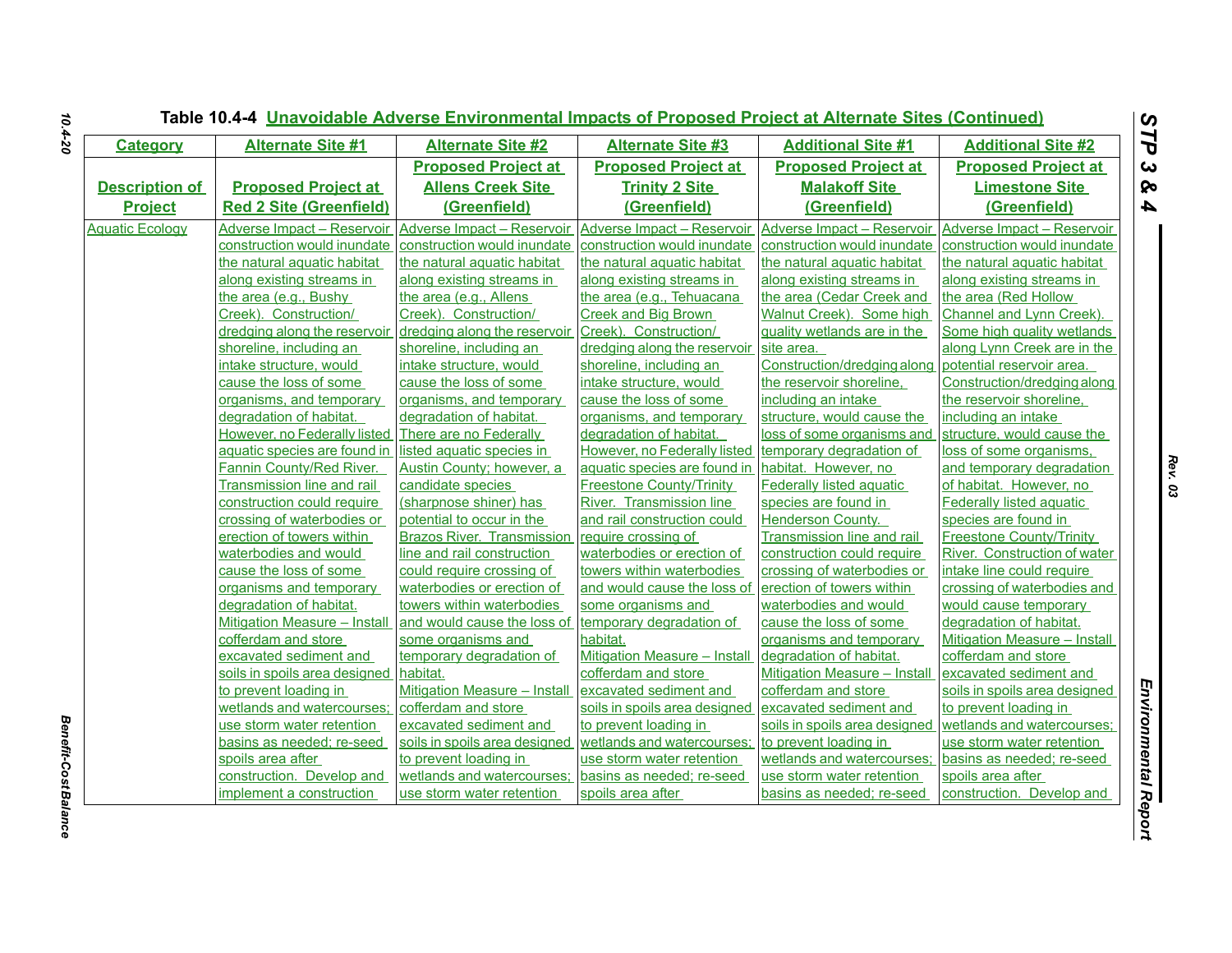| <b>Category</b>        | <b>Alternate Site #1</b>        | <b>Alternate Site #2</b>      | <b>Alternate Site #3</b>      | <b>Additional Site #1</b>     | <b>Additional Site #2</b>       |
|------------------------|---------------------------------|-------------------------------|-------------------------------|-------------------------------|---------------------------------|
|                        |                                 | <b>Proposed Project at</b>    | <b>Proposed Project at</b>    | <b>Proposed Project at</b>    | <b>Proposed Project at</b>      |
| <b>Description of</b>  | <b>Proposed Project at</b>      | <b>Allens Creek Site</b>      | <b>Trinity 2 Site</b>         | <b>Malakoff Site</b>          | <b>Limestone Site</b>           |
| <b>Project</b>         | <b>Red 2 Site (Greenfield)</b>  | (Greenfield)                  | (Greenfield)                  | (Greenfield)                  | (Greenfield)                    |
| <b>Aquatic Ecology</b> | SWPPP; conduct                  | basins as needed; re-seed     | construction. Develop and     | spoils area after             | implement a construction        |
| (continued)            | monitoring as required by       | spoils area after             | implement a construction      | construction. Develop and     | SWPPP; conduct                  |
|                        | the storm water general         | construction. Develop and     | SWPPP: conduct                | implement a construction      | monitoring as required by       |
|                        | permit. Stabilize upslope       | implement a construction      | monitoring as required by     | SWPPP; conduct                | the storm water general         |
|                        | areas and adjacent to           | SWPPP; conduct                | the storm water general       | monitoring as required by     | permit. Stabilize upslope       |
|                        | shoreline construction sites    | monitoring as required by     | permit. Stabilize upslope     | the storm water general       | areas and adjacent to           |
|                        | with erosion control devices    | the storm water general       | areas and adjacent to         | permit. Stabilize upslope     | shoreline construction sites    |
|                        | and after construction, re-     | permit. Stabilize upslope     | shoreline construction sites  | areas and adjacent to         | with erosion control devices    |
|                        | seed the areas.                 | areas and adjacent to         | with erosion control devices  | shoreline construction sites  | and after construction, re-     |
|                        | <b>Avoid wetlands and water</b> | shoreline construction sites  | and after construction, re-   | with erosion control devices  | seed the areas.                 |
|                        | bodies and sensitive areas      | with erosion control devices  | seed the areas.               | and after construction, re-   | <b>Avoid wetlands and water</b> |
|                        | when possible; plan             | and after construction, re-   | Avoid wetlands and water      | seed the areas.               | bodies and sensitive areas      |
|                        | transmission routes to          | seed the areas.               | bodies and sensitive areas    | Avoid wetlands and water      | when possible; plan water       |
|                        | minimize impacts to             | Avoid wetlands and water      | when possible; plan           | bodies and sensitive areas    | intake pipeline routes to       |
|                        | wetlands and water bodies       | bodies and sensitive areas    | transmission routes to        | when possible; plan           | minimize impacts to             |
|                        | that must be crossed; use       | when possible; plan           | minimize impacts to           | transmission routes to        | wetlands and water bodies       |
|                        | equipment specifically          | transmission routes to        | wetlands and water bodies     | minimize impacts to           | that must be crossed; use       |
|                        | designed for work around        | minimize impacts to           | that must be crossed; use     | wetlands and water bodies     | equipment specifically          |
|                        | wetlands and streams,           | wetlands and water bodies     | equipment specifically        | that must be crossed; use     | designed for work around        |
|                        | install erosion controls, and   | that must be crossed; use     | designed for work around      | equipment specifically        | wetlands and streams,           |
|                        | implement best                  | equipment specifically        | wetlands and streams,         | designed for work around      | install erosion controls, and   |
|                        | management practices to         | designed for work around      | install erosion controls, and | wetlands and streams,         | implement best                  |
|                        | minimize impacts to aquatic     | wetlands and streams.         | implement best                | install erosion controls, and | management practices to         |
|                        | systems. Before                 | install erosion controls, and | management practices to       | implement best                | minimize impacts to aquatic     |
|                        | transmission line               | implement best                | minimize impacts to aquatic   | management practices to       | systems. Before water           |
|                        | construction, conduct           | management practices to       | systems. Before               | minimize impacts to aquatic   | intake line construction,       |
|                        | ecological surveys and          | minimize impacts to aquatic   | transmission line             | systems. Before               | conduct ecological surveys      |
|                        | determine site-specific         | systems. Before               | construction, conduct         | transmission line             | and determine site-specific     |
|                        | erosion control measures.       | transmission line             | ecological surveys and        | construction, conduct         | erosion control measures.       |
|                        | If there is potential for       | construction, conduct         | determine site-specific       | ecological surveys and        | If there is potential for       |
|                        | construction of a new           | ecological surveys and        | erosion control measures.     | determine site-specific       | construction of new pipeline    |
|                        | transmission line to degrade    | determine site-specific       | If there is potential for     | erosion control measures.     | to degrade habitat of a listed  |
|                        | habitat of a listed aquatic     | erosion control measures.     | construction of a new         | If there is potential for     | aquatic species, work           |
|                        | species, work closely with      | If there is potential for     | transmission line to degrade  | construction of a new         | closely with the state          |
|                        | the state agency to develop     | construction of a new         | habitat of a listed aquatic   | transmission line to degrade  | agency to develop a             |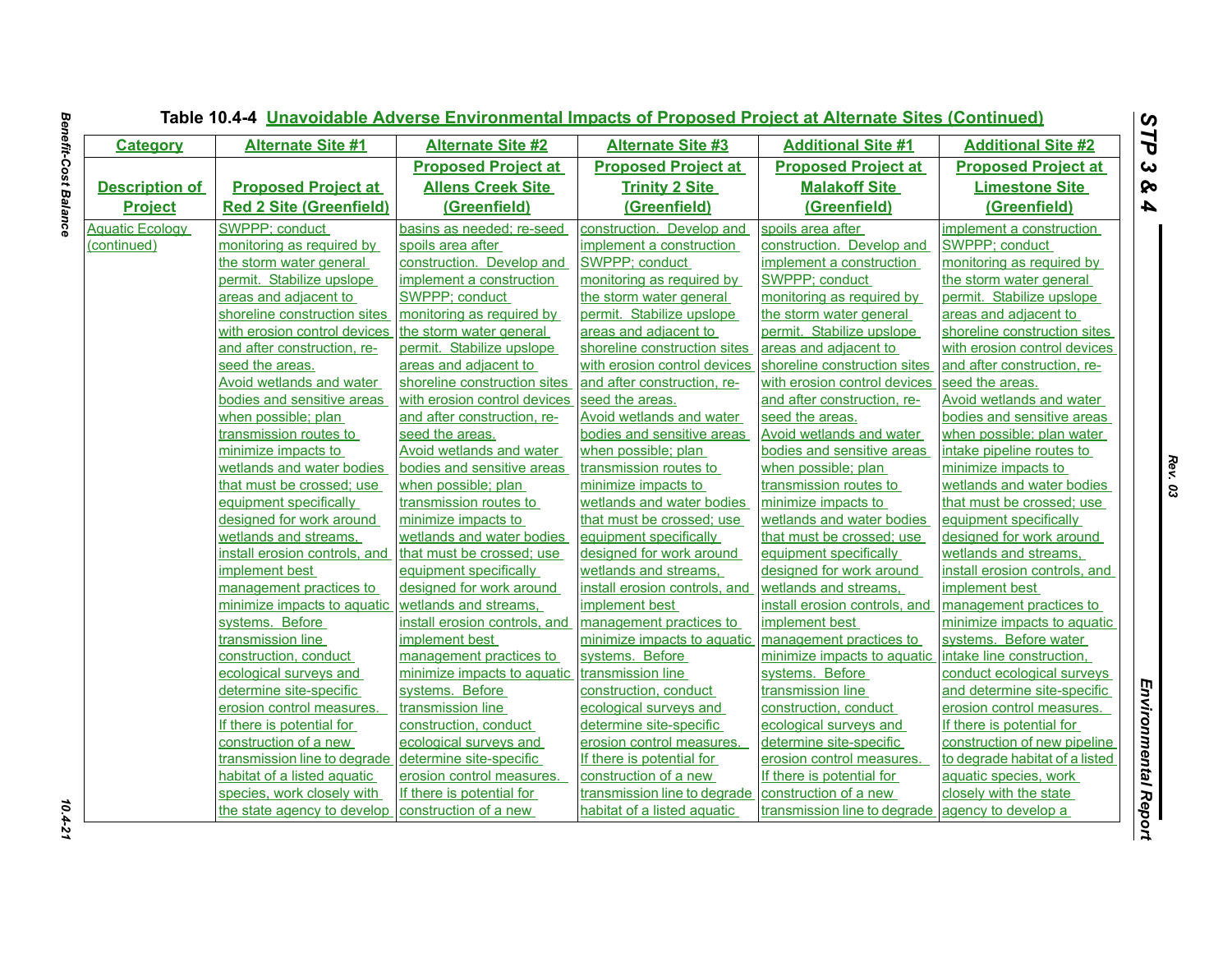| <b>Category</b>            | <b>Alternate Site #1</b>        | <b>Alternate Site #2</b>       | <b>Alternate Site #3</b>                                 | <b>Additional Site #1</b>      | <b>Additional Site #2</b>       |
|----------------------------|---------------------------------|--------------------------------|----------------------------------------------------------|--------------------------------|---------------------------------|
|                            |                                 | <b>Proposed Project at</b>     | <b>Proposed Project at</b>                               | <b>Proposed Project at</b>     | <b>Proposed Project at</b>      |
| <b>Description of</b>      | <b>Proposed Project at</b>      | <b>Allens Creek Site</b>       | <b>Trinity 2 Site</b>                                    | <b>Malakoff Site</b>           | <b>Limestone Site</b>           |
| <b>Project</b>             | <b>Red 2 Site (Greenfield)</b>  | (Greenfield)                   | (Greenfield)                                             | (Greenfield)                   | (Greenfield)                    |
| <b>Aquatic Ecology</b>     | a construction schedule and     | transmission line to degrade   | species, work closely with                               | habitat of a listed aquatic    | construction schedule and       |
| (continued)                | construction techniques that    | habitat of a listed aquatic    | the state agency to develop                              | species, work closely with     | construction techniques that    |
|                            | are protective of the habitat   | species, work closely with     | a construction schedule and                              | the state agency to develop    | are protective of the habitat   |
|                            | and species in question.        | the state agency to develop    | construction techniques that a construction schedule and |                                | and species in question.        |
|                            | <b>Unavoidable Adverse</b>      | a construction schedule and    | are protective of the habitat                            | construction techniques that   | <b>Unavoidable Adverse</b>      |
|                            | Environmental Impacts-          | construction techniques that   | and species in question.                                 | are protective of the habitat  | Environmental Impacts -         |
|                            | Moderate unavoidable            | are protective of the habitat  | <b>Unavoidable Adverse</b>                               | and species in question.       | Moderate unavoidable            |
|                            | adverse impacts.                | and species in question.       | Environmental Impacts -                                  | Unavoidable Adverse            | adverse impacts at the          |
|                            |                                 | <b>Unavoidable Adverse</b>     | Moderate unavoidable                                     | <b>Environmental Impacts -</b> | reservoir location; small       |
|                            |                                 | Environmental Impacts -        | adverse impacts.                                         | Moderate unavoidable           | unavoidable adverse             |
|                            |                                 | Large unavoidable adverse      |                                                          | adverse impacts at the         | impacts at power plant site.    |
|                            |                                 | impacts (considering           |                                                          | reservoir location; small      |                                 |
|                            |                                 | cumulative impacts of larger   |                                                          | unavoidable adverse            |                                 |
|                            |                                 | reservoir compared to other    |                                                          | impacts at power plant site.   |                                 |
|                            |                                 | sites; and potentially more    |                                                          |                                |                                 |
|                            |                                 | waterbody crossings due to     |                                                          |                                |                                 |
|                            |                                 | longer transmission line       |                                                          |                                |                                 |
|                            |                                 | length).                       |                                                          |                                |                                 |
| <b>Terrestrial Ecology</b> | <b>Adverse Impact - Habitat</b> | Adverse Impact - Habitat       | Adverse Impact - Habitat                                 | Adverse Impact - Habitat       | <b>Adverse Impact - Habitat</b> |
|                            | loss, and potential impacts     | loss, and potential impacts    | loss, and potential impacts                              | loss, and potential impacts    | loss, and potential impacts     |
|                            | to threatened or                | to threatened or               | to threatened or                                         | to threatened or               | to threatened or                |
|                            | endangered animals at the       | endangered animals at the      | endangered plants or                                     | endangered animals at the      | endangered plants or            |
|                            | site or in the vicinity.        | site or in the vicinity.       | animals at the site or in the                            | site or in the vicinity.       | animals at the site or in the   |
|                            | <b>Construction activities</b>  | <b>Construction activities</b> | vicinity. Construction                                   | <b>Construction activities</b> | vicinity. Construction          |
|                            | would result in a permanent     | would result in a permanent    | activities would result in a                             | would result in a permanent    | activities would result in      |
|                            | loss of 2,000 acres of          | loss of up to 9,800            | permanent loss of 2,000                                  | loss of up to 2,600 acres of   | permanent loss of up to         |
|                            | habitat, including the          | cumulative acres of habitat,   | acres of habitat, including                              | habitat, including the         | 3,500 acres of habitat,         |
|                            | proposed reservoir.             | including the proposed         | the proposed reservoir.                                  | proposed reservoir.            | including the proposed          |
|                            | Displacement of animals         | reservoir(s) (to support the   | There would also be a                                    | Displacement of animals        | reservoir. Displacement of      |
|                            | from the construction site,     | plant and provide public       | potential loss of over 300                               | from the construction site,    | animals from the                |
|                            | loss of less mobile             | water supply).                 | acres of high quality habitat                            | loss of less mobile            | construction site, loss of      |
|                            | individual animals, and the     | Displacement of animals        | at reservoir site. Moderate                              | individual animals, and the    | less mobile individual          |
|                            | potential degradation of        | from the construction site,    | to large (permanent)                                     | potential degradation of       | animals, and the potential      |
|                            | wetlands could also occur.      | loss of less mobile            | impacts to habitat and                                   | forested lands and high        | degradation of forested         |

**Benefit-Cost Balance** *Benefit-Cost Balance*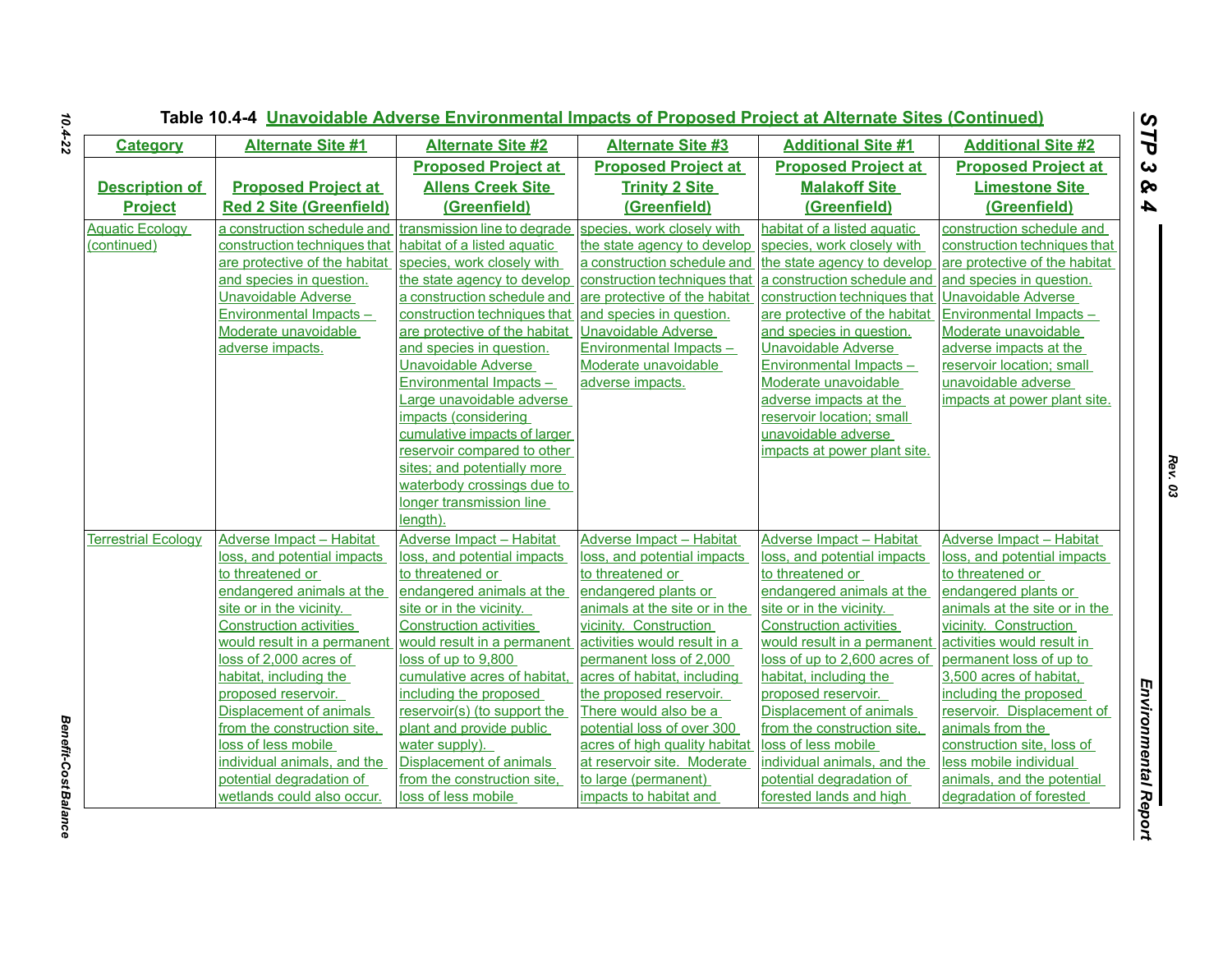| <b>Category</b>            | <b>Alternate Site #1</b>                                 | <b>Alternate Site #2</b>     | <b>Alternate Site #3</b>          | <b>Additional Site #1</b>      | <b>Additional Site #2</b>         |
|----------------------------|----------------------------------------------------------|------------------------------|-----------------------------------|--------------------------------|-----------------------------------|
|                            |                                                          | <b>Proposed Project at</b>   | <b>Proposed Project at</b>        | <b>Proposed Project at</b>     | <b>Proposed Project at</b>        |
| <b>Description of</b>      | <b>Proposed Project at</b>                               | <b>Allens Creek Site</b>     | <b>Trinity 2 Site</b>             | <b>Malakoff Site</b>           | <b>Limestone Site</b>             |
| <b>Project</b>             | <b>Red 2 Site (Greenfield)</b>                           | (Greenfield)                 | (Greenfield)                      | (Greenfield)                   | (Greenfield)                      |
| <b>Terrestrial Ecology</b> | Mitigation Measures - Land   individual animals, and the |                              | wildlife at reservoir site        | quality wetlands could also    | lands and high quality            |
| (continued)                | clearing would be                                        | potential degradation of     | given potential for impacting     | occur.                         | wetlands could also occur.        |
|                            | conducted according to                                   | wetlands could also occur.   | high quality habitat during       | Mitigation Measures - Land     | <b>Mitigation Measures - Land</b> |
|                            | federal and state                                        | Mitigation Measures - Land   | the construction phase of         | clearing would be              | clearing would be                 |
|                            | regulations and permits,                                 | clearing would be            | the project. Displacement         | conducted according to         | conducted according to            |
|                            | zoning requirements, good                                | conducted according to       | of animals from the               | federal and state              | federal and state                 |
|                            | construction practices, and                              | federal and state            | construction site, loss of        | regulations and permits,       | regulations and permits,          |
|                            | established best                                         | regulations and permits,     | less mobile individual            | zoning requirements, good      | zoning requirements, good         |
|                            | management practices.                                    | zoning requirements, good    | animals, and the potential        | construction practices, and    | construction practices, and       |
|                            | Schedule equipment                                       | construction practices, and  | degradation of wetlands           | established best               | established best                  |
|                            | maintenance procedures to                                | established best             | could also occur.                 | management practices.          | management practices.             |
|                            | minimize emission and                                    | management practices.        | <b>Mitigation Measures - Land</b> | Schedule equipment             | Schedule equipment                |
|                            | spills. Minimize fugitive                                | Schedule equipment           | clearing would be                 | maintenance procedures to      | maintenance procedures to         |
|                            | dust by watering. Delineate                              | maintenance procedures to    | conducted according to            | minimize emission and          | minimize emission and             |
|                            | wetlands and determine                                   | minimize emission and        | federal and state                 | spills. Minimize fugitive      | spills. Minimize fugitive         |
|                            | impacts and mitigation prior                             | spills. Minimize fugitive    | regulations and permits,          | dust by watering. Delineate    | dust by watering. Delineate       |
|                            | to beginning construction                                | dust by watering. Delineate  | zoning requirements, good         | wetlands and determine         | wetlands and determine            |
|                            | activities (no high quality                              | wetlands and determine       | construction practices, and       | impacts and mitigation prior   | impacts and mitigation prior      |
|                            | wetlands identified).                                    | impacts and mitigation prior | established best                  | to beginning construction      | to beginning construction         |
|                            | Restrict construction to                                 | to beginning construction    | management practices.             | activities (no high quality    | activities (no high quality       |
|                            | designated areas.                                        | activities (no high quality  | Schedule equipment                | wetlands identified).          | wetlands identified).             |
|                            | Unavoidable Adverse                                      | wetlands identified).        | maintenance procedures to         | Restrict construction to       | Restrict construction to          |
|                            | <b>Environmental Impacts -</b>                           | Restrict construction to     | minimize emission and             | designated areas.              | designated areas.                 |
|                            | Small temporary impact to                                | designated areas.            | spills. Minimize fugitive         | Unavoidable Adverse            | Unavoidable Adverse               |
|                            | habitat and wildlife at                                  | Unavoidable Adverse          | dust by watering. Delineate       | Environmental Impacts -        | Environmental Impacts -           |
|                            | immediate plant site during                              | Environmental Impacts-       | wetlands and determine            | Small temporary impact to      | Small temporary impact to         |
|                            | the construction phase of                                | Small temporary impact to    | impacts and mitigation prior      | habitat and wildlife at        | habitat and wildlife at           |
|                            | the project. Moderate                                    | habitat and wildlife at      | to beginning construction         | immediate plant site during    | immediate plant site during       |
|                            | (permanent) impacts to                                   | immediate plant site during  | activities (no high quality       | the construction phase of      | the construction phase of         |
|                            | habitat and wildlife at                                  | the construction phase of    | wetlands identified).             | the project. Large             | the project. Moderate to          |
|                            | reservoir site.                                          | the project. Large           | Restrict construction to          | (permanent) impacts to         | large (permanent) impacts         |
|                            |                                                          | (permanent) impacts to       | designated areas.                 | habitat and wildlife at        | to habitat and wildlife at        |
|                            |                                                          | habitat and wildlife at      | <b>Unavoidable Adverse</b>        | reservoir site given potential | reservoir site. Potential for     |
|                            |                                                          | reservoir site. Moderate to  | <b>Environmental Impacts -</b>    | to impact high quality         | more forested areas to be         |
|                            |                                                          | large impacts along          | Small temporary impact to         | habitat in Cedar               | disturbed than at Malakoff,       |

 $10.4 - 23$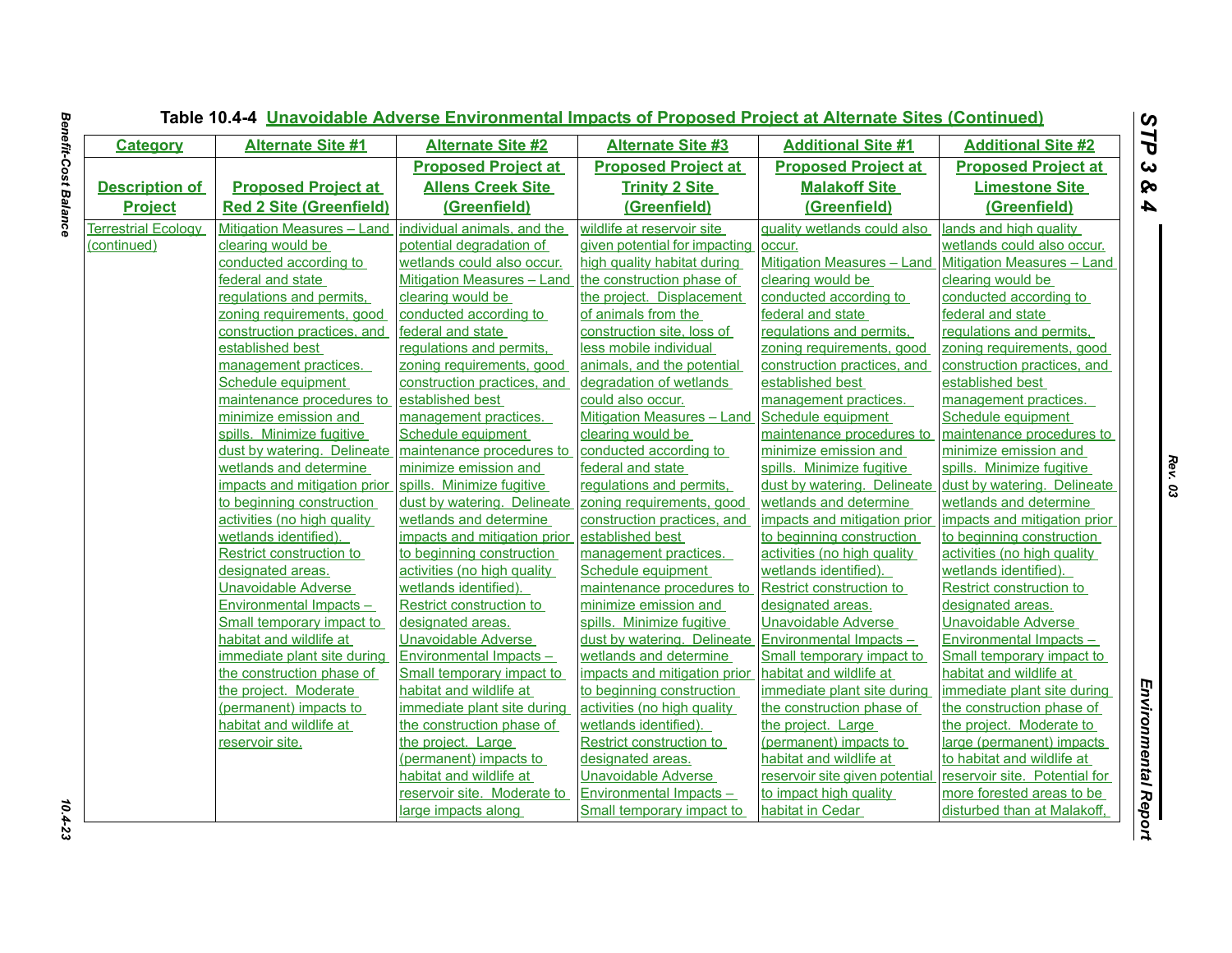| <b>Category</b>            | <b>Alternate Site #1</b>                                  | <b>Alternate Site #2</b>                                 | <b>Alternate Site #3</b>                                  | <b>Additional Site #1</b>                                 | <b>Additional Site #2</b>                                 |
|----------------------------|-----------------------------------------------------------|----------------------------------------------------------|-----------------------------------------------------------|-----------------------------------------------------------|-----------------------------------------------------------|
|                            |                                                           | <b>Proposed Project at</b>                               | <b>Proposed Project at</b>                                | <b>Proposed Project at</b>                                | <b>Proposed Project at</b>                                |
| <b>Description of</b>      | <b>Proposed Project at</b>                                | <b>Allens Creek Site</b>                                 | <b>Trinity 2 Site</b>                                     | <b>Malakoff Site</b>                                      | <b>Limestone Site</b>                                     |
| <b>Project</b>             | <b>Red 2 Site (Greenfield)</b>                            | (Greenfield)                                             | (Greenfield)                                              | (Greenfield)                                              | (Greenfield)                                              |
| <b>Terrestrial Ecology</b> |                                                           | transmission depending on                                | habitat and wildlife at                                   | Creek/Walnut Creek area,                                  | but much of site area has                                 |
| (continued)                |                                                           | percentage of right-of-way                               | immediate plant site during                               | and potential for protected                               | been previously disturbed                                 |
|                            |                                                           | that is undisturbed.                                     | the construction phase of                                 | species to be present; small                              | (industrial area that includes                            |
|                            |                                                           |                                                          | the project. Moderate to                                  | impact in area of facility                                | lignite mine) with good                                   |
|                            |                                                           |                                                          | large (permanent) impacts                                 | footprint; and large impact                               | existing infrastructure (i.e.,                            |
|                            |                                                           |                                                          | to habitat and wildlife at                                | from transmission lines                                   | minimal to no acreage                                     |
|                            |                                                           |                                                          | reservoir site. Small                                     | assuming a significant                                    | required for rail,                                        |
|                            |                                                           |                                                          | impacts are expected at the                               | portion of the 970 acres                                  | transmission and access                                   |
|                            |                                                           |                                                          | plant site; and moderate to                               | would be in previously                                    | road).                                                    |
|                            |                                                           |                                                          | large impacts at the                                      | undisturbed rights-of-way.                                |                                                           |
|                            |                                                           |                                                          | reservoir site, because of                                |                                                           |                                                           |
|                            |                                                           |                                                          | high quality habitat.                                     |                                                           |                                                           |
| Socioeconomic              | Adverse Impact-                                           | Adverse Impact-                                          | Adverse Impact-                                           | Adverse Impact-                                           | Adverse Impact-                                           |
|                            | Construction-related                                      | Construction-related                                     | Construction-related                                      | Construction-related                                      | Construction-related                                      |
|                            | population influx of 9,616                                | population influx of 9,616                               | population influx of 9,616                                | population influx of 9,616                                | population influx of 9,616                                |
|                            | into the region would                                     | into the region would                                    | into the region would                                     | into the region would                                     | into the region would                                     |
|                            | increase the demand for                                   | increase the demand for                                  | increase the demand for                                   | increase the demand for                                   | increase the demand for                                   |
|                            | housing, add to school                                    | housing, add to school                                   | housing, add to school                                    | housing, add to school                                    | housing, add to school                                    |
|                            | enrollment and increase the                               | enrollment and increase the                              | enrollment and increase the                               | enrollment and increase the                               | enrollment and increase the                               |
|                            | need for public services.                                 | need for public services.                                | need for public services.                                 | need for public services.                                 | need for public services.                                 |
|                            | Mitigation Measure -                                      | Mitigation Measure -                                     | Mitigation Measure -                                      | Mitigation Measure -                                      | Mitigation Measure -                                      |
|                            | Project-related employment                                | Project-related employment                               | Project-related employment                                | Project-related employment                                | Project-related employment                                |
|                            | would increase gradually.                                 | would increase gradually.                                | would increase gradually.                                 | would increase gradually.                                 | would increase gradually.                                 |
|                            | An increased demand for                                   | An increased demand for                                  | An increased demand for                                   | An increased demand for                                   | An increased demand for                                   |
|                            | local services and more                                   | local services and more                                  | local services and more                                   | local services and more                                   | local services and more                                   |
|                            | classroom space/teachers                                  | classroom space/teachers                                 | classroom space/teachers                                  | classroom space/teachers                                  | classroom space/teachers                                  |
|                            | would be offset by                                        | would be offset by                                       | would be offset by                                        | would be offset by                                        | would be offset by                                        |
|                            | increased property and                                    | increased property and                                   | increased property and                                    | increased property and                                    | increased property and                                    |
|                            | sales/use tax revenues                                    | sales/use tax revenues                                   | sales/use tax revenues                                    | sales/use tax revenues                                    | sales/use tax revenues                                    |
|                            | generated by the                                          | generated by the                                         | generated by the                                          | generated by the                                          | generated by the                                          |
|                            | construction project, which<br>counties and cities could  | construction project, which<br>counties and cities could | construction project, which<br>counties and cities could  | construction project, which<br>counties and cities could  | construction project, which<br>counties and cities could  |
|                            |                                                           | use to add staff, facilities,                            |                                                           |                                                           |                                                           |
|                            | use to add staff, facilities,<br>equipment, and services. | equipment, and services.                                 | use to add staff, facilities,<br>equipment, and services. | use to add staff, facilities,<br>equipment, and services. | use to add staff, facilities,<br>equipment, and services. |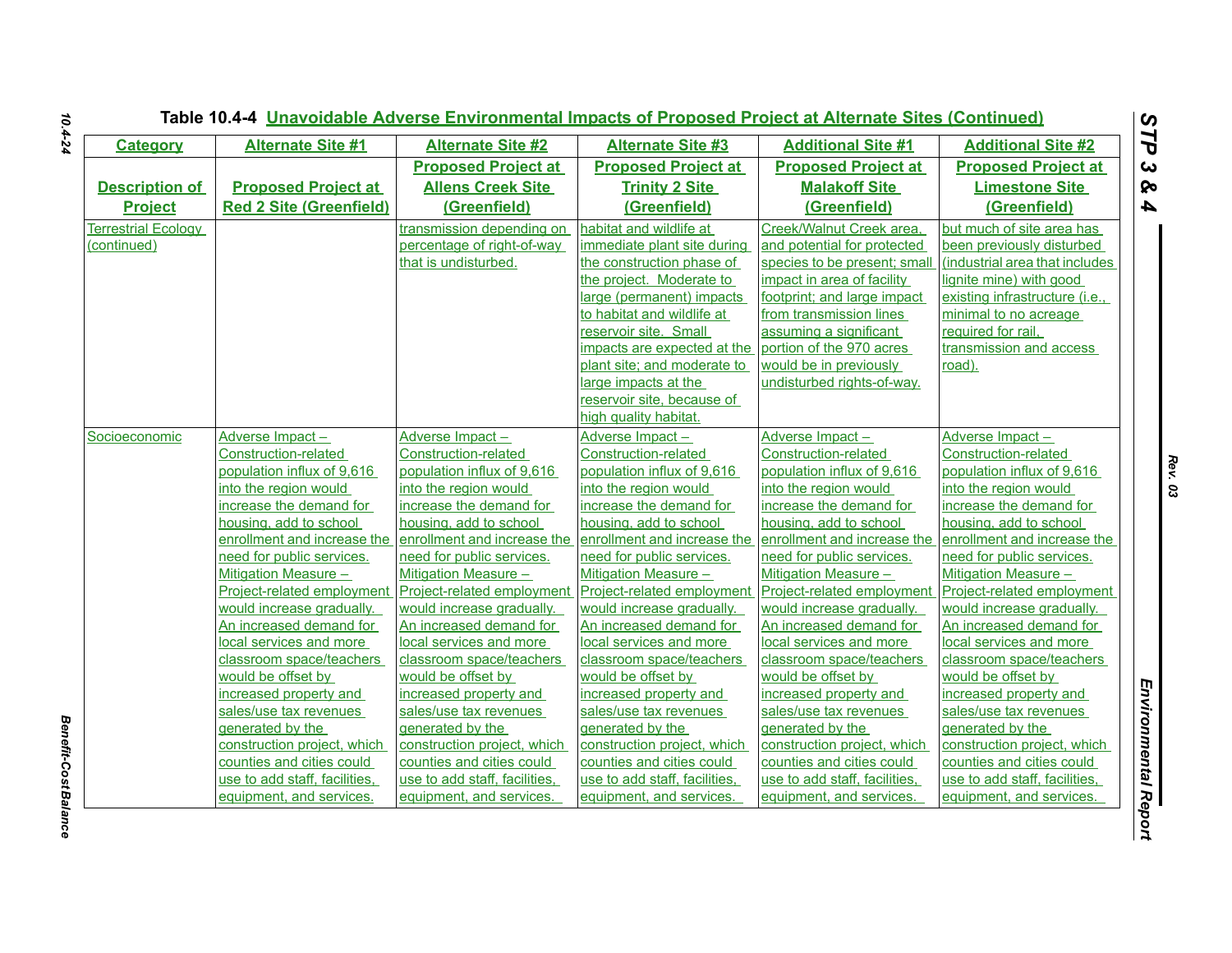| <b>Category</b>       | <b>Alternate Site #1</b>          | <b>Alternate Site #2</b>      | <b>Alternate Site #3</b>       | <b>Additional Site #1</b>      | <b>Additional Site #2</b>     |
|-----------------------|-----------------------------------|-------------------------------|--------------------------------|--------------------------------|-------------------------------|
|                       |                                   | <b>Proposed Project at</b>    | <b>Proposed Project at</b>     | <b>Proposed Project at</b>     | <b>Proposed Project at</b>    |
| <b>Description of</b> | <b>Proposed Project at</b>        | <b>Allens Creek Site</b>      | <b>Trinity 2 Site</b>          | <b>Malakoff Site</b>           | <b>Limestone Site</b>         |
| <b>Project</b>        | <b>Red 2 Site (Greenfield)</b>    | (Greenfield)                  | (Greenfield)                   | (Greenfield)                   | (Greenfield)                  |
| Socioeconomic         | Discuss construction plans        | Discuss construction plans    | Discuss construction plans     | Discuss construction plans     | Discuss construction plans    |
| (continued)           | and anticipated influx of         | and anticipated influx of     | and anticipated influx of      | and anticipated influx of      | and anticipated influx of     |
|                       | workers with community            | workers with community        | workers with community         | workers with community         | workers with community        |
|                       | leaders. Builders and             | leaders. Builders and         | leaders. Builders and          | leaders. Builders and          | leaders. Builders and         |
|                       | developers would meet the         | developers would meet the     | developers would meet the      | developers would meet the      | developers would meet the     |
|                       | demand for additional             | demand for additional         | demand for additional          | demand for additional          | demand for additional         |
|                       | housing. Because the              | housing. Because the          | housing. Because the           | housing. Because the           | housing. Because the          |
|                       | project has a long lead time.     | project has a long lead time, | project has a long lead time   | project has a long lead time.  | project has a long lead time, |
|                       | it is likely that if the          | it is likely that if the      | it is likely that if the       | it is likely that if the       | it is likely that if the      |
|                       | community anticipates the         | community anticipates the     | community anticipates the      | community anticipates the      | community anticipates the     |
|                       | increase in population,           | increase in population,       | increase in population,        | increase in population,        | increase in population,       |
|                       | adequate affordable               | adequate affordable           | adequate affordable            | adequate affordable            | adequate affordable           |
|                       | housing, classroom space,         | housing, classroom space,     | housing, classroom space,      | housing, classroom space,      | housing, classroom space,     |
|                       | and public services would         | and public services would     | and public services would      | and public services would      | and public services would     |
|                       | be available.                     | be available.                 | be available.                  | be available.                  | be available.                 |
|                       | Unavoidable Adverse               | Unavoidable Adverse           | Unavoidable Adverse            | <b>Unavoidable Adverse</b>     | Unavoidable Adverse           |
|                       | <b>Environmental Impacts -</b>    | Environmental Impacts-        | <b>Environmental Impacts -</b> | <b>Environmental Impacts -</b> | Environmental Impacts-        |
|                       | Large impacts to host             | arge impacts to host          | Large impacts to host          | Moderate impacts to host       | Large impacts to host         |
|                       | county if majority of in-         | county if majority of in-     | county if majority of in-      | county if majority of in-      | county if majority of in-     |
|                       | migrating population resides      | migrating population resides  | migrating population resides   | migrating population resides   | migrating population resides  |
|                       | there. Small to moderate          | there. Small impacts to two-  | there. Small to moderate       | there. Small impacts on        | there. Large impacts to       |
|                       | impacts on two-county area,       | county area and region        | impacts on two-county area     | two-county area, given         | two-county area, since area   |
|                       | given proximity to Sherman-       | given site's proximity to     | Small impacts to region.       | proximity to Dallas            | is very rural; small impacts  |
|                       | Denison metropolitan area         | large metropolitan area of    |                                | metropolitan area; Ellis       | to the region. Note that      |
|                       | in adjacent Grayson County.       | Houston and the ability of    | Adverse Impact - Increased     | County includes southern       | impacts could be alleviated   |
|                       | Small impacts to region.          | Houston to easily absorb a    | traffic on local roads,        | suburbs of Dallas and can      | to a certain extent if the    |
|                       |                                   | population influx.            | especially combined with       | readily absorb a population    | construction workforce        |
|                       | <b>Adverse Impact - Increased</b> |                               | workers commuting to           | influx.                        | supporting the planned Unit   |
|                       | traffic on local roads.           | Adverse Impact - Increased    | nearby Big Brown coal plant    |                                | 3 expansion at the            |
|                       | Mitigation Measure -              | traffic on local roads.       | and lignite mining operation   | Adverse Impact - Increased     | Limestone coal plant          |
|                       | Develop construction              | Mitigation Measure -          | Mitigation Measure -           | traffic on local roads.        | (estimated at 1,000 workers   |
|                       | management traffic plan           | Develop construction          | Develop construction           | Mitigation Measure -           | who would already be living   |
|                       | prior to the start of             | management traffic plan       | management traffic plan        | Develop construction           | in the area) would be         |
|                       | construction. Add turn            | prior to the start of         | prior to the start of          | management traffic plan        | available to support          |
|                       | lanes at construction             | construction. Add turn        | construction. Add turn         | prior to the start of          | construction of the new       |
|                       | entrance and possible             | lanes at construction         | lanes at construction          | construction. Add turn         |                               |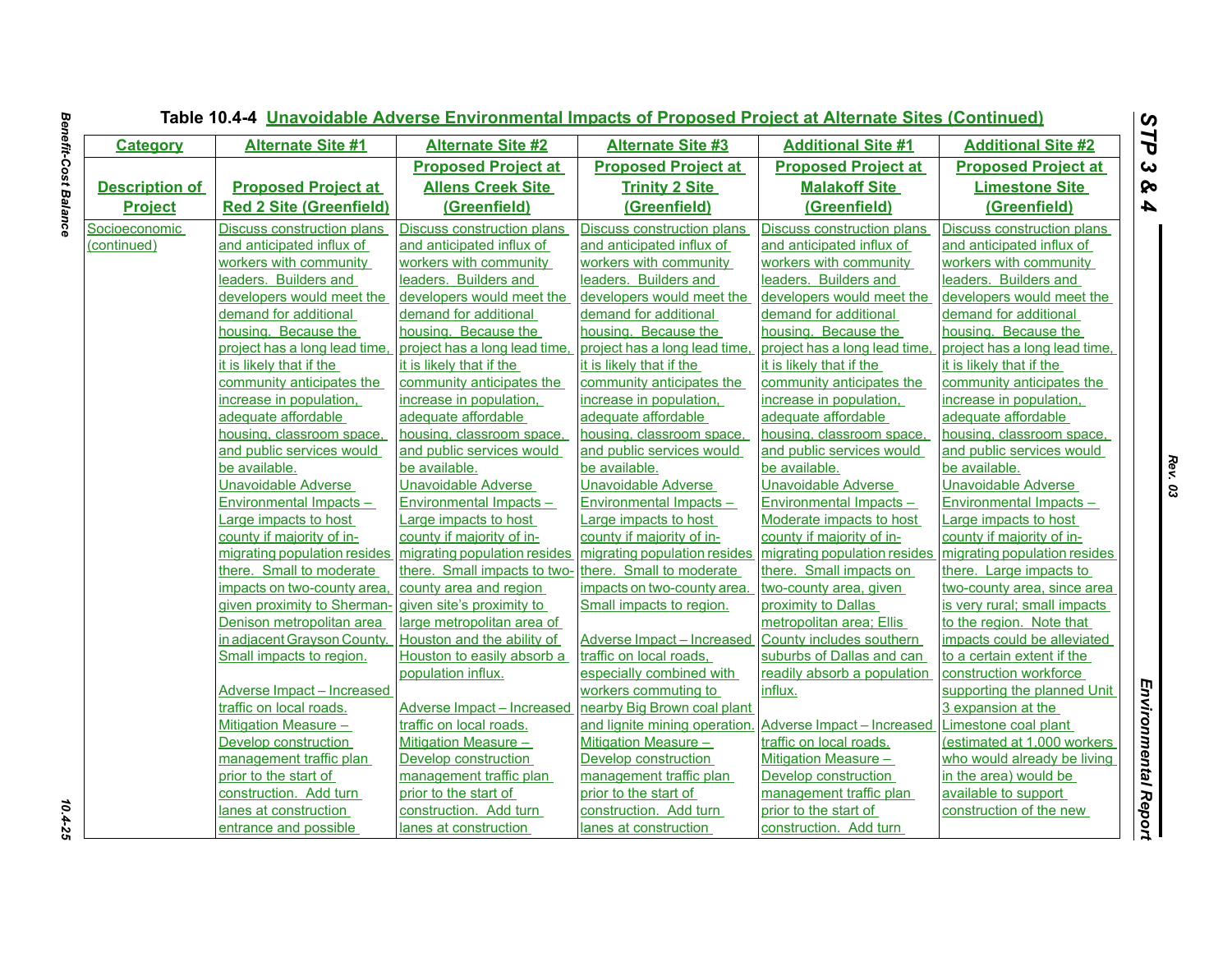|                       |                                                           |                                                           |                                                           | Table 10.4-4 Unavoidable Adverse Environmental Impacts of Proposed Project at Alternate Sites (Continued) |                                                          |  |  |  |  |  |  |
|-----------------------|-----------------------------------------------------------|-----------------------------------------------------------|-----------------------------------------------------------|-----------------------------------------------------------------------------------------------------------|----------------------------------------------------------|--|--|--|--|--|--|
| <b>Category</b>       | <b>Alternate Site #1</b>                                  | <b>Alternate Site #2</b>                                  | <b>Alternate Site #3</b>                                  | <b>Additional Site #1</b>                                                                                 | <b>Additional Site #2</b>                                |  |  |  |  |  |  |
|                       |                                                           | <b>Proposed Project at</b>                                | <b>Proposed Project at</b>                                | <b>Proposed Project at</b>                                                                                | <b>Proposed Project at</b>                               |  |  |  |  |  |  |
| <b>Description of</b> | <b>Proposed Project at</b>                                | <b>Allens Creek Site</b>                                  | <b>Trinity 2 Site</b>                                     | <b>Malakoff Site</b>                                                                                      | <b>Limestone Site</b>                                    |  |  |  |  |  |  |
| <b>Project</b>        | <b>Red 2 Site (Greenfield)</b>                            | (Greenfield)                                              | (Greenfield)                                              | (Greenfield)                                                                                              | (Greenfield)                                             |  |  |  |  |  |  |
| Socioeconomic         | second entrance. Install                                  | entrance and possible                                     | entrance and possible                                     | lanes at construction                                                                                     | nuclear facility; this would                             |  |  |  |  |  |  |
| (continued)           | traffic-control lighting and                              | second entrance. Install                                  | second entrance. Install                                  | entrance and possible                                                                                     | depend on final scheduling                               |  |  |  |  |  |  |
|                       | directional signage. Post                                 | traffic-control lighting and                              | traffic-control lighting and                              | second entrance. Install                                                                                  | for the two construction                                 |  |  |  |  |  |  |
|                       | signs near construction                                   | directional signage. Post                                 | directional signage. Post                                 | traffic-control lighting and                                                                              | projects.                                                |  |  |  |  |  |  |
|                       | entrances and exists to                                   | signs near construction                                   | signs near construction                                   | directional signage. Post                                                                                 |                                                          |  |  |  |  |  |  |
|                       | make the public aware of                                  | entrances and exists to                                   | entrances and exists to                                   | signs near construction                                                                                   | <b>Adverse Impact - Increased</b>                        |  |  |  |  |  |  |
|                       | potentially high construction<br>traffic areas. Encourage | make the public aware of<br>potentially high construction | make the public aware of<br>potentially high construction | entrances and exists to<br>make the public aware of                                                       | traffic on local roads,<br>especially combined with      |  |  |  |  |  |  |
|                       | carpooling, offer shuttle                                 | traffic areas. Encourage                                  | traffic areas. Encourage                                  | potentially high construction                                                                             | workers commuting to                                     |  |  |  |  |  |  |
|                       | service to workers to and                                 | carpooling, offer shuttle                                 | carpooling, offer shuttle                                 | traffic areas. Encourage                                                                                  | nearby Limestone plant                                   |  |  |  |  |  |  |
|                       | from site, and stagger shifts                             | service to workers to and                                 | service to workers to and                                 | carpooling, offer shuttle                                                                                 | (including new Unit 3 which                              |  |  |  |  |  |  |
|                       | to avoid traditional                                      | from site, and stagger shifts                             | from site, and stagger shifts                             | service to workers to and                                                                                 | is assumed to be                                         |  |  |  |  |  |  |
|                       | congestion time periods.                                  | to avoid traditional                                      | to avoid traditional                                      | from site, and stagger shifts                                                                             | constructed well before                                  |  |  |  |  |  |  |
|                       | <b>Unavoidable Adverse</b>                                | congestion time periods.                                  | congestion time periods.                                  | to avoid traditional                                                                                      | peak construction for                                    |  |  |  |  |  |  |
|                       | <b>Environmental Impacts-</b>                             | <b>Unavoidable Adverse</b>                                | <b>Unavoidable Adverse</b>                                | congestion time periods.                                                                                  | nuclear plant).                                          |  |  |  |  |  |  |
|                       | Small to moderate adverse                                 | Environmental Impacts -                                   | Environmental Impacts-                                    | <b>Unavoidable Adverse</b>                                                                                | Mitigation Measure -                                     |  |  |  |  |  |  |
|                       | impacts during construction                               | Small to moderate adverse                                 | Small to moderate adverse                                 | Environmental Impacts -                                                                                   | Develop construction                                     |  |  |  |  |  |  |
|                       | due to increased traffic on                               | impacts during construction                               | impacts during construction                               | Moderate to large adverse                                                                                 | management traffic plan                                  |  |  |  |  |  |  |
|                       | local roads.                                              | due to increased traffic on                               | due to increased traffic on                               | impacts during construction                                                                               | prior to the start of                                    |  |  |  |  |  |  |
|                       |                                                           | local roads.                                              | local roads.                                              | due to increased traffic on                                                                               | construction. Add turn                                   |  |  |  |  |  |  |
|                       |                                                           |                                                           |                                                           | local roads which also                                                                                    | lanes at construction                                    |  |  |  |  |  |  |
|                       |                                                           |                                                           |                                                           | appear to support area                                                                                    | entrance and possible                                    |  |  |  |  |  |  |
|                       |                                                           |                                                           |                                                           | recreation. Primary site<br>access would be SH-31                                                         | second entrance. Install<br>traffic-control lighting and |  |  |  |  |  |  |
|                       |                                                           |                                                           |                                                           | which is also part of the                                                                                 | directional signage. Post                                |  |  |  |  |  |  |
|                       |                                                           |                                                           |                                                           | <b>Texas Lakes Heritage Trails</b>                                                                        | signs near construction                                  |  |  |  |  |  |  |
|                       |                                                           |                                                           |                                                           | System, and also provides                                                                                 | entrances and exists to                                  |  |  |  |  |  |  |
|                       |                                                           |                                                           |                                                           | access to Cedar Creek and                                                                                 | make the public aware of                                 |  |  |  |  |  |  |
|                       |                                                           |                                                           |                                                           | <b>Richland Chambers</b>                                                                                  | potentially high construction                            |  |  |  |  |  |  |
|                       |                                                           |                                                           |                                                           | Reservoirs.                                                                                               | traffic areas. Encourage                                 |  |  |  |  |  |  |
|                       |                                                           |                                                           |                                                           |                                                                                                           | carpooling, offer shuttle                                |  |  |  |  |  |  |
|                       |                                                           |                                                           |                                                           |                                                                                                           | service to workers to and                                |  |  |  |  |  |  |
|                       |                                                           |                                                           |                                                           |                                                                                                           | from site, and stagger shifts                            |  |  |  |  |  |  |
|                       |                                                           |                                                           |                                                           |                                                                                                           | to avoid traditional                                     |  |  |  |  |  |  |
|                       |                                                           |                                                           |                                                           |                                                                                                           | congestion time periods.                                 |  |  |  |  |  |  |

*Benefit-Cost Balance* 

**Benefit-Cost Balance**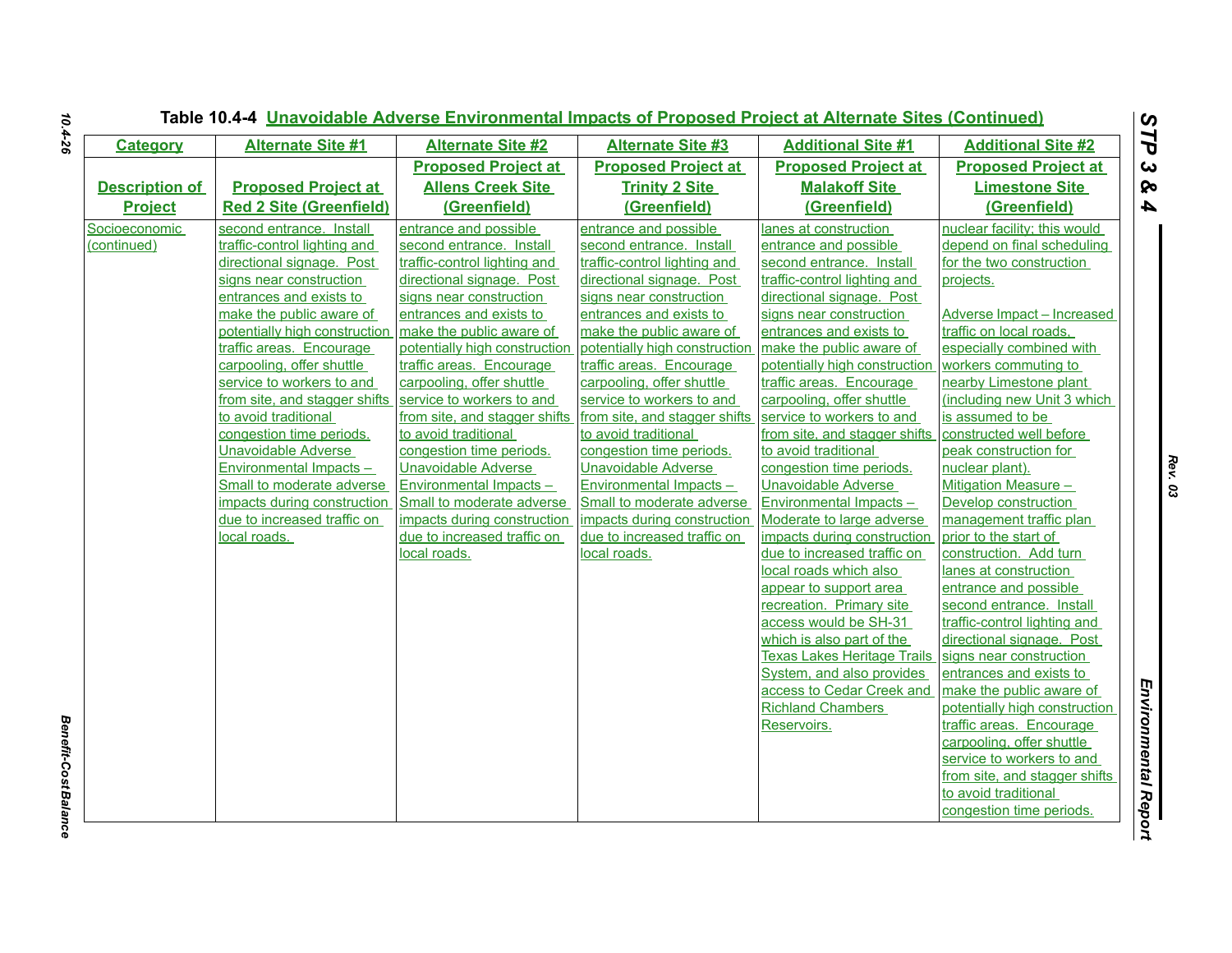| <b>Category</b>       | <b>Alternate Site #1</b>                                                                                                                           | <b>Alternate Site #2</b>                                                                                  | <b>Alternate Site #3</b>                                                                                                                           | <b>Additional Site #1</b>  | <b>Additional Site #2</b>      |  |  |
|-----------------------|----------------------------------------------------------------------------------------------------------------------------------------------------|-----------------------------------------------------------------------------------------------------------|----------------------------------------------------------------------------------------------------------------------------------------------------|----------------------------|--------------------------------|--|--|
|                       |                                                                                                                                                    | <b>Proposed Project at</b>                                                                                | <b>Proposed Project at</b>                                                                                                                         | <b>Proposed Project at</b> | <b>Proposed Project at</b>     |  |  |
| <b>Description of</b> | <b>Proposed Project at</b>                                                                                                                         | <b>Allens Creek Site</b>                                                                                  | <b>Trinity 2 Site</b>                                                                                                                              | <b>Malakoff Site</b>       | <b>Limestone Site</b>          |  |  |
| <b>Project</b>        | <b>Red 2 Site (Greenfield)</b>                                                                                                                     | (Greenfield)                                                                                              | (Greenfield)                                                                                                                                       | (Greenfield)               | (Greenfield)                   |  |  |
| Socioeconomic         |                                                                                                                                                    |                                                                                                           |                                                                                                                                                    |                            | Unavoidable Adverse            |  |  |
| (continued)           |                                                                                                                                                    |                                                                                                           |                                                                                                                                                    |                            | <b>Environmental Impacts -</b> |  |  |
|                       |                                                                                                                                                    |                                                                                                           |                                                                                                                                                    |                            | Large unavoidable adverse      |  |  |
|                       |                                                                                                                                                    |                                                                                                           |                                                                                                                                                    |                            | impacts during construction    |  |  |
|                       |                                                                                                                                                    |                                                                                                           |                                                                                                                                                    |                            | due to increased traffic on    |  |  |
|                       |                                                                                                                                                    |                                                                                                           |                                                                                                                                                    |                            | local roads.                   |  |  |
| Environmental         |                                                                                                                                                    | The following description applies to all alternate/additional sites.                                      |                                                                                                                                                    |                            |                                |  |  |
| <b>Justice</b>        |                                                                                                                                                    |                                                                                                           | Adverse Impact – No disproportionately high or adverse impact on minority or low-income populations from construction of the proposed new units    |                            |                                |  |  |
|                       | have been identified.                                                                                                                              |                                                                                                           |                                                                                                                                                    |                            |                                |  |  |
|                       | Mitigation Measure - None required.                                                                                                                |                                                                                                           |                                                                                                                                                    |                            |                                |  |  |
|                       |                                                                                                                                                    | Unavoidable Adverse Environmental Impacts - Small unavoidable adverse impacts.                            |                                                                                                                                                    |                            |                                |  |  |
| <b>Physical and</b>   | The following description applies to all alternate/additional sites.                                                                               |                                                                                                           |                                                                                                                                                    |                            |                                |  |  |
| Non-Radiological      |                                                                                                                                                    | Adverse Impact – Temporary and localized noise, fugitive dust, and exhaust emissions during construction. |                                                                                                                                                    |                            |                                |  |  |
|                       | Mitigation Measure – Train and appropriately protect construction workers to reduce the risk of potential exposure to noise, dust and exhaust      |                                                                                                           |                                                                                                                                                    |                            |                                |  |  |
|                       | emissions. Make public announcements or prior notification of atypically loud construction activities. Regularly inspect and maintain equipment to |                                                                                                           |                                                                                                                                                    |                            |                                |  |  |
|                       | include exhaust and noise aspects. Operate equipment in accordance with federal, state and local emission requirements. Phase construction to      |                                                                                                           |                                                                                                                                                    |                            |                                |  |  |
|                       |                                                                                                                                                    |                                                                                                           | minimize daily emissions. Restrict noise-related activities to daylight hours. Restrict delivery times to daylight hours. Develop and implement a  |                            |                                |  |  |
|                       |                                                                                                                                                    |                                                                                                           | dust control plan that includes mitigation measures such as watering unpaved roads, stabilizing construction roads, phasing grading activities and |                            |                                |  |  |
|                       | ceasing them during high winds, etc.                                                                                                               |                                                                                                           |                                                                                                                                                    |                            |                                |  |  |
|                       |                                                                                                                                                    |                                                                                                           | Unavoidable Adverse Environmental Impacts - Small temporary and localized noise, fugitive dust, and exhaust emissions during construction.         |                            |                                |  |  |
|                       |                                                                                                                                                    |                                                                                                           |                                                                                                                                                    |                            |                                |  |  |
|                       |                                                                                                                                                    |                                                                                                           | Adverse Impact - Construction workers could experience occupational illnesses, injuries, or death.                                                 |                            |                                |  |  |
|                       |                                                                                                                                                    |                                                                                                           | Mitigation Measure – Train contractors on safety requirements. Require construction contractors and subcontractors to develop and implement        |                            |                                |  |  |
|                       |                                                                                                                                                    |                                                                                                           | safety procedures. Provide onsite services for emergency first aid; conduct regular health and safety monitoring.                                  |                            |                                |  |  |
|                       |                                                                                                                                                    |                                                                                                           | Unavoidable Adverse Environmental Impacts – Small, temporary impacts during the construction phase of the project.                                 |                            |                                |  |  |
| Radiological          | The following description applies to all alternate/additional sites.                                                                               |                                                                                                           |                                                                                                                                                    |                            |                                |  |  |
|                       | Adverse Impact - None.                                                                                                                             |                                                                                                           |                                                                                                                                                    |                            |                                |  |  |
|                       | Mitigation Measure - No mitigation required.                                                                                                       |                                                                                                           |                                                                                                                                                    |                            |                                |  |  |
|                       |                                                                                                                                                    | Unavoidable Adverse Environmental Impacts - No unavoidable adverse impacts.                               |                                                                                                                                                    |                            |                                |  |  |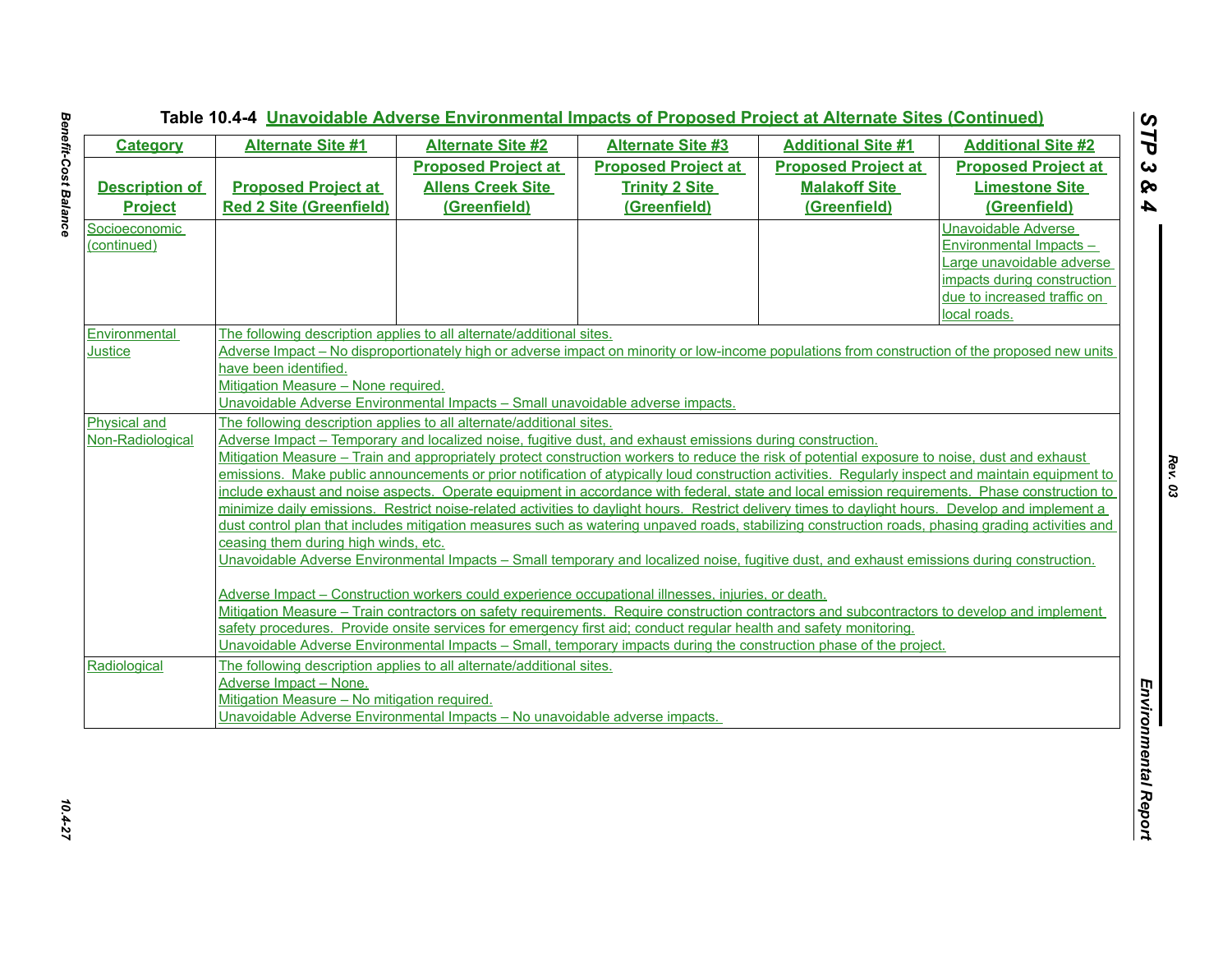| <b>Category</b>       | <b>Alternate Site #1</b>                            | <b>Alternate Site #2</b>                                                                                                                         | <b>Alternate Site #3</b>                            | <b>Additional Site #1</b>                           | <b>Additional Site #2</b>                           |
|-----------------------|-----------------------------------------------------|--------------------------------------------------------------------------------------------------------------------------------------------------|-----------------------------------------------------|-----------------------------------------------------|-----------------------------------------------------|
|                       |                                                     | <b>Proposed Project at</b>                                                                                                                       | <b>Proposed Project at</b>                          | <b>Proposed Project at</b>                          | <b>Proposed Project at</b>                          |
| <b>Description of</b> | <b>Proposed Project at</b>                          | <b>Allens Creek Site</b>                                                                                                                         | <b>Trinity 2 Site</b>                               | <b>Malakoff Site</b>                                | <b>Limestone Site</b>                               |
| <b>Project</b>        | <b>Red 2 Site (Greenfield)</b>                      | (Greenfield)                                                                                                                                     | (Greenfield)                                        | (Greenfield)                                        | (Greenfield)                                        |
| Atmospheric and       |                                                     | The following description applies to all alternate/additional sites.                                                                             |                                                     |                                                     |                                                     |
| Meteorological        |                                                     | Adverse Impact – Temporary and localized noise, fugitive dust, and exhaust emissions during construction.                                        |                                                     |                                                     |                                                     |
|                       |                                                     | Mitigation Measures - Regularly inspect and maintain equipment. Phase construction to minimize daily emissions. Develop and implement a dust     |                                                     |                                                     |                                                     |
|                       |                                                     | control plan that includes mitigation measures such as watering unpaved roads, stabilizing construction roads, phasing grading activities, and   |                                                     |                                                     |                                                     |
|                       |                                                     | suspending grading/earthmoving during high winds and extreme air pollution events, covering truck loads and debris stockpiles, reducing material |                                                     |                                                     |                                                     |
|                       |                                                     | handling, limiting vehicle speed, re-vegetating medians and slopes, visually inspecting emission control equipment, etc.                         |                                                     |                                                     |                                                     |
|                       |                                                     | Unavoidable Adverse Environmental Impacts - Small, temporary impacts from localized noise, fugitive dust, and exhaust emissions during           |                                                     |                                                     |                                                     |
|                       | construction.                                       |                                                                                                                                                  |                                                     |                                                     |                                                     |
|                       |                                                     |                                                                                                                                                  | <b>Operations-Related</b>                           |                                                     |                                                     |
| <b>Land Use</b>       | Adverse Impact - Land                               | Adverse Impact - Land                                                                                                                            | Adverse Impact - Land                               | Adverse Impact - Land                               | Adverse Impact - Land                               |
|                       | occupied by plant facility                          | occupied by plant facility                                                                                                                       | occupied by plant facility                          | occupied by plant facility                          | occupied by plant facility                          |
|                       | and associated reservoir                            | and associated reservoir(s)                                                                                                                      | and associated reservoir                            | and associated reservoir                            | and associated reservoir                            |
|                       | would be permanently                                | would be permanently                                                                                                                             | would be permanently                                | would be permanently                                | would be permanently                                |
|                       | dedicated to the plant until                        | dedicated until                                                                                                                                  | dedicated to the plant until                        | dedicated to the plant until                        | dedicated to the plant until                        |
|                       | decommissioning.                                    | decommissioning.                                                                                                                                 | decommissioning.                                    | decommissioning.                                    | decommissioning.                                    |
|                       | Operation and maintenance                           | Operation and maintenance                                                                                                                        | Operation and maintenance                           | Operation and maintenance Operation and maintenance |                                                     |
|                       | of transmission line and                            | of transmission line and                                                                                                                         | of transmission line and                            | of transmission line and                            | of transmission line and                            |
|                       | corridors would restrict land                       | corridors would restrict land                                                                                                                    | corridors would restrict land                       | corridors would restrict land                       | corridors would restrict land                       |
|                       | use within the transmission                         | use within the transmission                                                                                                                      | use within the transmission                         | use within the transmission                         | use within the transmission                         |
|                       | rights-of-way, but                                  | rights-of-way, but                                                                                                                               | rights-of-way, but                                  | rights-of-way, but                                  | rights-of-way, but                                  |
|                       | transmission operation                              | transmission operation                                                                                                                           | transmission operation                              | transmission operation                              | transmission operation                              |
|                       | would be potentially                                | would be potentially                                                                                                                             | would be potentially                                | would be potentially                                | would be potentially                                |
|                       | compatible with cultivation,                        | compatible with cultivation,                                                                                                                     | compatible with cultivation,                        | compatible with cultivation.                        | compatible with cultivation,                        |
|                       | grazing and hunting but<br>preclude residential and | grazing and hunting but<br>preclude residential and                                                                                              | grazing and hunting but<br>preclude residential and | grazing and hunting but<br>preclude residential and | grazing and hunting but<br>preclude residential and |
|                       | industrial use.                                     | industrial use.                                                                                                                                  | industrial use.                                     | industrial use.                                     | industrial use.                                     |
|                       | Mitigation Measure - No                             | Mitigation Measure - No                                                                                                                          | Mitigation Measure - No                             | Mitigation Measure - No                             | Mitigation Measure - No                             |
|                       | mitigation would be required                        | mitigation would be required                                                                                                                     | mitigation would be required                        | mitigation would be required                        | mitigation would be required                        |
|                       | for continued land use post                         | for continued land use post                                                                                                                      | for continued land use post                         | for continued land use post                         | for continued land use post                         |
|                       | construction.                                       | construction.                                                                                                                                    | construction.                                       | construction.                                       | construction.                                       |
|                       | Unavoidable Adverse                                 | <b>Unavoidable Adverse</b>                                                                                                                       | <b>Unavoidable Adverse</b>                          | <b>Unavoidable Adverse</b>                          | Unavoidable Adverse                                 |
|                       | Environmental Impact-                               | Environmental Impact -                                                                                                                           | <b>Environmental Impact-</b>                        | Environmental Impact-                               | Environmental Impact-                               |
|                       | Small impacts: land will not                        | Small impacts: land will not                                                                                                                     | Small impacts: land will not                        | Small impacts: land will not                        | Small impacts: land will not                        |
|                       | be                                                  | be available until                                                                                                                               | be available until                                  | be available until                                  | be available until                                  |

*Benefit-Cost Balance* 

**Benefit-Cost Balance**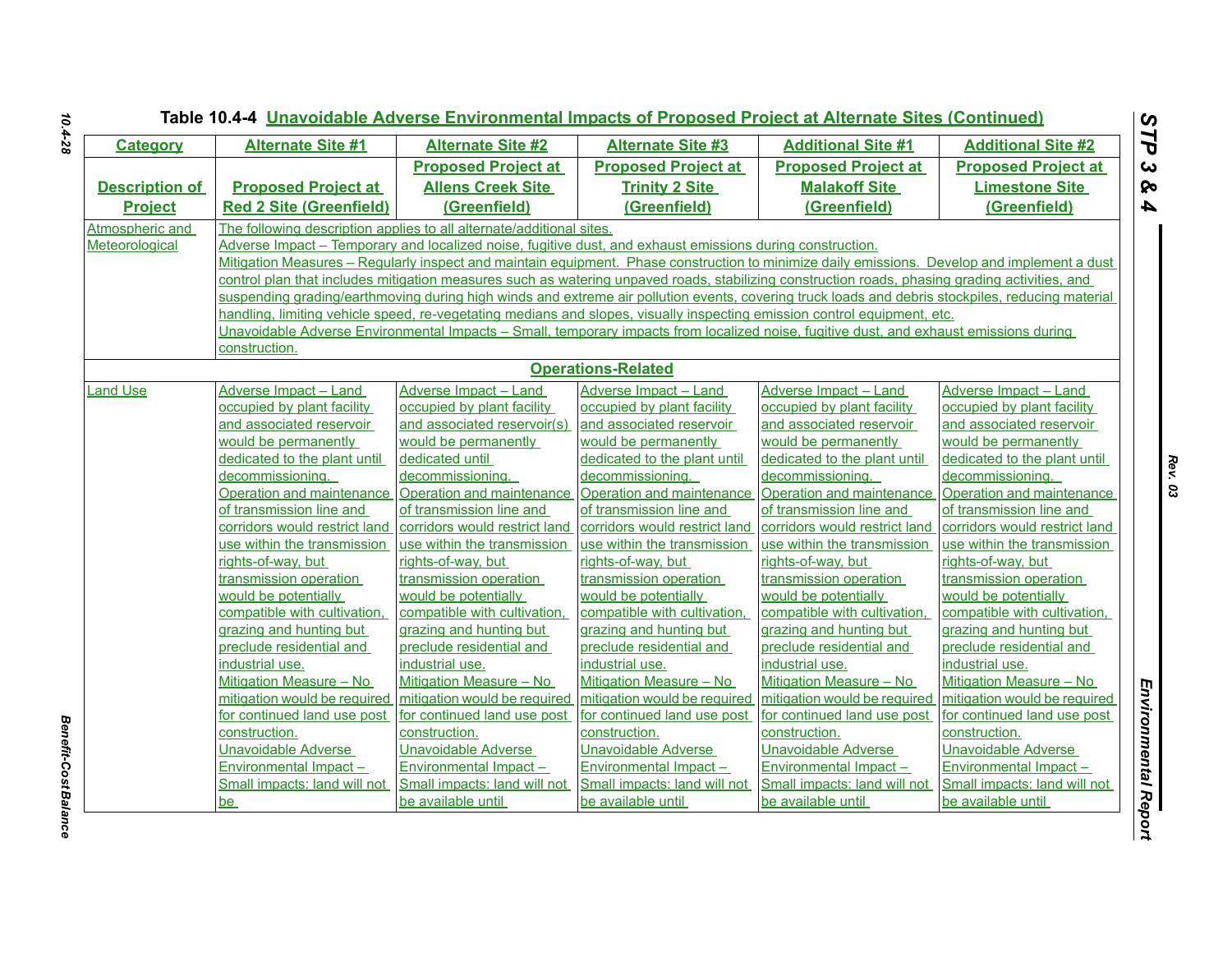| <b>Category</b>                          | <b>Alternate Site #1</b>                                                                         | <b>Alternate Site #2</b>                                                       | <b>Alternate Site #3</b>   | <b>Additional Site #1</b>                                                                                                                         | <b>Additional Site #2</b>  |
|------------------------------------------|--------------------------------------------------------------------------------------------------|--------------------------------------------------------------------------------|----------------------------|---------------------------------------------------------------------------------------------------------------------------------------------------|----------------------------|
|                                          |                                                                                                  | <b>Proposed Project at</b>                                                     | <b>Proposed Project at</b> | <b>Proposed Project at</b>                                                                                                                        | <b>Proposed Project at</b> |
| <b>Description of</b>                    | <b>Proposed Project at</b>                                                                       | <b>Allens Creek Site</b>                                                       | <b>Trinity 2 Site</b>      | <b>Malakoff Site</b>                                                                                                                              | <b>Limestone Site</b>      |
| <b>Project</b>                           | <b>Red 2 Site (Greenfield)</b>                                                                   | (Greenfield)                                                                   | (Greenfield)               | (Greenfield)                                                                                                                                      | (Greenfield)               |
| <b>Land Use</b>                          | available until                                                                                  | decommissioning of the                                                         | decommissioning of the     | decommissioning of the                                                                                                                            | decommissioning of the     |
| (continued)                              | decommissioning of the                                                                           | plant.                                                                         | plant.                     | plant.                                                                                                                                            | plant.                     |
|                                          | plant.                                                                                           |                                                                                |                            |                                                                                                                                                   |                            |
| Land Use (Waste                          | The following description applies to all alternate/additional sites.                             |                                                                                |                            |                                                                                                                                                   |                            |
| Management)                              |                                                                                                  |                                                                                |                            | Adverse Impact – Operating the new units would generate radioactive and non-radioactive wastes that are required to be disposed in permitted      |                            |
|                                          |                                                                                                  |                                                                                |                            | disposal facilities or permitted landfills. Generation of spent fuel will require disposal in accordance with federal requirements.               |                            |
|                                          |                                                                                                  |                                                                                |                            | Mitigation Measure – Implement waste minimization program. Disposal area(s) would be permitted waste disposal facility(ies) with a land use       |                            |
|                                          |                                                                                                  |                                                                                |                            | designated for such activities. Temporary spent fuel storage facilities would be operated under appropriate regulations and quidelines until such |                            |
|                                          |                                                                                                  |                                                                                |                            | time a NRC licensed high-level waste disposal facility is constructed. At that time, the storage facility area could be restored for other uses.  |                            |
|                                          |                                                                                                  | disposal facilities and would not be available for other uses.                 |                            | Unavoidable Adverse Environmental Impacts – Small unavoidable impacts. Some land would be dedicated to permitted landfills or licensed            |                            |
|                                          |                                                                                                  |                                                                                |                            |                                                                                                                                                   |                            |
| <b>Hydrology and</b><br><b>Water Use</b> |                                                                                                  | The following description applies to all alternate/additional sites.           |                            | Adverse Impact – The site is assumed to require construction of a cooling water reservoir. Makeup water would be withdrawn from the cooling       |                            |
|                                          | water source to replace water lost to evaporation, drift, seepage, and blowdown.                 |                                                                                |                            |                                                                                                                                                   |                            |
|                                          |                                                                                                  |                                                                                |                            | Mitigation Measure – Comply with surface water rights and water withdrawal requirements and restrictions. Design and operate intake structures    |                            |
|                                          | based on best available technology. Monitor hydrological impacts as required by water permit(s). |                                                                                |                            |                                                                                                                                                   |                            |
|                                          | Unavoidable Adverse Environmental Impacts - Small unavoidable adverse impacts.                   |                                                                                |                            |                                                                                                                                                   |                            |
|                                          |                                                                                                  |                                                                                |                            |                                                                                                                                                   |                            |
|                                          |                                                                                                  |                                                                                |                            | Adverse Impact – Operations would result in discharge of small amounts of chemicals to Texas waters. Water would be added back to the river       |                            |
|                                          | through the blowdown discharge.                                                                  |                                                                                |                            |                                                                                                                                                   |                            |
|                                          |                                                                                                  |                                                                                |                            | Mitigation Measure - All discharges would comply with TPDES permit and applicable water quality standards. Prepare and implement a SWPPP          |                            |
|                                          |                                                                                                  |                                                                                |                            | to avoid/minimize releases of contaminated storm water. Prepare and implement a SPCC plan to prevent/minimize contamination from spills.          |                            |
|                                          | Unavoidable Adverse Environmental Impacts - Small unavoidable adverse impacts.                   |                                                                                |                            |                                                                                                                                                   |                            |
|                                          |                                                                                                  |                                                                                |                            |                                                                                                                                                   |                            |
|                                          | Adverse Impact – Operations may result in a small thermal plume discharged to Texas waters.      |                                                                                |                            |                                                                                                                                                   |                            |
|                                          |                                                                                                  |                                                                                |                            | Mitigation Measure - The differences between plume temperature and ambient water temperature would be maintained within limits set in the         |                            |
|                                          | <b>TPDES</b> permit.                                                                             | Unavoidable Adverse Environmental Impacts - Small unavoidable adverse impacts. |                            |                                                                                                                                                   |                            |
|                                          |                                                                                                  |                                                                                |                            |                                                                                                                                                   |                            |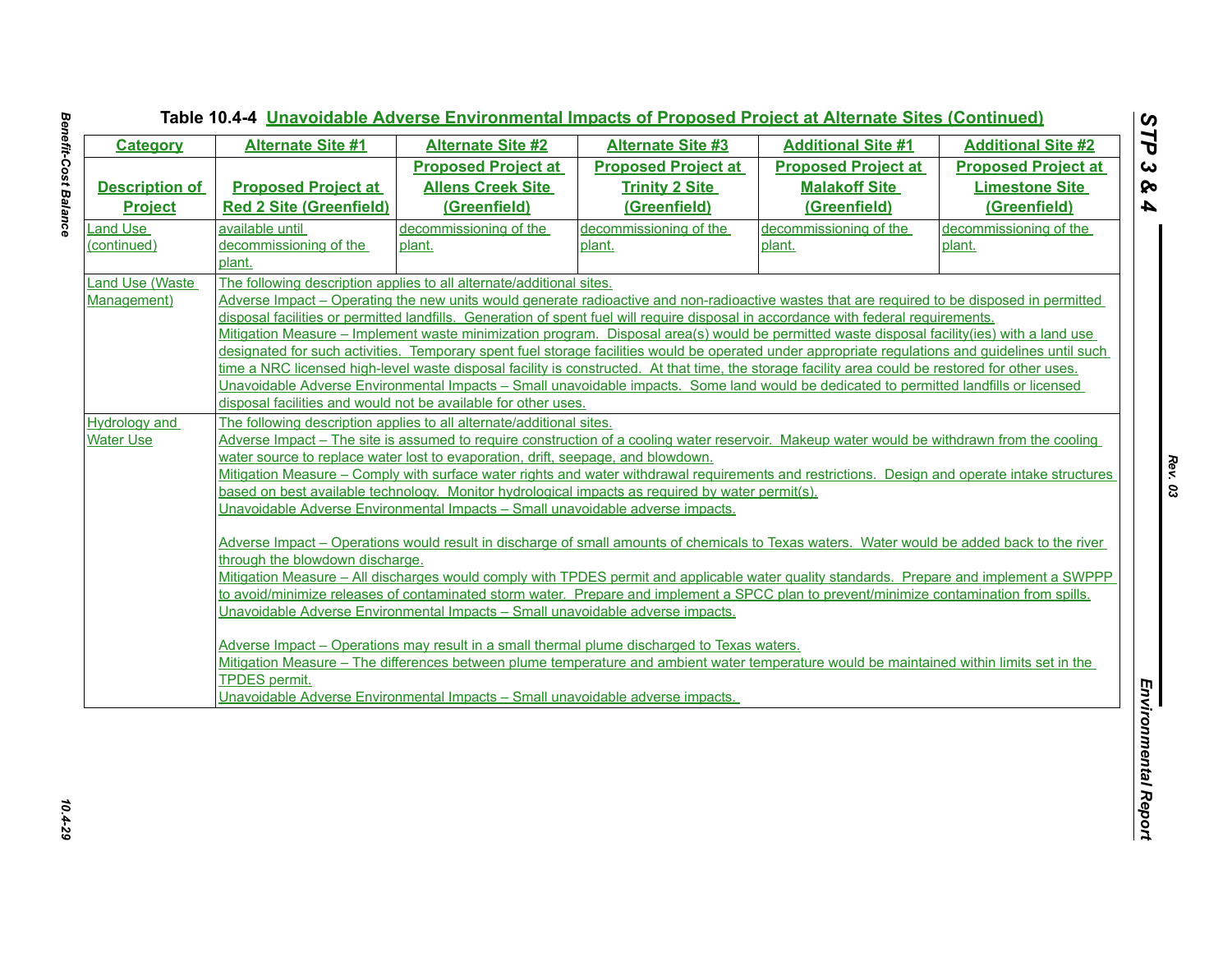|                            | Table 10.4-4 Unavoidable Adverse Environmental Impacts of Proposed Project at Alternate Sites (Continued)<br>STP                                       |                                                                                                                                                                                                                                                                                                                                                                                                                                                                                                                                                       |                                                                                                                                                         |                                                                                                                                                                                                                                                                                                                                                                                                                                                                                                                                                                        |                                                                                                                                                        |  |  |
|----------------------------|--------------------------------------------------------------------------------------------------------------------------------------------------------|-------------------------------------------------------------------------------------------------------------------------------------------------------------------------------------------------------------------------------------------------------------------------------------------------------------------------------------------------------------------------------------------------------------------------------------------------------------------------------------------------------------------------------------------------------|---------------------------------------------------------------------------------------------------------------------------------------------------------|------------------------------------------------------------------------------------------------------------------------------------------------------------------------------------------------------------------------------------------------------------------------------------------------------------------------------------------------------------------------------------------------------------------------------------------------------------------------------------------------------------------------------------------------------------------------|--------------------------------------------------------------------------------------------------------------------------------------------------------|--|--|
| <b>Category</b>            | <b>Alternate Site #1</b>                                                                                                                               | <b>Alternate Site #2</b>                                                                                                                                                                                                                                                                                                                                                                                                                                                                                                                              | <b>Alternate Site #3</b>                                                                                                                                | <b>Additional Site #1</b>                                                                                                                                                                                                                                                                                                                                                                                                                                                                                                                                              | <b>Additional Site #2</b>                                                                                                                              |  |  |
|                            |                                                                                                                                                        | <b>Proposed Project at</b>                                                                                                                                                                                                                                                                                                                                                                                                                                                                                                                            | <b>Proposed Project at</b>                                                                                                                              | <b>Proposed Project at</b>                                                                                                                                                                                                                                                                                                                                                                                                                                                                                                                                             | <b>Proposed Project at</b>                                                                                                                             |  |  |
| <b>Description of</b>      | <b>Proposed Project at</b>                                                                                                                             | <b>Allens Creek Site</b>                                                                                                                                                                                                                                                                                                                                                                                                                                                                                                                              | <b>Trinity 2 Site</b>                                                                                                                                   | <b>Malakoff Site</b>                                                                                                                                                                                                                                                                                                                                                                                                                                                                                                                                                   | <b>Limestone Site</b>                                                                                                                                  |  |  |
| <b>Project</b>             | <b>Red 2 Site (Greenfield)</b>                                                                                                                         | (Greenfield)                                                                                                                                                                                                                                                                                                                                                                                                                                                                                                                                          | (Greenfield)                                                                                                                                            | (Greenfield)                                                                                                                                                                                                                                                                                                                                                                                                                                                                                                                                                           | (Greenfield)                                                                                                                                           |  |  |
| <b>Aquatic Ecology</b>     |                                                                                                                                                        | The following description applies to all alternate/additional sites.<br>Adverse Impact - Impacts to aquatic biota from impingement, entrainment and thermal discharges.<br>cooling towers that minimize withdrawal of river water for plant operation.<br>Unavoidable Adverse Environmental Impacts - Small unavoidable adverse impacts.<br>Adverse Impact – Operations would result in discharge of small amounts of chemicals to Texas waters.<br>Unavoidable Adverse Environmental Impacts - Small unavoidable adverse impacts on aquatic ecology. |                                                                                                                                                         | Mitigation Measure – Intake structure designed to minimize impingement and entrainment mortality with the "Best Technology Available".<br>Discharges would comply with USEPA and Texas regulations (e.g., TPDES permit conditions) addressing discharges to surface water. Use of<br>Mitigation Measure – The TPDES permit limits are set to ensure that discharges do not significantly affect aguatic populations or water quality.<br>Adverse Impact – Potential impacts to aguatic ecology due to petroleum spills from routine maintenance activities near water. |                                                                                                                                                        |  |  |
|                            |                                                                                                                                                        | Mitigation Measure - Prepare and implement a SPCC Plan to avoid/minimize contamination from spills.                                                                                                                                                                                                                                                                                                                                                                                                                                                   |                                                                                                                                                         |                                                                                                                                                                                                                                                                                                                                                                                                                                                                                                                                                                        |                                                                                                                                                        |  |  |
| <b>Terrestrial Ecology</b> |                                                                                                                                                        | Unavoidable Adverse Environmental Impacts - Small unavoidable adverse impacts.<br>The following description applies to all alternate/additional sites.                                                                                                                                                                                                                                                                                                                                                                                                |                                                                                                                                                         |                                                                                                                                                                                                                                                                                                                                                                                                                                                                                                                                                                        |                                                                                                                                                        |  |  |
|                            | Mitigation Measures - None required.                                                                                                                   | Adverse Impact - No adverse impacts from cooling towers are anticipated.<br>Unavoidable Adverse Environmental Impacts - No unavoidable adverse impacts.                                                                                                                                                                                                                                                                                                                                                                                               |                                                                                                                                                         |                                                                                                                                                                                                                                                                                                                                                                                                                                                                                                                                                                        |                                                                                                                                                        |  |  |
|                            |                                                                                                                                                        | Adverse Impact – Episodic loud noises at the site or along lines could frighten animals.                                                                                                                                                                                                                                                                                                                                                                                                                                                              |                                                                                                                                                         |                                                                                                                                                                                                                                                                                                                                                                                                                                                                                                                                                                        |                                                                                                                                                        |  |  |
|                            |                                                                                                                                                        | Mitigation Measure - Animal displacement due to noise would be temporary in nature.<br>Unavoidable Adverse Environmental Impacts - Small temporary unavoidable adverse impacts.                                                                                                                                                                                                                                                                                                                                                                       |                                                                                                                                                         |                                                                                                                                                                                                                                                                                                                                                                                                                                                                                                                                                                        |                                                                                                                                                        |  |  |
|                            | maintenance activities in the corridors.                                                                                                               | vegetative growth by manual and mechanical methods and herbicides.                                                                                                                                                                                                                                                                                                                                                                                                                                                                                    |                                                                                                                                                         | Adverse Impact - Potential impacts to vegetation and habitat within the transmission line rights-of-way from routine maintenance of woody<br>Mitigation Measure – Implement existing procedures for transmission line maintenance designed to protect flora and fauna. Train personnel in the<br>handling of fuel and lubricants and the clean-up and reporting of any incidental spills. Have adequate spill response equipment on hand during                                                                                                                        |                                                                                                                                                        |  |  |
|                            |                                                                                                                                                        | Unavoidable Adverse Environmental Impacts - Small unavoidable adverse impacts during the life of the plant.                                                                                                                                                                                                                                                                                                                                                                                                                                           |                                                                                                                                                         |                                                                                                                                                                                                                                                                                                                                                                                                                                                                                                                                                                        |                                                                                                                                                        |  |  |
| Socioeconomic              | Adverse Impact-<br>Operations-related direct<br>and indirect workers (and<br>their families) would<br>increase demand for<br>housing, classroom space, | Adverse Impact-<br>Operations-related direct<br>and indirect workers (and<br>their families) would<br>increase demand for<br>housing, classroom space,                                                                                                                                                                                                                                                                                                                                                                                                | Adverse Impact -<br>Operations-related direct<br>and indirect workers (and<br>their families) would<br>increase demand for<br>housing, classroom space, | Adverse Impact-<br>Operations-related direct<br>and indirect workers (and<br>their families) would<br>increase demand for<br>housing, classroom space,                                                                                                                                                                                                                                                                                                                                                                                                                 | Adverse Impact-<br>Operations-related direct<br>and indirect workers (and<br>their families) would<br>increase demand for<br>housing, classroom space, |  |  |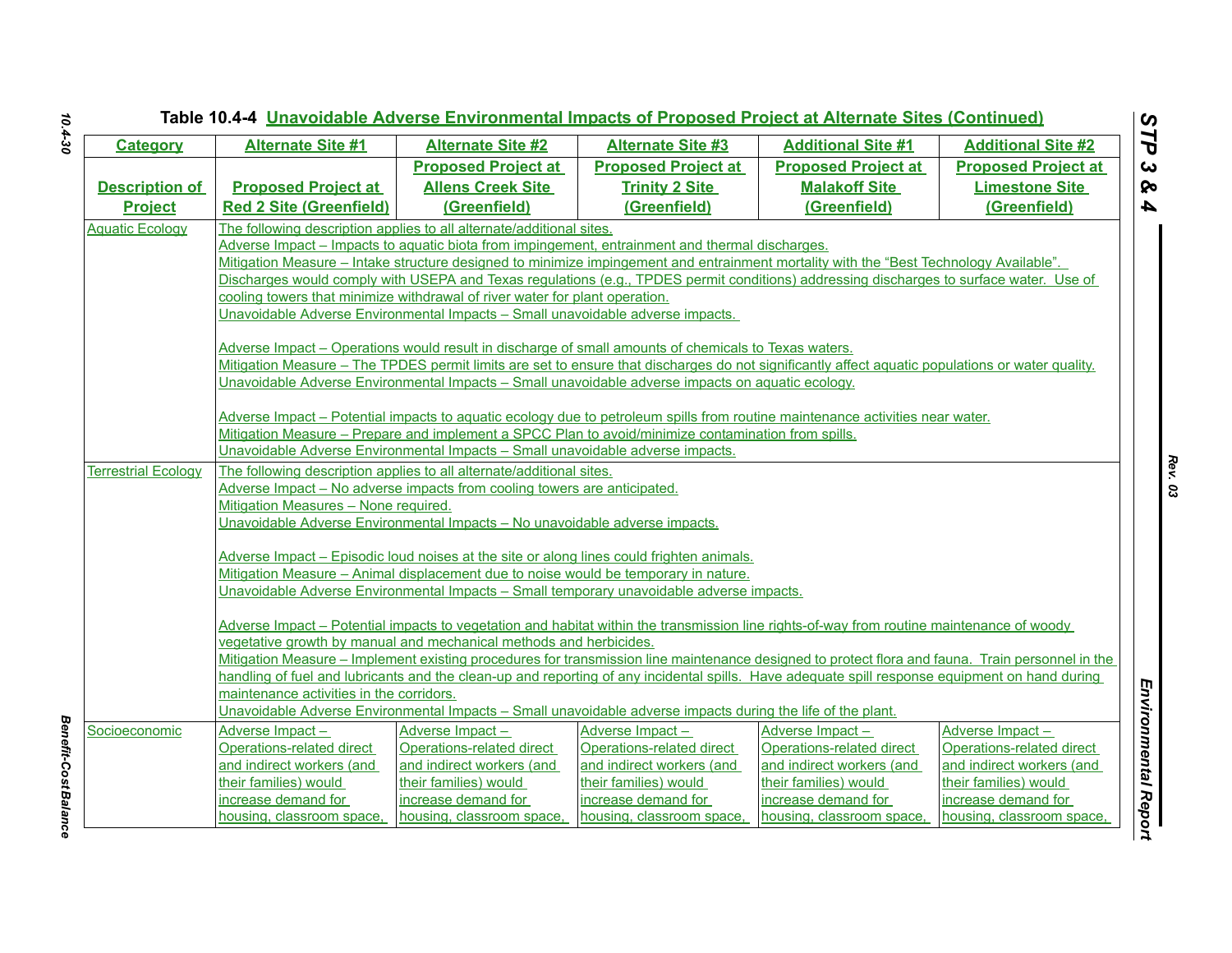| <b>Category</b>       | <b>Alternate Site #1</b>       | <b>Alternate Site #2</b>      | <b>Alternate Site #3</b>       | <b>Additional Site #1</b>     | <b>Additional Site #2</b>     |
|-----------------------|--------------------------------|-------------------------------|--------------------------------|-------------------------------|-------------------------------|
|                       |                                | <b>Proposed Project at</b>    | <b>Proposed Project at</b>     | <b>Proposed Project at</b>    | <b>Proposed Project at</b>    |
| <b>Description of</b> | <b>Proposed Project at</b>     | <b>Allens Creek Site</b>      | <b>Trinity 2 Site</b>          | <b>Malakoff Site</b>          | <b>Limestone Site</b>         |
| <b>Project</b>        | <b>Red 2 Site (Greenfield)</b> | (Greenfield)                  | (Greenfield)                   | (Greenfield)                  | (Greenfield)                  |
| Socioeconomic         | and public services within     | and public services within    | and public services within     | and public services within    | and public services within    |
| (continued)           | <b>Fannin and Grayson</b>      | <b>Austin and Fort Bend</b>   | <b>Freestone and Henderson</b> | <b>Henderson and Ellis</b>    | <b>Henderson and Ellis</b>    |
|                       | Counties and the ROI over      | Counties and the ROI over     | Counties and the ROI over      | Counties and the ROI over     | Counties and the ROI over     |
|                       | pre-construction conditions.   | pre-construction conditions.  | pre-construction conditions    | pre-construction conditions.  | pre-construction conditions,  |
|                       | but much less than the         | but much less than the        | but much less than the         | but much less than the        | but much less than the        |
|                       | construction-related           | construction-related          | construction-related           | construction-related          | construction-related          |
|                       | population.                    | population.                   | population.                    | population.                   | population.                   |
|                       | Mitigation Measure -           | Mitigation Measure -          | Mitigation Measure -           | Mitigation Measure -          | Mitigation Measure -          |
|                       | Discuss anticipated influx of  | Discuss anticipated influx of | Discuss anticipated influx of  | Discuss anticipated influx of | Discuss anticipated influx of |
|                       | workers and schedule with      | workers and schedule with     | workers and schedule with      | workers and schedule with     | workers and schedule with     |
|                       | community leaders,             | community leaders,            | community leaders,             | community leaders,            | community leaders,            |
|                       | allowing local and regional    | allowing local and regional   | allowing local and regional    | allowing local and regional   | allowing local and regional   |
|                       | officials the opportunity to   | officials the opportunity to  | officials the opportunity to   | officials the opportunity to  | officials the opportunity to  |
|                       | plan for the influx. Builders  | plan for the influx. Builders | plan for the influx. Builders  | plan for the influx. Builders | plan for the influx. Builders |
|                       | and developers would meet      | and developers would meet     | and developers would meet      | and developers would meet     | and developers would meet     |
|                       | the demand for additional      | the demand for additional     | the demand for additional      | the demand for additional     | the demand for additional     |
|                       | housing. Increased tax         | housing. Increased tax        | housing. Increased tax         | housing. Increased tax        | housing. Increased tax        |
|                       | revenues as a result of the    | revenues as a result of the   | revenues as a result of the    | revenues as a result of the   | revenues as a result of the   |
|                       | project would fund             | project would fund            | project would fund             | project would fund            | project would fund            |
|                       | additional school resources,   | additional school resources,  | additional school resources    | additional school resources,  | additional school resources,  |
|                       | and could be used to           | and could be used to          | and could be used to           | and could be used to          | and could be used to          |
|                       | purchase additional            | purchase additional           | purchase additional            | purchase additional           | purchase additional           |
|                       | facilities/equipment and hire  | facilities/equipment and hire | facilities/equipment and hire  | facilities/equipment and hire | facilities/equipment and hire |
|                       | train additional public        | train additional public       | train additional public        | train additional public       | train additional public       |
|                       | service staff if necessary.    | service staff if necessary.   | service staff if necessary.    | service staff if necessary.   | service staff if necessary.   |
|                       | Because the project has a      | Because the project has a     | Because the project has a      | Because the project has a     | Because the project has a     |
|                       | long lead time, it is likely   | long lead time, it is likely  | long lead time, it is likely   | long lead time, it is likely  | long lead time, it is likely  |
|                       | that if the community          | that if the community         | that if the community          | that if the community         | that if the community         |
|                       | anticipates the increase in    | anticipates the increase in   | anticipates the increase in    | anticipates the increase in   | anticipates the increase in   |
|                       | population, adequate           | population, adequate          | population, adequate           | population, adequate          | population, adequate          |
|                       | affordable housing.            | affordable housing,           | affordable housing.            | affordable housing,           | affordable housing,           |
|                       | classroom space, and           | classroom space, and          | classroom space, and           | classroom space, and          | classroom space, and          |
|                       | public services would be       | public services would be      | public services would be       | public services would be      | public services would be      |
|                       | available.                     | available.                    | available.                     | available.                    | available.                    |

# **Benefit-Cost Balance** *Benefit-Cost Balance 10.4-31*

 $10.4 - 31$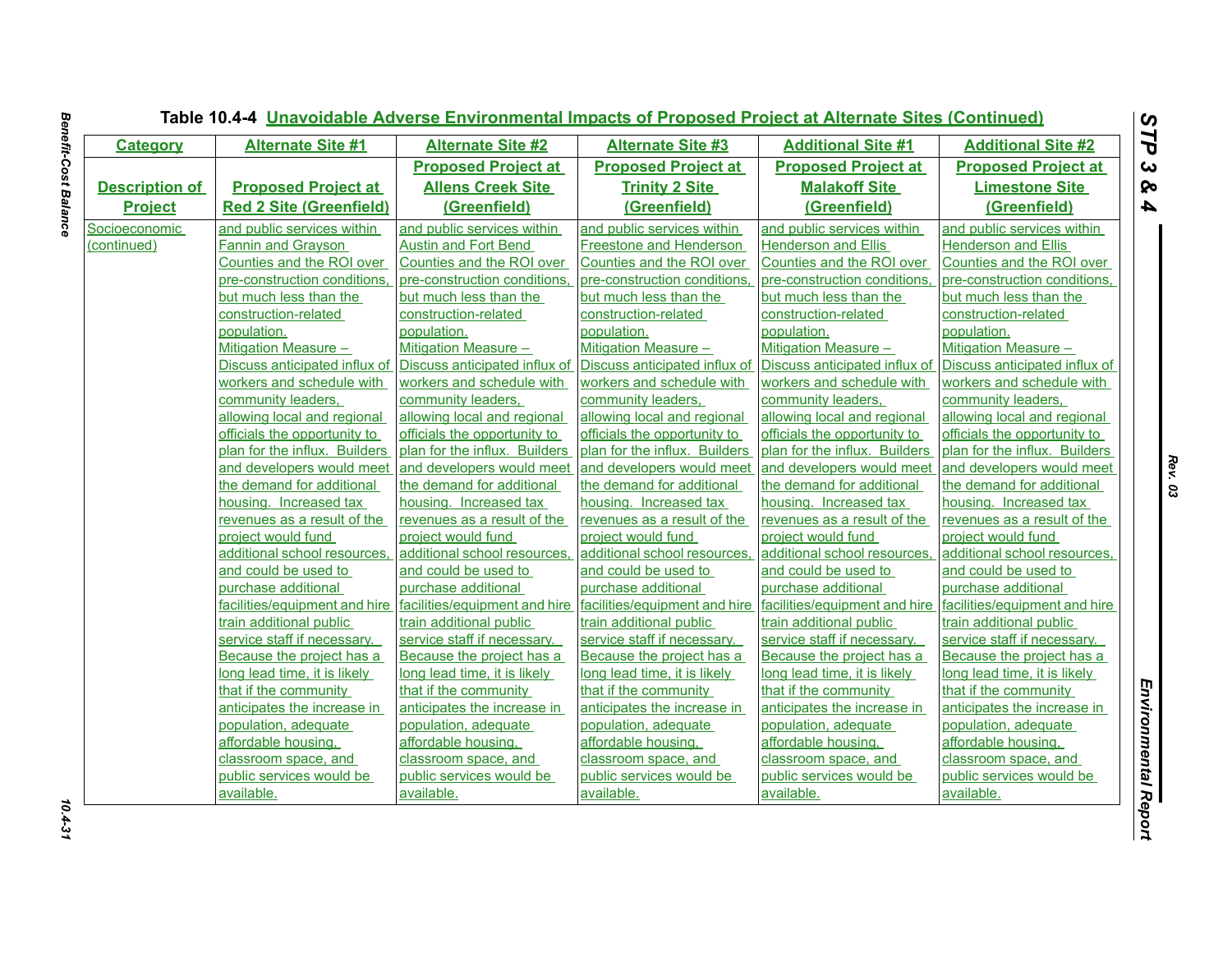|                       | <b>Alternate Site #1</b><br><b>Alternate Site #2</b><br><b>Alternate Site #3</b><br><b>Additional Site #1</b> |                                    |                                                       |                                    |                                    |
|-----------------------|---------------------------------------------------------------------------------------------------------------|------------------------------------|-------------------------------------------------------|------------------------------------|------------------------------------|
| <b>Category</b>       |                                                                                                               |                                    |                                                       |                                    | <b>Additional Site #2</b>          |
|                       |                                                                                                               | <b>Proposed Project at</b>         | <b>Proposed Project at</b>                            | <b>Proposed Project at</b>         | <b>Proposed Project at</b>         |
| <b>Description of</b> | <b>Proposed Project at</b>                                                                                    | <b>Allens Creek Site</b>           | <b>Trinity 2 Site</b>                                 | <b>Malakoff Site</b>               | <b>Limestone Site</b>              |
| <b>Project</b>        | <b>Red 2 Site (Greenfield)</b>                                                                                | (Greenfield)                       | (Greenfield)                                          | (Greenfield)                       | (Greenfield)                       |
| Socioeconomic         | Unavoidable Adverse                                                                                           | <b>Unavoidable Adverse</b>         | <b>Unavoidable Adverse</b>                            | Unavoidable Adverse                | Unavoidable Adverse                |
| (continued)           | Environmental Impacts -                                                                                       | Environmental Impacts -            | Environmental Impacts -                               | Environmental Impacts -            | Environmental Impacts -            |
|                       | Small to moderate                                                                                             | Small unavoidable adverse          | Small to moderate                                     | Small unavoidable adverse          | Small to moderate                  |
|                       | unavoidable adverse                                                                                           | impacts given proximity to         | unavoidable adverse                                   | impacts given site proximity       | unavoidable adverse                |
|                       | impacts.                                                                                                      | metropolitan area of               | impacts.                                              | to Dallas suburbs, which is        | impacts, given site's rural        |
|                       |                                                                                                               | Houston, which is expected         |                                                       | expected to readily absorb         | location.                          |
|                       | Adverse Impact – Operation to readily absorb population                                                       |                                    | Adverse Impact - Operation                            | population influx.                 |                                    |
|                       | of two units would increase influx.                                                                           |                                    | of two units would increase                           |                                    | Adverse Impact – Operation         |
|                       | the traffic on local roads                                                                                    |                                    | the traffic on local roads                            | Adverse Impact – Operation         | of two units would increase        |
|                       | during shift change. Valley                                                                                   | Adverse Impact - Operation         | during shift change,                                  | of two units would increase        | the traffic on local roads         |
|                       | power plant is located                                                                                        | of two units would increase        | especially if they coincided                          | the traffic on local roads         | during shift change.               |
|                       | adjacent to the site.                                                                                         | the traffic on local roads         | with operating shifts of                              | during shift change; Trinidad      | especially given site's close      |
|                       | although its workforce is                                                                                     | during shift change.               | workers at nearby Big                                 | power plant is nearby              | proximity to the existing          |
|                       | expected to be significantly                                                                                  | Outages at the site would          | Brown plant and lignite                               | although its workforce is          | Limestone coal plant and           |
|                       | smaller given type of plant.                                                                                  | increase traffic even further.     | mining operations. Outages                            | expected to be significantly       | lignite mining operations.         |
|                       | Outages at the site would                                                                                     | Mitigation Measure -               | at the site would increase                            | smaller given type of plant.       | Outages at the site would          |
|                       | increase traffic even further.                                                                                | Consider staggering outage         | traffic even further.                                 | Outages at the site would          | increase traffic even further.     |
|                       | Mitigation Measure -                                                                                          | shifts to reduce plant-            | <b>Mitigation Measure -</b>                           | increase traffic even further.     | <b>Mitigation Measure -</b>        |
|                       | Consider staggering outage                                                                                    | associated traffic on local        | Encourage                                             | Mitigation Measure -               | Consider staggering outage         |
|                       | shifts to reduce plant-                                                                                       | roads during shift changes;        | carpooling/vanpooling, offer                          | Consider staggering outage         | shifts to reduce plant-            |
|                       | associated traffic on local                                                                                   | vanpooling and travel              | shuttle service to workers to                         | shifts to reduce plant-            | associated traffic on local        |
|                       | roads during shift changes;                                                                                   | reduction incentives               | and from site, and travel                             | associated traffic on local        | roads during shift changes;        |
|                       | vanpooling and travel                                                                                         | (currently in use at STP           | reduction incentives                                  | roads during shift changes;        | vanpooling and travel              |
|                       | reduction incentives                                                                                          | Units 1 & 2).                      | (currently in use at STP                              | vanpooling and travel              | reduction incentives               |
|                       | (currently in use at STP                                                                                      | Unavoidable Adverse                | Units 1 & 2). Consider                                | reduction incentives               | (currently in use at STP           |
|                       | Units 1 & 2).                                                                                                 | <b>Environmental Impacts -</b>     | staggering outage shifts to                           | (currently in use at STP           | Units 1 & 2).                      |
|                       | <b>Unavoidable Adverse</b>                                                                                    | Small unavoidable adverse          | reduce plant-associated                               | Units 1 & 2).                      | <b>Unavoidable Adverse</b>         |
|                       | Environmental Impacts-                                                                                        | impacts.                           | traffic on local roads during                         | <b>Unavoidable Adverse</b>         | Environmental Impacts -            |
|                       | Small unavoidable adverse                                                                                     |                                    | shift changes.                                        | Environmental Impacts -            | Small to moderate                  |
|                       | impacts.                                                                                                      | <b>Adverse Impact - Additional</b> | <b>Unavoidable Adverse</b>                            | Small to moderate                  | unavoidable adverse                |
|                       |                                                                                                               | cooling towers may impact          | Environmental Impacts -                               | unavoidable adverse                | impacts.                           |
|                       | <b>Adverse Impact - Additional</b>                                                                            | existing viewscape.                | Small unavoidable adverse                             | impacts.                           |                                    |
|                       | cooling towers may impact                                                                                     | <b>Mitigation Measure - During</b> | impacts.                                              |                                    | <b>Adverse Impact - Additional</b> |
|                       | existing viewscape.                                                                                           | plant layout, attempt to           |                                                       | <b>Adverse Impact - Additional</b> | cooling towers may impact          |
|                       | Mitigation Measure - During locate towers in an area                                                          |                                    | Adverse Impact - Additional cooling towers may impact |                                    | existing viewscape.                |

*Benefit-Cost Balance* 

**Benefit-Cost Balance**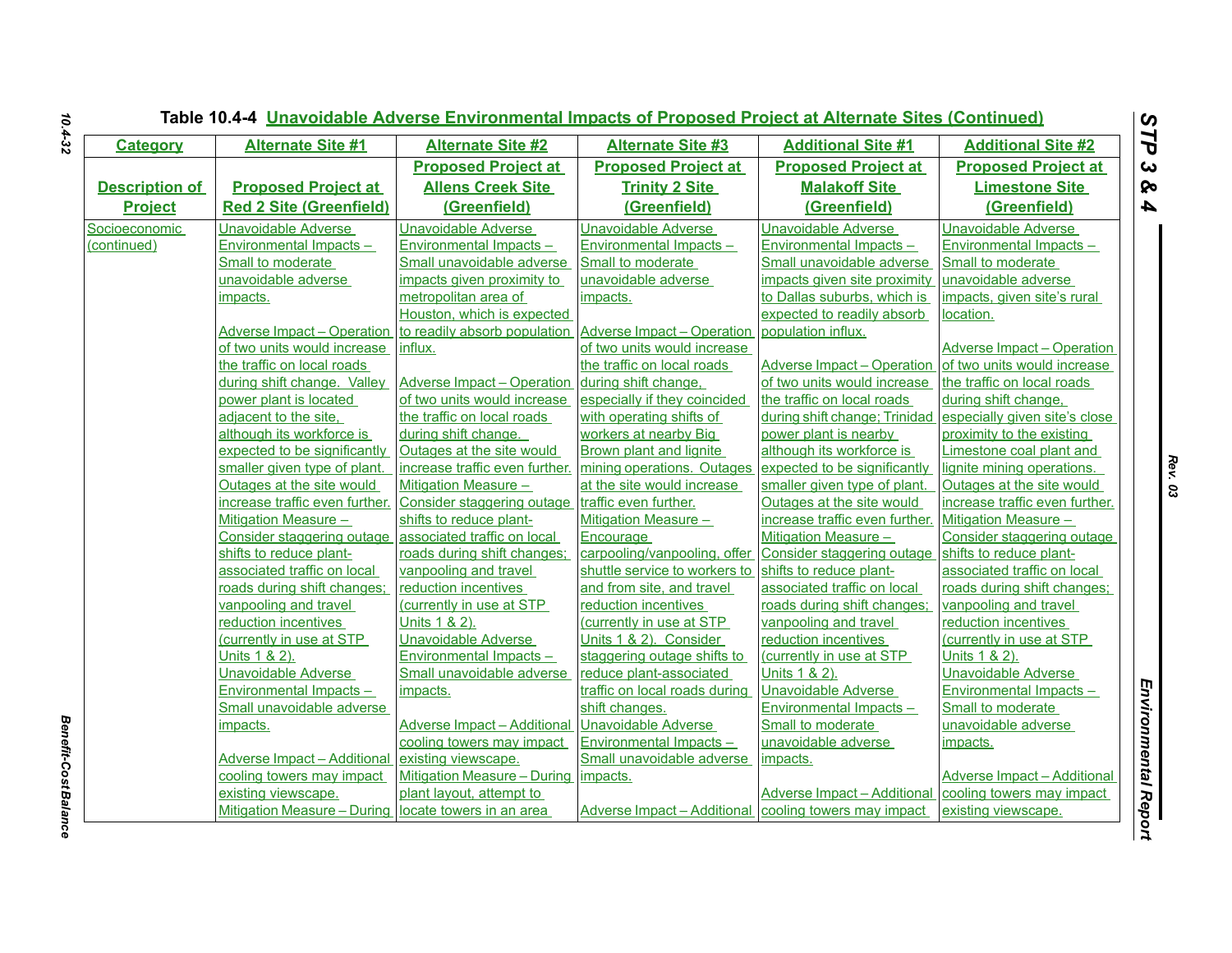| <b>Category</b>       | <b>Alternate Site #1</b>           | <b>Alternate Site #2</b>           | <b>Alternate Site #3</b>           | <b>Additional Site #1</b>          | <b>Additional Site #2</b>          |
|-----------------------|------------------------------------|------------------------------------|------------------------------------|------------------------------------|------------------------------------|
|                       |                                    | <b>Proposed Project at</b>         | <b>Proposed Project at</b>         | <b>Proposed Project at</b>         | <b>Proposed Project at</b>         |
| <b>Description of</b> | <b>Proposed Project at</b>         | <b>Allens Creek Site</b>           | <b>Trinity 2 Site</b>              | <b>Malakoff Site</b>               | <b>Limestone Site</b>              |
| <b>Project</b>        | <b>Red 2 Site (Greenfield)</b>     | (Greenfield)                       | (Greenfield)                       | (Greenfield)                       | (Greenfield)                       |
| Socioeconomic         | plant layout, attempt to           | isolated from area view            | cooling towers may impact          | existing viewscape,                | Mitigation Measure - During        |
| (continued)           | locate towers in an area           | points to maximum extent           | existing viewscape.                | especially given heavy             | plant layout, attempt to           |
|                       | isolated from area view            | possible.                          | <b>Mitigation Measure - During</b> | recreational use in the            | locate towers in an area           |
|                       | points to maximum extent           | <b>Unavoidable Adverse</b>         | plant layout, attempt to           | deneral area.                      | isolated from area view            |
|                       | possible.                          | Environmental Impacts-             | locate towers in an area           | <b>Mitigation Measure - During</b> | points to maximum extent           |
|                       | Unavoidable Adverse                | Small to moderate                  | isolated from area view            | plant layout, attempt to           | possible.                          |
|                       | Environmental Impacts-             | unavoidable adverse                | points to maximum extent           | locate towers in an area           | Unavoidable Adverse                |
|                       | Small to moderate                  | impacts.                           | possible.                          | isolated from area view            | Environmental Impacts -            |
|                       | unavoidable adverse                |                                    | Unavoidable Adverse                | points to maximum extent           | Site is located in an              |
|                       | impacts.                           | Adverse Impact-                    | Environmental Impacts-             | possible.                          | industrialized area. Small         |
|                       |                                    | <b>Consumption of fossil fuels</b> | Small to moderate                  | <b>Unavoidable Adverse</b>         | unavoidable adverse                |
|                       | Adverse Impact-                    | during the fuel-cycle              | unavoidable adverse                | <b>Environmental Impacts -</b>     | impacts.                           |
|                       | <b>Consumption of fossil fuels</b> | process would be small             | impacts.                           | Small to moderate                  |                                    |
|                       | during the fuel-cycle              | relative to the power              | Adverse Impact-                    | unavoidable adverse                | Adverse Impact-                    |
|                       | process would be small             | production.                        | <b>Consumption of fossil fuels</b> | impacts.                           | <b>Consumption of fossil fuels</b> |
|                       | relative to the power              | Mitigation Measure - No            | during the fuel-cycle              |                                    | during the fuel-cycle              |
|                       | production.                        | mitigation needed.                 | process would be small             | Adverse Impact-                    | process would be small             |
|                       | Mitigation Measure - No            | Unavoidable Adverse                | relative to the power              | <b>Consumption of fossil fuels</b> | relative to the power              |
|                       | mitigation needed.                 | Environmental Impacts -            | production.                        | during the fuel-cycle              | production.                        |
|                       | Unavoidable Adverse                | Small unavoidable adverse          | Mitigation Measure - No            | process would be small             | Mitigation Measure - No            |
|                       | Environmental Impacts-             | impacts.                           | mitigation needed.                 | relative to the power              | mitigation needed.                 |
|                       | Small unavoidable adverse          |                                    | Unavoidable Adverse                | production.                        | Unavoidable Adverse                |
|                       | impacts.                           |                                    | Environmental Impacts-             | Mitigation Measure - No            | Environmental Impacts-             |
|                       |                                    |                                    | Small unavoidable adverse          | mitigation needed.                 | Small unavoidable adverse          |
|                       |                                    |                                    | impacts.                           | <b>Unavoidable Adverse</b>         | impacts.                           |
|                       |                                    |                                    |                                    | <b>Environmental Impacts -</b>     |                                    |
|                       |                                    |                                    | Adverse Impact - Site is in        | Small unavoidable adverse          | Adverse Impact - Site is in        |
|                       |                                    |                                    | an area of historic and            | impacts.                           | an area of historic and            |
|                       |                                    |                                    | potential mineral                  |                                    | potential mineral                  |
|                       |                                    |                                    | development (evidence of           | Adverse Impact - Site is in        | development (evidence of           |
|                       |                                    |                                    | oil and gas drilling and           | an area of historic and            | oil and gas drilling and           |
|                       |                                    |                                    | lignite mining operation           | potential mineral                  | lignite mining operation           |
|                       |                                    |                                    | nearby). Purchase of               | development (evidence of           | nearby). Purchase of               |
|                       |                                    |                                    | mineral rights to develop          | oil and gas drilling and           | mineral rights to develop          |
|                       |                                    |                                    | site for nuclear would result      | lignite mining operation           | site for nuclear would result      |

 $10.4 - 33$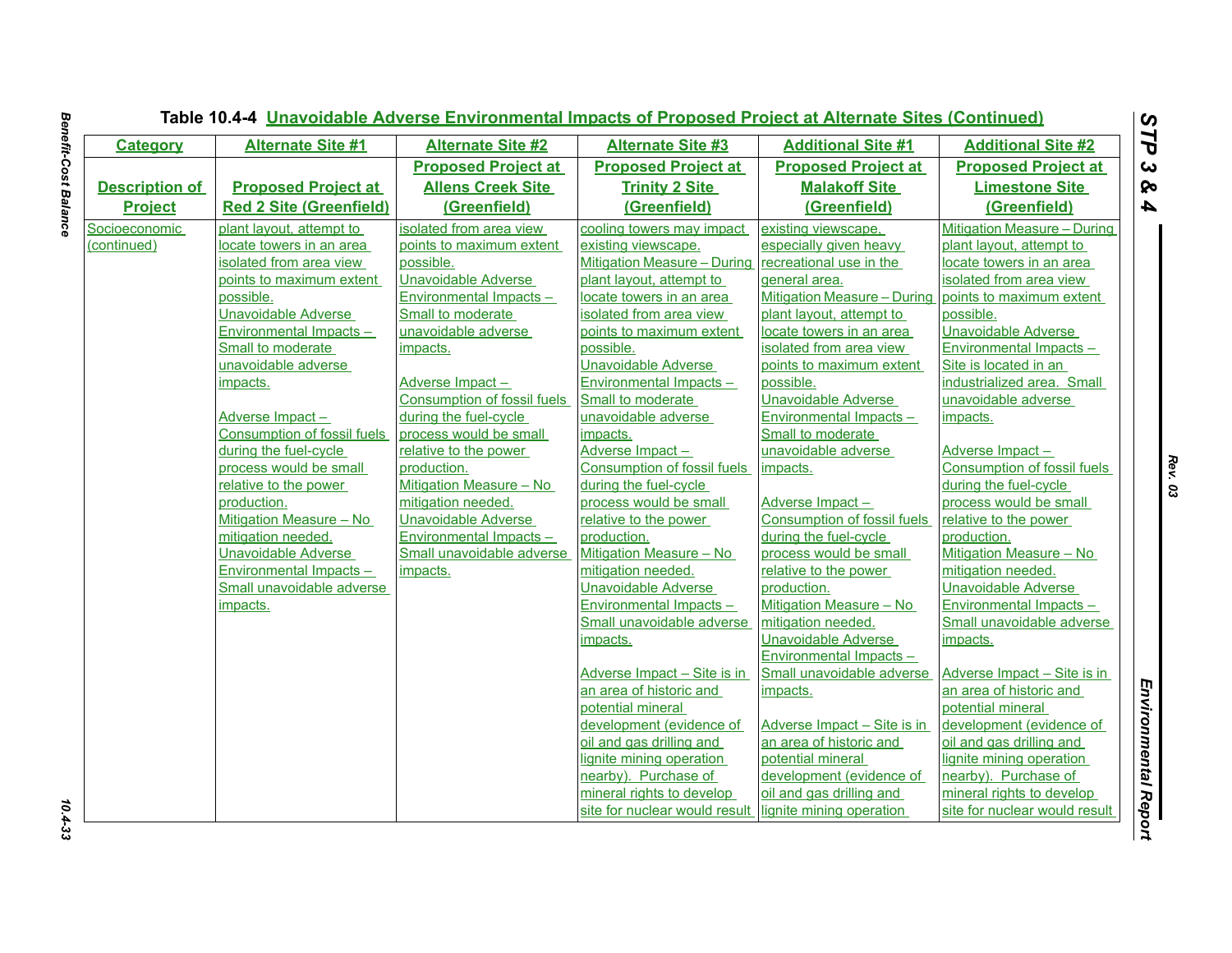| <b>Category</b>       | <b>Alternate Site #1</b>                                                   | <b>Alternate Site #2</b>   | <b>Alternate Site #3</b>                                                                                                                      | <b>Additional Site #1</b>     | <b>Additional Site #2</b>     |
|-----------------------|----------------------------------------------------------------------------|----------------------------|-----------------------------------------------------------------------------------------------------------------------------------------------|-------------------------------|-------------------------------|
|                       |                                                                            | <b>Proposed Project at</b> | <b>Proposed Project at</b>                                                                                                                    | <b>Proposed Project at</b>    | <b>Proposed Project at</b>    |
| <b>Description of</b> | <b>Proposed Project at</b>                                                 | <b>Allens Creek Site</b>   | <b>Trinity 2 Site</b>                                                                                                                         | <b>Malakoff Site</b>          | <b>Limestone Site</b>         |
| <b>Project</b>        | <b>Red 2 Site (Greenfield)</b>                                             | (Greenfield)               | (Greenfield)                                                                                                                                  | (Greenfield)                  | (Greenfield)                  |
| Socioeconomic         |                                                                            |                            | in displacement or loss of                                                                                                                    | nearby). Purchase of          | in displacement or loss of    |
| (continued)           |                                                                            |                            | active oil/gas wells; lost                                                                                                                    | mineral rights to develop     | active oil/gas wells; or      |
|                       |                                                                            |                            | potential to expand lignite                                                                                                                   | site for nuclear would result | prevent potential plans to    |
|                       |                                                                            |                            | mining operations (if                                                                                                                         | in displacement or loss of    | expand existing lignite       |
|                       |                                                                            |                            | needed for nearby Big                                                                                                                         | active oil/gas wells (or      | mining operations (if         |
|                       |                                                                            |                            | Brown coal plant); and                                                                                                                        | possible reopening of         | needed for Limestone          |
|                       |                                                                            |                            | potential loss of oil and gas                                                                                                                 | historic lignite mine at      | plant); and potential loss of |
|                       |                                                                            |                            | exploration jobs.                                                                                                                             | Malakoff); and potential loss | oil and gas exploration jobs. |
|                       |                                                                            |                            | <b>Mitigation Measure -</b>                                                                                                                   | of oil and gas exploration    | <b>Mitigation Measure -</b>   |
|                       |                                                                            |                            | Sufficient lead time for                                                                                                                      | jobs.                         | Sufficient lead time for      |
|                       |                                                                            |                            | current mineral rights                                                                                                                        | Mitigation Measure -          | current mineral rights        |
|                       |                                                                            |                            | owners will allow them to                                                                                                                     | Sufficient lead time for      | owners will allow them to     |
|                       |                                                                            |                            | plan for loss of mineral                                                                                                                      | current mineral rights        | plan for loss of mineral      |
|                       |                                                                            |                            | rights; workers could                                                                                                                         | owners will allow them to     | rights; workers could         |
|                       |                                                                            |                            | presumably find                                                                                                                               | plan for loss of mineral      | presumably find               |
|                       |                                                                            |                            | construction work at new                                                                                                                      | rights; workers could         | construction work at new      |
|                       |                                                                            |                            | nuclear plant.                                                                                                                                | presumably find               | nuclear plant.                |
|                       |                                                                            |                            | <b>Unavoidable Adverse</b>                                                                                                                    | construction work at new      | Unavoidable Adverse           |
|                       |                                                                            |                            | Environmental Impacts -                                                                                                                       | nuclear plant.                | Environmental Impacts -       |
|                       |                                                                            |                            | Small unavoidable impact,                                                                                                                     | <b>Unavoidable Adverse</b>    | Small unavoidable impact,     |
|                       |                                                                            |                            | including loss of access to                                                                                                                   | Environmental Impacts-        | including loss of access to   |
|                       |                                                                            |                            | potentially valuable                                                                                                                          | Small unavoidable impact,     | potentially valuable          |
|                       |                                                                            |                            | minerals (coal, oil, gas).                                                                                                                    | including loss of access to   | minerals (coal, oil, gas).    |
|                       |                                                                            |                            |                                                                                                                                               | potentially valuable          |                               |
|                       |                                                                            |                            |                                                                                                                                               | minerals (coal, oil, gas).    |                               |
| Environmental         | The following description applies to all alternate/additional sites.       |                            |                                                                                                                                               |                               |                               |
| <b>Justice</b>        |                                                                            |                            | Adverse Impact – No disproportionately high or adverse impacts on minority or low-income populations resulting from operation of the proposed |                               |                               |
|                       | new units have been identified.                                            |                            |                                                                                                                                               |                               |                               |
|                       | Mitigation Measure - No mitigation needed.                                 |                            |                                                                                                                                               |                               |                               |
|                       | Unavoidable Adverse Environmental Impact - No unavoidable adverse impacts. |                            |                                                                                                                                               |                               |                               |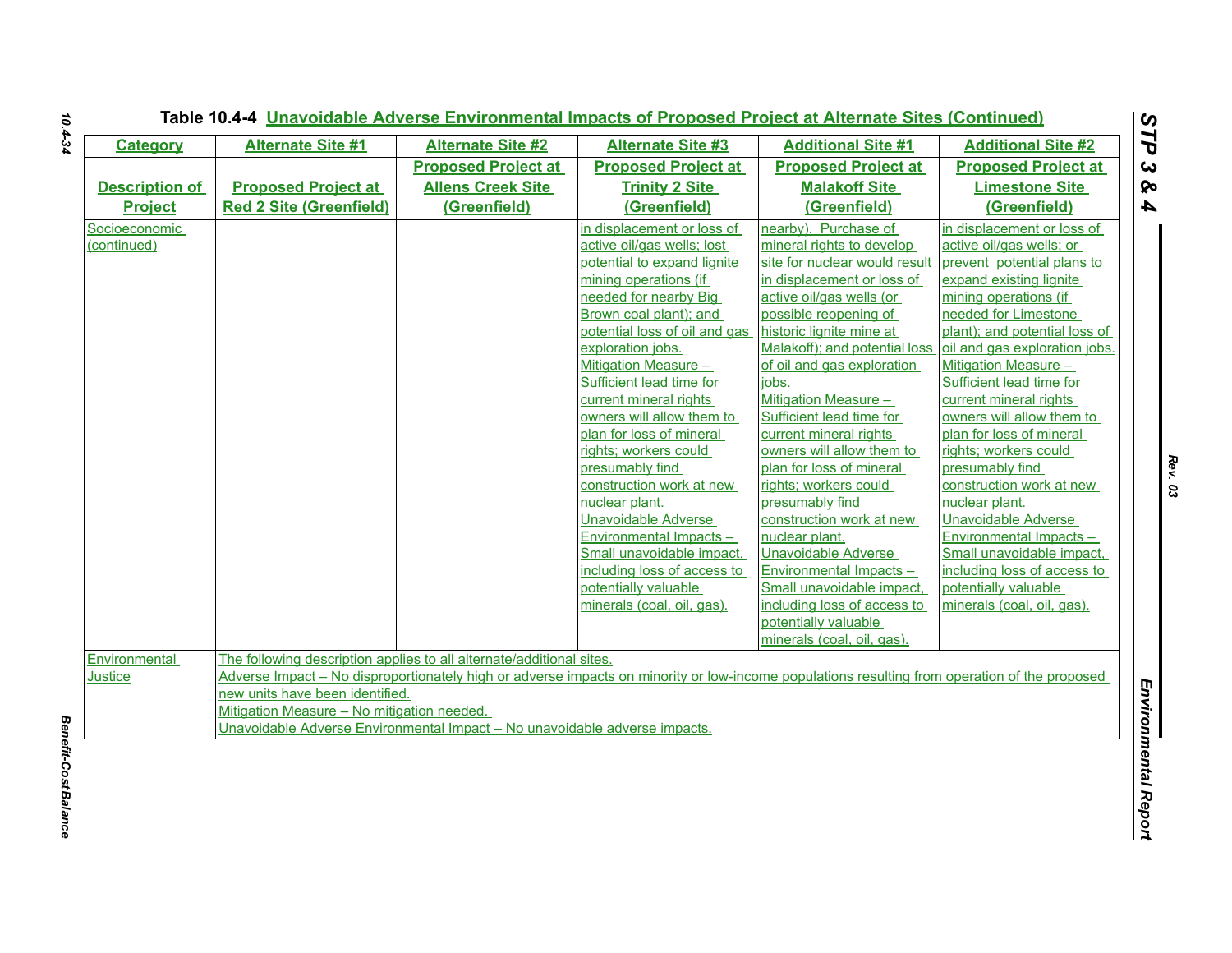| <b>Category</b>       | <b>Alternate Site #1</b>          | <b>Alternate Site #2</b>          | <b>Alternate Site #3</b>           | <b>Additional Site #1</b>     | <b>Additional Site #2</b>         |
|-----------------------|-----------------------------------|-----------------------------------|------------------------------------|-------------------------------|-----------------------------------|
|                       |                                   | <b>Proposed Project at</b>        | <b>Proposed Project at</b>         | <b>Proposed Project at</b>    | <b>Proposed Project at</b>        |
| <b>Description of</b> | <b>Proposed Project at</b>        | <b>Allens Creek Site</b>          | <b>Trinity 2 Site</b>              | <b>Malakoff Site</b>          | <b>Limestone Site</b>             |
| <b>Project</b>        | <b>Red 2 Site (Greenfield)</b>    | (Greenfield)                      | (Greenfield)                       | (Greenfield)                  | (Greenfield)                      |
| Physical and          | <b>Adverse Impact - Potential</b> | <b>Adverse Impact - Potential</b> | Adverse Impact - Potential         | Adverse Impact - Potential    | <b>Adverse Impact - Potential</b> |
| Non-Radiological      | for occupational injuries and     | for occupational injuries and     | for occupational injuries and      | for occupational injuries and | for occupational injuries and     |
|                       | illnesses.                        | illnesses.                        | illnesses.                         | illnesses.                    | illnesses.                        |
|                       | Mitigation Measure -              | Mitigation Measure -              | Mitigation Measure -               | <b>Mitigation Measure -</b>   | Mitigation Measure -              |
|                       | Implement industrial safety       | Implement industrial safety       | <b>Implement industrial safety</b> | Implement industrial safety   | Implement industrial safety       |
|                       | program.                          | program.                          | program.                           | program.                      | program.                          |
|                       | <b>Unavoidable Adverse</b>        | Unavoidable Adverse               | Unavoidable Adverse                | <b>Unavoidable Adverse</b>    | <b>Unavoidable Adverse</b>        |
|                       | Environmental Impacts-            | Environmental Impacts -           | Environmental Impacts-             | Environmental Impacts-        | Environmental Impacts-            |
|                       | Small unavoidable adverse         | Small unavoidable adverse         | Small to moderate                  | Small unavoidable adverse     | Small unavoidable adverse         |
|                       | impacts.                          | impacts.                          | unavoidable adverse                | impacts.                      | impacts.                          |
|                       |                                   |                                   | impacts, depending on              |                               |                                   |
|                       | <b>Adverse Impact - The</b>       | Adverse Impact - The              | mineral reserves found             | Adverse Impact - The          | Adverse Impact - The              |
|                       | plants emit low noise.            | plants emit low noise.            | beneath the site.                  | plants emit low noise.        | plants emit low noise.            |
|                       | Mitigation Measure - Noise        | Mitigation Measure - Noise        |                                    | Mitigation Measure - Noise    | Mitigation Measure - Noise        |
|                       | levels would normally not be      | levels would normally not be      | Adverse Impact - The               | levels would normally not be  | levels would normally not be      |
|                       | above background at the           | above background at the           | plants emit low noise.             | above background at the       | above background at the           |
|                       | site boundary. No mitigation      | site boundary. No mitigation      | Mitigation Measure - Noise         | site boundary. No mitigation  | site boundary. No mitigation      |
|                       | is necessary.                     | is necessary.                     | levels would normally not be       | is necessary.                 | is necessary.                     |
|                       | Unavoidable Adverse               | Unavoidable Adverse               | above background at the            | Unavoidable Adverse           | Unavoidable Adverse               |
|                       | Environmental Impacts -           | Environmental Impacts -           | site boundary. No mitigation       | Environmental Impacts -       | Environmental Impacts -           |
|                       | Small unavoidable adverse         | Small unavoidable adverse         | is necessary.                      | Small unavoidable adverse     | Small unavoidable adverse         |
|                       | impacts.                          | impacts.                          | <b>Unavoidable Adverse</b>         | impacts.                      | impacts.                          |
|                       |                                   |                                   | Environmental Impacts -            |                               |                                   |
|                       | <b>Adverse Impact - Episodic</b>  | <b>Adverse Impact - Episodic</b>  | Small unavoidable adverse          | Adverse Impact - Episodic     | <b>Adverse Impact - Episodic</b>  |
|                       | loud noises could annoy           | loud noises could annoy           | impacts.                           | loud noises could annoy       | loud noises could annoy           |
|                       | nearby residents.                 | nearby residents.                 |                                    | nearby residents.             | nearby residents.                 |
|                       | Mitigation Measure -              | <b>Mitigation Measure -</b>       | <b>Adverse Impact - Episodic</b>   | Mitigation Measure -          | <b>Mitigation Measure -</b>       |
|                       | Handle incidents on a case-       | Handle incidents on a case-       | loud noises could annoy            | Handle incidents on a case-   | Handle incidents on a case-       |
|                       | by-case basis.                    | by-case basis.                    | nearby residents.                  | by-case basis.                | by-case basis.                    |
|                       | Unavoidable Adverse               | Unavoidable Adverse               | <b>Mitigation Measure -</b>        | Unavoidable Adverse           | Unavoidable Adverse               |
|                       | <b>Environmental Impacts -</b>    | <b>Environmental Impacts -</b>    | Handle incidents on a case-        | Environmental Impacts -       | <b>Environmental Impacts-</b>     |
|                       | <b>Small temporary</b>            | <b>Small temporary</b>            | by-case basis.                     | <b>Small temporary</b>        | <b>Small temporary</b>            |
|                       | unavoidable adverse               | unavoidable adverse               | Unavoidable Adverse                | unavoidable adverse           | unavoidable adverse               |
|                       | <u>impacts.</u>                   | <u>impacts.</u>                   | <b>Environmental Impacts -</b>     | impacts.                      | <u>impacts.</u>                   |
|                       |                                   |                                   | <b>Small temporary</b>             |                               |                                   |

 $10.4 - 35$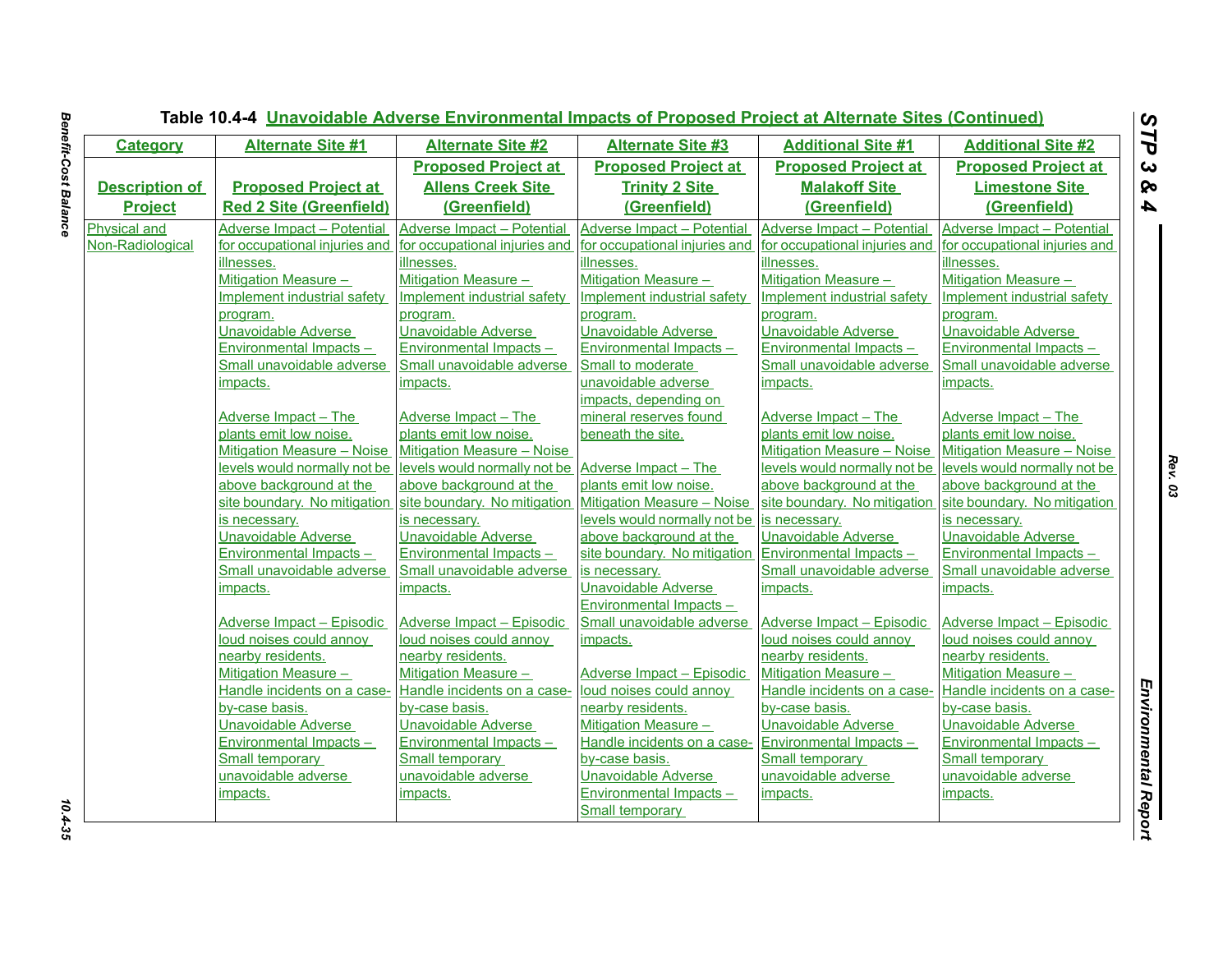| <b>Category</b>       | <b>Alternate Site #1</b>                | <b>Alternate Site #2</b>                                                      | <b>Alternate Site #3</b>                                                                                                                         | <b>Additional Site #1</b>         | <b>Additional Site #2</b>         |
|-----------------------|-----------------------------------------|-------------------------------------------------------------------------------|--------------------------------------------------------------------------------------------------------------------------------------------------|-----------------------------------|-----------------------------------|
|                       |                                         | <b>Proposed Project at</b>                                                    | <b>Proposed Project at</b>                                                                                                                       | <b>Proposed Project at</b>        | <b>Proposed Project at</b>        |
| <b>Description of</b> | <b>Proposed Project at</b>              | <b>Allens Creek Site</b>                                                      | <b>Trinity 2 Site</b>                                                                                                                            | <b>Malakoff Site</b>              | <b>Limestone Site</b>             |
| <b>Project</b>        | <b>Red 2 Site (Greenfield)</b>          | (Greenfield)                                                                  | (Greenfield)                                                                                                                                     | (Greenfield)                      | (Greenfield)                      |
| <b>Physical and</b>   | <b>Adverse Impact - New</b>             | Adverse Impact - New                                                          | unavoidable adverse                                                                                                                              | Adverse Impact - New              | Adverse Impact - New              |
| Non-Radiological      | transmission line has                   | transmission line has                                                         | impacts.                                                                                                                                         | transmission line has             | transmission line has             |
| (continued)           | potential to induce electric            | potential to induce electric                                                  |                                                                                                                                                  | potential to induce electric      | potential to induce electric      |
|                       | shock in people standing                | shock in people standing                                                      | Adverse Impact - New                                                                                                                             | shock in people standing          | shock in people standing          |
|                       | near the line.                          | near the line.                                                                | transmission line has                                                                                                                            | near the line.                    | near the line.                    |
|                       | Mitigation Measure - Build              | <b>Mitigation Measure - Build</b>                                             | potential to induce electric                                                                                                                     | <b>Mitigation Measure - Build</b> | <b>Mitigation Measure - Build</b> |
|                       | transmission line to NESC               | transmission line to NESC                                                     | shock in people standing                                                                                                                         | transmission line to NESC         | transmission line to NESC         |
|                       | code to minimize noise and              | code to minimize noise and                                                    | near the line.                                                                                                                                   | code to minimize noise and        | code to minimize noise and        |
|                       | electric shock.                         | electric shock.                                                               | <b>Mitigation Measure - Build</b>                                                                                                                | electric shock.                   | electric shock.                   |
|                       |                                         | <b>Unavoidable Adverse</b>                                                    | transmission line to NESC                                                                                                                        | <b>Unavoidable Adverse</b>        | <b>Unavoidable Adverse</b>        |
|                       | <b>Unavoidable Adverse</b>              | Environmental Impacts -                                                       | code to minimize noise and                                                                                                                       | Environmental Impacts -           | <b>Environmental Impacts -</b>    |
|                       | Environmental Impacts-                  | Small unavoidable adverse                                                     | electric shock.                                                                                                                                  | Small unavoidable adverse         | Small unavoidable adverse         |
|                       | Small unavoidable adverse               | impacts.                                                                      | Unavoidable Adverse                                                                                                                              | impacts.                          | impacts.                          |
|                       | impacts.                                |                                                                               | Environmental Impacts -                                                                                                                          |                                   |                                   |
|                       |                                         |                                                                               | Small unavoidable adverse                                                                                                                        |                                   |                                   |
|                       |                                         |                                                                               | impacts.                                                                                                                                         |                                   |                                   |
| Radiological          |                                         | The following description applies to all alternate/additional sites.          |                                                                                                                                                  |                                   |                                   |
|                       |                                         |                                                                               | Adverse Impact – Potential doses to workers and members of the public from releases to air and surface water. Dose to terrestrial and aquatic    |                                   |                                   |
|                       |                                         |                                                                               | ecosystems from chronic radiation exposure caused by the small discharges of radioactive liquids. Dose to public and workers due to transport of |                                   |                                   |
|                       | nuclear fuel.                           |                                                                               |                                                                                                                                                  |                                   |                                   |
|                       |                                         |                                                                               | Mitigation Measure – Monitor radiological releases as required by radiological monitoring program. All releases would be well below regulatory   |                                   |                                   |
|                       | limits. No further mitigation required. |                                                                               |                                                                                                                                                  |                                   |                                   |
|                       |                                         | Unavoidable Adverse Environmental Impact - Small unavoidable adverse impacts. |                                                                                                                                                  |                                   |                                   |
|                       |                                         | Adverse Impact - Fuel cycle activities would have liquid discharges.          |                                                                                                                                                  |                                   |                                   |
|                       |                                         |                                                                               | Mitigation Measure – Monitor radiological releases as required by radiological monitoring program. No further mitigation required.               |                                   |                                   |
|                       |                                         |                                                                               | Unavoidable Adverse Environmental Impact - Small unavoidable adverse impacts.                                                                    |                                   |                                   |
|                       |                                         |                                                                               |                                                                                                                                                  |                                   |                                   |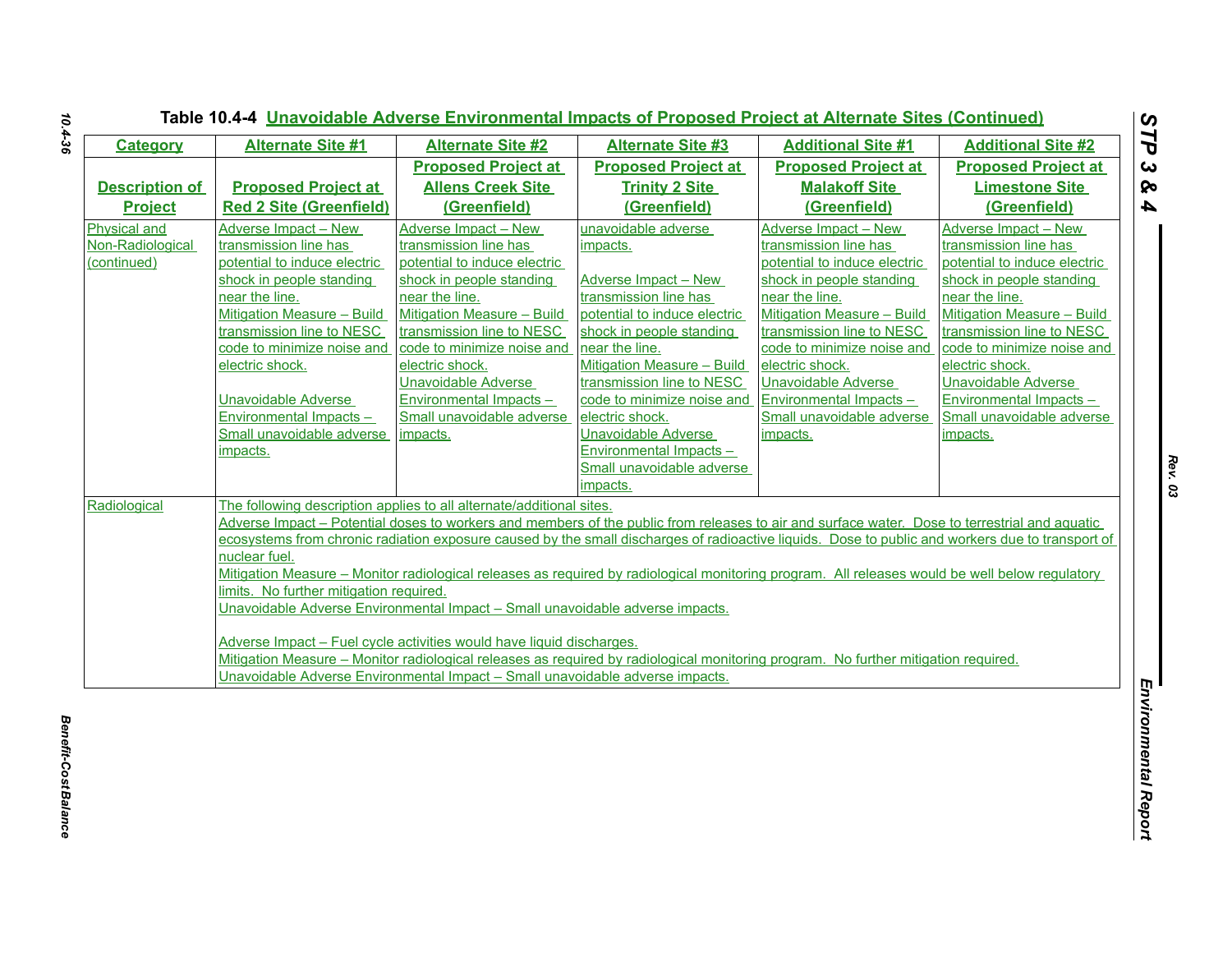| <b>Category</b>                   | <b>Alternate Site #1</b>                                                                             | <b>Alternate Site #2</b>                                                                                                                                                                                                                                                                                                                                                                                                                                                                                                                      | <b>Alternate Site #3</b>   | <b>Additional Site #1</b>                                                                                                                                                                                                                                                                                                                                                                                                                                                                                                                                                                                   | <b>Additional Site #2</b>  |
|-----------------------------------|------------------------------------------------------------------------------------------------------|-----------------------------------------------------------------------------------------------------------------------------------------------------------------------------------------------------------------------------------------------------------------------------------------------------------------------------------------------------------------------------------------------------------------------------------------------------------------------------------------------------------------------------------------------|----------------------------|-------------------------------------------------------------------------------------------------------------------------------------------------------------------------------------------------------------------------------------------------------------------------------------------------------------------------------------------------------------------------------------------------------------------------------------------------------------------------------------------------------------------------------------------------------------------------------------------------------------|----------------------------|
|                                   |                                                                                                      | <b>Proposed Project at</b>                                                                                                                                                                                                                                                                                                                                                                                                                                                                                                                    | <b>Proposed Project at</b> | <b>Proposed Project at</b>                                                                                                                                                                                                                                                                                                                                                                                                                                                                                                                                                                                  | <b>Proposed Project at</b> |
| <b>Description of</b>             | <b>Proposed Project at</b>                                                                           | <b>Allens Creek Site</b>                                                                                                                                                                                                                                                                                                                                                                                                                                                                                                                      | <b>Trinity 2 Site</b>      | <b>Malakoff Site</b>                                                                                                                                                                                                                                                                                                                                                                                                                                                                                                                                                                                        | <b>Limestone Site</b>      |
| <b>Project</b>                    | <b>Red 2 Site (Greenfield)</b>                                                                       | (Greenfield)                                                                                                                                                                                                                                                                                                                                                                                                                                                                                                                                  | (Greenfield)               | (Greenfield)                                                                                                                                                                                                                                                                                                                                                                                                                                                                                                                                                                                                | (Greenfield)               |
| Atmospheric and<br>Meteorological | emission sources.<br>operating air emission sources.<br>Mitigation Measure - No mitigation required. | The following description applies to all alternate/additional sites.<br>Unavoidable Adverse Environmental Impact - Small unavoidable adverse impacts.<br>Adverse Impact – Emissions from intermittent operation of diesel generators and other emission emitting equipment.<br>Unavoidable Adverse Environmental Impact - Small unavoidable adverse impacts.<br>Adverse Impact - Relatively small quantities of air pollutants would result from fuel cycle.<br>Unavoidable Adverse Environmental Impact - Small unavoidable adverse impacts. |                            | Adverse Impact – Operation of cooling towers would result in noise, salt deposition, and a very small increase in precipitation. Noise attenuates<br>quickly so noise levels would be minimal at the site boundary. Salt deposition of less than the amount necessary to result in damage to vegetation.<br>Mitigation Measure –None required for cooling towers. Plant operation will comply with state permit limits and regulations for operating air<br>Mitigation Measure – Power facility must meet applicable federal, state (TCEQ), and local air quality permitting regulations for installing and |                            |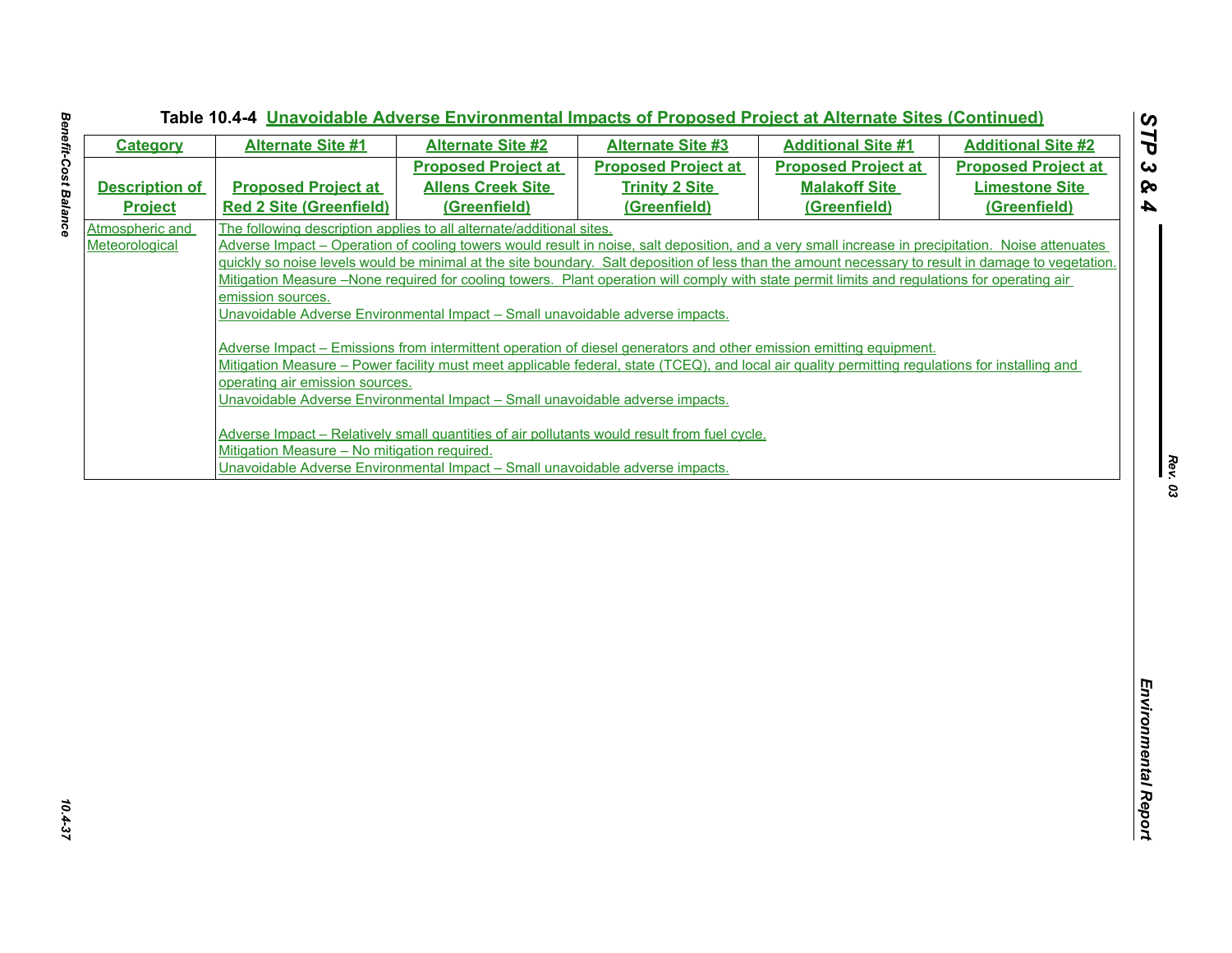| <b>Benefit Gategory</b>                 | <b>Project as Proposed</b>                                                                                                                                                                                                                                                                                                                                                                         | <b>Alternative Site #4</b>                                                                                                                                                 | <b>Alternative Site #2</b>                                                                                                                                              | <b>Alternative Site #3</b>                                                                                                                                                 |
|-----------------------------------------|----------------------------------------------------------------------------------------------------------------------------------------------------------------------------------------------------------------------------------------------------------------------------------------------------------------------------------------------------------------------------------------------------|----------------------------------------------------------------------------------------------------------------------------------------------------------------------------|-------------------------------------------------------------------------------------------------------------------------------------------------------------------------|----------------------------------------------------------------------------------------------------------------------------------------------------------------------------|
| <b>Description of</b><br><b>Project</b> | $STP-3-8-4$                                                                                                                                                                                                                                                                                                                                                                                        | <b>Proposed Project at-</b><br><b>Limestone Site (Brownfield)</b>                                                                                                          | <b>Proposed Project at Allens</b><br><b>Creek Site (Greenfield)</b>                                                                                                     | <b>Proposed Project at-</b><br><b>Malakoff Site (Greenfield)</b>                                                                                                           |
|                                         |                                                                                                                                                                                                                                                                                                                                                                                                    | <b>Monetary Benefits</b>                                                                                                                                                   |                                                                                                                                                                         |                                                                                                                                                                            |
| <b>Electricity Generated</b>            | 20,000,000 to 22,000,000<br>MW-hours per year                                                                                                                                                                                                                                                                                                                                                      | 20,000,000 to 22,000,000<br><b>MW-hours per year</b>                                                                                                                       | 20,000,000 to 22,000,000<br><b>MW-hours per year</b>                                                                                                                    | 20,000,000 to 22,000,000<br><b>MW-hours per year</b>                                                                                                                       |
| Generating Capacity                     | 2700 MW                                                                                                                                                                                                                                                                                                                                                                                            | 2700 MW                                                                                                                                                                    | 2700 MW                                                                                                                                                                 | 2700 MW                                                                                                                                                                    |
|                                         |                                                                                                                                                                                                                                                                                                                                                                                                    | <b>State and Local Tax Payments</b>                                                                                                                                        |                                                                                                                                                                         |                                                                                                                                                                            |
| <b>During Construction</b>              | During the 7-year construction<br>period for STP 3 & 4, NRG-<br>would not pay franchise tax-<br>but would pay additional<br>property taxes and state will<br>see an increase in sales tax<br>revenues. Projected sales tax<br>payments on construction<br>goods at an estimated \$23.9<br>million per unit, with \$5.8-<br>million due to Bay City and<br>\$18.1 million to the State of<br>Texas. | During the 7-year construction<br>period, additional property tax<br>will be paid to Limestone<br>County and the state will see-<br>an increase in sales tax-<br>revenues. | During the 7-year construction<br>period, additional property tax<br>will be paid to Austin County<br>and the state will see an-<br>increase in sales tax-<br>revenues. | During the 7-year construction<br>period, additional property tax<br>will be paid to Henderson-<br>County and the state will see<br>an increase in sales tax-<br>revenues. |
| <b>During Operations</b>                | \$4.7 to \$5.4 million in-<br>franchise taxes in 2015, the<br>first year of operation for STP<br>3, and an estimated \$8.6 to-<br>\$10.0 million in 2016, when-<br>STP 4 comes on line, and in-<br>subsequent years.                                                                                                                                                                               | During operation, tax-<br>payments for the 2 new units<br>will be made to Limestone<br>County.                                                                             | During operation, tax-<br>payments for the 2 new units<br>will be made to Austin County.                                                                                | During operation, tax-<br>payments for the 2 new units<br>will be made to Henderson<br>County.                                                                             |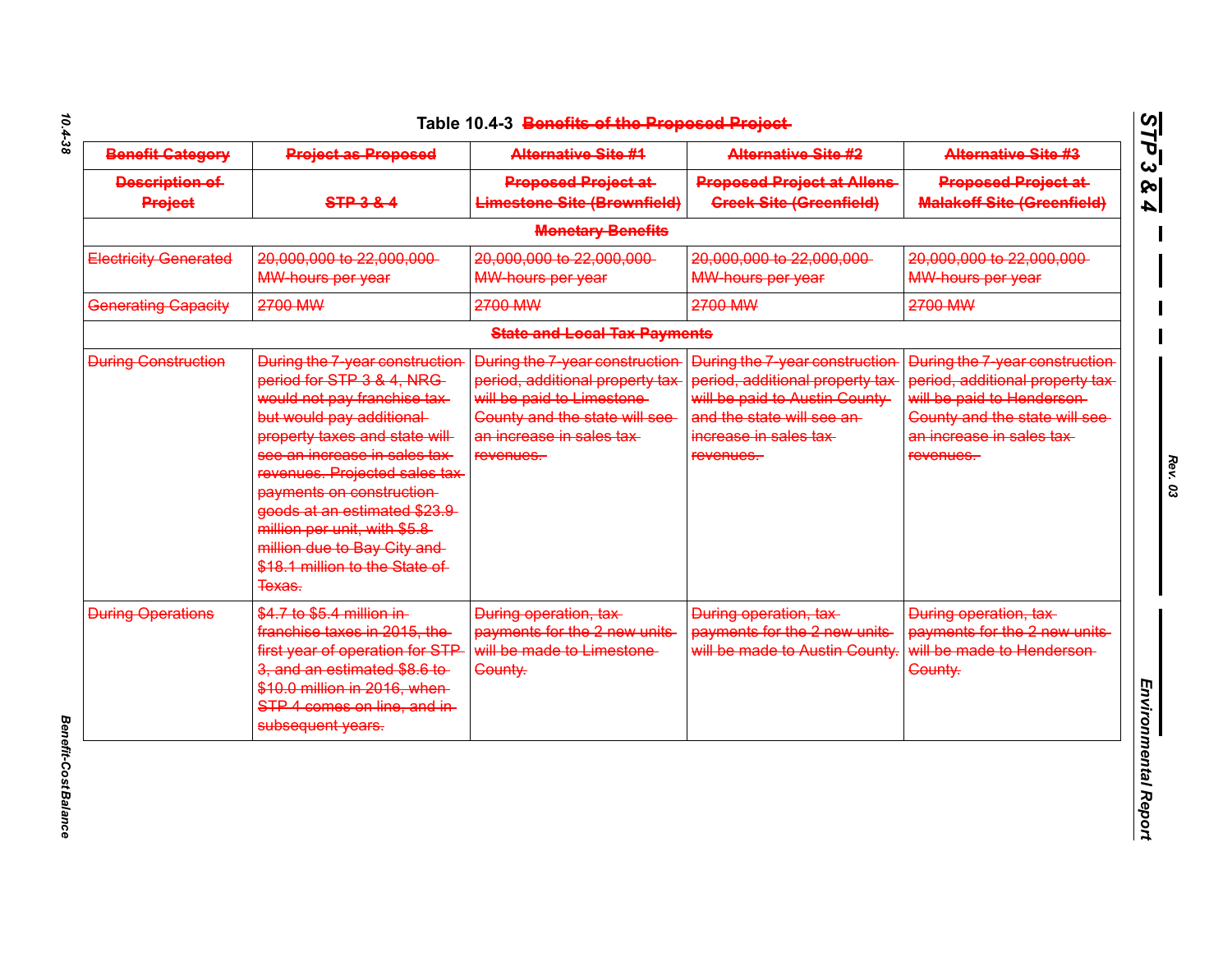| <b>Benefit Category</b>                 | <b>Project as Proposed</b>                                                                                                                                                                                                                                                                | <b>Alternative Site #1</b>                                        | <b>Alternative Site #2</b>                                           | <b>Alternative Site #3</b>                                       |
|-----------------------------------------|-------------------------------------------------------------------------------------------------------------------------------------------------------------------------------------------------------------------------------------------------------------------------------------------|-------------------------------------------------------------------|----------------------------------------------------------------------|------------------------------------------------------------------|
| <b>Description of</b><br><b>Project</b> | <b>STP 3 &amp; 4</b>                                                                                                                                                                                                                                                                      | <b>Proposed Project at-</b><br><b>Limestone Site (Brownfield)</b> | <b>Proposed Project at Allens-</b><br><b>Greek Site (Greenfield)</b> | <b>Proposed Project at-</b><br><b>Malakoff Site (Greenfield)</b> |
|                                         |                                                                                                                                                                                                                                                                                           | <b>Effects on Regional Productivity</b>                           |                                                                      |                                                                  |
| <b>During Construction</b>              | 5950 direct jobs (2975 would<br>in migrate) and 1815 indirect-<br>jobs added to local economy.<br>The creation of jobs during-<br>construction could inject-<br>between \$67.6 and \$676<br>million dollars into the regional<br>economy during the life of the-<br>construction project. | Similar effects as proposed-<br>project at STP.                   | Similar effects as proposed-<br>project at STP.                      | Similar effects as proposed<br>project at STP.                   |
| <b>During Operations</b>                | 888 direct jobs and 1305<br>indirect jobs added to local-<br>economy.<br>The operations workforce-<br>impact on the regional-<br>economy would be estimated<br>at between \$45,090,864 to<br>\$55,064,880 per year.                                                                       | Similar effects as proposed-<br>project at STP.                   | Similar effects as proposed-<br>project at STP.                      | Similar effects as proposed-<br>project at STP.                  |
|                                         |                                                                                                                                                                                                                                                                                           | <b>Technical and Other Non-Monetary Benefits</b>                  |                                                                      |                                                                  |
| <b>Fuel Diversity</b>                   | Nuclear option to coal and<br>gas fired baseload<br>generation.                                                                                                                                                                                                                           | Nuclear option to coal and<br>gas-fired baseload-<br>generation.  | Nuclear option to coal and<br>gas fired baseload<br>generation.      | Nuclear option to coal and<br>gas-fired baseload-<br>generation. |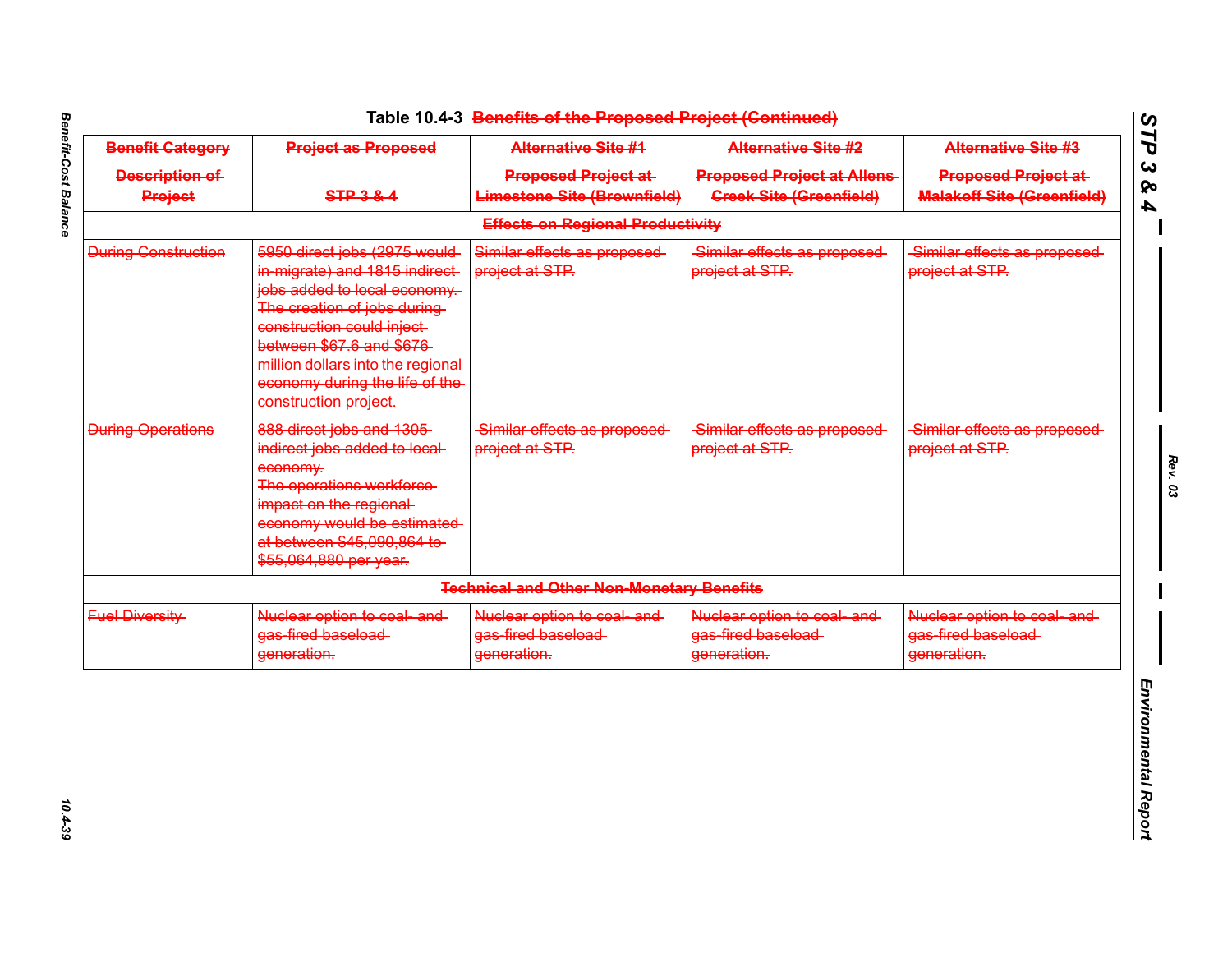| <b>Benefit Category</b>                                   | <b>Project as Proposed</b>                                                                                                                                                                                                                                               | <b>Alternative Site #4</b>                                                                                                                                                                                                                                              | <b>Alternative Site #2</b>                                                                                                                                                                                                                                             | <b>Alternative Site #3</b>                                                                                                                                                                                                                                              |
|-----------------------------------------------------------|--------------------------------------------------------------------------------------------------------------------------------------------------------------------------------------------------------------------------------------------------------------------------|-------------------------------------------------------------------------------------------------------------------------------------------------------------------------------------------------------------------------------------------------------------------------|------------------------------------------------------------------------------------------------------------------------------------------------------------------------------------------------------------------------------------------------------------------------|-------------------------------------------------------------------------------------------------------------------------------------------------------------------------------------------------------------------------------------------------------------------------|
| Description of<br><b>Project</b>                          | <b>STP 3 &amp; 4</b>                                                                                                                                                                                                                                                     | <b>Proposed Project at-</b><br><b>Limestone Site (Brownfield)</b>                                                                                                                                                                                                       | <b>Proposed Project at Allens-</b><br><b>Greek Site (Greenfield)</b>                                                                                                                                                                                                   | <b>Proposed Project at-</b><br><b>Malakoff Site (Greenfield)</b>                                                                                                                                                                                                        |
| <b>Emissions Reduction</b>                                | Avoidance of 41 to 2900 tons<br>per year sulfur dioxide, 680 to-<br>2000 tons per year nitrogen-<br>exides; 141 to 2800 tons per-<br>year carbon monoxide;<br>6,900,000 to 27,000,000 tons<br>per year carbon dioxide; 13 to-<br>119 tons per year fine<br>particulates. | Avoidance of 41 to 2900 tons<br>per year sulfur dioxide, 680 to-<br>2000 tons per year nitrogen-<br>oxides; 141 to 2800 tons per-<br>year carbon monoxide;<br>6,900,000 to 27,000,000 tons<br>per year carbon dioxide; 13 to<br>119 tons per year fine<br>particulates. | Avoidance of 41 to 2900 tons<br>per year sulfur dioxide, 680 to<br>2000 tons per year nitrogen-<br>exides; 141 to 2800 tons per-<br>year carbon monoxide;<br>6,900,000 to 27,000,000 tons<br>per year carbon dioxide; 13 to<br>119 tons per year fine<br>particulates. | Avoidance of 41 to 2900 tons<br>per year sulfur dioxide, 680 to<br>2000 tons per year nitrogen-<br>oxides; 141 to 2800 tons per-<br>year carbon monoxide;<br>6,900,000 to 27,000,000 tons<br>per year carbon dioxide; 13 to<br>119 tons per year fine-<br>particulates. |
| <b>Advanced Light Water</b><br><b>Reactor Development</b> | Maintaining domestic nuclear<br>technology capability as-<br>hedge against possible need-<br>to control global warming.                                                                                                                                                  | Maintaining domestic nuclear-<br>technology capability as-<br>hedge against possible need<br>to control global warming.                                                                                                                                                 | Maintaining domestic nuclear<br>technology capability as-<br>hedge against possible need<br>to control global warming.                                                                                                                                                 | Maintaining domestic nuclear-<br>technology capability as-<br>hedge against possible need-<br>to control global warming.                                                                                                                                                |
|                                                           |                                                                                                                                                                                                                                                                          |                                                                                                                                                                                                                                                                         |                                                                                                                                                                                                                                                                        |                                                                                                                                                                                                                                                                         |
|                                                           |                                                                                                                                                                                                                                                                          |                                                                                                                                                                                                                                                                         |                                                                                                                                                                                                                                                                        |                                                                                                                                                                                                                                                                         |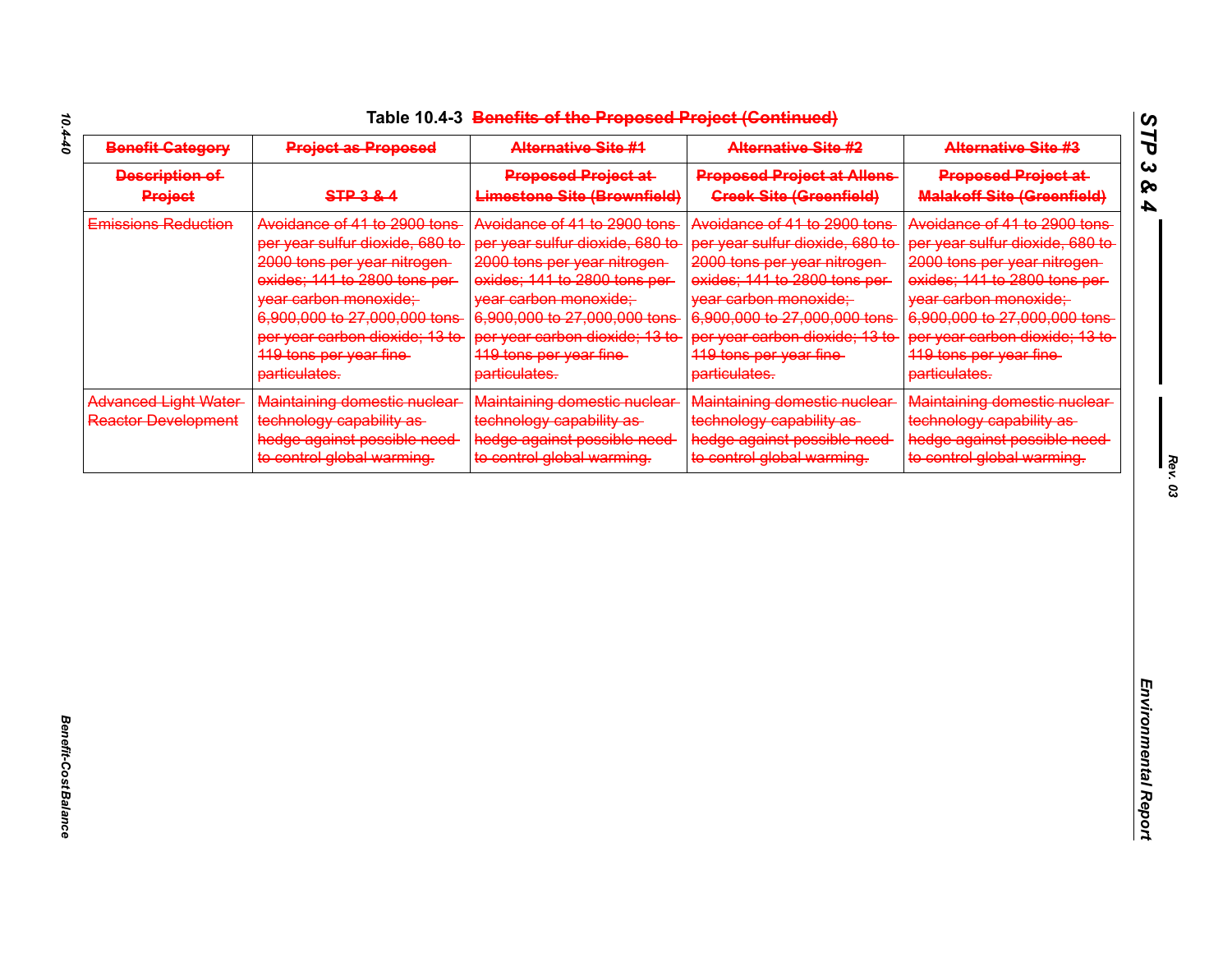| <b>Category</b> | <b>Proposed Project at Limestone-</b><br>Site (Brownfield)                                                                                                                                                                                                                                                                                                                                                                                                                                                                                                                                                                                                                                                                                                                                                                                                                  | <b>Proposed Project at Allens Greek-</b><br>Site (Greenfield)                                                                                                                                                                                                                                                                                                                                                                                                                                                                                                                                                                                                                                                                                                                                                                                                              | <b>Proposed Project at Malakoff Site (Greenfield)</b>                                                                                                                                                                                                                                                                                                                                                                                                                                                                                                                                                                                                                                                                                                                                                                                                                                                                         |
|-----------------|-----------------------------------------------------------------------------------------------------------------------------------------------------------------------------------------------------------------------------------------------------------------------------------------------------------------------------------------------------------------------------------------------------------------------------------------------------------------------------------------------------------------------------------------------------------------------------------------------------------------------------------------------------------------------------------------------------------------------------------------------------------------------------------------------------------------------------------------------------------------------------|----------------------------------------------------------------------------------------------------------------------------------------------------------------------------------------------------------------------------------------------------------------------------------------------------------------------------------------------------------------------------------------------------------------------------------------------------------------------------------------------------------------------------------------------------------------------------------------------------------------------------------------------------------------------------------------------------------------------------------------------------------------------------------------------------------------------------------------------------------------------------|-------------------------------------------------------------------------------------------------------------------------------------------------------------------------------------------------------------------------------------------------------------------------------------------------------------------------------------------------------------------------------------------------------------------------------------------------------------------------------------------------------------------------------------------------------------------------------------------------------------------------------------------------------------------------------------------------------------------------------------------------------------------------------------------------------------------------------------------------------------------------------------------------------------------------------|
|                 |                                                                                                                                                                                                                                                                                                                                                                                                                                                                                                                                                                                                                                                                                                                                                                                                                                                                             | <b>Construction Related</b>                                                                                                                                                                                                                                                                                                                                                                                                                                                                                                                                                                                                                                                                                                                                                                                                                                                |                                                                                                                                                                                                                                                                                                                                                                                                                                                                                                                                                                                                                                                                                                                                                                                                                                                                                                                               |
| <b>Land Use</b> | Adverse Impact - No new land-<br>would be acquired for additional<br>facilities. The proposed project-<br>could be configured to fit within the<br>existing, previously disturbed area-<br>of the site Land would not be<br>available for other uses.<br><b>Mitigation Measure - Conduct</b><br>construction activities using Best-<br>Management Practices (BMP) in-<br>accordance with regulatory and<br>permit requirements. Implement-<br>environmental controls required in a<br><b>Stormwater Pollution Protection-</b><br>Plan (SWPPP) such as weekly-<br>compliance inspections,<br>documentation of runoff controls.<br>etc.<br>Unavoidable Adverse<br>Environmental Impacts - Exclusion<br>zone (if necessary) would be<br>excluded from future agricultural<br>and recreational use. Small-<br>unavoidable adverse impacts during<br>construction of the plants. | Adverse Impact - Based on STP 3<br>& 4, approximately 770 acres of<br>land out of the 11,000 acre site<br>would be disturbed during<br>construction, with the potential for-<br>erosion. Land would not be-<br>available for other uses.<br><b>Mitigation Measure - Conduct</b><br>construction activities using Best-<br>Management Practices (BMP) in-<br>accordance with regulatory and<br>permit requirements. Implement-<br>environmental controls required in a<br><b>Stormwater Pollution Protection-</b><br>Plan (SWPPP) such as weekly-<br>compliance inspections,<br>documentation of runoff controls.<br>etc.<br>Unavoidable Adverse<br>Environmental Impacts - Exclusion<br>zone (if necessary) would be<br>excluded from future agricultural<br>and recreational use. Moderate to-<br>large unavoidable adverse impacts<br>during construction of the plants. | Adverse Impact - Clearing of approximately 650 and<br>2700 acres (some of the cleared area consists of<br>forested systems) of land for construction of the new-<br>facilities and from clearing additional acreage for-<br>construction of roads, parking lots, and switchyard.<br>Land would not be available for other uses.<br>Mitigation Measure - Conduct construction activities<br>using Best Management Practices (BMP) in-<br>accordance with regulatory and permit requirements.<br>Implement environmental controls required in a<br>Stormwater Pollution Protection Plan (SWPPP) such-<br>as weekly compliance inspections, documentation of<br>runoff controls, etc.<br>Unavoidable Adverse Environmental Impacts -<br>Exclusion zone (if necessary) would be would be<br>excluded from future agricultural and recreational<br>use. Moderate unavoidable adverse impacts during-<br>construction of the plants |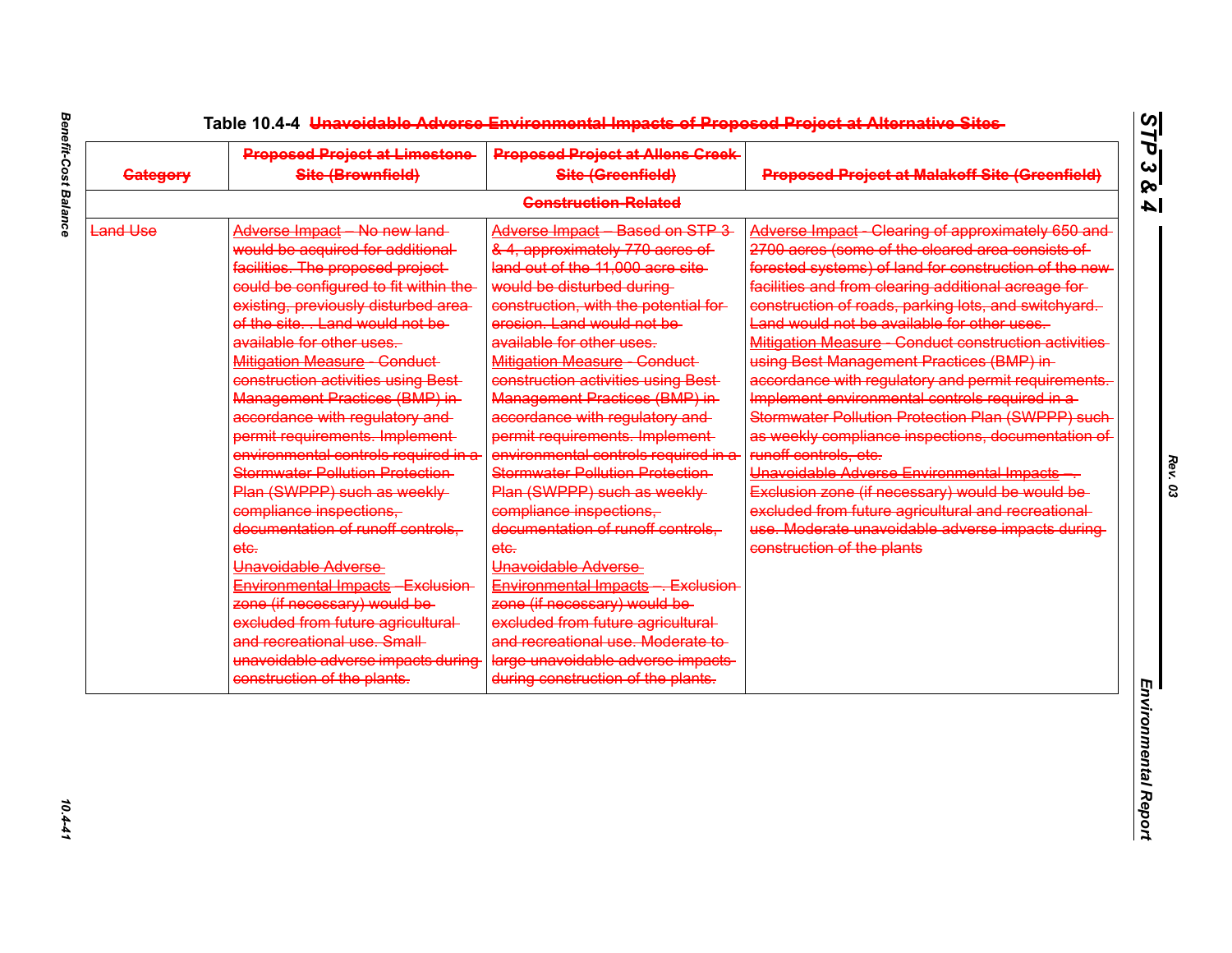| <b>Category</b>                | <b>Proposed Project at Limestone</b><br>Site (Brownfield)                                                                                                                                                                                                                                                                                                                                                                                                                                                                                                                                                                                                                                                                                                                                                                                                                                                                                                                                                                                                                                          | <b>Proposed Project at Allens Creek-</b><br>Site (Greenfield)                                                                                                                                                                                                                                                                                                                                                                                                                                                                                                                                                                                                                                                                                                                                                                                                                                                                                               | <b>Proposed Project at Malakoff Site (Greenfield)</b>                                                                                                                                                                                                                                                                                                                                                                                                                                                                                                                                                                                                                                                                                                                                                                                                                                                                |
|--------------------------------|----------------------------------------------------------------------------------------------------------------------------------------------------------------------------------------------------------------------------------------------------------------------------------------------------------------------------------------------------------------------------------------------------------------------------------------------------------------------------------------------------------------------------------------------------------------------------------------------------------------------------------------------------------------------------------------------------------------------------------------------------------------------------------------------------------------------------------------------------------------------------------------------------------------------------------------------------------------------------------------------------------------------------------------------------------------------------------------------------|-------------------------------------------------------------------------------------------------------------------------------------------------------------------------------------------------------------------------------------------------------------------------------------------------------------------------------------------------------------------------------------------------------------------------------------------------------------------------------------------------------------------------------------------------------------------------------------------------------------------------------------------------------------------------------------------------------------------------------------------------------------------------------------------------------------------------------------------------------------------------------------------------------------------------------------------------------------|----------------------------------------------------------------------------------------------------------------------------------------------------------------------------------------------------------------------------------------------------------------------------------------------------------------------------------------------------------------------------------------------------------------------------------------------------------------------------------------------------------------------------------------------------------------------------------------------------------------------------------------------------------------------------------------------------------------------------------------------------------------------------------------------------------------------------------------------------------------------------------------------------------------------|
|                                |                                                                                                                                                                                                                                                                                                                                                                                                                                                                                                                                                                                                                                                                                                                                                                                                                                                                                                                                                                                                                                                                                                    | <b>Construction-Related</b>                                                                                                                                                                                                                                                                                                                                                                                                                                                                                                                                                                                                                                                                                                                                                                                                                                                                                                                                 |                                                                                                                                                                                                                                                                                                                                                                                                                                                                                                                                                                                                                                                                                                                                                                                                                                                                                                                      |
| <b>Land Use</b><br>(continued) | Adverse Impact - Two new 345-<br>kilovolt transmission lines would be<br>required in a new 200 foot wide-<br>corridor. The new lines would be<br>installed mostly within existing<br><b>Right of Ways.</b><br>Mitigation Measure - If required,<br>conduct siting study that takes into-<br>account environmental impacts.<br>Incorporate recommendations of<br>federal and state agencies into-<br>route selections. Site new corridors<br>to avoid critical or sensitive habitats<br>or species as much as possible.<br>Restrict construction activities to<br>transmission corridors and access-<br>roads. Restrict sites of access to<br>corridors. Before site disturbance,<br>conduct archaeological and<br>ecological surveys and determine-<br>site specific erosion control-<br>measures. Comply with all-<br>applicable laws, regulations,<br>permits, good engineering,<br>environmental management, and-<br>construction practices.<br>Unavoidable Adverse<br>Environmental Impacts - Small to-<br>moderate unavoidable adverse-<br>impacts of new transmission lines-<br>on land use. | Adverse Impact Two 345 kv<br>transmission lines in new corridor-<br>would be required.<br>Mitigation Measure - Conduct siting-<br>study that takes into account-<br>environmental impacts. Incorporate-<br>recommendations of federal and<br>state agencies into route selections.<br>Site new corridors to avoid critical or<br>sensitive habitats or species as<br>much as possible. Restrict-<br>construction activities to<br>transmission corridors and access<br>roads. Restrict sites of access to<br>corridors. Before site disturbance.<br>conduct archaeological and<br>ecological surveys and determine-<br>site specific erosion control-<br>measures. Comply with all-<br>applicable laws, regulations,<br>permits, good engineering,<br>environmental management, and-<br>construction practices.<br>Unavoidable Adverse<br>Environmental Impacts Small to<br>large unavoidable adverse impacts-<br>of new transmission lines on land<br>use. | Adverse Impact New transmission lines could be<br>built in the existing ROW, but it may need to be-<br>expanded.<br>Mitigation Measure - Conduct siting study that takes-<br>into account environmental impacts. Incorporate-<br>recommendations of federal and state agencies into-<br>route selections. Site new corridors to avoid critical-<br>or sensitive habitats or species as much as possible.<br>Restrict construction activities to transmission-<br>corridors and access roads. Restrict sites of access-<br>to corridors. Before site disturbance, conduct-<br>archaeological and ecological surveys and determine<br>site specific erosion control measures. Comply with-<br>all applicable laws, regulations, permits, good-<br>engineering, environmental management, and<br>construction practices.<br>Unavoidable Adverse Environmental Impacts Small<br>to moderate unavoidable adverse impacts. |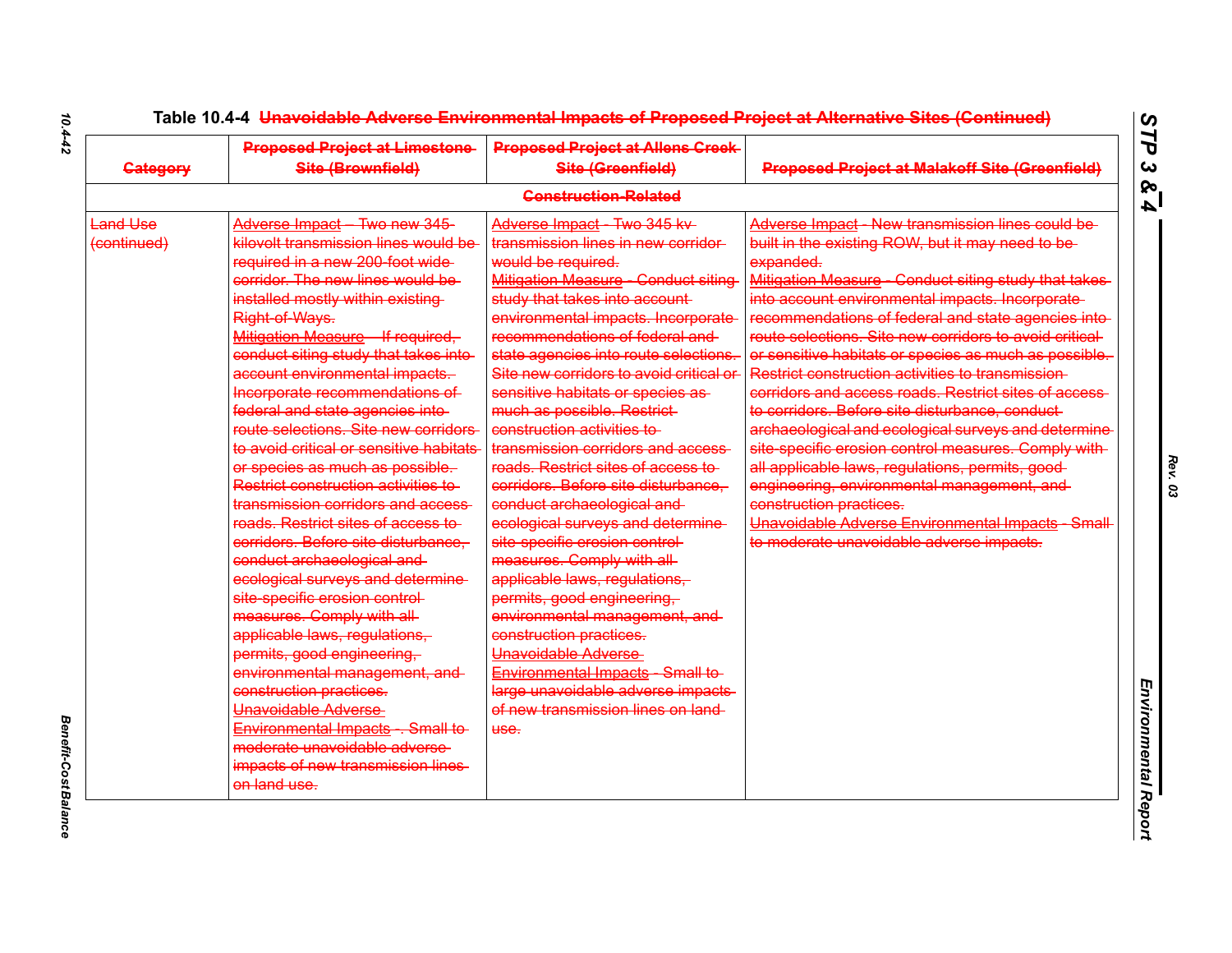| <b>Category</b>         | <b>Proposed Project at Limestone</b><br>Site (Brownfield)                                                                                                                                                                                                                                                                                                                                                                        | <b>Proposed Project at Allens Creek-</b><br>Site (Greenfield)                                                                                                                                                                                                                                                                                                                                                                          | <b>Proposed Project at Malakoff Site (Greenfield)</b>                                                                                                                                                                                                                                                                                                                                                                               |
|-------------------------|----------------------------------------------------------------------------------------------------------------------------------------------------------------------------------------------------------------------------------------------------------------------------------------------------------------------------------------------------------------------------------------------------------------------------------|----------------------------------------------------------------------------------------------------------------------------------------------------------------------------------------------------------------------------------------------------------------------------------------------------------------------------------------------------------------------------------------------------------------------------------------|-------------------------------------------------------------------------------------------------------------------------------------------------------------------------------------------------------------------------------------------------------------------------------------------------------------------------------------------------------------------------------------------------------------------------------------|
| Land Use<br>(continued) | Adverse Impact - Potential to disturb<br>buried historic, archaeological, or-<br>paleontological resources.<br>Mitigation Measure Consult State<br>Historic Preservation Officer. Before-<br>site disturbance, conduct-<br>archaeological surveys. Develop-<br>and implement procedure for-                                                                                                                                      | Adverse Impact Potential to disturb<br>buried historic, archaeological, or-<br>paleontological resources.<br><b>Mitigation Measure Select</b><br>transmission routes to avoid-<br>historical properties. Consult State-<br><b>Historic Preservation Officer, Before</b><br>site disturbance, conduct-                                                                                                                                  | Adverse Impact Potential to disturb buried historic.<br>archaeological, or paleontological resources.<br>Mitigation Measure Select transmission routes to<br>avoid historical properties. Consult State Historic-<br>Preservation Officer. Before site disturbance,<br>conduct archaeological surveys. Develop and-<br>implement procedure for construction activities that-<br>includes actions to protect cultural, historic, or- |
|                         | construction activities that includes<br>actions to protect cultural, historic,<br>or paleontological resources.<br>Unavoidable Adverse<br>Environmental Impacts Potential<br>for destruction of unanticipated-<br>historic, cultural, or paleontological-<br>resources. Small unavoidable<br>adverse impacts to cultural<br>resources from construction.                                                                        | archaeological surveys. Develop-<br>and implement procedure for-<br>construction activities that includes<br>actions to protect cultural, historic,<br>or paleontological resources.<br>Unavoidable Adverse<br>Environmental Impacts Potential<br>for destruction of unanticipated<br>historic, cultural, or paleontological-<br>resources. Small unavoidable<br>adverse impacts to cultural-<br>resources from construction.          | paleontological resources.<br>Unavoidable Adverse Environmental Impacts -<br>Potential for destruction of unanticipated historic,<br>cultural, or paleontological resources. Small-<br>unavoidable adverse impacts to cultural resources-<br>from construction.                                                                                                                                                                     |
|                         | Adverse Impact Construction<br>debris would be disposed in onsite-<br>and/or offsite landfills.<br>Mitigation Measure Use waste<br>minimization to reduce volume of<br>debris.<br>Unavoidable Adverse<br>Environmental Impacts Small<br>unavoidable adverse impacts to-<br>land use. Landfill space would be-<br>consumed for disposal of<br>construction debris and would not<br>be available for disposal of other-<br>wastes. | Adverse Impact Construction<br>debris would be disposed in onsite-<br>and/or offsite landfills.<br>Mitigation Measure Use waste<br>minimization to reduce volume of<br>debris.<br>Unavoidable Adverse-<br>Environmental Impacts Moderately<br>unavoidable adverse impacts to<br>land use. Landfill space would be-<br>consumed for disposal of<br>construction debris and would not-<br>be available for disposal of other-<br>wastes. | Adverse Impact Construction debris would be<br>disposed in onsite and/or offsite landfills.<br>Mitigation Measure Use waste minimization to<br>reduce volume of debris.<br>Unavoidable Adverse Environmental Impacts<br>Moderate unavoidable adverse impacts to land use.<br>Landfill space would be consumed for disposal of<br>construction debris and would not be available for-<br>disposal of other wastes.                   |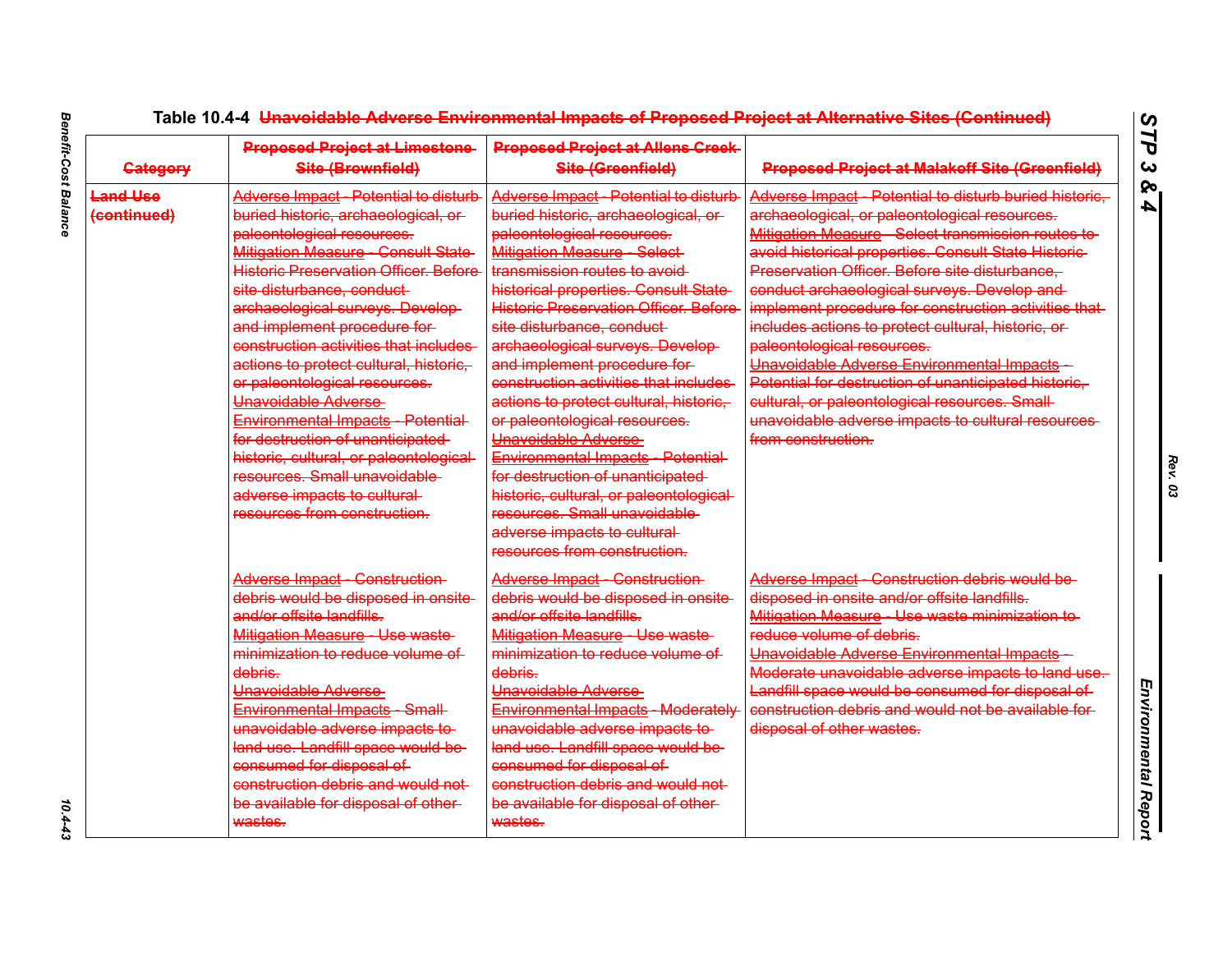| <b>Gategory</b>            | <b>Proposed Project at Limestone-</b><br>Site (Brownfield)                                                                                                                                                                                                                                                                                                                      | <b>Proposed Project at Allens Creek</b><br>Site (Greenfield)                                                                                                                                                                                                                                                                                                               | <b>Proposed Project at Malakoff Site (Greenfield)</b>                                                                                                                                                                                                                                                                                                                |
|----------------------------|---------------------------------------------------------------------------------------------------------------------------------------------------------------------------------------------------------------------------------------------------------------------------------------------------------------------------------------------------------------------------------|----------------------------------------------------------------------------------------------------------------------------------------------------------------------------------------------------------------------------------------------------------------------------------------------------------------------------------------------------------------------------|----------------------------------------------------------------------------------------------------------------------------------------------------------------------------------------------------------------------------------------------------------------------------------------------------------------------------------------------------------------------|
| Hydrology and<br>Water Use | Adverse Impact Based on STP 3<br>& 4, construction would require up-<br>to 1200 gpm of groundwater.<br>Mitigation Measure Practice water<br>conservation as practical. No other-<br>measures or controls would be<br>necessary.<br>Unavoidable Adverse<br>Environmental Impacts . Small-<br>unavoidable adverse impacts.                                                        | Adverse Impact Based on STP 3<br>& 4, construction would require up-<br>to 1200 gpm of groundwater.<br>Mitigation Measure Practice water<br>conservation as practical. No other-<br>measures or controls would be-<br>necessary.<br>Unavoidable Adverse<br>Environmental Impacts . Small<br>unavoidable adverse impacts.                                                   | Adverse Impact Based on STP 3 & 4, construction<br>would require up to 1200 gpm of groundwater.<br>Mitigation Measure - Practice water conservation as-<br>practical. No other measures or controls would be-<br>necessary.<br>Unavoidable Adverse Environmental Impacts -<br>Small unavoidable adverse impacts.                                                     |
|                            | Adverse Impact Potential need to<br>dewater excavation areas.<br><b>Mitigation Measure Install drainage</b><br>system to divert dewatering runoff to<br>settling basin before discharge<br>through a permitted TPDES outfall.<br>Follow best management practices<br>for erosion control.<br>Unavoidable Adverse<br>Environmental Impacts Small<br>unavoidable adverse impacts. | Adverse Impact Potential need to<br>dewater excavation areas.<br>Mitigation Measure Install drainage<br>system to divert dewatering runoff to-<br>settling basin before discharge-<br>through a permitted TPDES outfall.<br>Follow best management practices<br>for erosion control.<br>Unavoidable Adverse<br>Environmental Impacts Small<br>unavoidable adverse impacts. | Adverse Impact Potential need to dewater<br>excavation areas.<br>Mitigation Measure - Install drainage system to divert-<br>dewatering runoff to settling basin before discharge-<br>through a permitted TPDES outfall. Follow best-<br>management practices for erosion control.<br>Unavoidable Adverse Environmental Impacts Small<br>unavoidable adverse impacts. |
|                            |                                                                                                                                                                                                                                                                                                                                                                                 |                                                                                                                                                                                                                                                                                                                                                                            |                                                                                                                                                                                                                                                                                                                                                                      |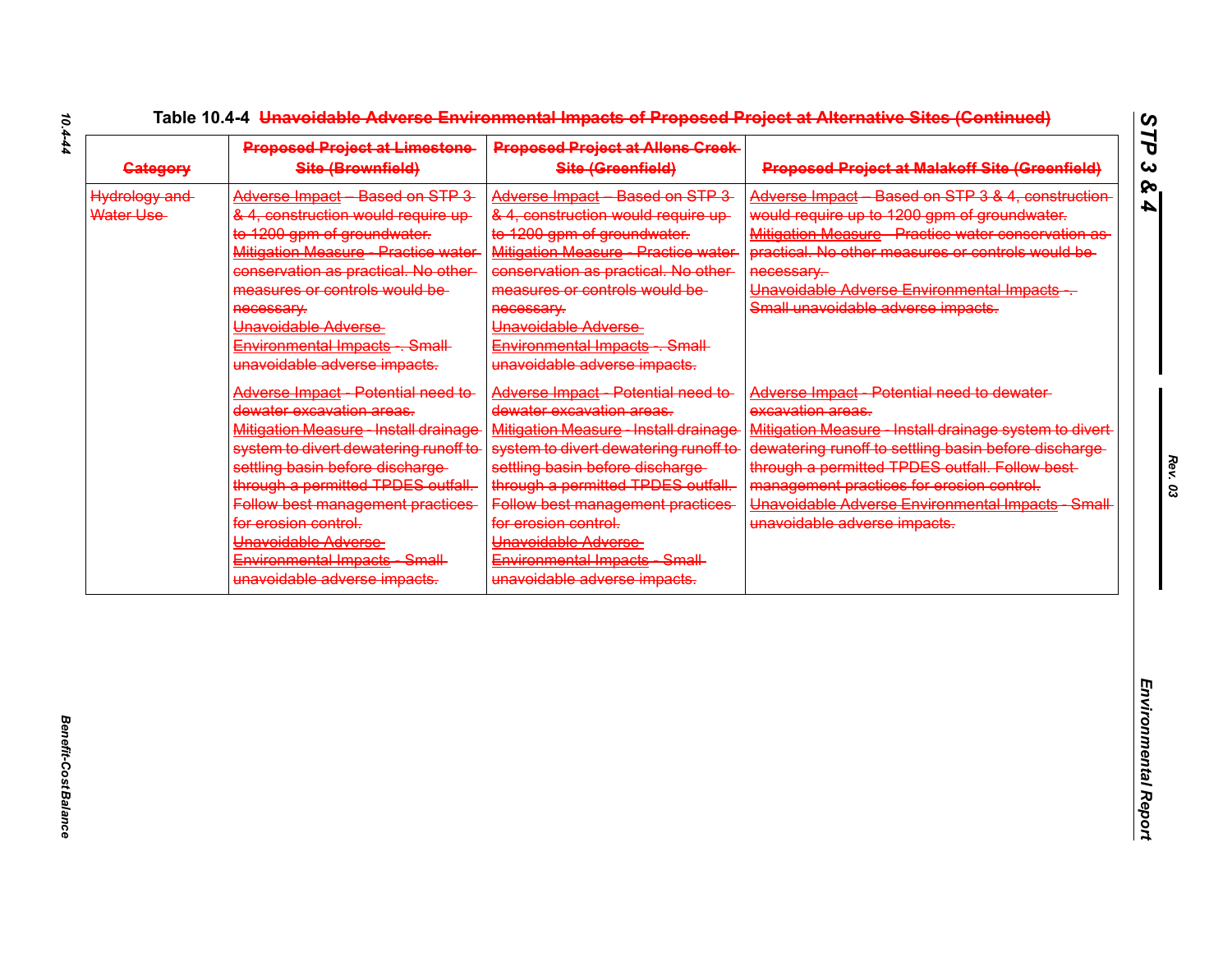| <b>Category</b>                                  | <b>Proposed Project at Limestone-</b><br>Site (Brownfield)                                                                                                                                                                                                                                                                                                                                                                                                                         | <b>Proposed Project at Allens Creek-</b><br>Site (Greenfield)                                                                                                                                                                                                                                                                                                                                                                                                                     | <b>Proposed Project at Malakoff Site (Greenfield)</b>                                                                                                                                                                                                                                                                                                                                                                                                         |
|--------------------------------------------------|------------------------------------------------------------------------------------------------------------------------------------------------------------------------------------------------------------------------------------------------------------------------------------------------------------------------------------------------------------------------------------------------------------------------------------------------------------------------------------|-----------------------------------------------------------------------------------------------------------------------------------------------------------------------------------------------------------------------------------------------------------------------------------------------------------------------------------------------------------------------------------------------------------------------------------------------------------------------------------|---------------------------------------------------------------------------------------------------------------------------------------------------------------------------------------------------------------------------------------------------------------------------------------------------------------------------------------------------------------------------------------------------------------------------------------------------------------|
| <b>Hydrology and</b><br>Water Use<br>(continued) | Adverse Impact Construction<br>along river banks or stream banks<br>could introduce sediments into-<br>waterways.<br>Mitigation Measure - Develop and-<br>implement a construction Storm-<br><b>Water Pollution Prevention Plan-</b><br>(SWPP); conduct monitoring as-<br>required by the storm water general<br>permit. Stabilize upslope areas and<br>adjacent to shoreline construction-<br>sites with erosion control devices<br>and after construction, re-seed the<br>areas. | <b>Adverse Impact Construction</b><br>along river banks or stream banks<br>(in the case of the transmission line)<br>could introduce sediments into-<br>waterways.<br>Mitigation Measure Develop and<br>implement a construction SWPP<br>Plan; conduct monitoring as-<br>required by the storm water general<br>permit. Stabilize upslope areas and<br>adjacent to shoreline construction-<br>sites with erosion control devices<br>and after construction, re seed the<br>areas. | Adverse Impact Construction along river banks or<br>stream banks (in the case of the transmission line)<br>could introduce sediments into waterways.<br>Mitigation Measure - Develop and implement a-<br>construction SWPP Plan; conduct monitoring as-<br>required by the storm water general permit. Stabilize<br>upslope areas and adjacent to shoreline construction<br>sites with erosion control devices and after-<br>construction, re-seed the areas. |
|                                                  | Unavoidable Adverse<br>Environmental Impacts Small<br>unavoidable adverse impacts.                                                                                                                                                                                                                                                                                                                                                                                                 | Unavoidable Adverse<br>Environmental Impacts Small<br>unavoidable adverse impacts.                                                                                                                                                                                                                                                                                                                                                                                                | Unavoidable Adverse Environmental Impacts Small<br>unavoidable adverse impacts.                                                                                                                                                                                                                                                                                                                                                                               |
|                                                  | Adverse Impact Use of heavy<br>equipment introduces the possibility<br>of petroleum spills that could enter-<br>surface water.<br>Mitigation Measure Use good<br>maintenance practices to maintain-<br>equipment, and prevent spills and<br>leaks. Prepare and implement Spill<br><b>Prevention Control and-</b><br>Countermeasures (SPCC) Plan for-<br>construction activities.                                                                                                   | Adverse Impact Use of heavy<br>equipment introduces the possibility<br>of petroleum spills that could enter-<br>surface water.<br>Mitigation Measure Use good<br>maintenance practices to maintain-<br>equipment, and prevent spills and<br>leaks. Prepare and implement<br><b>SPCC Plan for construction-</b><br>activities.                                                                                                                                                     | Adverse Impact - Use of heavy equipment introduces-<br>the possibility of petroleum spills that could enter-<br>surface water.<br>Mitigation Measure - Use good maintenance-<br>practices to maintain equipment, and prevent spills-<br>and leaks. Prepare and implement SPCC Plan for-<br>construction activities.                                                                                                                                           |

 $10.4 - 45$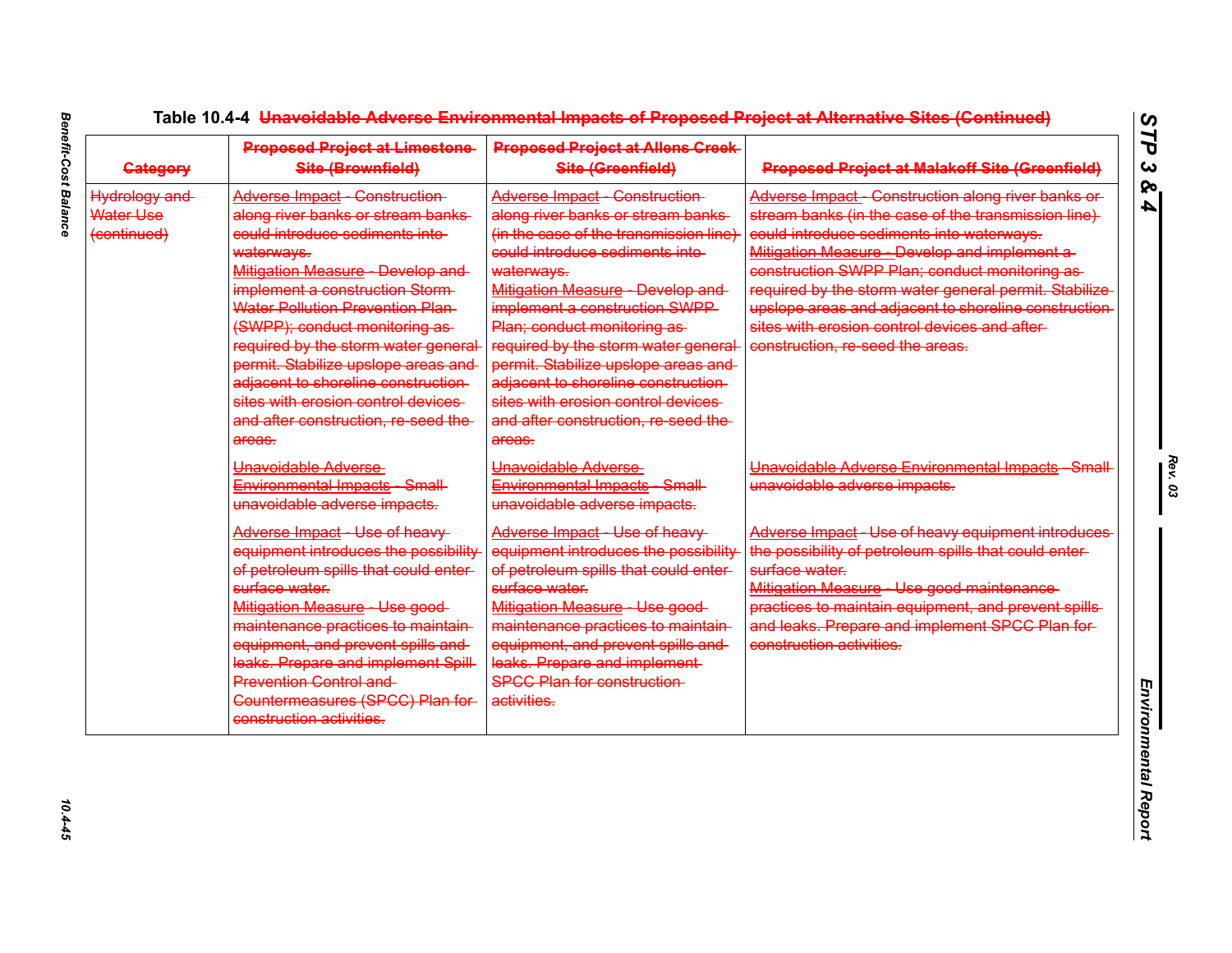| <b>Gategory</b>                           | <b>Proposed Project at Limestone-</b><br>Site (Brownfield)                                                                                                                                                                                                                                                           | <b>Proposed Project at Allens Creek</b><br>Site (Greenfield)                                                                                                                                                                                                                                                                                     | <b>Proposed Project at Malakoff Site (Greenfield)</b>                                                                                                                                                                                                                                                                                |
|-------------------------------------------|----------------------------------------------------------------------------------------------------------------------------------------------------------------------------------------------------------------------------------------------------------------------------------------------------------------------|--------------------------------------------------------------------------------------------------------------------------------------------------------------------------------------------------------------------------------------------------------------------------------------------------------------------------------------------------|--------------------------------------------------------------------------------------------------------------------------------------------------------------------------------------------------------------------------------------------------------------------------------------------------------------------------------------|
| Hydrology and<br>Water Use<br>(continued) | Restrict activities using petroleum-<br>products and solvents to designated<br>areas that are equipped with spill-<br>containment.<br>Unavoidable Adverse<br>Environmental Impacts Small<br>unavoidable adverse impacts.                                                                                             | Restrict activities using petroleum-<br>products and solvents to designated<br>areas that are equipped with spill-<br>containment.<br>Unavoidable Adverse<br>Environmental Impacts Small<br>unavoidable adverse impacts.                                                                                                                         | Restrict activities using petroleum products and<br>solvents to designated areas that are equipped with-<br>spill containment.<br>Unavoidable Adverse Environmental Impacts Small<br>unavoidable adverse impacts.                                                                                                                    |
| Aquatic Ecology                           | Adverse Impact Construction<br>along shoreline, including an intake<br>structure, would cause the loss of<br>some organisms, and temporary-<br>degradation of habitat.<br><b>Transmission line construction</b><br>across streams would cause the<br>loss of some organisms and<br>temporary degradation of habitat. | Adverse Impact Construction at<br>rivers, lakes, and the proposed-<br>reservoir, including an intake-<br>structure, would cause the loss of<br>some organisms, and temporary-<br>degradation of habitat.<br>Transmission line construction-<br>across streams would cause the<br>loss of some organisms and<br>temporary degradation of habitat. | Adverse Impact Construction at rivers, lakes, and<br>the proposed reservoir, including an intake structure,<br>would cause the loss of some organisms, and<br>temporary degradation of habitat. Transmission line-<br>construction across streams would cause the loss of<br>some organisms and temporary degradation of<br>habitat. |
|                                           |                                                                                                                                                                                                                                                                                                                      |                                                                                                                                                                                                                                                                                                                                                  |                                                                                                                                                                                                                                                                                                                                      |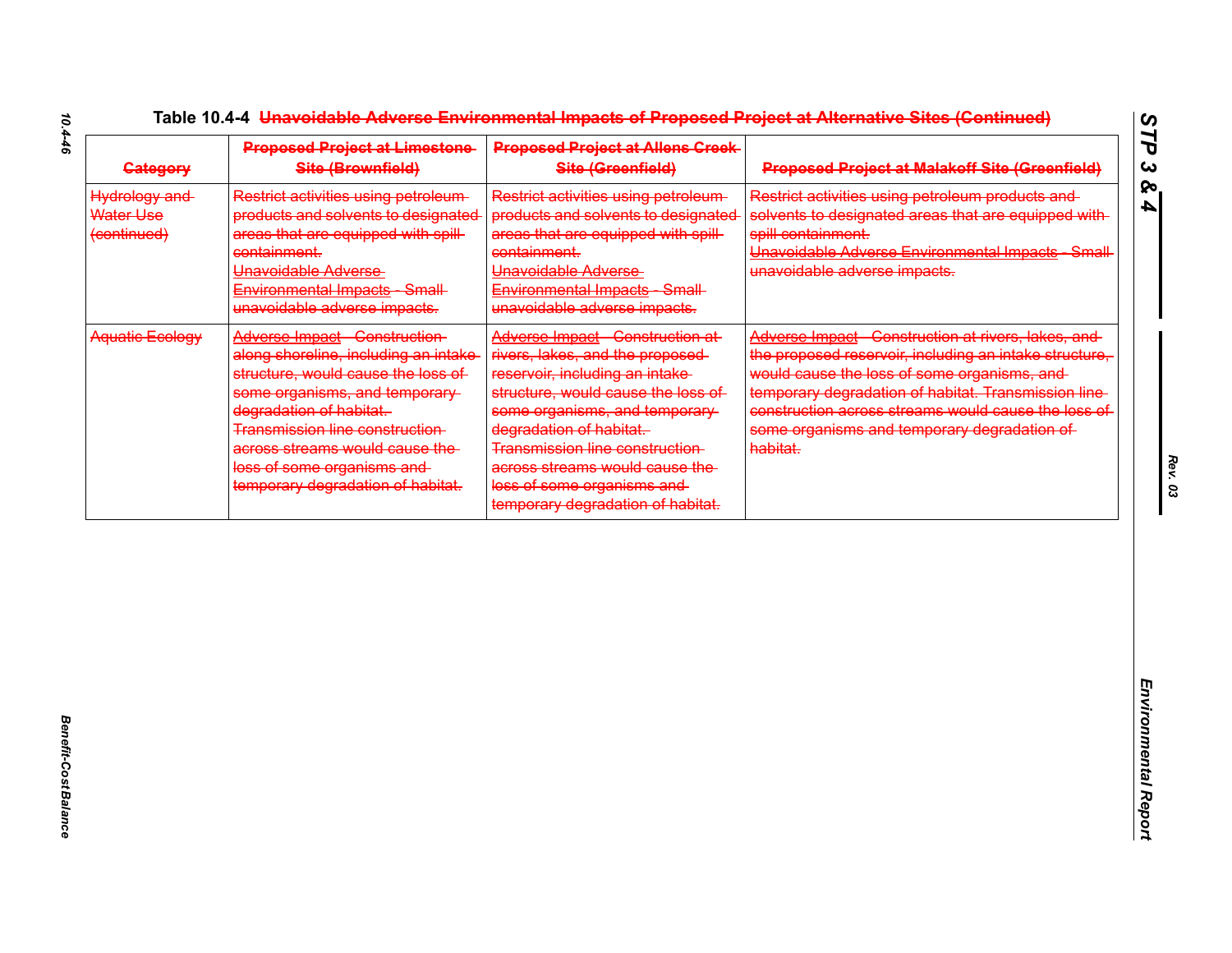| <b>Gategory</b>                       | <b>Proposed Project at Limestone</b><br>Site (Brownfield)                                                                                                                                                                                                                                                                                                                                                                                                                                                                                                           | <b>Proposed Project at Allens Creek</b><br>Site (Greenfield)                                                                                                                                                                                                                                                                                                                                                                                                                                                                                                        | <b>Proposed Project at Malakoff Site (Greenfield)</b>                                                                                                                                                                                                                                                                                                                                                                                                                                                                                          |
|---------------------------------------|---------------------------------------------------------------------------------------------------------------------------------------------------------------------------------------------------------------------------------------------------------------------------------------------------------------------------------------------------------------------------------------------------------------------------------------------------------------------------------------------------------------------------------------------------------------------|---------------------------------------------------------------------------------------------------------------------------------------------------------------------------------------------------------------------------------------------------------------------------------------------------------------------------------------------------------------------------------------------------------------------------------------------------------------------------------------------------------------------------------------------------------------------|------------------------------------------------------------------------------------------------------------------------------------------------------------------------------------------------------------------------------------------------------------------------------------------------------------------------------------------------------------------------------------------------------------------------------------------------------------------------------------------------------------------------------------------------|
| <b>Aquatic Ecology</b><br>(continued) | Mitigation Measure Install<br>cofferdam and store excavated<br>sediment and soils in spoils area-<br>designed to prevent loading in-<br>wetlands and watercourses; use-<br>storm water retention basins as-<br>needed; re-seeding of spoils area-<br>after construction. Develop and-<br>implement a construction SWPP<br>Plan; conduct monitoring as-<br>required by the storm water general-<br>permit. Stabilize upslope areas and<br>adjacent to shoreline construction-<br>sites with erosion control devices<br>and after construction, re seed the<br>areas. | Mitigation Measure Install<br>cofferdam and store excavated<br>sediment and soils in spoils area-<br>designed to prevent loading in-<br>wetlands and watercourses; use-<br>storm water retention basins as<br>needed; re-seeding of spoils area-<br>after construction. Develop and-<br>implement a construction SWPP<br>Plan; conduct monitoring as-<br>required by the storm water general-<br>permit. Stabilize upslope areas and<br>adjacent to shoreline construction-<br>sites with erosion control devices<br>and after construction, re-seed the-<br>areas. | Mitigation Measure Install cofferdam and store-<br>excavated sediment and soils in spoils area-<br>designed to prevent loading in wetlands and-<br>watercourses; use storm water retention basins as<br>needed; re-seeding of spoils area after construction.<br>Develop and implement a construction SWPP Plan;<br>conduct monitoring as required by the storm water-<br>general permit. Stabilize upslope areas and adjacent-<br>to shoreline construction sites with erosion control-<br>devices and after construction, re-seed the areas. |
|                                       |                                                                                                                                                                                                                                                                                                                                                                                                                                                                                                                                                                     |                                                                                                                                                                                                                                                                                                                                                                                                                                                                                                                                                                     |                                                                                                                                                                                                                                                                                                                                                                                                                                                                                                                                                |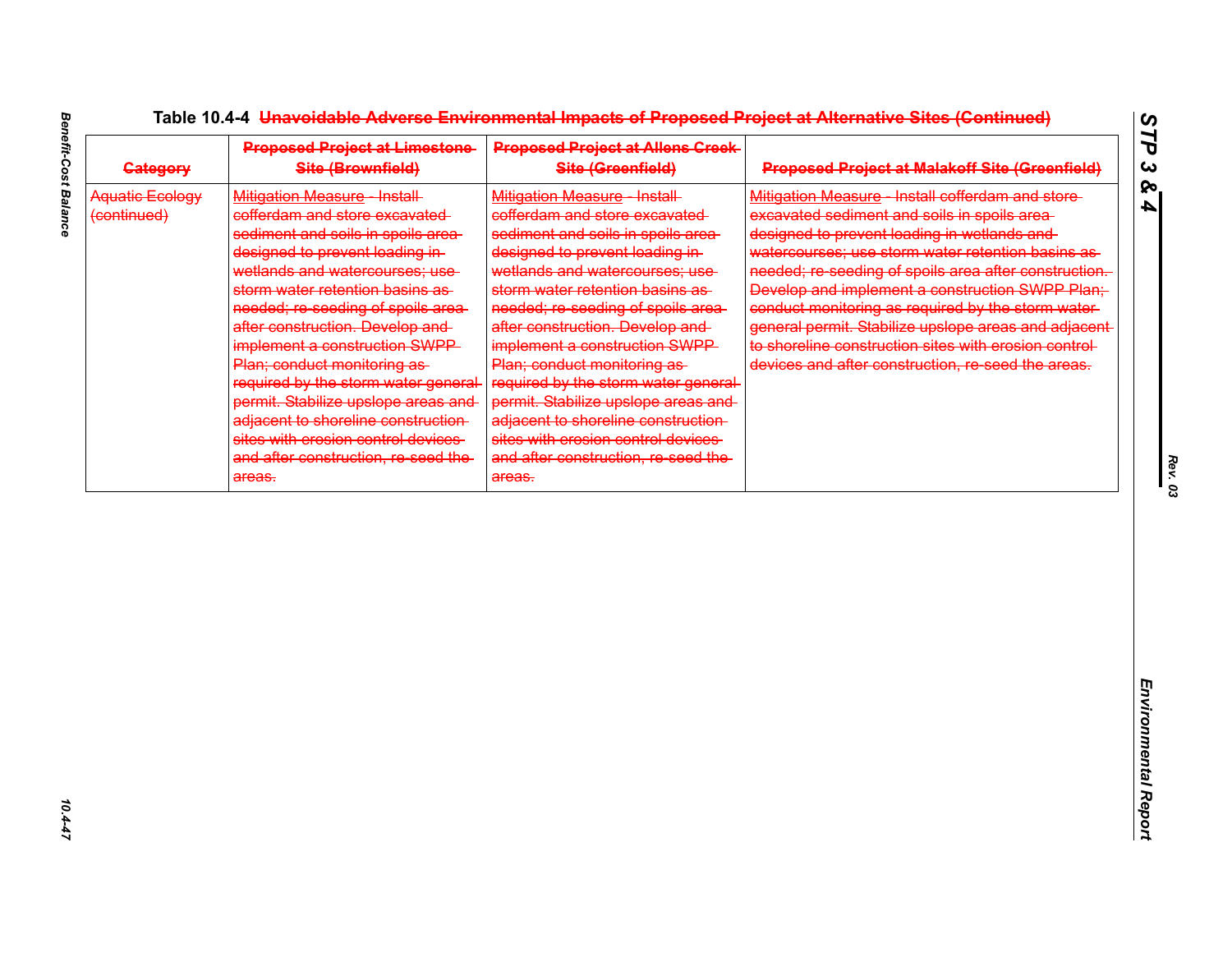| <b>Category</b>                | <b>Proposed Project at Limestone</b><br>Site (Brownfield)                                                                                                                                                                                                                                                                                                                                                                                                                                                                                                                                                                                                                                                                                                                                                                                                    | <b>Proposed Project at Allens Creek-</b><br>Site (Greenfield)                                                                                                                                                                                                                                                                                                                                                                                                                                                                                                                                                                                                                                                                                                                                                                                  | <b>Proposed Project at Malakoff Site (Greenfield)</b>                                                                                                                                                                                                                                                                                                                                                                                                                                                                                                                                                                                                                                                                                                                                                                |
|--------------------------------|--------------------------------------------------------------------------------------------------------------------------------------------------------------------------------------------------------------------------------------------------------------------------------------------------------------------------------------------------------------------------------------------------------------------------------------------------------------------------------------------------------------------------------------------------------------------------------------------------------------------------------------------------------------------------------------------------------------------------------------------------------------------------------------------------------------------------------------------------------------|------------------------------------------------------------------------------------------------------------------------------------------------------------------------------------------------------------------------------------------------------------------------------------------------------------------------------------------------------------------------------------------------------------------------------------------------------------------------------------------------------------------------------------------------------------------------------------------------------------------------------------------------------------------------------------------------------------------------------------------------------------------------------------------------------------------------------------------------|----------------------------------------------------------------------------------------------------------------------------------------------------------------------------------------------------------------------------------------------------------------------------------------------------------------------------------------------------------------------------------------------------------------------------------------------------------------------------------------------------------------------------------------------------------------------------------------------------------------------------------------------------------------------------------------------------------------------------------------------------------------------------------------------------------------------|
| Aquatic Ecology<br>(continued) | Avoid wetlands and water bodies<br>and sensitive areas when possible;<br>plan transmission routes to<br>minimize impacts to wetlands and-<br>water bodies that must be crossed;<br>use equipment specifically designed<br>for work around wetlands and<br>streams, install erosion controls,<br>and implement best management-<br>practices to minimize impacts to<br>aquatic ecosystems. Before-<br>transmission line construction,<br>conduct ecological surveys and<br>determine site specific erosion-<br>control measures. If there is-<br>potential for construction of a new-<br>.<br><del>transmission line to degrade habitat</del><br>of a listed aquatic species, work-<br>closely with the state agency to-<br>develop a construction schedule-<br>and construction techniques that are<br>protective of the habitat and species<br>in question. | Avoid wetlands and water bodies<br>and sensitive areas when possible;<br>plan transmission routes to<br>minimize impacts to wetlands and<br>water bodies that must be crossed;<br>use equipment specifically designed<br>for work around wetlands and<br>streams, install erosion controls,<br>and implement best management-<br>practices to minimize impacts to<br>aquatic ecosystems. Before-<br>transmission line construction,<br>conduct ecological surveys and-<br>determine site specific erosion-<br>control measures. If there is-<br>potential for construction of a new-<br>transmission line to degrade habitat-<br>of a listed aquatic species, work-<br>elosely with the state agency to-<br>develop a construction schedule-<br>and construction techniques that are-<br>protective of the habitat and species<br>in question. | Avoid wetlands and water bodies and sensitive areas<br>when possible; plan transmission routes to minimize<br>impacts to wetlands and water bodies that must be-<br>crossed; use equipment specifically designed for-<br>work around wetlands and streams, install erosion-<br>controls, and implement best management practices<br>to minimize impacts to aquatic ecosystems. Before-<br>transmission line construction, conduct ecological-<br>surveys and determine site specific erosion control-<br>measures. If there is potential for construction of a-<br>new transmission line to degrade habitat of a listed<br>aquatic species, work closely with the state agency-<br>to develop a construction schedule and construction<br>techniques that are protective of the habitat and-<br>species in question. |
|                                | Unavoidable Adverse<br>Environmental Impacts Small<br>unavoidable adverse impacts.                                                                                                                                                                                                                                                                                                                                                                                                                                                                                                                                                                                                                                                                                                                                                                           | Unavoidable Adverse<br>Environmental Impacts Small<br>unavoidable adverse impacts.                                                                                                                                                                                                                                                                                                                                                                                                                                                                                                                                                                                                                                                                                                                                                             | Unavoidable Adverse Environmental Impacts Small<br>unavoidable adverse impacts.                                                                                                                                                                                                                                                                                                                                                                                                                                                                                                                                                                                                                                                                                                                                      |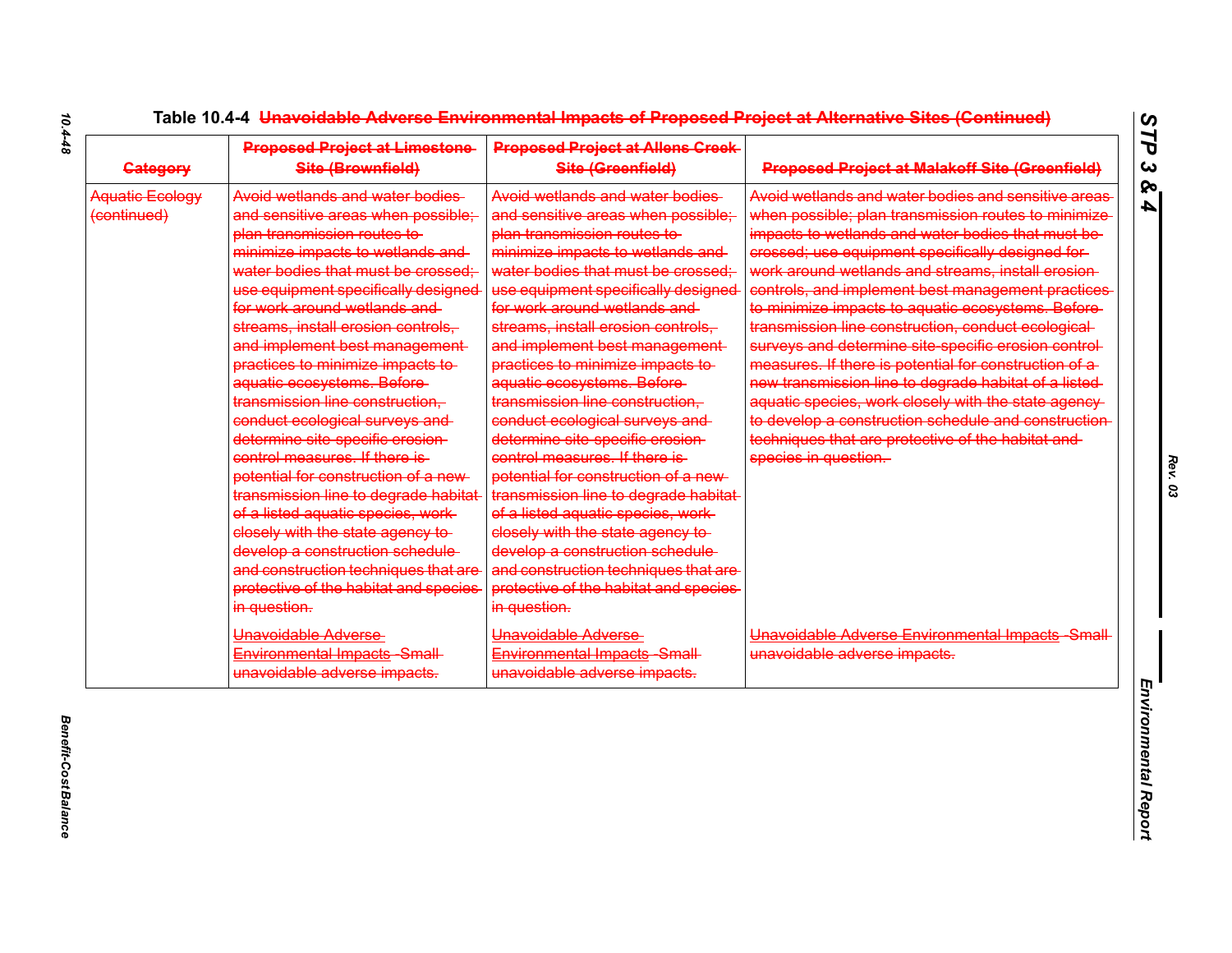| <b>Category</b>            | <b>Proposed Project at Limestone</b><br>Site (Brownfield)                                                                                                                                                                                                                                                                                                                                                                                                                                                                                                                                                                                                                                                                                                                                                                                                                                                             | <b>Proposed Project at Allens Creek-</b><br>Site (Greenfield)                                                                                                                                                                                                                                                                                                                                                                                                                                                                                                                                                                                                                                                                                                                                                                                                                                                      | <b>Proposed Project at Malakoff Site (Greenfield)</b>                                                                                                                                                                                                                                                                                                                                                                                                                                                                                                                                                                                                                                                                                                                                                                                                                                      |
|----------------------------|-----------------------------------------------------------------------------------------------------------------------------------------------------------------------------------------------------------------------------------------------------------------------------------------------------------------------------------------------------------------------------------------------------------------------------------------------------------------------------------------------------------------------------------------------------------------------------------------------------------------------------------------------------------------------------------------------------------------------------------------------------------------------------------------------------------------------------------------------------------------------------------------------------------------------|--------------------------------------------------------------------------------------------------------------------------------------------------------------------------------------------------------------------------------------------------------------------------------------------------------------------------------------------------------------------------------------------------------------------------------------------------------------------------------------------------------------------------------------------------------------------------------------------------------------------------------------------------------------------------------------------------------------------------------------------------------------------------------------------------------------------------------------------------------------------------------------------------------------------|--------------------------------------------------------------------------------------------------------------------------------------------------------------------------------------------------------------------------------------------------------------------------------------------------------------------------------------------------------------------------------------------------------------------------------------------------------------------------------------------------------------------------------------------------------------------------------------------------------------------------------------------------------------------------------------------------------------------------------------------------------------------------------------------------------------------------------------------------------------------------------------------|
| <b>Terrestrial Ecology</b> | Adverse Impact - Habitat loss, and<br>potential impacts to threatened or-<br>endangered plants or animals at the<br>site or in the vicinity. Displacement-<br>of animals from the construction-<br>site. Loss of less mobile individual<br>animals. Potential degradation of<br>wetlands.<br>Mitigation Measure Land clearing<br>would be conducted according to-<br>federal and state regulations and<br>permits, plant procedures, good-<br>construction practices, and<br>established best management-<br>practices. Schedule equipment-<br>maintenance procedures to<br>minimize emission and spills.<br>Minimize fugitive dust by watering.<br>Delineate wetlands and determine<br>impacts and mitigation prior to-<br>beginning construction activities<br>Unavoidable Adverse<br>Environmental Impacts Small,<br>temporary impacts to habitat and<br>wildlife during the construction-<br>phase of the project | Adverse Impact Habitat loss, and<br>potential impacts to threatened or<br>endangered plants or animals at the<br>site or in the vicinity. Displacement-<br>of animals from the construction-<br>site. Loss of less mobile individual<br>animals. Potential degradation of<br>wetlands.<br>Mitigation Measure Land clearing<br>would be conducted according to-<br>federal and state regulations and<br>permits, plant procedures, good-<br>construction practices, and<br>established best management-<br>practices. Schedule equipment-<br>maintenance procedures to<br>minimize emission and spills.<br>Minimize fugitive dust by watering.<br>Delineate wetlands and determine<br>impacts and mitigation prior to-<br>beginning construction activities<br>Unavoidable Adverse<br>Environmental Impacts Small,<br>temporary impacts to habitat and<br>wildlife during the construction-<br>phase of the project | Adverse Impact Habitat loss and potential impacts to<br>threatened or endangered plants or animals at or in-<br>the vicinity. Displacement of animals from the-<br>construction site. Loss of less mobile individual-<br>animals. Potential degradation of wetlands.<br>Mitigation Measure - Land clearing would be-<br>conducted according to federal and state regulations<br>and permits, plant procedures, good construction-<br>practices, and established best management-<br>practices. Schedule equipment maintenance-<br>procedures to minimize emission and spills. Minimize<br>fugitive dust by watering. Delineate wetlands and-<br>determine impacts and mitigation prior to beginning<br>construction activities<br>Unavoidable Adverse Environmental Impacts Small<br>to moderate temporary impacts to habitat and wildlife<br>during the construction phase of the project |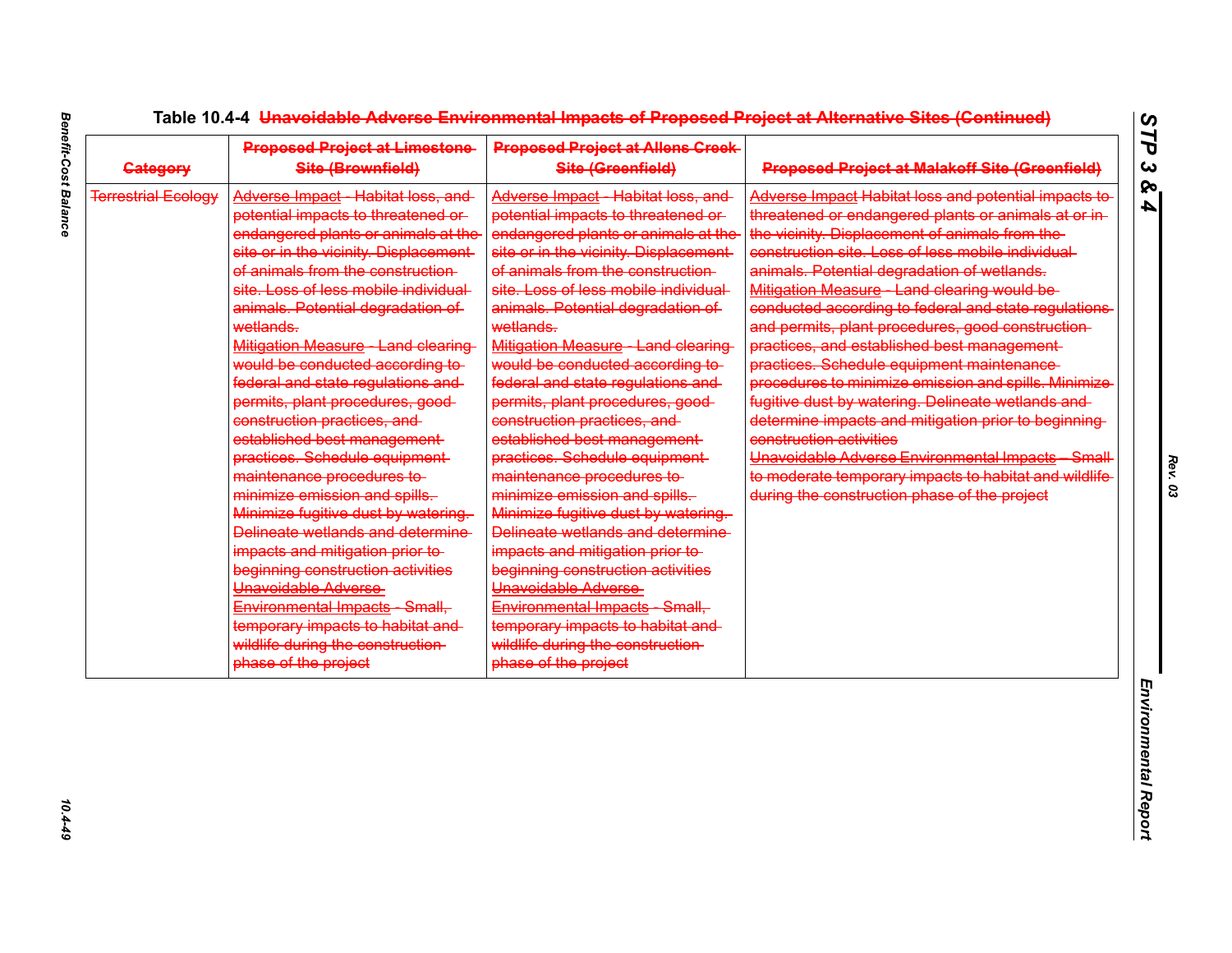| <b>Gategory</b> | <b>Proposed Project at Limestone</b><br>Site (Brownfield)                                                                                                                                                                                                                                                                                                                                                                                                                                                                                                                                                                                                                                                                                               | <b>Proposed Project at Allens Creek-</b><br>Site (Greenfield)                                                                                                                                                                                                                                                                                                                                                                                                                                                                                                                                                                                                                                                                                            | <b>Proposed Project at Malakoff Site (Greenfield)</b>                                                                                                                                                                                                                                                                                                                                                                                                                                                                                                                                                                                                                                                                             |
|-----------------|---------------------------------------------------------------------------------------------------------------------------------------------------------------------------------------------------------------------------------------------------------------------------------------------------------------------------------------------------------------------------------------------------------------------------------------------------------------------------------------------------------------------------------------------------------------------------------------------------------------------------------------------------------------------------------------------------------------------------------------------------------|----------------------------------------------------------------------------------------------------------------------------------------------------------------------------------------------------------------------------------------------------------------------------------------------------------------------------------------------------------------------------------------------------------------------------------------------------------------------------------------------------------------------------------------------------------------------------------------------------------------------------------------------------------------------------------------------------------------------------------------------------------|-----------------------------------------------------------------------------------------------------------------------------------------------------------------------------------------------------------------------------------------------------------------------------------------------------------------------------------------------------------------------------------------------------------------------------------------------------------------------------------------------------------------------------------------------------------------------------------------------------------------------------------------------------------------------------------------------------------------------------------|
| Socioeconomic   | Adverse Impact Temporary and<br>localized noise, fugitive dust, and<br>exhaust emissions during<br>construction.<br>Mitigation Measure Train and<br>appropriately protect construction-<br>workers to reduce the risk of<br>potential exposure to noise, dust-<br>and exhaust emissions.                                                                                                                                                                                                                                                                                                                                                                                                                                                                | <b>Adverse Impact</b> Temporary and<br>localized noise, fugitive dust, and<br>exhaust emissions during<br>construction.<br>Mitigation Measure - Train and<br>appropriately protect construction-<br>workers to reduce the risk of<br>potential exposure to noise, dust-<br>and exhaust emissions.                                                                                                                                                                                                                                                                                                                                                                                                                                                        | Adverse Impact - Temporary and localized noise,<br>fugitive dust, and exhaust emissions during-<br>construction.<br>Mitigation Measure - Train and appropriately protect-<br>construction workers to reduce the risk of potential-<br>exposure to noise, dust and exhaust emissions.                                                                                                                                                                                                                                                                                                                                                                                                                                              |
|                 | Make public announcements or<br>prior notification of atypically loud-<br>construction activities. Regularly<br>inspect and maintain equipment to-<br>include exhaust and noise aspects.<br>Phase construction to minimize<br>daily emissions. Restrict noise-<br>related activities to daylight hours.<br>Restrict delivery times to daylight-<br>hours. Develop and implement a-<br>dust control plan that includes<br>mitigation measures such as-<br>watering unpaved roads, stabilizing<br>construction roads, phasing grading<br>activities and ceasing them during-<br>high winds, etc.<br>Unavoidable Adverse-<br>Environmental Impacts Small<br>temporary and localized noise,<br>fugitive dust, and exhaust emissions<br>during construction. | Make public announcements or<br>prior notification of atypically loud-<br>construction activities. Regularly<br>inspect and maintain equipment to-<br>include exhaust and noise aspects.<br>Phase construction to minimize<br>daily emissions. Restrict noise-<br>related activities to daylight hours.<br>Restrict delivery times to daylight-<br>hours. Develop and implement a-<br>dust control plan that includes<br>mitigation measures such as-<br>watering unpaved roads, stabilizing<br>construction roads, phasing grading<br>activities and ceasing them during-<br>high winds, etc.<br>Unavoidable Adverse-<br>Environmental Impacts Small,<br>temporary and localized noise,<br>fugitive dust, and exhaust emissions<br>during construction. | Make public announcements or prior notification of<br>atypically loud construction activities. Regularly<br>inspect and maintain equipment to include exhaust-<br>and noise aspects. Phase construction to minimize<br>daily emissions. Restrict noise related activities to-<br>daylight hours. Restrict delivery times to daylight-<br>hours. Develop and implement a dust control plan-<br>that includes mitigation measures such as watering-<br>unpaved roads, stabilizing construction roads,<br>phasing grading activities and ceasing them during-<br>high winds, etc.<br>Unavoidable Adverse Environmental Impacts<br>Small, temporary and localized noise, fugitive dust,<br>and exhaust emissions during construction. |
|                 | Adverse Impact Construction<br>workers could experience<br>occupational illnesses, injuries, or-<br>death.                                                                                                                                                                                                                                                                                                                                                                                                                                                                                                                                                                                                                                              | Adverse Impact Construction<br>workers could experience<br>occupational illnesses, injuries, or<br>death.                                                                                                                                                                                                                                                                                                                                                                                                                                                                                                                                                                                                                                                | Adverse Impact Construction workers could<br>experience occupational illnesses, injuries, or death.                                                                                                                                                                                                                                                                                                                                                                                                                                                                                                                                                                                                                               |

*Benefit-Cost Balance* 

**Benefit-Cost Balance**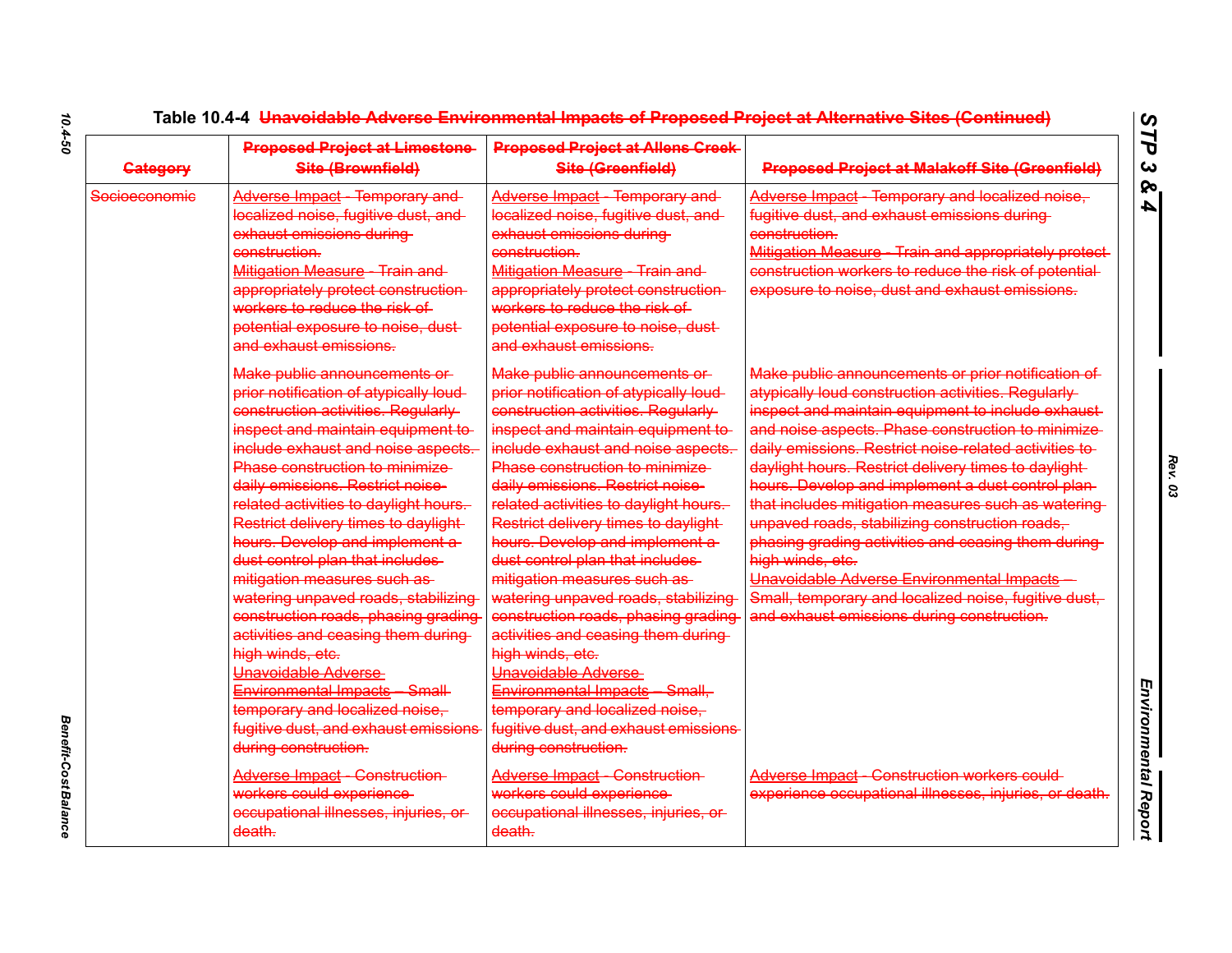| <b>Category</b>              | <b>Proposed Project at Limestone</b><br>Site (Brownfield)                                                                                                                                                                                                                                                                                                                                                                                                                                                                  | <b>Proposed Project at Allens Creek-</b><br>Site (Greenfield)                                                                                                                                                                                                                                                                                                                                                                                                                                                                | <b>Proposed Project at Malakoff Site (Greenfield)</b>                                                                                                                                                                                                                                                                                                                                                                                                                                             |
|------------------------------|----------------------------------------------------------------------------------------------------------------------------------------------------------------------------------------------------------------------------------------------------------------------------------------------------------------------------------------------------------------------------------------------------------------------------------------------------------------------------------------------------------------------------|------------------------------------------------------------------------------------------------------------------------------------------------------------------------------------------------------------------------------------------------------------------------------------------------------------------------------------------------------------------------------------------------------------------------------------------------------------------------------------------------------------------------------|---------------------------------------------------------------------------------------------------------------------------------------------------------------------------------------------------------------------------------------------------------------------------------------------------------------------------------------------------------------------------------------------------------------------------------------------------------------------------------------------------|
| Socioeconomic<br>(continued) | Mitigation Measure Train<br>contractors on safety requirements.<br>Require construction contractors<br>and subcontractors to develop and-<br>implement safety procedures.<br>Provide onsite services for<br>emergency first aid; conduct regular-<br>health and safety monitoring.                                                                                                                                                                                                                                         | <b>Mitigation Measure - Train-</b><br>contractors on safety requirements.<br>Require construction contractors<br>and subcontractors to develop and<br>implement safety procedures.<br>Provide onsite services for-<br>emergency first aid; conduct regular-<br>health and safety monitoring.                                                                                                                                                                                                                                 | Mitigation Measure Train contractors on safety<br>requirements. Require construction contractors and<br>subcontractors to develop and implement safety<br>procedures. Provide onsite services for emergency-<br>first aid; conduct regular health and safety-<br>monitoring.                                                                                                                                                                                                                      |
|                              | Unavoidable Adverse<br>Environmental Impacts Small,<br>temporary impacts during the<br>construction phase of the project                                                                                                                                                                                                                                                                                                                                                                                                   | Unavoidable Adverse<br>Environmental Impacts Small,<br>temporary impacts during the-<br>construction phase of the project                                                                                                                                                                                                                                                                                                                                                                                                    | Unavoidable Adverse Environmental Impacts<br>Small, temporary impacts during the construction-<br>phase of the project.                                                                                                                                                                                                                                                                                                                                                                           |
|                              | Adverse Impact Increased traffic<br>on local roads.<br><b>Mitigation Measure Develop-</b><br>construction management traffic-<br>plan prior to the start of<br>construction. Add turn lanes at-<br>construction entrance. Post signs-<br>near construction entrances and<br>exits to make the public aware of<br>potentially high construction traffic<br>areas.<br>Unavoidable Adverse<br>Environmental Impacts Small to<br>moderate adverse impacts during-<br>construction due to Increased traffic-<br>on local roads. | Adverse Impact Increased traffic<br>on local roads.<br><b>Mitigation Measure - Develop-</b><br>construction management traffic-<br>plan prior to the start of<br>construction. Add turn lanes at-<br>construction entrance. Post signs-<br>near construction entrances and<br>exits to make the public aware of<br>potentially high construction traffic<br>areas.<br>Unavoidable Adverse<br>Environmental Impacts Small to<br>moderate adverse impacts during-<br>construction due to Increased traffic-<br>on local roads. | Adverse Impact - Increased traffic on local roads.<br>Mitigation Measure - Develop construction-<br>management traffic plan prior to the start of<br>construction. Add turn lanes at construction-<br>entrance. Post signs near construction entrances-<br>and exits to make the public aware of potentially high<br>construction traffic areas.<br>Unavoidable Adverse Environmental Impacts Small<br>to moderate adverse impacts during construction due<br>to Increased traffic on local roads |
|                              | Adverse Impact - Increase in-<br>demand for housing.                                                                                                                                                                                                                                                                                                                                                                                                                                                                       | Adverse Impact - Increase in-<br>demand for housing.                                                                                                                                                                                                                                                                                                                                                                                                                                                                         | Adverse Impact - Increase in demand for housing.                                                                                                                                                                                                                                                                                                                                                                                                                                                  |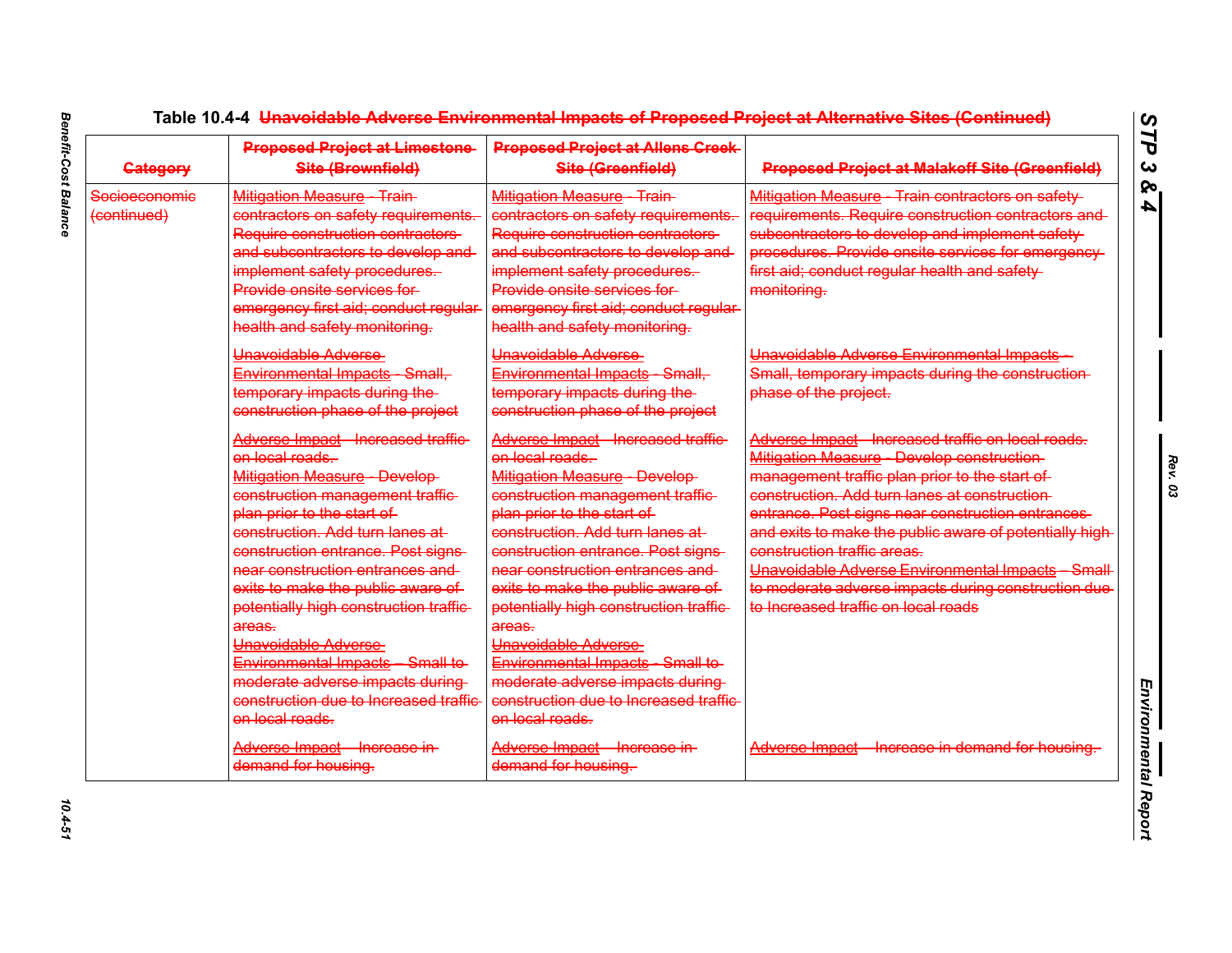| <b>Proposed Project at Limestone-</b><br>Site (Brownfield)                                                                                                                                                                                                                                                                                                                                                                                                           | <b>Proposed Project at Allens Creek</b><br>Site (Greenfield)                                                                                                                                                                                                                                                                                                                                                                                              | <b>Proposed Project at Malakoff Site (Greenfield)</b>                                                                                                                                                                                                                                                                                                                                                                            |
|----------------------------------------------------------------------------------------------------------------------------------------------------------------------------------------------------------------------------------------------------------------------------------------------------------------------------------------------------------------------------------------------------------------------------------------------------------------------|-----------------------------------------------------------------------------------------------------------------------------------------------------------------------------------------------------------------------------------------------------------------------------------------------------------------------------------------------------------------------------------------------------------------------------------------------------------|----------------------------------------------------------------------------------------------------------------------------------------------------------------------------------------------------------------------------------------------------------------------------------------------------------------------------------------------------------------------------------------------------------------------------------|
| <b>Mitigation Measure - Discuss-</b><br>construction plans and anticipated<br>influx of workers with community-<br>leaders. Builders and developers-<br>would meet the demand for-<br>additional housing, and because the<br>project has a long lead time, and the<br>construction workforce would build-<br>gradually, it is likely that if the-<br>community anticipates the increase<br>in population, adequate affordable-<br>housing would always be available. | Mitigation Measure Discuss<br>construction plans and anticipated<br>influx of workers with community-<br>leaders. Builders and developers-<br>would meet the demand for-<br>additional housing, and because the<br>project has a long lead time, and the<br>construction workforce would build<br>gradually, it is likely that if the-<br>community anticipates the increase<br>in population, adequate affordable-<br>housing would always be available. | Mitigation Measure Discuss construction plans<br>and anticipated influx of workers with community<br>leaders. Builders and developers would meet the-<br>demand for additional housing, and because the<br>project has a long lead time, and the construction-<br>workforce would build gradually, it is likely that if the-<br>community anticipates the increase in population,<br>adequate housing would always be available. |
| Unavoidable Adverse<br>Environmental Impacts Moderate<br>to large short lived unavoidable<br>adverse impacts.                                                                                                                                                                                                                                                                                                                                                        | Unavoidable Adverse<br>Environmental Impacts Moderate<br>to large short lived unavoidable<br>adverse impacts.                                                                                                                                                                                                                                                                                                                                             | Unavoidable Adverse Environmental Impacts<br>Moderate to large short lived unavoidable adverse-<br>impacts.                                                                                                                                                                                                                                                                                                                      |
| <b>Adverse Impact</b> - Initially there may<br>be insufficient classroom space for-<br>the influx of construction workers<br>families.                                                                                                                                                                                                                                                                                                                               | <b>Adverse Impact</b> - Initially there may<br>be insufficient classroom space for-<br>the influx of construction workers<br>families.                                                                                                                                                                                                                                                                                                                    | Adverse Impact - Initially there may be insufficient-<br>classroom space for the influx of construction-<br>workers families.                                                                                                                                                                                                                                                                                                    |
|                                                                                                                                                                                                                                                                                                                                                                                                                                                                      |                                                                                                                                                                                                                                                                                                                                                                                                                                                           |                                                                                                                                                                                                                                                                                                                                                                                                                                  |
|                                                                                                                                                                                                                                                                                                                                                                                                                                                                      |                                                                                                                                                                                                                                                                                                                                                                                                                                                           |                                                                                                                                                                                                                                                                                                                                                                                                                                  |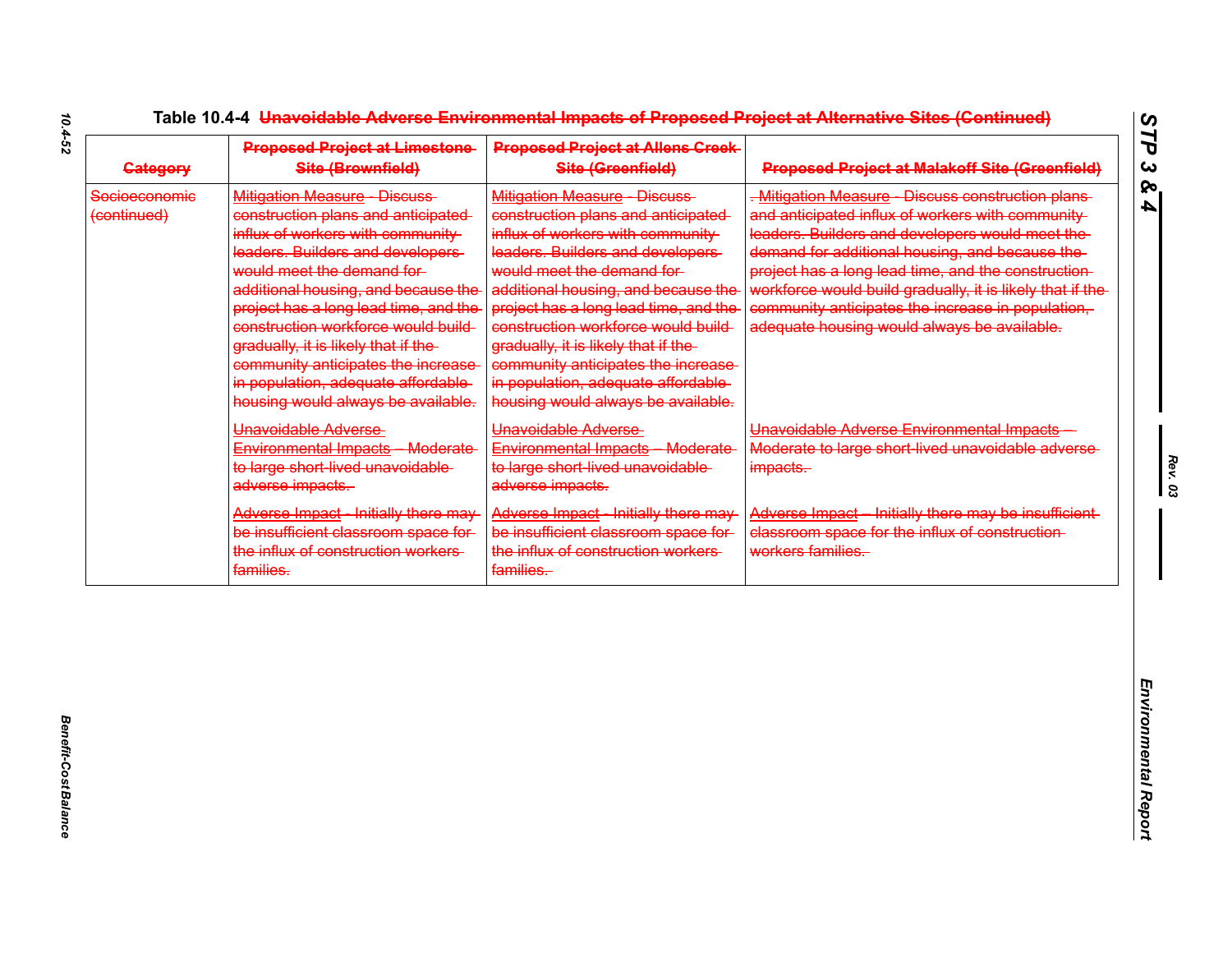| <b>Category</b>              | <b>Proposed Project at Limestone</b><br>Site (Brownfield)                                                                                                                                                                                                                                                                                                                                                                                                                                    | <b>Proposed Project at Allens Creek-</b><br>Site (Greenfield)                                                                                                                                                                                                                                                                                                                                                                                                                                       | <b>Proposed Project at Malakoff Site (Greenfield)</b>                                                                                                                                                                                                                                                                                                                                                                                                                             |
|------------------------------|----------------------------------------------------------------------------------------------------------------------------------------------------------------------------------------------------------------------------------------------------------------------------------------------------------------------------------------------------------------------------------------------------------------------------------------------------------------------------------------------|-----------------------------------------------------------------------------------------------------------------------------------------------------------------------------------------------------------------------------------------------------------------------------------------------------------------------------------------------------------------------------------------------------------------------------------------------------------------------------------------------------|-----------------------------------------------------------------------------------------------------------------------------------------------------------------------------------------------------------------------------------------------------------------------------------------------------------------------------------------------------------------------------------------------------------------------------------------------------------------------------------|
| Socioeconomic<br>(continued) | Mitigation Measure Discuss<br>construction plans and anticipated<br>influx of workers with community-<br>leaders. Increased tax revenues as<br>a result of the large construction-<br>project would fund additional school<br>resources. Because the project has<br>a long lead time, and the<br>construction workforce would build-<br>gradually, it is likely that if the-<br>community anticipates the increase<br>in population, adequate classroom-<br>space would always be available. | <b>Mitigation Measure Discuss</b><br>construction plans and anticipated<br>influx of workers with community-<br>leaders. Increased tax revenues as<br>a result of the large construction-<br>project would fund additional school<br>resources. Because the project has<br>a long lead time, and the<br>construction workforce would build<br>gradually, it is likely that if the-<br>community anticipates the increase-<br>in population, adequate classroom-<br>space would always be available. | Mitigation Measure - Discuss construction plans and<br>anticipated influx of workers with community leaders.<br>Increased tax revenues as a result of the large-<br>construction project would fund additional school-<br>resources. Because the project has a long lead time,<br>and the construction workforce would build gradually.<br>it is likely that if the community anticipates the-<br>increase in population, adequate classroom space-<br>would always be available. |
|                              | Unavoidable Adverse<br>Environmental Impacts Moderate<br>to Large temporary unavoidable-<br>adverse impacts.                                                                                                                                                                                                                                                                                                                                                                                 | Unavoidable Adverse<br>Environmental Impacts Moderate<br>to Large temporary unavoidable-<br>adverse impacts.                                                                                                                                                                                                                                                                                                                                                                                        | Unavoidable Adverse Environmental Impacts<br>Moderate to Large temporary unavoidable adverse-<br>impacts.                                                                                                                                                                                                                                                                                                                                                                         |
|                              | Adverse Impact - Increase in-<br>demand for public services.                                                                                                                                                                                                                                                                                                                                                                                                                                 | Adverse Impact - Increase in-<br>demand for public services.                                                                                                                                                                                                                                                                                                                                                                                                                                        | Adverse Impact - Increase in demand for public-<br>services.                                                                                                                                                                                                                                                                                                                                                                                                                      |
|                              | <b>Mitigation Measure Discuss</b><br>construction plans and anticipated<br>influx of workers with community-<br>leaders. Increased tax revenues<br>after construction begins could be-<br>used to purchase additional-<br>facilities/equipment and hire/train-<br>additional staff, if necessary.                                                                                                                                                                                            | <b>Mitigation Measure Discuss</b><br>construction plans and anticipated-<br>influx of workers with community-<br>leaders. Increased tax revenues<br>after construction begins could be-<br>used to purchase additional-<br>facilities/equipment and hire/train-<br>additional staff, if necessary.                                                                                                                                                                                                  | Mitigation Measure Discuss construction plans and-<br>anticipated influx of workers with community leaders.<br>Increased tax revenues after construction begins-<br>could be used to purchase additional-<br>facilities/equipment and hire/train additional staff, if-<br>necessary.                                                                                                                                                                                              |
|                              | Unavoidable Adverse<br>Environmental Impacts Small to<br>large temporary unavoidable-<br>adverse impacts.                                                                                                                                                                                                                                                                                                                                                                                    | Unavoidable Adverse<br>Environmental Impacts Small to<br>large temporary unavoidable<br>adverse impacts.                                                                                                                                                                                                                                                                                                                                                                                            | Unavoidable Adverse Environmental Impacts Small<br>to large temporary unavoidable adverse impacts.                                                                                                                                                                                                                                                                                                                                                                                |

 $10.4 - 53$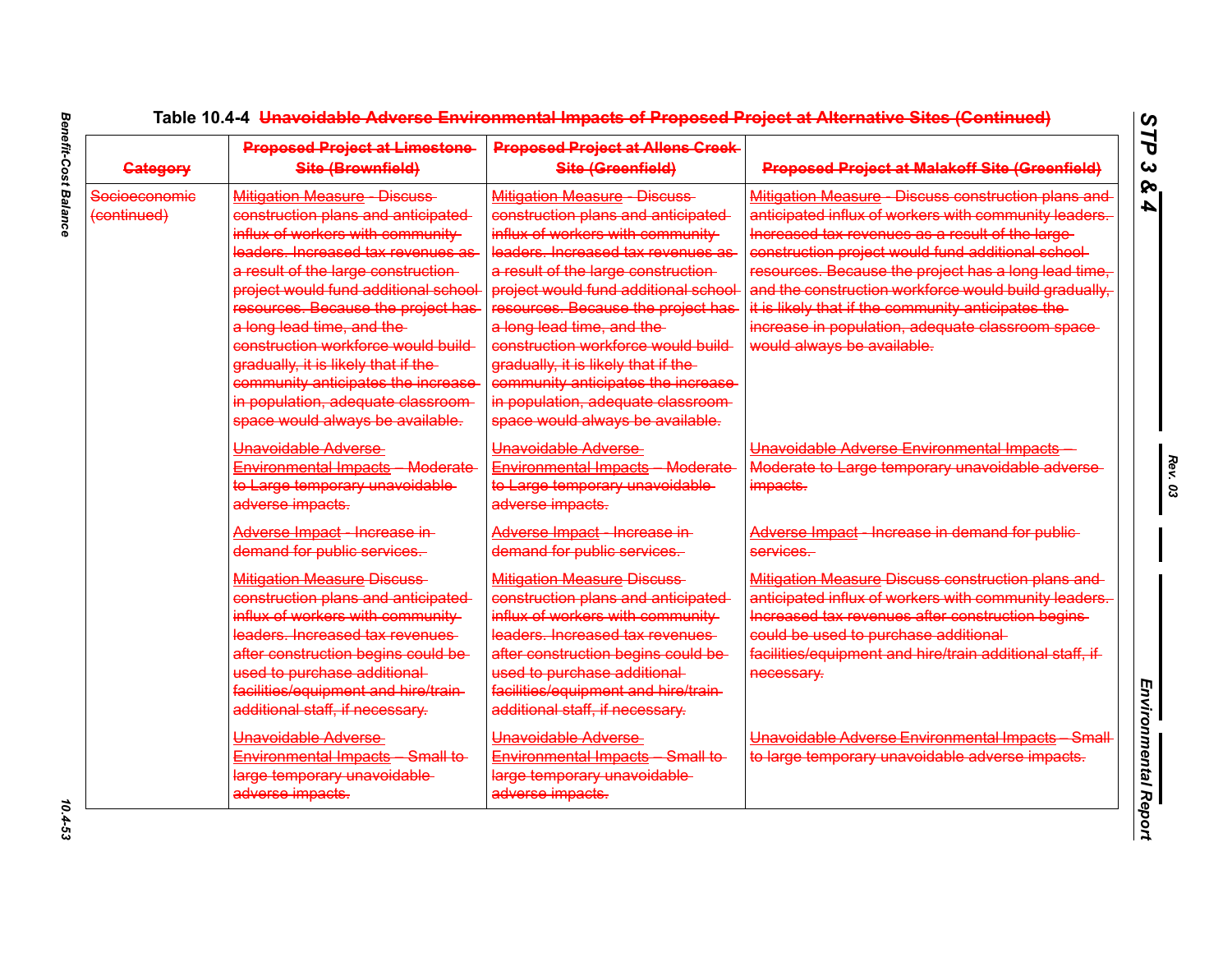| <b>Gategory</b>                          | <b>Proposed Project at Limestone-</b><br>Site (Brownfield)                                                                                                                                                                                                                                                                                                                                                                                                                                                                                                                                                                                                    | <b>Proposed Project at Allens Creek-</b><br>Site (Greenfield)                                                                                                                                                                                                                                                                                                                                                                                                                                                                                                                                                                                               | <b>Proposed Project at Malakoff Site (Greenfield)</b>                                                                                                                                                                                                                                                                                                                                                                                                                                                                                                                                                                                     |
|------------------------------------------|---------------------------------------------------------------------------------------------------------------------------------------------------------------------------------------------------------------------------------------------------------------------------------------------------------------------------------------------------------------------------------------------------------------------------------------------------------------------------------------------------------------------------------------------------------------------------------------------------------------------------------------------------------------|-------------------------------------------------------------------------------------------------------------------------------------------------------------------------------------------------------------------------------------------------------------------------------------------------------------------------------------------------------------------------------------------------------------------------------------------------------------------------------------------------------------------------------------------------------------------------------------------------------------------------------------------------------------|-------------------------------------------------------------------------------------------------------------------------------------------------------------------------------------------------------------------------------------------------------------------------------------------------------------------------------------------------------------------------------------------------------------------------------------------------------------------------------------------------------------------------------------------------------------------------------------------------------------------------------------------|
| Radiological                             | Adverse Impact None. The site is-<br>currently a coal fired plant that does<br>not house any radioactive materials.<br>Mitigation Measure No mitigation<br>required.<br>Unavoidable Adverse<br>Environmental Impacts No<br>unavoidable adverse impacts.                                                                                                                                                                                                                                                                                                                                                                                                       | Adverse Impact None. The site is<br>undeveloped so the construction-<br>workers would not be exposed to-<br>radiation.<br>Mitigation Measure - No mitigation-<br>required.<br>Unavoidable Adverse<br>Environmental Impacts No<br>unavoidable adverse impacts.                                                                                                                                                                                                                                                                                                                                                                                               | Adverse Impact None. The site is undeveloped so-<br>the construction workers would not be exposed to-<br>radiation.<br>Mitigation Measure - No mitigation required.<br>Unavoidable Adverse Environmental Impacts No<br>unavoidable adverse impacts.                                                                                                                                                                                                                                                                                                                                                                                       |
| Atmospheric and<br><b>Meteorological</b> | Adverse Impact Temporary and<br>localized noise, fugitive dust, and<br>exhaust emissions during<br>construction<br><b>Mitigation Measure - Regularly-</b><br>inspect and maintain equipment.<br>Phase construction to minimize<br>daily emissions. Develop and-<br>implement a dust control plan that-<br>includes mitigation measures such-<br>as watering unpaved roads,<br>stabilizing construction roads,<br>phasing grading activities and<br>ceasing them during high winds,<br>ete.<br>Unavoidable Adverse<br>Environmental Impacts Small,<br>temporary impacts from localized<br>noise, fugitive dust, and exhaust-<br>emissions during construction. | <b>Adverse Impact</b> Temporary and<br>localized noise, fugitive dust, and<br>exhaust emissions during<br>construction<br>Mitigation Measure Regularly<br>inspect and maintain equipment.<br>Phase construction to minimize<br>daily emissions. Develop and-<br>implement a dust control plan that-<br>includes mitigation measures such-<br>as watering unpaved roads,<br>stabilizing construction roads,<br>phasing grading activities and<br>ceasing them during high winds,<br>ete.<br>Unavoidable Adverse<br>Environmental Impacts Small,<br>temporary impacts from localized-<br>noise, fugitive dust, and exhaust-<br>emissions during construction. | Adverse Impact - Temporary and localized noise,<br>fugitive dust, and exhaust emissions during-<br>construction<br>Mitigation Measure - Regularly inspect and maintain-<br>equipment. Phase construction to minimize daily<br>emissions. Develop and implement a dust control-<br>plan that includes mitigation measures such as-<br>watering unpaved roads, stabilizing construction-<br>roads, phasing grading activities and ceasing them-<br>during high winds, etc.<br>Unavoidable Adverse Environmental Impacts-<br>Small, temporary impacts from localized noise,<br>fugitive dust, and exhaust emissions during-<br>construction. |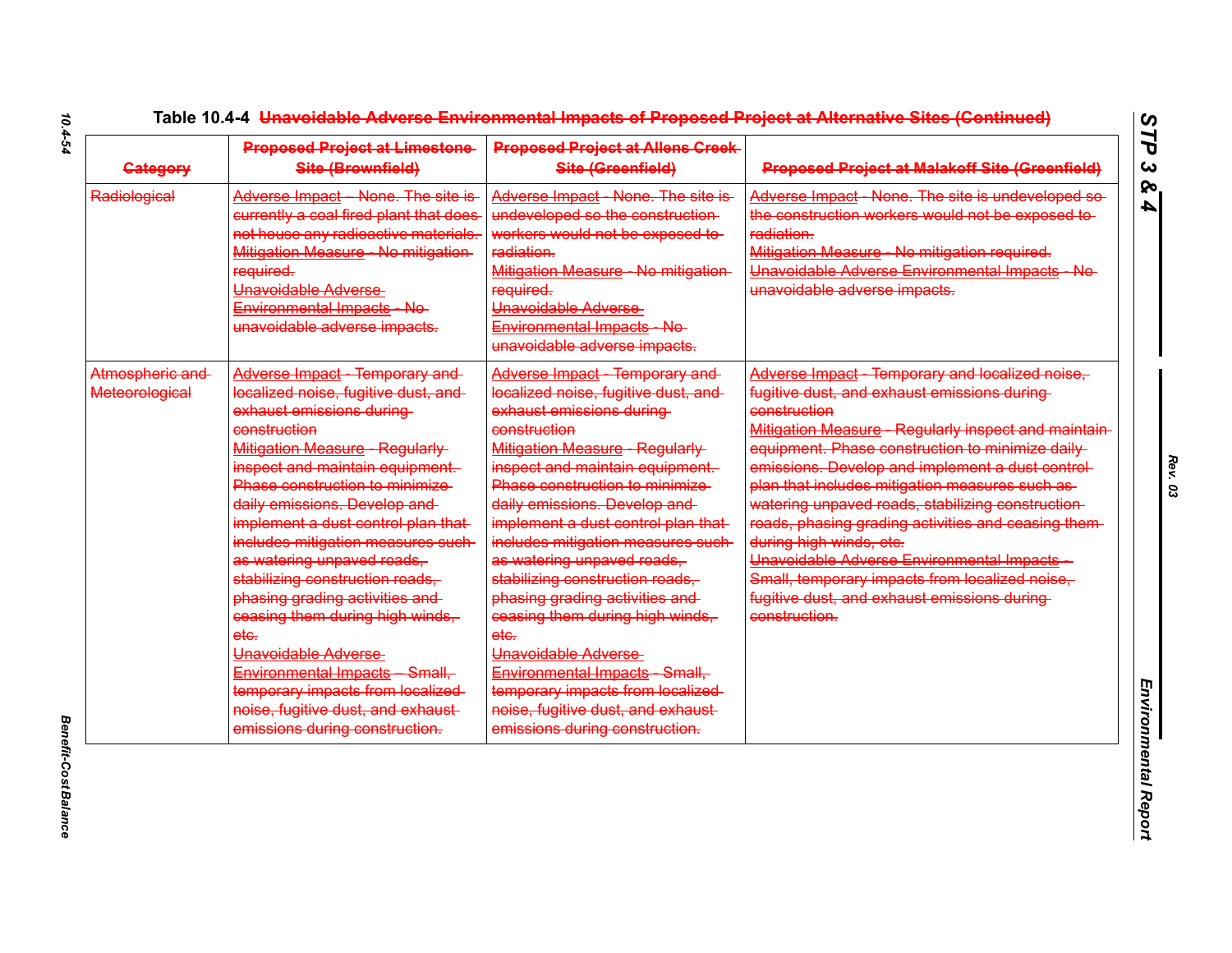| <b>Category</b>                 | <b>Proposed Project at Limestone-</b><br>Site (Brownfield)                                                                                                                                                                                                                                                                                                                                                  | <b>Proposed Project at Allens Creek-</b><br>Site (Greenfield)                                                                                                                                                                                                                                                                                                                                         | <b>Proposed Project at Malakoff Site (Greenfield)</b>                                                                                                                                                                                                                                                                                                                                     |
|---------------------------------|-------------------------------------------------------------------------------------------------------------------------------------------------------------------------------------------------------------------------------------------------------------------------------------------------------------------------------------------------------------------------------------------------------------|-------------------------------------------------------------------------------------------------------------------------------------------------------------------------------------------------------------------------------------------------------------------------------------------------------------------------------------------------------------------------------------------------------|-------------------------------------------------------------------------------------------------------------------------------------------------------------------------------------------------------------------------------------------------------------------------------------------------------------------------------------------------------------------------------------------|
| Environmental<br><b>Justice</b> | Adverse Impact No<br>disproportionately high or adverse-<br>impacts on minority or low income-<br>populations from construction of the<br>proposed new units have been-<br>identified.<br>Mitigation Measure - None required.<br>Unavoidable Adverse<br>Environmental Impacts Small<br>unavoidable adverse impacts.                                                                                         | Adverse Impact No<br>disproportionately high or adverse-<br>impacts on minority or low income-<br>populations resulting from-<br>construction of the proposed new-<br>units have been identified.<br>Mitigation Measure None required.<br>Unavoidable Adverse<br>Environmental Impacts Small<br>unavoidable adverse impacts.                                                                          | Adverse Impact - No disproportionately high or-<br>adverse impacts on minority or low income-<br>populations resulting from construction of the-<br>proposed new units have been identified.<br>Mitigation Measure None required.<br>Unavoidable Adverse Environmental Impacts Small<br>unavoidable adverse impacts.                                                                      |
|                                 |                                                                                                                                                                                                                                                                                                                                                                                                             | <b>Operations-Related</b>                                                                                                                                                                                                                                                                                                                                                                             |                                                                                                                                                                                                                                                                                                                                                                                           |
| <b>Land Use</b>                 | Adverse Impact - Operating the new<br>units would generate radioactive<br>and non-radioactive wastes that are<br>required to be disposed in permitted<br>disposal facilities or permitted<br>landfills. Generation of spent fuel-<br>will require disposal in a geologie-<br>repository.                                                                                                                    | <b>Adverse Impact - Operating the new</b><br>units would generate radioactive<br>and non-radioactive wastes that are<br>required to be disposed in permitted<br>disposal facilities or permitted<br>landfills. Generation of spent fuel-<br>will require disposal in a geologie-<br>repository.                                                                                                       | Adverse Impact - Operating the new units would-<br>generate radioactive and non-radioactive wastes that<br>are required to be disposed in permitted disposal<br>facilities or permitted landfills. Generation of spent-<br>fuel will require disposal in a geologic repository.                                                                                                           |
|                                 | <b>Mitigation Measure - Disposal-</b><br>area(s) would be a permitted waste<br>disposal facility with a land use-<br>designated for such activities.<br>Disposal area would be operated<br>under appropriate regulations and<br>guidelines until such time a NRC-<br>licensed high level waste disposal-<br>facility is constructed. At that time,<br>the storage area could be restored<br>for other uses. | Mitigation Measure - Disposal-<br>area(s) would be a permitted waste<br>disposal facility with a land use-<br>designated for such activities.<br>Disposal area would be operated<br>under appropriate regulations and<br>guidelines until such time a NRC-<br>licensed high level waste disposal-<br>facility is constructed. At that time,<br>the storage area could be restored-<br>for other uses. | Mitigation Measure - Disposal area(s) would be a-<br>permitted waste disposal facility with a land use-<br>designated for such activities. Disposal area would-<br>be operated under appropriate regulations and-<br>guidelines until such time a NRC licensed high level-<br>waste disposal facility is constructed. At that time,<br>the storage area could be restored for other uses. |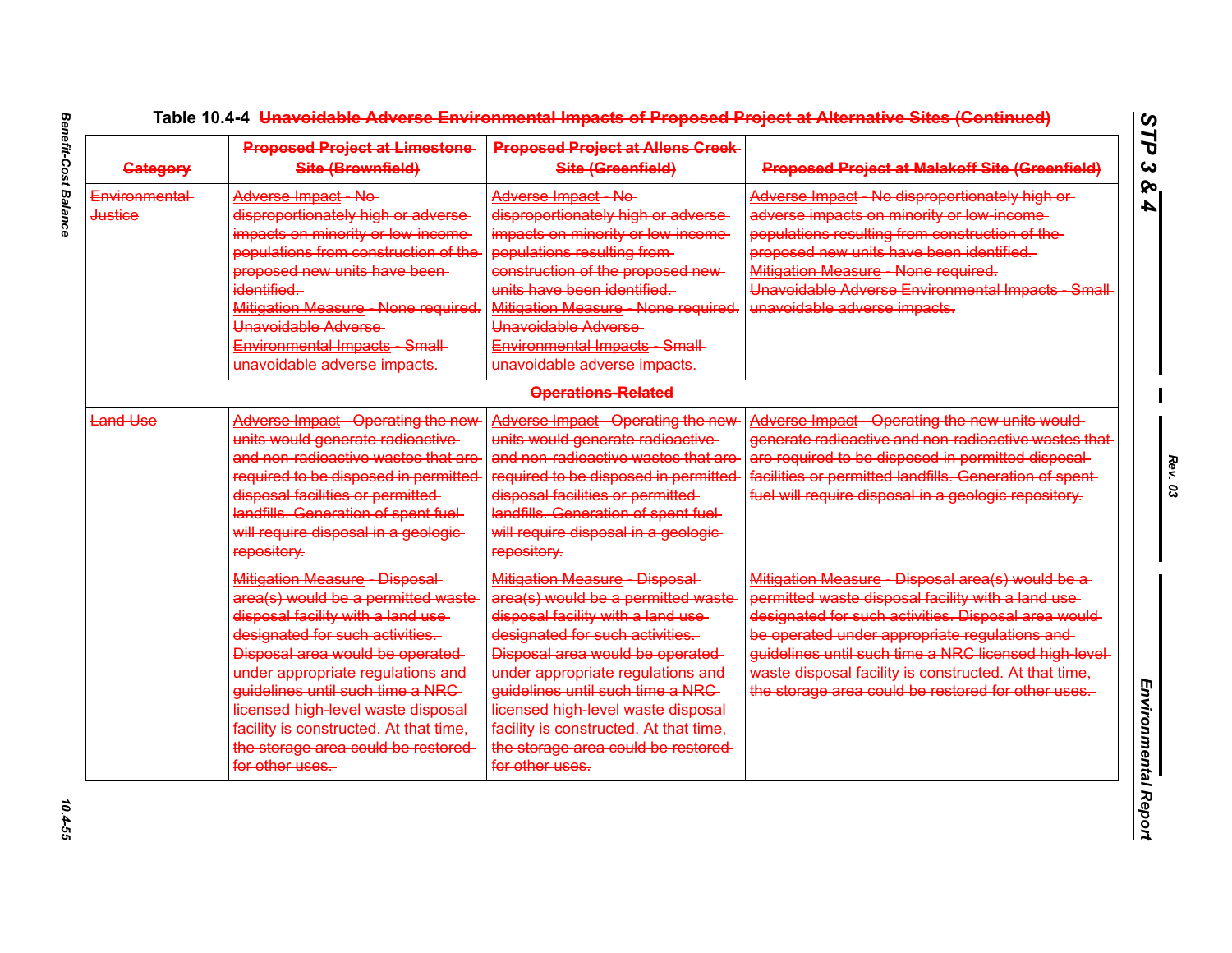| <b>Gategory</b>                | <b>Proposed Project at Limestone-</b><br>Site (Brownfield)                                                                                                                                                                                                                                                                                                                                                                                                                                                                   | <b>Proposed Project at Allens Creek-</b><br>Site (Greenfield)                                                                                                                                                                                                                                                                                                                                                                                                                                                        | <b>Proposed Project at Malakoff Site (Greenfield)</b>                                                                                                                                                                                                                                                                                                                                                                                                                                              |
|--------------------------------|------------------------------------------------------------------------------------------------------------------------------------------------------------------------------------------------------------------------------------------------------------------------------------------------------------------------------------------------------------------------------------------------------------------------------------------------------------------------------------------------------------------------------|----------------------------------------------------------------------------------------------------------------------------------------------------------------------------------------------------------------------------------------------------------------------------------------------------------------------------------------------------------------------------------------------------------------------------------------------------------------------------------------------------------------------|----------------------------------------------------------------------------------------------------------------------------------------------------------------------------------------------------------------------------------------------------------------------------------------------------------------------------------------------------------------------------------------------------------------------------------------------------------------------------------------------------|
| <b>Land Use</b><br>(continued) | Unavoidable Adverse<br>Environmental Impacts Small<br>unavoidable impacts. Some land-<br>would be dedicated to permitted-<br>landfills or licensed disposal-<br>facilities and would not be available<br>for other uses.                                                                                                                                                                                                                                                                                                     | Unavoidable Adverse<br>Environmental Impacts Small<br>unavoidable impacts Some land-<br>would be dedicated to permitted<br>landfills or licensed disposal-<br>facilities and would not be available<br>for other uses.                                                                                                                                                                                                                                                                                               | Unavoidable Adverse Environmental Impacts Small<br>unavoidable impacts Some land would be dedicated<br>to permitted landfills or licensed disposal facilities<br>and would not be available for other uses.                                                                                                                                                                                                                                                                                        |
|                                | <b>Adverse Impact - Approximately 21</b><br>acres of land will be permanently-<br>dedicated and 160 will be<br>temporarily committed to the-<br>uranium fuel cycle during plant-<br>operation.<br>Mitigation Measure No mitigation-<br>would be required<br>Unavoidable Adverse<br>Environmental Impacts Small<br>unavoidable impacts 160 acres of<br>land will not be available until-<br>decommissioning of the plant-<br>resulting in a small unavoidable<br>impact. 21 acres will never be-<br>available for future use. | Adverse Impact - Approximately 21<br>acres of land will be permanently<br>dedicated and 160 will be<br>temporarily committed to the-<br>uranium fuel cycle during plant-<br>operation.<br>Mitigation Measure No mitigation-<br>would be required<br>Unavoidable Adverse<br>Environmental Impacts Small<br>unavoidable impacts 160 acres of<br>land will not be available until-<br>decommissioning of the plant-<br>resulting in a small unavoidable<br>impact. 21 acres will never be-<br>available for future use. | Adverse Impact - Approximately 21 acres of land will<br>be permanently dedicated and 160 will be-<br>temporarily committed to the uranium fuel cycle-<br>during plant operation.<br>Mitigation Measure - No mitigation would be required<br>Unavoidable Adverse Environmental Impacts Small<br>unavoidable impacts 160 acres of land will not be-<br>available until decommissioning of the plant resulting-<br>in a small unavoidable impact. 21 acres will never be<br>available for future use. |
|                                |                                                                                                                                                                                                                                                                                                                                                                                                                                                                                                                              |                                                                                                                                                                                                                                                                                                                                                                                                                                                                                                                      |                                                                                                                                                                                                                                                                                                                                                                                                                                                                                                    |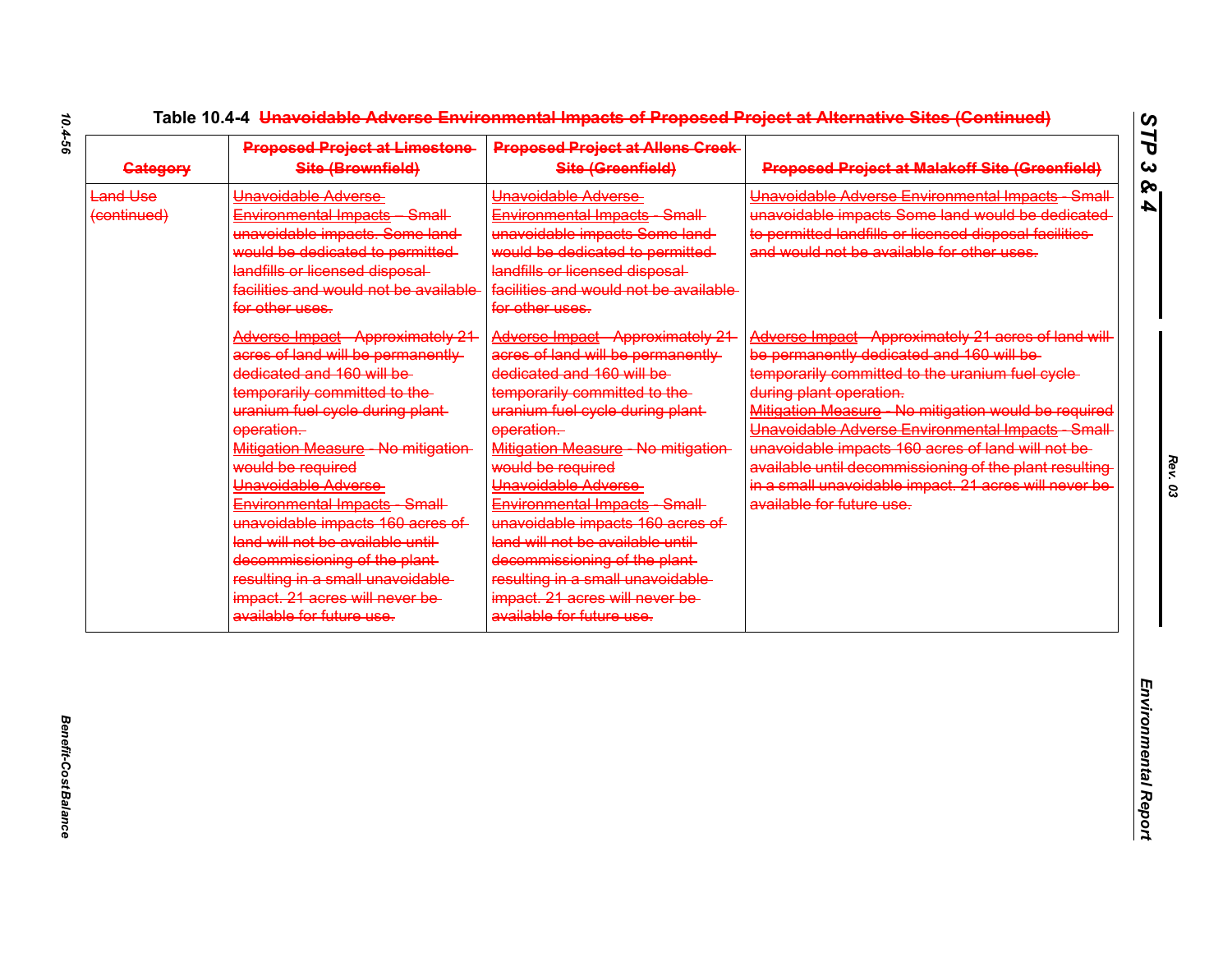| <b>Gategory</b>            | <b>Proposed Project at Limestone-</b><br>Site (Brownfield)                                                                                                                                                                                                                                                                                                                                                                                                                                                                           | <b>Proposed Project at Allens Creek-</b><br>Site (Greenfield)                                                                                                                                                                                                                                                                                                                                                                                                                                                                        | <b>Proposed Project at Malakoff Site (Greenfield)</b>                                                                                                                                                                                                                                                                                                                                                                                                                                                       |
|----------------------------|--------------------------------------------------------------------------------------------------------------------------------------------------------------------------------------------------------------------------------------------------------------------------------------------------------------------------------------------------------------------------------------------------------------------------------------------------------------------------------------------------------------------------------------|--------------------------------------------------------------------------------------------------------------------------------------------------------------------------------------------------------------------------------------------------------------------------------------------------------------------------------------------------------------------------------------------------------------------------------------------------------------------------------------------------------------------------------------|-------------------------------------------------------------------------------------------------------------------------------------------------------------------------------------------------------------------------------------------------------------------------------------------------------------------------------------------------------------------------------------------------------------------------------------------------------------------------------------------------------------|
| Hydrology and<br>Water Use | <b>Adverse Impact - Operations would</b><br>result in discharge of small amounts-<br>of chemicals to Texas waters<br>Mitigation Measure - All discharges<br>would comply with TPDES permit-<br>and applicable water quality-<br>standards. Prepare and implement<br>a SWPP plan to avoid/ minimize-<br>releases of contaminated storm-<br>water. Prepare and implement a-<br><b>SPCC plan to avoid/minimize-</b><br>contamination from spills.<br>Unavoidable Adverse<br>Environmental Impacts Small<br>unavoidable adverse impacts. | <b>Adverse Impact - Operations would</b><br>result in discharge of small amounts-<br>of chemicals to Texas water.<br>Mitigation Measure - All discharges<br>would comply with TPDES permit-<br>and applicable water quality-<br>standards. Prepare and implement<br>a SWPP plan to avoid/ minimize-<br>releases of contaminated storm-<br>water. Prepare and implement a-<br><b>SPCC plan to avoid/minimize-</b><br>contamination from spills.<br>Unavoidable Adverse<br>Environmental Impacts Small<br>unavoidable adverse impacts. | Adverse Impact - Operations would result in-<br>discharge of small amounts of chemicals to Texas-<br>waters.<br>Mitigation Measure - All discharges would comply-<br>with TPDES permit and applicable water quality-<br>standards. Prepare and implement a SWPP plan to-<br>avoid/ minimize releases of contaminated storm-<br>water. Prepare and implement a SPCC plan to-<br>avoid/minimize contamination from spills.<br>Unavoidable Adverse Environmental Impacts Small<br>unavoidable adverse impacts. |
|                            | <b>Adverse Impact Maintenance</b><br>activities at the site and along the<br>transmission line could result in-<br>small petroleum spills.<br>Mitigation Measure - Prepare and-<br>implement a SPCC plan to-<br>avoid/minimize contamination from-<br>spills. Adhere to the SPCC plan-<br>when working on transmission lines.<br>Unavoidable Adverse<br>Environmental Impacts Small<br>unavoidable adverse impacts.                                                                                                                  | Adverse Impact Maintenance<br>activities at the site and along the<br>transmission line could result in-<br>small petroleum spills.<br>Mitigation Measure Prepare and<br>implement a SPCC plan to-<br>avoid/minimize contamination from-<br>spills. Adhere to the SPCC plan-<br>when working on transmission lines.<br>Unavoidable Adverse<br>Environmental Impacts Small<br>unavoidable adverse impacts.                                                                                                                            | Adverse Impact - Maintenance activities at the site-<br>and along the transmission line could result in small-<br>petroleum spills.<br>Mitigation Measure - Prepare and implement a-<br>SPCC plan to avoid/minimize contamination from-<br>spills. Adhere to the SPCC plan when working on-<br>transmission lines.<br>Unavoidable Adverse Environmental Impacts Small<br>unavoidable adverse impacts.                                                                                                       |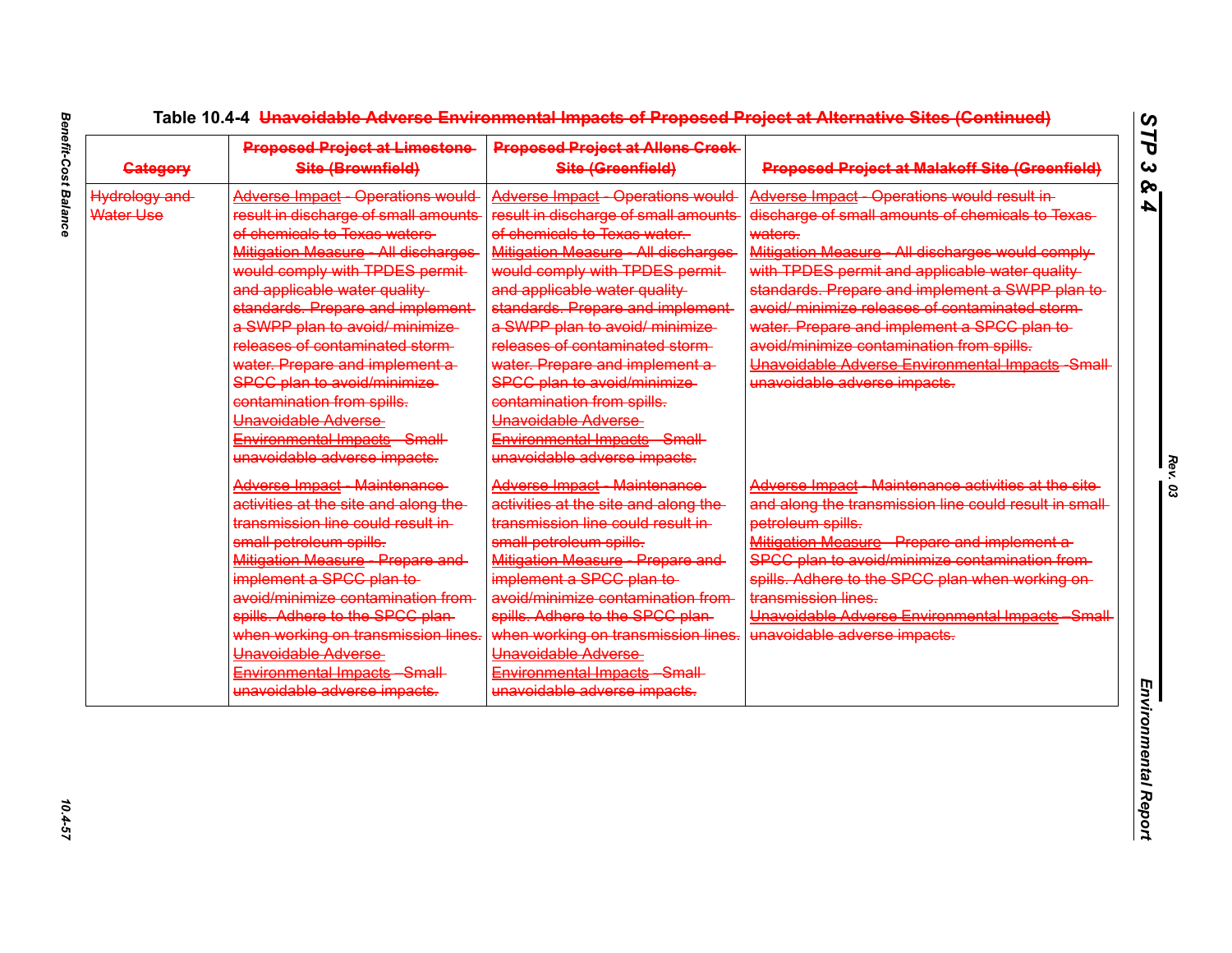| <b>Gategory</b>                           | <b>Proposed Project at Limestone-</b><br>Site (Brownfield)                                                                                                                                                                                                                                                                                                                                            | <b>Proposed Project at Allens Creek-</b><br>Site (Greenfield)                                                                                                                                                                                                                                                                                                                                                          | <b>Proposed Project at Malakoff Site (Greenfield)</b>                                                                                                                                                                                                                                                                                                                                                       |
|-------------------------------------------|-------------------------------------------------------------------------------------------------------------------------------------------------------------------------------------------------------------------------------------------------------------------------------------------------------------------------------------------------------------------------------------------------------|------------------------------------------------------------------------------------------------------------------------------------------------------------------------------------------------------------------------------------------------------------------------------------------------------------------------------------------------------------------------------------------------------------------------|-------------------------------------------------------------------------------------------------------------------------------------------------------------------------------------------------------------------------------------------------------------------------------------------------------------------------------------------------------------------------------------------------------------|
| Hydrology and<br>Water Use<br>(continued) | Adverse Impact Water required for<br>site operation will be obtained from-<br><b>Carrizo Wilcox Aquifer and Lake-</b><br>Limestone.<br>Mitigation Measure - Design and-<br>operate intake structures based on-<br>best available technology. Monitor-<br>hydrological impacts as required by<br>water permit(s).<br>Unavoidable Adverse<br>Environmental Impacts Small<br>unavoidable adverse impacts | Adverse Impact Adequate<br>groundwater is available; however-<br>Allens Creek reservoir would need-<br>to be constructed for the plant.<br>Mitigation Measure Design and<br>operate intake structures based on-<br>best available technology. Monitor-<br>hydrological impacts as required by<br>water permit(s).<br>Unavoidable Adverse<br>Environmental Impacts Small to<br>moderate unavoidable adverse-<br>impacts | Adverse Impact - Surface water consumption from-<br>Palestine Lake<br>Mitigation Measure - Design and operate intake-<br>structures based on best available technology.<br>Monitor hydrological impacts as required by water-<br>permit(s). Modification to existing long range water-<br>management plans for region.<br>Unavoidable Adverse Environmental Impacts - Small-<br>unavoidable adverse impacts |
|                                           | Adverse Impact - Operations may-<br>result in a small thermal plume-<br>discharged to Texas waters.<br><b>Mitigation Measure The</b><br>differences between plume-<br>temperature and ambient water-<br>temperature would be maintained-<br>within limits set in the TPDES<br>permit.<br>Unavoidable Adverse<br>Environmental Impacts Small<br>unavoidable adverse impacts.                           | <b>Adverse Impact - Operations may-</b><br>result in a small thermal plume-<br>discharged to Texas waters.<br>Mitigation Measure The<br>differences between plume-<br>temperature and ambient water-<br>temperature would be maintained-<br>within limits set in the TPDES<br>permit.<br>Unavoidable Adverse<br>Environmental Impacts Small<br>unavoidable adverse impacts.                                            | Adverse Impact - Operations may result in a small-<br>thermal plume discharged Texas waters.<br>Mitigation Measure The differences between plume<br>temperature and ambient water temperature would-<br>be maintained within limits set in the TPDES permit.<br>Unavoidable Adverse Environmental Impacts Small<br>unavoidable adverse impacts.                                                             |
|                                           | Adverse Impact Water<br>consumption and discharges during<br>fuel cycle activities.<br>Mitigation Measure No mitigation-<br>would be required.                                                                                                                                                                                                                                                        | Adverse Impact Water<br>consumption and discharges during<br>fuel cycle activities.<br>Mitigation Measure No mitigation<br>would be required.                                                                                                                                                                                                                                                                          | Adverse Impact Water consumption and discharges<br>during fuel cycle activities.<br>Mitigation Measure - No mitigation would be-<br>required.                                                                                                                                                                                                                                                               |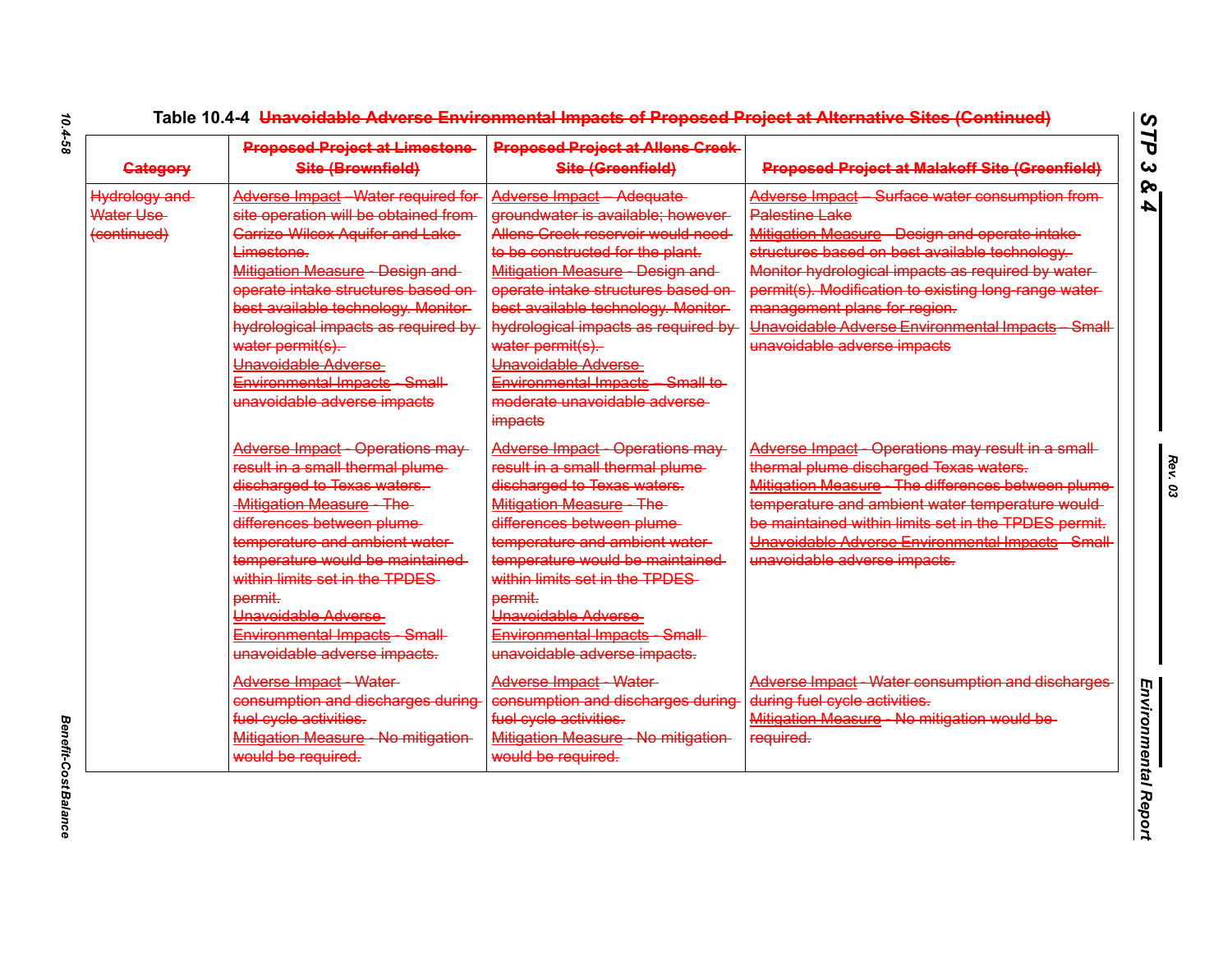| <b>Gategory</b>                           | <b>Proposed Project at Limestone-</b><br>Site (Brownfield)                                                                                                                                                                                                                                                                                                                                    | <b>Proposed Project at Allens Creek-</b><br>Site (Greenfield)                                                                                                                                                                                                                                                                                                                               | <b>Proposed Project at Malakoff Site (Greenfield)</b>                                                                                                                                                                                                                                                                                                                         |
|-------------------------------------------|-----------------------------------------------------------------------------------------------------------------------------------------------------------------------------------------------------------------------------------------------------------------------------------------------------------------------------------------------------------------------------------------------|---------------------------------------------------------------------------------------------------------------------------------------------------------------------------------------------------------------------------------------------------------------------------------------------------------------------------------------------------------------------------------------------|-------------------------------------------------------------------------------------------------------------------------------------------------------------------------------------------------------------------------------------------------------------------------------------------------------------------------------------------------------------------------------|
| Hydrology and<br>Water Use<br>(continued) | Unavoidable Adverse<br>Environmental Impacts Small<br>unavoidable adverse impacts.<br>Consumptive use of water-<br>resources from fuel cycle. Total-<br>annual water use for the fuel evele-<br>would be $1.82 \times 10^{10}$ gallons per-<br>unit.                                                                                                                                          | Unavoidable Adverse-<br>Environmental Impacts Small<br>unavoidable adverse impacts.<br>Consumptive use of water-<br>resources from fuel cycle. Total<br>annual water use for the fuel evele-<br>would be $1.82 \times 10^{10}$ gallons per<br>unit.                                                                                                                                         | Unavoidable Adverse Environmental Impacts Small<br>unavoidable adverse impacts. Consumptive use of<br>water resources from fuel cycle. Total annual water<br>use for the fuel cycle would be 1.82 x 10 <sup>10</sup> gallons-<br>per unit.                                                                                                                                    |
| Aquatic Ecology                           | <b>Adverse Impact - Operations would</b><br>result in discharge of small amounts<br>of chemicals to Texas waters.<br>Mitigation Measure - The TPDES-<br>permit limits are set to ensure that-<br>discharges do not significantly affect<br>aquatic populations or water quality.<br>Unavoidable Adverse<br>Environmental Impacts Small<br>unavoidable adverse impacts on-<br>aquatic ecology. | Adverse Impact - Operations would<br>result in discharge of small amounts<br>of chemicals to Texas waters-<br><b>Mitigation Measure - The TPDES</b><br>permit limits are set to ensure that-<br>discharges do not significantly affect<br>aquatic populations or water quality.<br>Unavoidable Adverse<br>Environmental Impacts Small<br>unavoidable adverse impacts on-<br>aquatic ecology | Adverse Impact - Operations would result in-<br>discharge of small amounts of chemicals to Texas-<br>waters.<br>Mitigation Measure - The TPDES permit limits are set-<br>to ensure that discharges do not significantly affect-<br>aquatic populations or water quality.<br>Unavoidable Adverse Environmental Impacts Small<br>unavoidable adverse impacts on aquatic ecology |
|                                           | <b>Adverse Impact - Potential impacts</b><br>to aquatic ecology due to petroleum<br>spills from routine maintenance<br>activities near water.<br>Mitigation Measure Prepare and<br>implement a SPCC Plan to-<br>avoid/minimize contamination from-<br>spills.<br>Unavoidable Adverse<br>Environmental Impacts Small<br>unavoidable adverse impacts.                                           | Adverse Impact - Potential impacts<br>to aquatic ecology due to petroleum<br>spills from routine maintenance<br>activities near water.<br>Mitigation Measure Prepare and<br>implement a SPCC Plan to-<br>avoid/minimize contamination from<br>spills.<br>Unavoidable Adverse<br>Environmental Impacts Small<br>unavoidable adverse impacts.                                                 | <b>Adverse Impact - Potential impacts to aquatic-</b><br>ecology due to petroleum spills from routine-<br>maintenance activities near water.<br>Mitigation Measure - Prepare and implement a-<br>SPCC Plan to avoid/minimize contamination from-<br>spills.<br>Unavoidable Adverse Environmental Impacts Small<br>unavoidable adverse impacts.                                |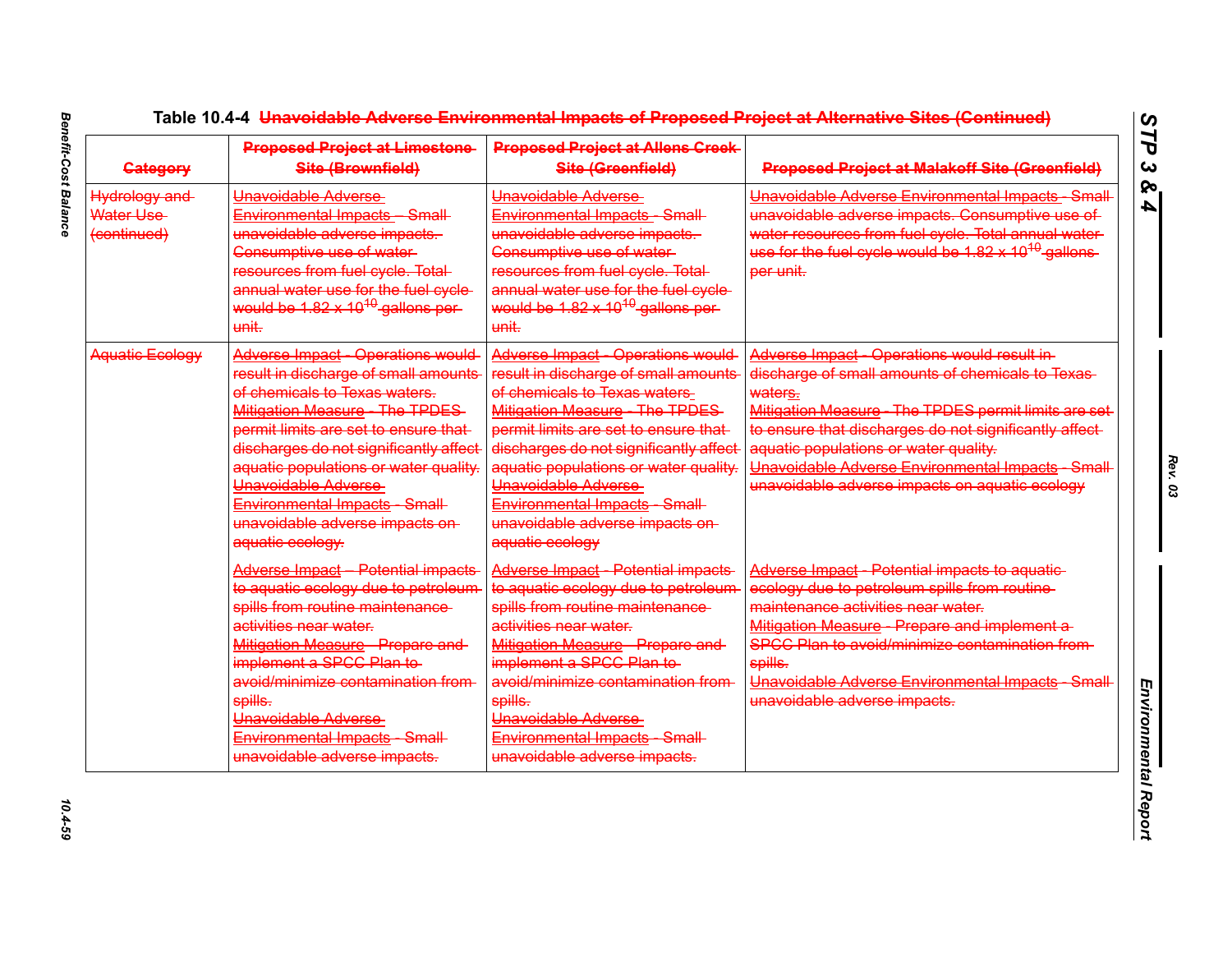| <b>Gategory</b>                | <b>Proposed Project at Limestone</b><br>Site (Brownfield)                                                                                                                                                                                                                                                                                                         | <b>Proposed Project at Allens Creek-</b><br>Site (Greenfield)                                                                                                                                                                                                                                                       | <b>Proposed Project at Malakoff Site (Greenfield)</b>                                                                                                                                                                                                                                            |
|--------------------------------|-------------------------------------------------------------------------------------------------------------------------------------------------------------------------------------------------------------------------------------------------------------------------------------------------------------------------------------------------------------------|---------------------------------------------------------------------------------------------------------------------------------------------------------------------------------------------------------------------------------------------------------------------------------------------------------------------|--------------------------------------------------------------------------------------------------------------------------------------------------------------------------------------------------------------------------------------------------------------------------------------------------|
| Aquatic Ecology<br>(continued) | Adverse Impact - Impacts to aquatic<br>biota from impingement,<br>entrainment and thermal-<br>discharges.<br>Mitigation Measure Intake<br>structure designed with the "Best-<br>Technology Available". Use of<br>cooling towers that minimize<br>withdrawal of river water.<br>Unavoidable Adverse<br>Environmental Impacts Small<br>unavoidable adverse impacts. | Adverse Impact - Impacts to aquatic<br>biota from impingement,<br>entrainment and thermal-<br>discharges.<br>Mitigation Measure Intake<br>structure designed with the "Best-<br>Technology Available".<br>Unavoidable Adverse<br>Environmental Impacts Small<br>unavoidable adverse impacts.                        | Adverse Impact - Impacts to aquatic biota from-<br>impingement, entrainment and thermal discharges.<br>Mitigation Measure - Intake structure designed with-<br>the "Best Technology Available".<br>Unavoidable Adverse Environmental Impacts Small<br>unavoidable adverse impacts.               |
| <b>Terrestrial Ecology</b>     | Adverse Impact No adverse<br>impacts from dry cooling tower are-<br>anticipated.<br>Mitigation Measure - None required.<br>Unavoidable Adverse<br>Environmental Impacts No<br>unavoidable adverse impacts.                                                                                                                                                        | <b>Adverse Impact - Potential impacts</b><br>from cooling towers, based on-<br>design.<br>Mitigation Measure - None required.<br>Unavoidable Adverse<br>Environmental Impacts Small<br>unavoidable adverse impacts.                                                                                                 | Adverse Impact Potential impacts from cooling<br>towers, based on design.<br>Mitigation Measure None required.<br>Unavoidable Adverse Environmental Impacts Small<br>unavoidable adverse impacts.                                                                                                |
|                                | Adverse Impact Episodic loud-<br>noises at the site or along-<br>transmission lines could frighten-<br>animals.<br>Mitigation Measure - Animal-<br>displacement due to noise should-<br>be temporary in nature.<br>Unavoidable Adverse<br>Environmental Impacts Small<br>temporary unavoidable adverse-<br>impacts.                                               | Adverse Impact Episodic loud-<br>noises at the site or along-<br>transmission lines could frighten-<br>animals.<br>Mitigation Measure - Animal-<br>displacement due to noise should-<br>be temporary in nature.<br>Unavoidable Adverse<br>Environmental Impacts Small<br>temporary unavoidable adverse-<br>impacts. | Adverse Impact - Episodic loud noises at the site or-<br>along transmission lines could frighten animals.<br>Mitigation Measure Animal displacement due to-<br>noise should be temporary in nature.<br>Unavoidable Adverse Environmental Impacts Small<br>temporary unavoidable adverse impacts. |

**Benefit-Cost Balance** *Benefit-Cost Balance*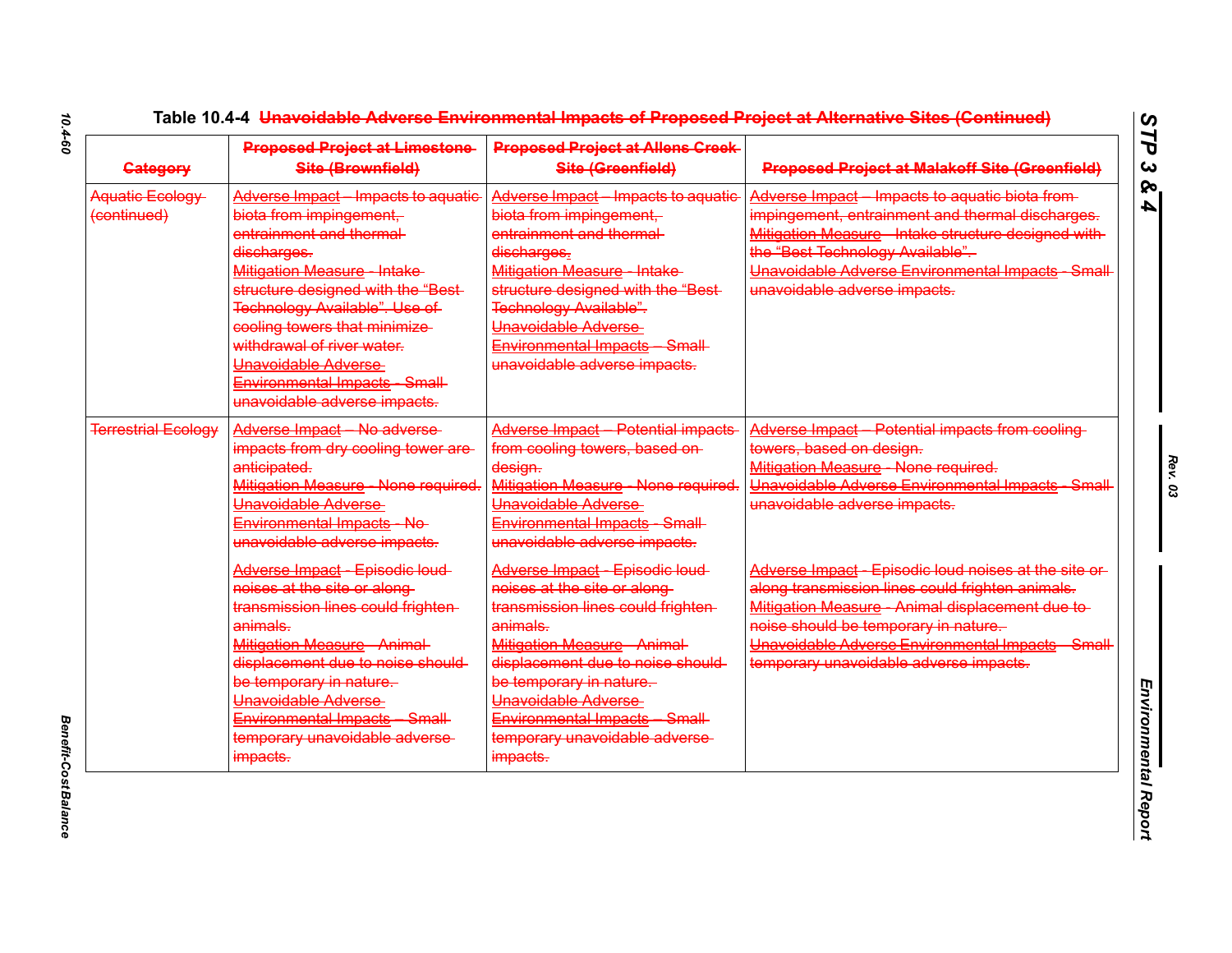| <b>Gategory</b>                           | <b>Proposed Project at Limestone</b><br>Site (Brownfield)                                                                                                                                                                                                                                                                                                                                                                                                                                             | <b>Proposed Project at Allens Creek-</b><br>Site (Greenfield)                                                                                                                                                                                                                                                                                                                                                                                                                                                      | <b>Proposed Project at Malakoff Site (Greenfield)</b>                                                                                                                                                                                                                                                                                                                                                                                                                                       |
|-------------------------------------------|-------------------------------------------------------------------------------------------------------------------------------------------------------------------------------------------------------------------------------------------------------------------------------------------------------------------------------------------------------------------------------------------------------------------------------------------------------------------------------------------------------|--------------------------------------------------------------------------------------------------------------------------------------------------------------------------------------------------------------------------------------------------------------------------------------------------------------------------------------------------------------------------------------------------------------------------------------------------------------------------------------------------------------------|---------------------------------------------------------------------------------------------------------------------------------------------------------------------------------------------------------------------------------------------------------------------------------------------------------------------------------------------------------------------------------------------------------------------------------------------------------------------------------------------|
| <b>Terrestrial Ecology</b><br>(continued) | <b>Adverse Impact - Potential impacts-</b><br>to vegetation and habitat within the<br>transmission line rights of way from-<br>routine maintenance of woody-<br>vegetative growth by manual and<br>mechanical methods and<br>herbicides.                                                                                                                                                                                                                                                              | Adverse Impact - Potential impacts-<br>to vegetation and habitat within the<br>transmission line rights of way from-<br>routine maintenance of woody-<br>vegetative growth by manual and<br>mechanical methods and<br>herbicides.                                                                                                                                                                                                                                                                                  | Adverse Impact - Potential impacts to vegetation and<br>habitat within the transmission line rights of way from<br>routine maintenance of woody vegetative growth by-<br>manual and mechanical methods and herbicides.                                                                                                                                                                                                                                                                      |
|                                           | Mitigation Measure - Implement-<br>existing procedures for transmission<br>line maintenance designed to-<br>protect flora and fauna. Train-<br>personnel in the handling of fuel and<br>lubricants and the clean up and<br>reporting of any incidental spills.<br>Have adequate spill response<br>equipment on hand during<br>maintenance activities in the<br>corridors.<br>Unavoidable Adverse<br><b>Environmental Impacts Small</b><br>unavoidable adverse impacts during<br>the life of the plant | Mitigation Measure - Implement-<br>existing procedures for transmission<br>line maintenance designed to-<br>protect flora and fauna. Train-<br>personnel in the handling of fuel and<br>lubricants and the clean up and<br>reporting of any incidental spills.<br>Have adequate spill response<br>equipment on hand during<br>maintenance activities in the-<br>corridors.<br>Unavoidable Adverse<br><del>Environm<u>ental</u> Impacts</del> Small-<br>unavoidable adverse impacts during<br>the life of the plant | Mitigation Measure - Implement existing procedures<br>for transmission line maintenance designed to-<br>protect flora and fauna. Train personnel in the-<br>handling of fuel and lubricants and the clean up and<br>reporting of any incidental spills. Have adequate spill<br>response equipment on hand during maintenance-<br>activities in the corridors.<br>Unavoidable Adverse Environmental Impacts Small<br>to moderate unavoidable adverse impacts during the<br>life of the plant |
| Socioeconomic-                            | Adverse Impact - The plants emit-<br>low noise.<br>Mitigation Measure Noise levels<br>would normally not be above-<br>background at the site boundary. No<br>mitigation is necessary.<br>Unavoidable Adverse<br><b>Environmental Impacts - Small-</b><br>unavoidable adverse impacts.                                                                                                                                                                                                                 | Adverse Impact - The plants emit-<br>low noise.<br><b>Mitigation Measure - Noise levels-</b><br>would normally not be above-<br>background at the site boundary. No<br>mitigation is necessary.<br>Unavoidable Adverse<br><b>Environmental Impacts Small</b><br>unavoidable adverse impacts.                                                                                                                                                                                                                       | Adverse Impact - The plants emit low noise.<br>Mitigation Measure Noise levels would normally not<br>be above background at the site boundary. No-<br>mitigation is necessary.<br>Unavoidable Adverse Environmental Impacts Small<br>unavoidable adverse impacts.                                                                                                                                                                                                                           |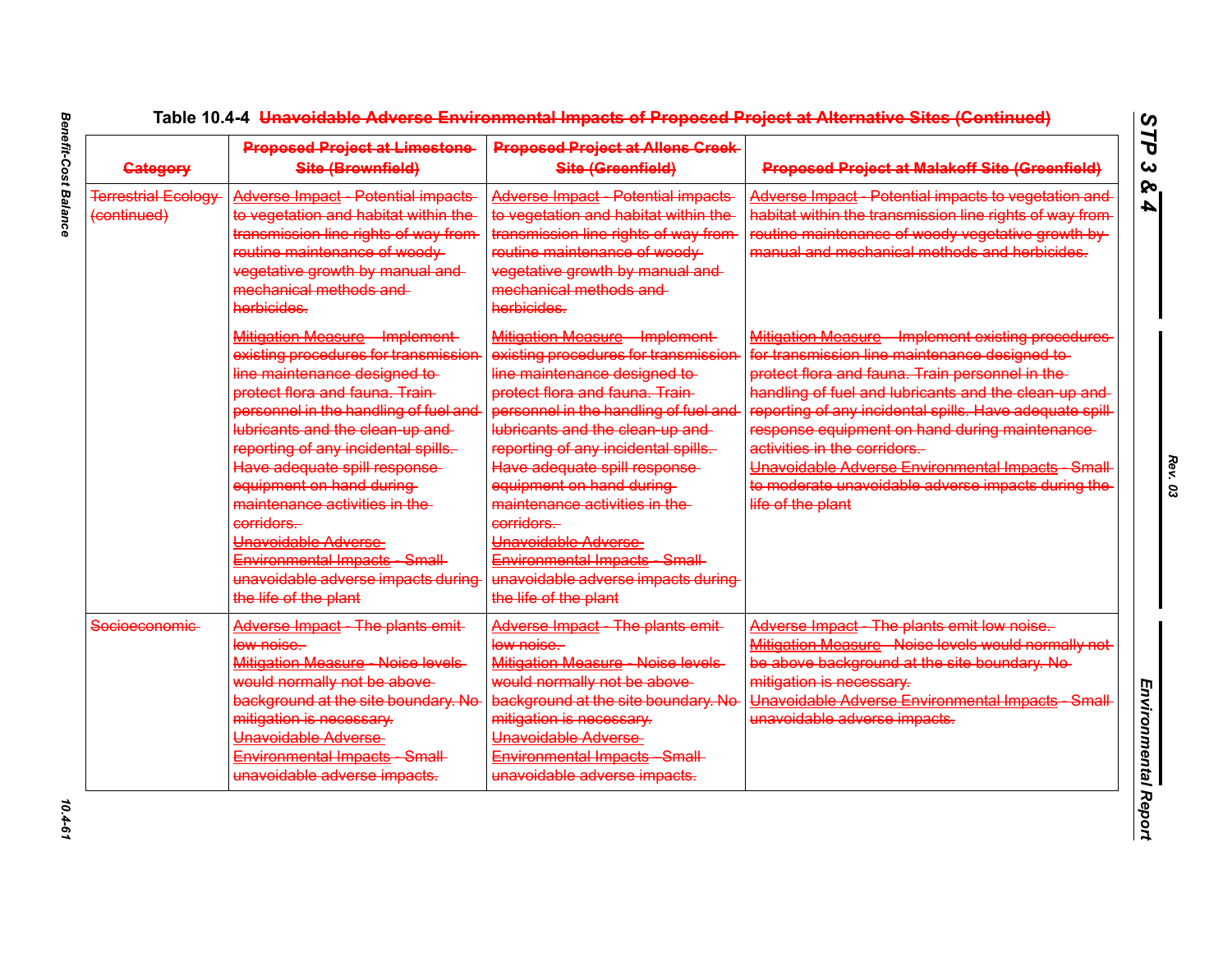| <b>Gategory</b>               | <b>Proposed Project at Limestone-</b><br>Site (Brownfield)                                                                                                                                                                                                                                                                                                                                                                                                                           | <b>Proposed Project at Allens Creek-</b><br>Site (Greenfield)                                                                                                                                                                                                                                                                                                                                                                                                                              | <b>Proposed Project at Malakoff Site (Greenfield)</b>                                                                                                                                                                                                                                                                                                                                                                                                       |
|-------------------------------|--------------------------------------------------------------------------------------------------------------------------------------------------------------------------------------------------------------------------------------------------------------------------------------------------------------------------------------------------------------------------------------------------------------------------------------------------------------------------------------|--------------------------------------------------------------------------------------------------------------------------------------------------------------------------------------------------------------------------------------------------------------------------------------------------------------------------------------------------------------------------------------------------------------------------------------------------------------------------------------------|-------------------------------------------------------------------------------------------------------------------------------------------------------------------------------------------------------------------------------------------------------------------------------------------------------------------------------------------------------------------------------------------------------------------------------------------------------------|
| Socioeconomic-<br>(continued) | Adverse Impact Episodic loud-<br>noises could annoy nearby<br>residents.<br><b>Mitigation Measure - Handle</b><br>incidents on a case by case basis.<br>Unavoidable Adverse<br>Environmental Impacts Small,<br>temporary unavoidable adverse-<br>impacts.                                                                                                                                                                                                                            | Adverse Impact Episodic loud-<br>noises could annoy nearby-<br>residents.<br>Mitigation Measure Handle<br>incidents on a case by case basis.<br>Unavoidable Adverse<br>Environmental Impacts Small,<br>temporary unavoidable adverse-<br>impacts.                                                                                                                                                                                                                                          | Adverse Impact Episodic loud noises could annoy<br>nearby residents.<br>Mitigation Measure - Handle incidents on a case-by-<br>case basis.<br>Unavoidable Adverse Environmental Impacts<br>Small, temporary unavoidable adverse impacts.                                                                                                                                                                                                                    |
|                               | Adverse Impact - Increase in-<br>demand for housing in Freestone,<br>Limestone, and Leon Counties.<br><b>Mitigation Measure - Discuss-</b><br>anticipated influx of workers with-<br>community leaders. Builders and<br>developers would meet the demand<br>for additional housing, and because<br>the project has a long lead time, it is<br>likely that if the community<br>anticipates the increase in-<br>population, adequate affordable-<br>housing would always be available. | Adverse Impact Increase in-<br>demand for housing in Austin, Fort-<br><b>Bend, and Waller Counties.</b><br><b>Mitigation Measure - Discuss-</b><br>anticipated influx of workers with-<br>community leaders. Builders and<br>developers would meet the demand<br>for additional housing, and because<br>the project has a long lead time, it is-<br>likely that if the community-<br>anticipates the increase in-<br>population, adequate affordable-<br>housing would always be available | Adverse Impact - Increase in demand for housing in-<br><b>Henderson and Navarro Counties.</b><br>Mitigation Measure - Discuss anticipated influx of<br>workers with community leaders. Builders and<br>developers would meet the demand for additional<br>housing, and because the project has a long lead-<br>time, it is likely that if the community anticipates the<br>increase in population, adequate affordable housing<br>would always be available |
|                               | Unavoidable Adverse<br>Environmental Impacts Small to<br>moderate unavoidable adverse-<br>impacts.                                                                                                                                                                                                                                                                                                                                                                                   | Unavoidable Adverse<br>Environmental Impacts Small to<br>large unavoidable adverse impacts.                                                                                                                                                                                                                                                                                                                                                                                                | Unavoidable Adverse Environmental Impacts Small<br>to large unavoidable adverse impacts.                                                                                                                                                                                                                                                                                                                                                                    |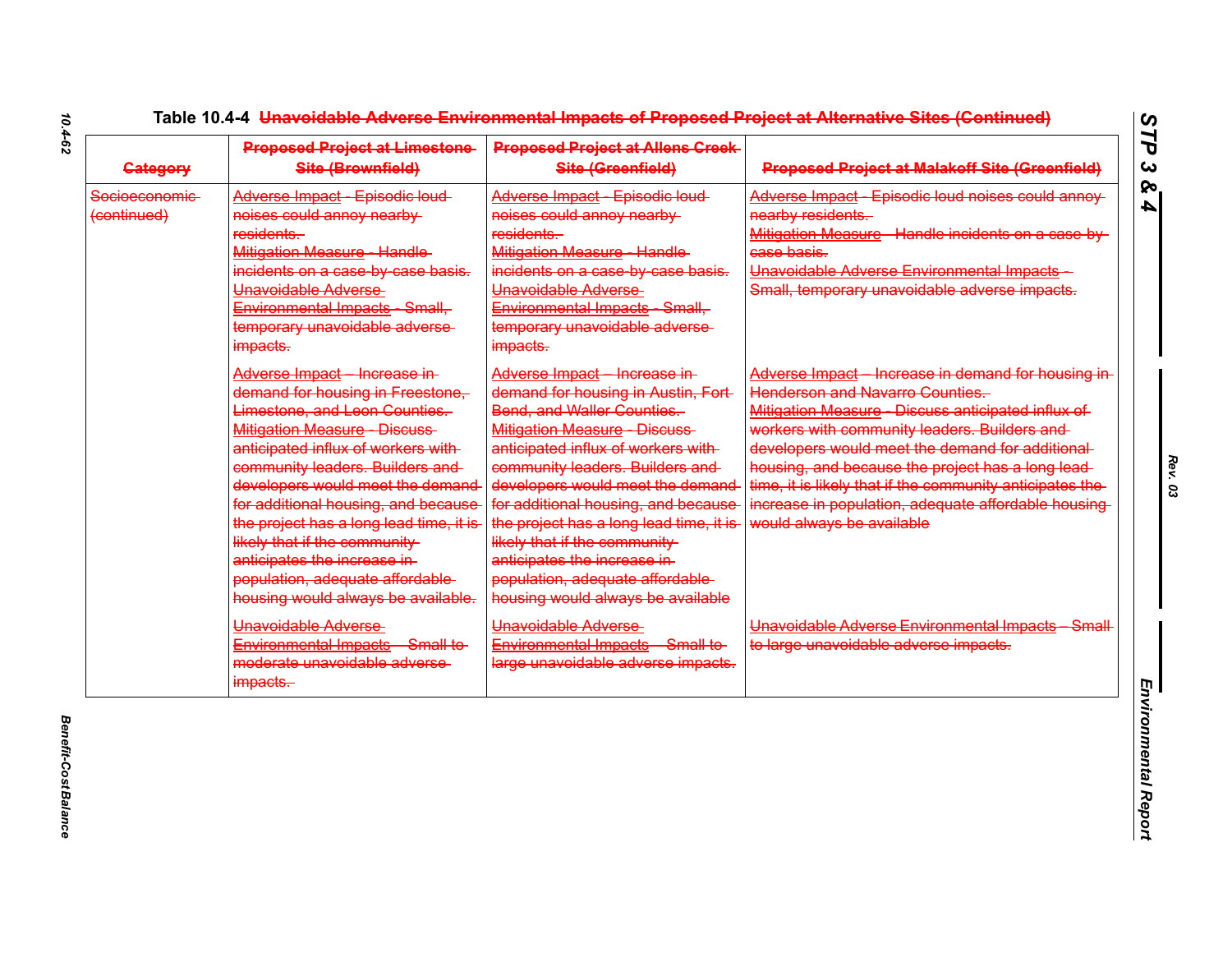| <b>Category</b>              | <b>Proposed Project at Limestone-</b><br>Site (Brownfield)                                                                                                                                                                                                                                                                                                                                                                                                                                                                                                                                                | <b>Proposed Project at Allens Creek-</b><br>Site (Greenfield)                                                                                                                                                                                                                                                                                                                                                                                                                                                                                                                                             | <b>Proposed Project at Malakoff Site (Greenfield)</b>                                                                                                                                                                                                                                                                                                                                                                                                                                                                                                                                  |
|------------------------------|-----------------------------------------------------------------------------------------------------------------------------------------------------------------------------------------------------------------------------------------------------------------------------------------------------------------------------------------------------------------------------------------------------------------------------------------------------------------------------------------------------------------------------------------------------------------------------------------------------------|-----------------------------------------------------------------------------------------------------------------------------------------------------------------------------------------------------------------------------------------------------------------------------------------------------------------------------------------------------------------------------------------------------------------------------------------------------------------------------------------------------------------------------------------------------------------------------------------------------------|----------------------------------------------------------------------------------------------------------------------------------------------------------------------------------------------------------------------------------------------------------------------------------------------------------------------------------------------------------------------------------------------------------------------------------------------------------------------------------------------------------------------------------------------------------------------------------------|
| Socioeconomic<br>(continued) | Adverse Impact Increase in<br>demand for classroom space.<br><b>Mitigation Measure Discuss</b><br>construction plans and anticipated<br>influx of workers with community-<br>leaders. Increased tax revenues as<br>a result of the large construction-<br>project would fund additional school-<br>resources. Because the project has-<br>a long lead time, it is likely that if the<br>community anticipates the increase<br>in population, adequate classroom-<br>space would always be available.<br>Unavoidable Adverse<br>Environmental Impacts Small to<br>moderate unavoidable adverse<br>impacts. | Adverse Impact Increase in<br>demand for classroom space.<br><b>Mitigation Measure Discuss</b><br>construction plans and anticipated<br>influx of workers with community-<br>leaders. Increased tax revenues as<br>a result of the large construction-<br>project would fund additional school<br>resources. Because the project has-<br>a long lead time, it is likely that if the<br>community anticipates the increase-<br>in population, adequate classroom-<br>space would always be available.<br>Unavoidable Adverse<br>Environmental Impacts Small to<br>moderate unavoidable adverse<br>impacts. | Adverse Impact - Increase in demand for classroom<br>space.<br>Mitigation Measure - Discuss construction plans and<br>anticipated influx of workers with community leaders.<br>Increased tax revenues as a result of the large-<br>construction project would fund additional school-<br>resources. Because the project has a long lead time,<br>it is likely that if the community anticipates the-<br>increase in population, adequate classroom space-<br>would always be available.<br>Unavoidable Adverse Environmental Impacts Small<br>to moderate unavoidable adverse impacts. |
|                              | Adverse Impact Increase in<br>demand for public services<br><b>Mitigation Measure Discuss</b><br>anticipated influx of workers with-<br>community leaders. Increased tax-<br>revenues after construction begins-<br>could be used to purchase<br>additional facilities/equipment and-<br>hire/train additional staff, if<br>necessary.                                                                                                                                                                                                                                                                    | Adverse Impact Increase in<br>demand for public services<br><b>Mitigation Measure Discuss</b><br>anticipated influx of workers with-<br>community leaders. Increased tax-<br>revenues after construction begins<br>could be used to purchase<br>additional facilities/equipment and-<br>hire/train additional staff, if<br>necessary.                                                                                                                                                                                                                                                                     | Adverse Impact Increase in demand for public<br>services.<br>Mitigation Measure Discuss anticipated influx of<br>workers with community leaders. Increased tax-<br>revenues after construction begins could be used to<br>purchase additional facilities/equipment and-<br>hire/train additional staff, if necessary.                                                                                                                                                                                                                                                                  |
|                              | Unavoidable Adverse<br>Environmental Impacts Small to<br>moderate unavoidable adverse<br>impacts.                                                                                                                                                                                                                                                                                                                                                                                                                                                                                                         | Unavoidable Adverse<br>Environmental Impacts Small to<br>moderate unavoidable adverse<br>impacts.                                                                                                                                                                                                                                                                                                                                                                                                                                                                                                         | Unavoidable Adverse Environmental Impacts Small<br>to moderate unavoidable adverse impacts.                                                                                                                                                                                                                                                                                                                                                                                                                                                                                            |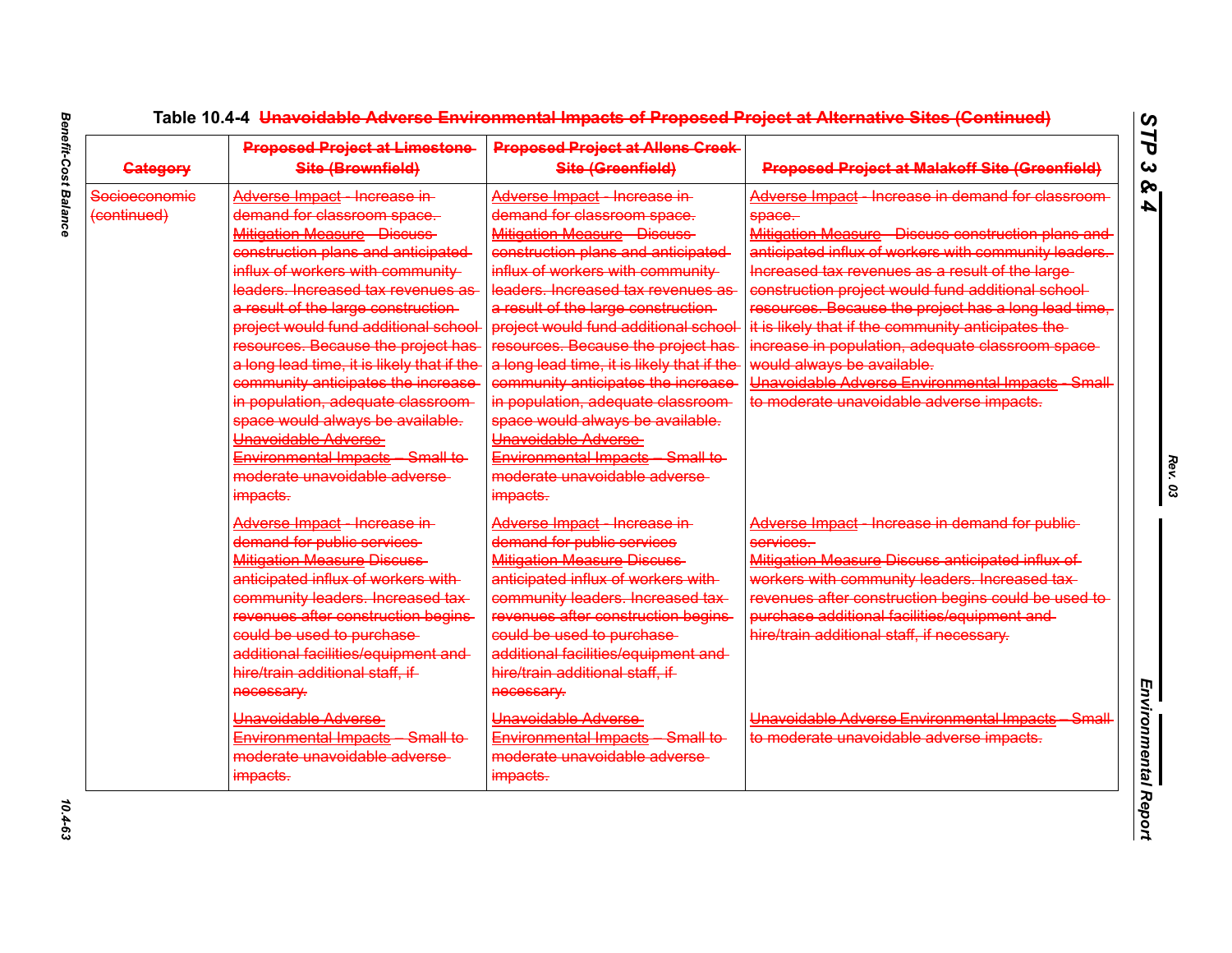| <b>Gategory</b>              | <b>Proposed Project at Limestone</b><br>Site (Brownfield)                                                                                                                                                                                                                                                                                                                                                     | <b>Proposed Project at Allens Creek-</b><br>Site (Greenfield)                                                                                                                                                                                                                                                                                                                                             | <b>Proposed Project at Malakoff Site (Greenfield)</b>                                                                                                                                                                                                                                                                                                                                                |
|------------------------------|---------------------------------------------------------------------------------------------------------------------------------------------------------------------------------------------------------------------------------------------------------------------------------------------------------------------------------------------------------------------------------------------------------------|-----------------------------------------------------------------------------------------------------------------------------------------------------------------------------------------------------------------------------------------------------------------------------------------------------------------------------------------------------------------------------------------------------------|------------------------------------------------------------------------------------------------------------------------------------------------------------------------------------------------------------------------------------------------------------------------------------------------------------------------------------------------------------------------------------------------------|
| Socioeconomic<br>(continued) | Adverse Impact New transmission<br>line has potential to induce electric-<br>shock in people standing near the<br>$\lim_{ }e-$<br>Mitigation Measure Build<br>transmission line to NESC code to<br>minimize noise and electric shock.<br>Unavoidable Adverse<br>Environmental Impacts Small<br>unavoidable adverse impacts.                                                                                   | Adverse Impact New transmission<br>line has potential to induce electric-<br>shock in people standing near the-<br>$\frac{line.}{ }$<br>Mitigation Measure Build<br>transmission line to NESC code to-<br>minimize noise and electric shock.<br>Unavoidable Adverse<br>Environmental Impacts Small<br>unavoidable adverse impacts.                                                                        | Adverse Impact New transmission line has potential<br>to induce electric shock in people standing near the<br>line.<br>Mitigation Measure Build transmission line to NESC<br>code to minimize noise and electric shock.<br>Unavoidable Adverse Environmental Impacts Small<br>unavoidable adverse impacts.                                                                                           |
|                              | Adverse Impact Additional cooling<br>towers may impact existing<br>viewscape.<br>Mitigation Measure No mitigation<br>needed.<br>Unavoidable Adverse<br>Environmental Impacts Small<br>unavoidable adverse impacts.                                                                                                                                                                                            | Adverse Impact Additional cooling<br>towers may impact existing<br>viewscape.<br>Mitigation Measure - No mitigation<br>needed.<br>Unavoidable Adverse<br>Environmental Impacts Small<br>unavoidable adverse impacts.                                                                                                                                                                                      | Adverse Impact - Additional cooling towers may-<br>impact existing viewscape.<br>Mitigation Measure No mitigation needed.<br>Unavoidable Adverse Environmental Impacts Small<br>unavoidable adverse impacts.                                                                                                                                                                                         |
|                              | Adverse Impact - Operation of two<br>units would increase the traffic on-<br>local roads during shift change.<br>Outages at the site would increase<br>traffic even further.<br>Mitigation Measure Consider<br>staggering outage shifts to reduce-<br>plant associated traffic on local-<br>roads during shift changes.<br>Unavoidable Adverse<br>Environmental Impacts Small<br>unavoidable adverse impacts. | Adverse Impact Two additional<br>units would increase the traffic on-<br>local roads during shift change.<br>Outages at the site would increase<br>traffic even further.<br>Mitigation Measure Consider<br>staggering outage shifts to reduce-<br>plant associated traffic on local-<br>roads during shift changes.<br>Unavoidable Adverse<br>Environmental Impacts Small<br>unavoidable adverse impacts. | Adverse Impact - Operation of two units would-<br>increase the traffic on local roads during shift-<br>change. Outages at the site would increase traffic-<br>even further.<br>Mitigation Measure Consider staggering outage<br>shifts to reduce plant associated traffic on local roads<br>during shift changes.<br>Unavoidable Adverse Environmental Impacts Small<br>unavoidable adverse impacts. |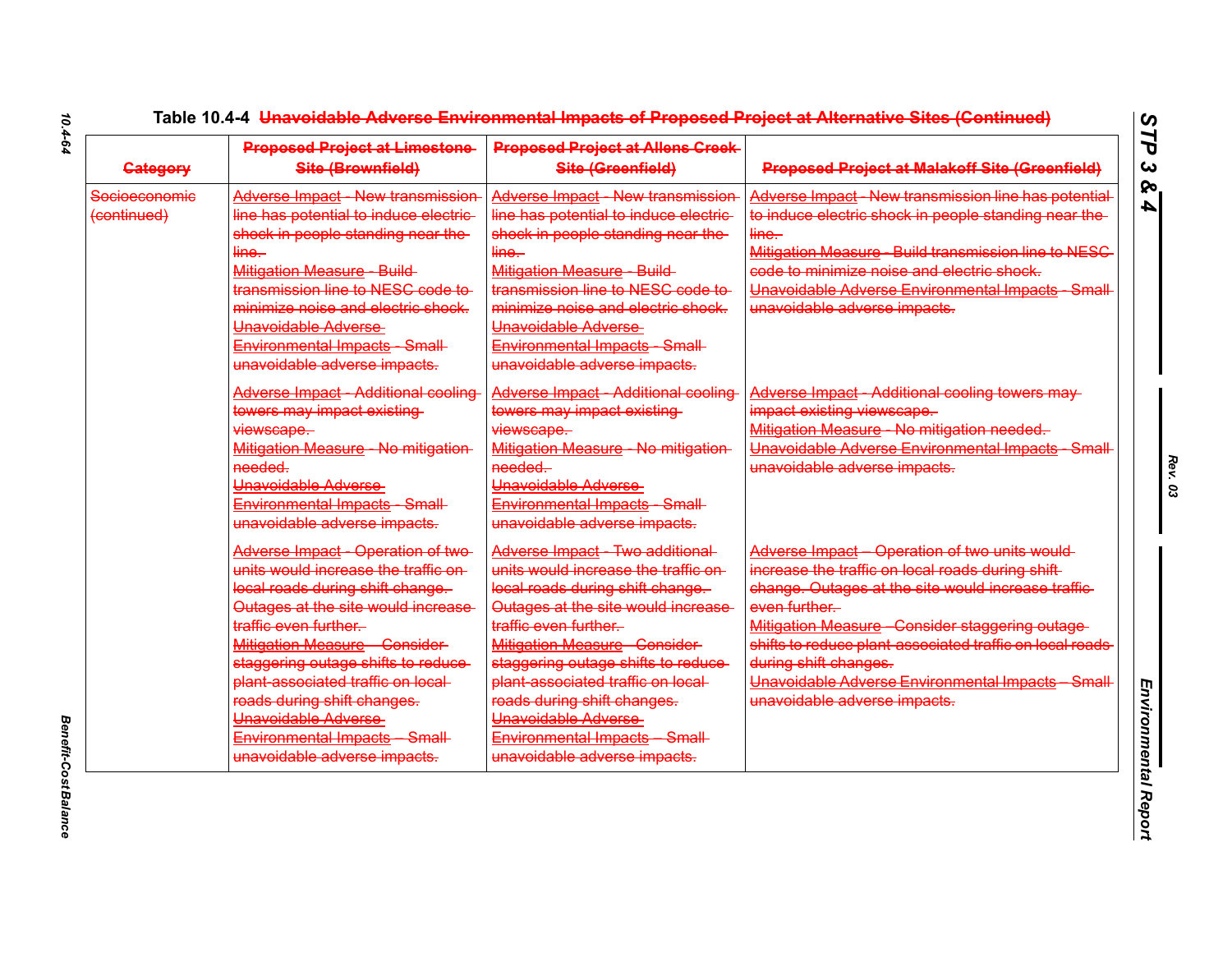| <b>Category</b>              | <b>Proposed Project at Limestone</b><br>Site (Brownfield)                                                                                                                                                                                                                                            | <b>Proposed Project at Allens Creek-</b><br>Site (Greenfield)                                                                                                                                                                                                                                          | <b>Proposed Project at Malakoff Site (Greenfield)</b>                                                                                                                                                                                                                                         |
|------------------------------|------------------------------------------------------------------------------------------------------------------------------------------------------------------------------------------------------------------------------------------------------------------------------------------------------|--------------------------------------------------------------------------------------------------------------------------------------------------------------------------------------------------------------------------------------------------------------------------------------------------------|-----------------------------------------------------------------------------------------------------------------------------------------------------------------------------------------------------------------------------------------------------------------------------------------------|
| Socioeconomic<br>(continued) | Adverse Impact Potential for<br>occupational injuries and illnesses.<br>Mitigation Measure Implement<br>industrial safety program.<br>Unavoidable Adverse-<br>Environmental Impacts Small<br>unavoidable adverse impacts.                                                                            | Adverse Impact Potential for<br>occupational injuries and illnesses.<br><b>Mitigation Measure Implement</b><br>industrial safety program.<br>Unavoidable Adverse<br>Environmental Impacts Small<br>unavoidable adverse impacts.                                                                        | Adverse Impact - Potential for occupational injuries-<br>and illnesses.<br>Mitigation Measure Implement industrial safety<br>program.<br>Unavoidable Adverse Environmental Impacts Small<br>unavoidable adverse impacts.                                                                      |
|                              | Adverse Impact Consumption of<br>fossil fuels during the fuel cycle-<br>process would be small relative to<br>the power production.<br>Mitigation Measure No mitigation-<br>needed.<br>Unavoidable Adverse<br>Environmental Impacts Small<br>unavoidable adverse impacts.                            | Adverse Impact Consumption of<br>fossil fuels during the fuel cycle-<br>process would be small relative to<br>the power production.<br>Mitigation Measure No mitigation-<br>needed.<br>Unavoidable Adverse<br>Environmental Impacts Small<br>unavoidable adverse impacts.                              | Adverse Impact - Consumption of fossil fuels during-<br>the fuel cycle process would be small relative to the<br>power production.<br>Mitigation Measure - No mitigation needed.<br>Unavoidable Adverse Environmental Impacts Small<br>unavoidable adverse impacts.                           |
| Radiological                 | Adverse Impact Potential doses to<br>members of the public from-<br>releases to air and surface water.<br>Mitigation Measure All releases<br>would be well below regulatory<br>limits. No mitigation required.<br>Unavoidable Adverse<br>Environmental Impacts Small<br>unavoidable adverse impacts. | Adverse Impact Potential doses to<br>members of the public from-<br>releases to air and surface water.<br>Mitigation Measure - All releases<br>would be well below regulatory<br>limits. No mitigation required.<br>Unavoidable Adverse<br>Environmental Impacts Small<br>unavoidable adverse impacts. | Adverse Impact - Potential doses to members of the<br>public from releases to air and surface water.<br>Mitigation Measure All releases would be well-<br>below regulatory limits. No mitigation required.<br>Unavoidable Adverse Environmental Impacts Small<br>unavoidable adverse impacts. |
|                              | Adverse Impact Fuel cycle<br>activities would have liquid-<br>discharges.<br>Mitigation Measure No mitigation-<br>needed.<br>Unavoidable Adverse<br>Environmental Impacts Small<br>unavoidable adverse impacts.                                                                                      | Adverse Impact Fuel cycle<br>activities would have liquid-<br>discharges.<br>Mitigation Measure - No mitigation-<br>needed.<br>Unavoidable Adverse<br>Environmental Impacts Small<br>unavoidable adverse impacts.                                                                                      | Adverse Impact - Fuel cycle activities would have-<br>liquid discharges.<br>Mitigation Measure - No mitigation needed.<br>Unavoidable Adverse Environmental Impacts Small<br>unavoidable adverse impacts.                                                                                     |

 $10.4 - 65$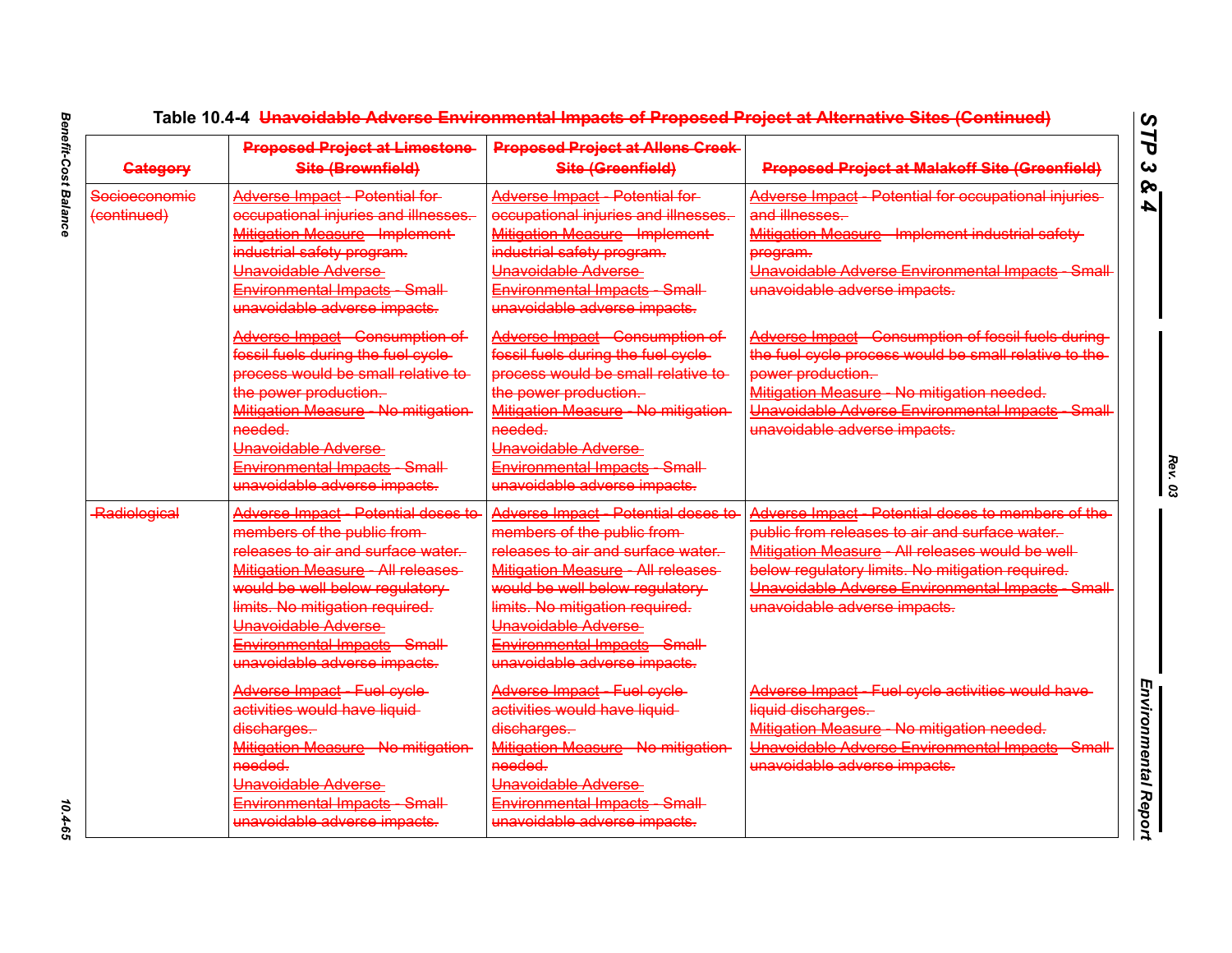| <b>Gategory</b>                          | <b>Proposed Project at Limestone</b><br>Site (Brownfield)                                                                                                                                                                                                                                                                                                | <b>Proposed Project at Allens Creek</b><br>Site (Greenfield)                                                                                                                                                                                                                                                                                                       | <b>Proposed Project at Malakoff Site (Greenfield)</b>                                                                                                                                                                                                                                                                                     |
|------------------------------------------|----------------------------------------------------------------------------------------------------------------------------------------------------------------------------------------------------------------------------------------------------------------------------------------------------------------------------------------------------------|--------------------------------------------------------------------------------------------------------------------------------------------------------------------------------------------------------------------------------------------------------------------------------------------------------------------------------------------------------------------|-------------------------------------------------------------------------------------------------------------------------------------------------------------------------------------------------------------------------------------------------------------------------------------------------------------------------------------------|
| Atmospheric and<br><b>Meteorological</b> | Adverse Impact No adverse<br>impacts from dry cooling tower are<br>anticipated.<br>Mitigation Measure - None required.<br>Unavoidable Adverse-<br>Environmental Impacts No<br>unavoidable adverse impacts.                                                                                                                                               | Adverse Impact Potential visible<br>plumes from cooling towers, if used.<br>Mitigation Measure None required.<br>Unavoidable Adverse<br><b>Environmental Impacts Small</b><br>unavoidable adverse impacts.                                                                                                                                                         | Adverse Impact Potential visible plumes from-<br>cooling towers, if used.<br>Mitigation Measure None required.<br>Unavoidable Adverse Environmental Impacts Small<br>unavoidable adverse impacts.                                                                                                                                         |
|                                          | Adverse Impact Emissions from-<br>intermittent operation diesel-<br>generators and other emission-<br>emitting equipment.<br>Mitigation Measure Comply with<br><b>TCEQ permit limits and regulations</b><br>for installing and operating air-<br>emission sources.<br>Unavoidable Adverse<br>Environmental Impacts Small<br>unavoidable adverse impacts. | <b>Adverse Impact - Emissions from-</b><br>intermittent operation diesel-<br>generators and other emission-<br>emitting equipment.<br>Mitigation Measure Comply with<br><b>TCEQ permit limits and regulations-</b><br>for installing and operating air-<br>emission sources.<br>Unavoidable Adverse<br>Environmental Impacts Small<br>unavoidable adverse impacts. | Adverse Impact Emissions from intermittent<br>operation diesel generators and other emission-<br>emitting equipment.<br>Mitigation Measure - Comply with TCEQ permit limits-<br>and regulations for installing and operating air-<br>emission sources.<br>Unavoidable Adverse Environmental Impacts Small<br>unavoidable adverse impacts. |
|                                          | Adverse Impact - Relatively small-<br>quantities of air pollutants would be<br>result from the fuel cycle.<br>Mitigation Measure - No mitigation<br>needed.<br>Unavoidable Adverse<br>Environmental Impacts Small<br>unavoidable adverse impacts.                                                                                                        | <b>Adverse Impact - Relatively small-</b><br>quantities of air pollutants would be<br>result from the fuel cycle.<br>Mitigation Measure - No mitigation-<br>needed.<br>Unavoidable Adverse<br>Environmental Impacts Small<br>unavoidable adverse impacts.                                                                                                          | Adverse Impact - Relatively small quantities of air-<br>pollutants would be result from the fuel cycle.<br>Mitigation Measure - No mitigation needed.<br>Unavoidable Adverse Environmental Impacts Small<br>unavoidable adverse impacts.                                                                                                  |